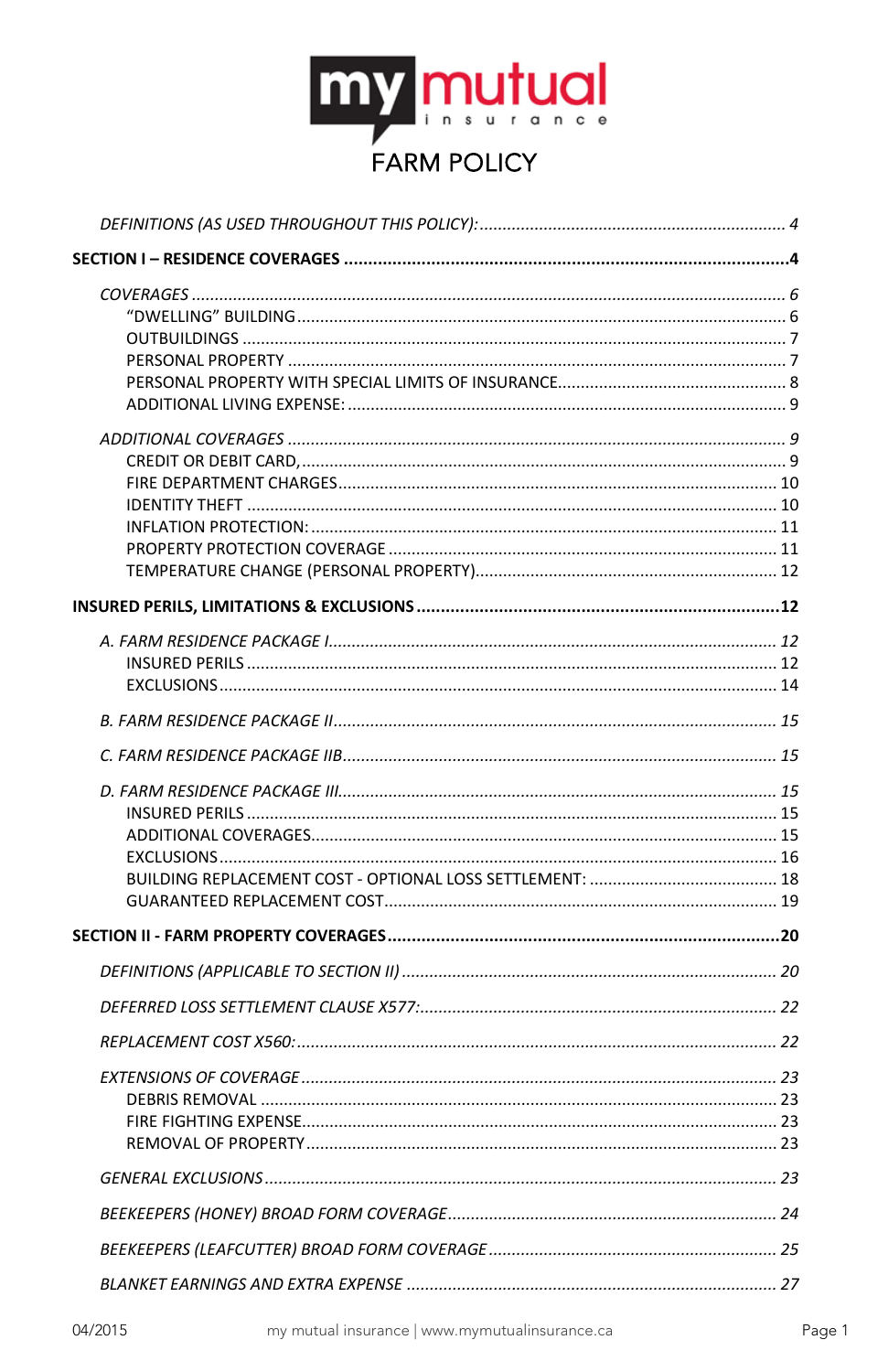| 3. |                                                          |  |
|----|----------------------------------------------------------|--|
| C. |                                                          |  |
|    |                                                          |  |
|    |                                                          |  |
|    |                                                          |  |
|    |                                                          |  |
|    |                                                          |  |
|    |                                                          |  |
|    |                                                          |  |
|    |                                                          |  |
|    |                                                          |  |
|    |                                                          |  |
|    |                                                          |  |
|    |                                                          |  |
|    |                                                          |  |
|    |                                                          |  |
|    |                                                          |  |
|    |                                                          |  |
|    |                                                          |  |
|    |                                                          |  |
| 1. |                                                          |  |
|    |                                                          |  |
|    |                                                          |  |
|    |                                                          |  |
|    |                                                          |  |
|    |                                                          |  |
|    | COVERAGE C - VOLUNTARY PAYMENT FOR DAMAGE TO PROPERTY 57 |  |
|    |                                                          |  |
|    |                                                          |  |
|    |                                                          |  |
|    |                                                          |  |
|    |                                                          |  |
|    |                                                          |  |
|    |                                                          |  |
|    |                                                          |  |
|    |                                                          |  |
|    |                                                          |  |
|    |                                                          |  |
|    |                                                          |  |
|    |                                                          |  |
|    |                                                          |  |
|    |                                                          |  |
|    |                                                          |  |
|    |                                                          |  |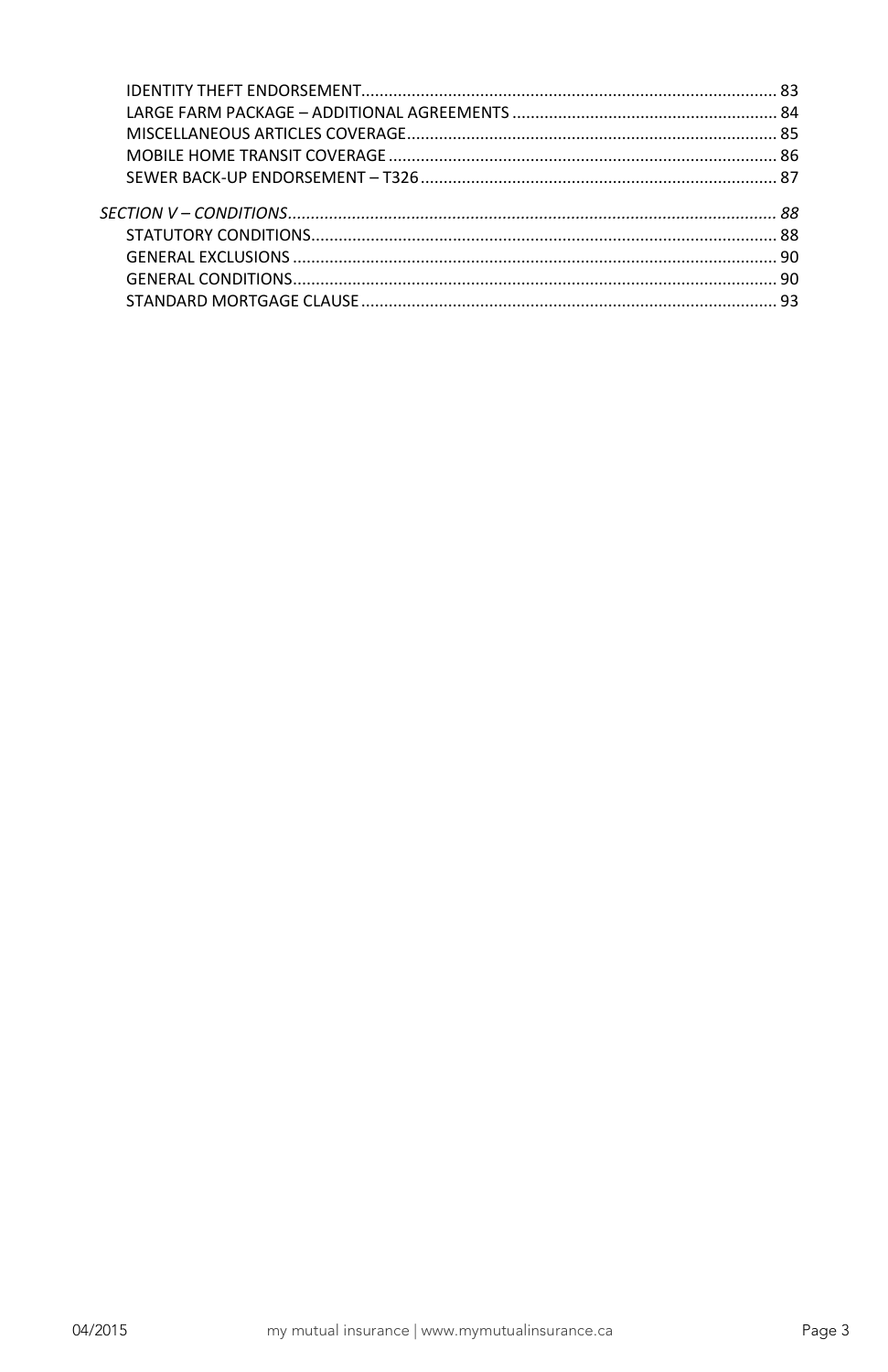### **FARM POLICY**

"Your" complete Farm Policy is made up of this booklet and the "Coverage Summary Page"(s) provided to "you".

This policy consists of five Sections:

**Section I** describes insurance on "your" "dwelling" and personal property.

**Section II** describes insurance on "your" Farm Property.

**Section III: Parts 1 & 2** describe insurance for "your" legal liability to others because of unintentional "Bodily Injury" or property damage.

**Section IV** describes miscellaneous coverages which "you" may require.

**Section V** contains conditions which apply to all Sections of this policy.

This policy contains various exclusions and limitations which eliminate or restrict coverage. Please read it carefully.

Words and phrases shown in "quotations" have special meaning, either as defined in this booklet under Definitions, or as otherwise specifically defined within the applicable section.

Insurance cannot be a source of profit. It is designed to indemnify "you" against actual losses or expenses incurred by "you" or for which "you" are liable, arising from accidental events.

This policy is a legal contract which has been designed for "you", based on the occupancy, use, services, utilities, and other circumstances pertinent to "your" property which "you" disclosed to "your" broker or agent at the time "you" completed "your" application. When there is a change to any of these circumstances, be sure to notify "your" broker or agent accordingly.

"Your" policy ends at one minute after midnight on the last day of each period of insurance. The period of insurance is shown on "your" "Coverage Summary Page".

# **In the event of loss or damage to "your" property, notify "your" broker or us immediately.**

### **AGREEMENT**

"We" provide the insurance described in this policy in return for payment of the premium and subject to all the terms, conditions, exclusions and limitations set out. The "Coverage Summary Page" summarizes the coverages and amounts of insurance "We" have agreed to provide and the period for which they are provided. Failure to comply with any term or condition may result in the denial of a claim under this policy.

# <span id="page-3-0"></span>**DEFINITIONS (as used throughout this policy):**

**"You", "your" or "the insured"** means the person(s) named as insured on the "Coverage Summary Page" and, while living in the same household, his or her spouse, the relatives of either or any person under the age of 21 in their care. This also includes any "student" insured by this policy, who is temporarily living away from home for the purpose of attending a school, college or university. Spouse is as defined in the *Miscellaneous Statutes (Domestic Relations) Amendment Act, 2001*.

Only the person named on the "Coverage Summary Page" may take legal action against us. **"We", "us" or "the insurer"** means the *My Mutual Insurance Ltd.*

**"Coverage Summary Page"** means the Section of "your" Insurance Policy containing basic information such as "your" name and address, the description and location of the insured property, the policy term, the amount of coverage, and premium amounts and includes any schedule of insured property which may form part of this policy.

# <span id="page-3-1"></span>**SECTION I – RESIDENCE COVERAGES**

**DEFINITIONS** (Applicable to Section I)

**"Business"** means any continuous or regular pursuit undertaken for financial gain including a trade, profession or occupation.

**"Data"** means representations of information or concepts, in any form.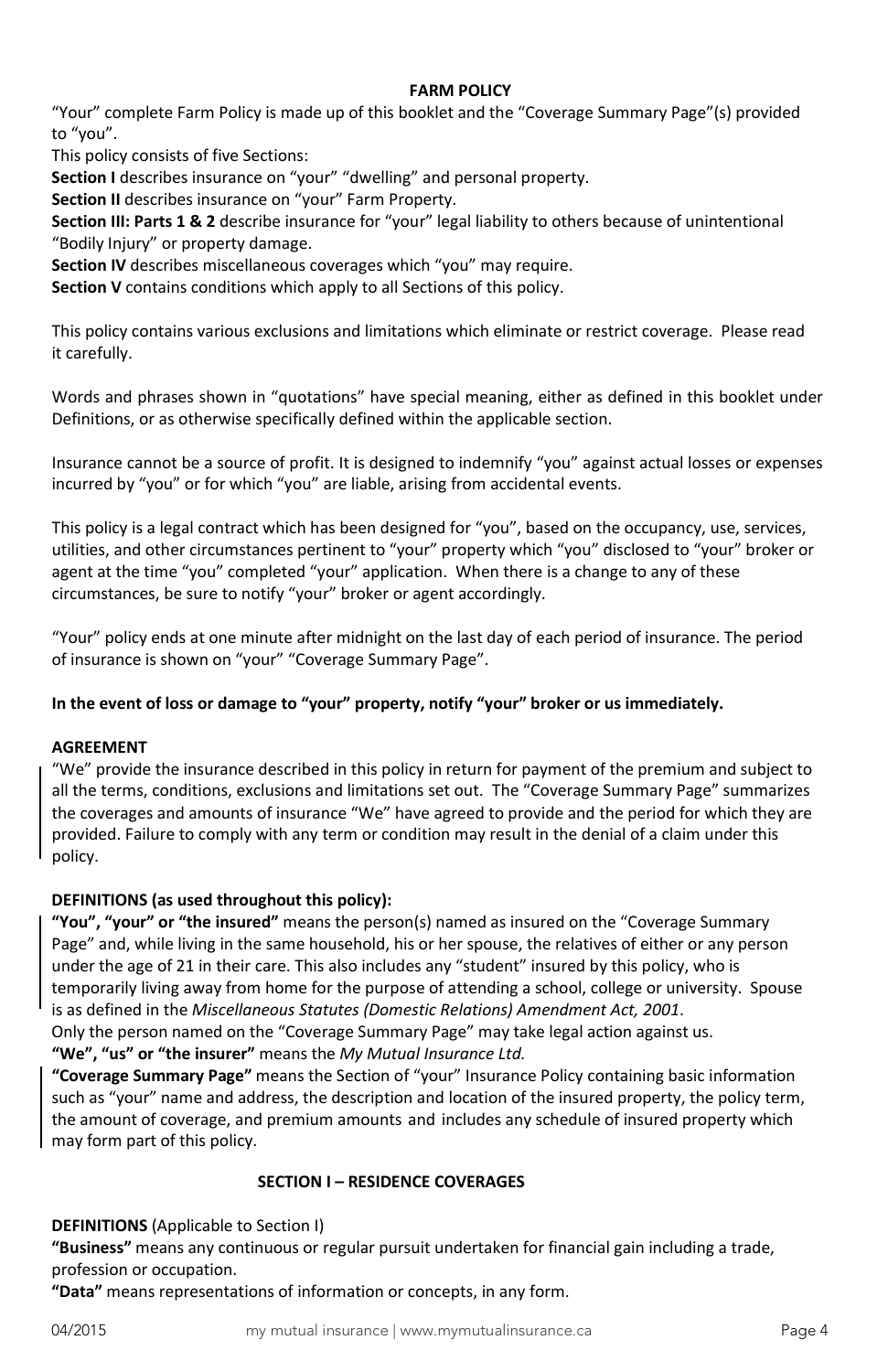### **"Data Problem"** means:

- 1. erasure, destruction, corruption, misappropriation or misinterpretation of "data";
- 2. error in creating, amending, entering, deleting or using "data"; or
- 3. inability to receive, transmit or use "data"; or
- 4. damage to electronic "Data" processing equipment or other related component system, process or device.

**"Digital Assets"** means electronic files for which a fee has been paid that are downloaded and stored on home electronic equipment, computers or mobile phones. "Digital Assets" does not include downloaded files pertaining to "your" "business".

**"Domestic Appliance"** means an appliance or a device or apparatus for personal use on the "premises" for the purpose of containing, heating, chilling or dispensing water and including an aquarium.

**"Dwelling"** means the building or mobile home described on the "Coverage Summary Page", occupied by "you" as a private residence.

**"Farm"** means an area of land and buildings for the growing of crops and/or raising of animals. **"Flood"** includes, but is not limited to waves, tides, tidal waves, the overflow of any body of "water", whether natural or manmade, and breakage or overflow of man-made dikes, "flood" walls, levees or similar "water" control measures.

**"Fungi"** includes, but is not limited to, any form or type of mould, yeast, mushroom or mildew whether or not allergenic, pathogenic, or toxigenic, and any substance, vapour or gas produced by, emitted from or arising out of any "fungi" or "spore(s)" or resultant mycotoxins, allergens or pathogens.

**"Ground Water"** means "water" below the surface of the ground, including that which exerts pressure on or flows, seeps, or leaks through sidewalks, driveways, foundations, walls, basement or other floors, or through doors, windows or any other openings in such sidewalks, driveways, foundations, walls or floors.

**"Homeowner"** means an owner of a freehold "dwelling" or the owner of a Mobile Home. **"Identity Fraud"** means the act or acts of knowingly transferring or using, without lawful consent or authority, "your" means of identity which constitutes a violation of any federal, provincial, territorial or municipal law. "Identity Fraud" does not include the fraudulent alteration of account profile information, such as the address to which statements are sent. "Identity Fraud" does not include the unauthorized use of valid credit cards, credit accounts or bank accounts. "Identity Fraud" does not include the fraudulent use of a "business" name, trade name or brand identity or other method of identifying a "business" activity.

**"Identity Fraud Occurrence"** means any act or series of acts of "Identity Fraud" by a person or group which results in an insured loss during the policy period.

**"Insured Peril"** means a cause of loss or damage as described and limited and for which "you" are insured under this section of the policy.

**"Leakage"** means the accidental entry, escape or release of "water" or other fluid through a gap, flaw or other opening.

**"Legal liability"** means responsibility which courts recognize and enforce between persons who sue one another.

**"Personal Transporter"** means a self-balancing, electric-powered transportation device able to turn in place and designed for one person, with a top speed of 20km/h.

**"Pollutant"** means any solid, liquid, gaseous or thermal irritant or contaminant, including vapour, alkalis, chemicals and waste. Waste includes materials to be recycled, reconditioned or reclaimed. **"Premises"** means:

1. in the case of a "dwelling" on a "farm", the "dwelling" and the land contained within the quarter section on which the "dwelling" is located;

2. in the case of a "dwelling" not on a "farm", the "dwelling" and the land contained within the lot lines on which the "dwelling" is located.

**"Residence Employee"** means a person employed by "you" to perform household or domestic duties in connection with the maintenance or use of "your" "dwelling". This does not include persons while performing duties in connection with "your" "business". "Business" includes "farming" operations.

**"Seepage"** means the movement or oozing of water or other fluid through openings, cracks or pores. **"Special Risk Barn"** means:

- 1. a poultry barn housing 500 or more birds, or
- 2. a hog barn housing 300 or more hogs, or
- 3. a dairy barn housing 25 or more milk cows.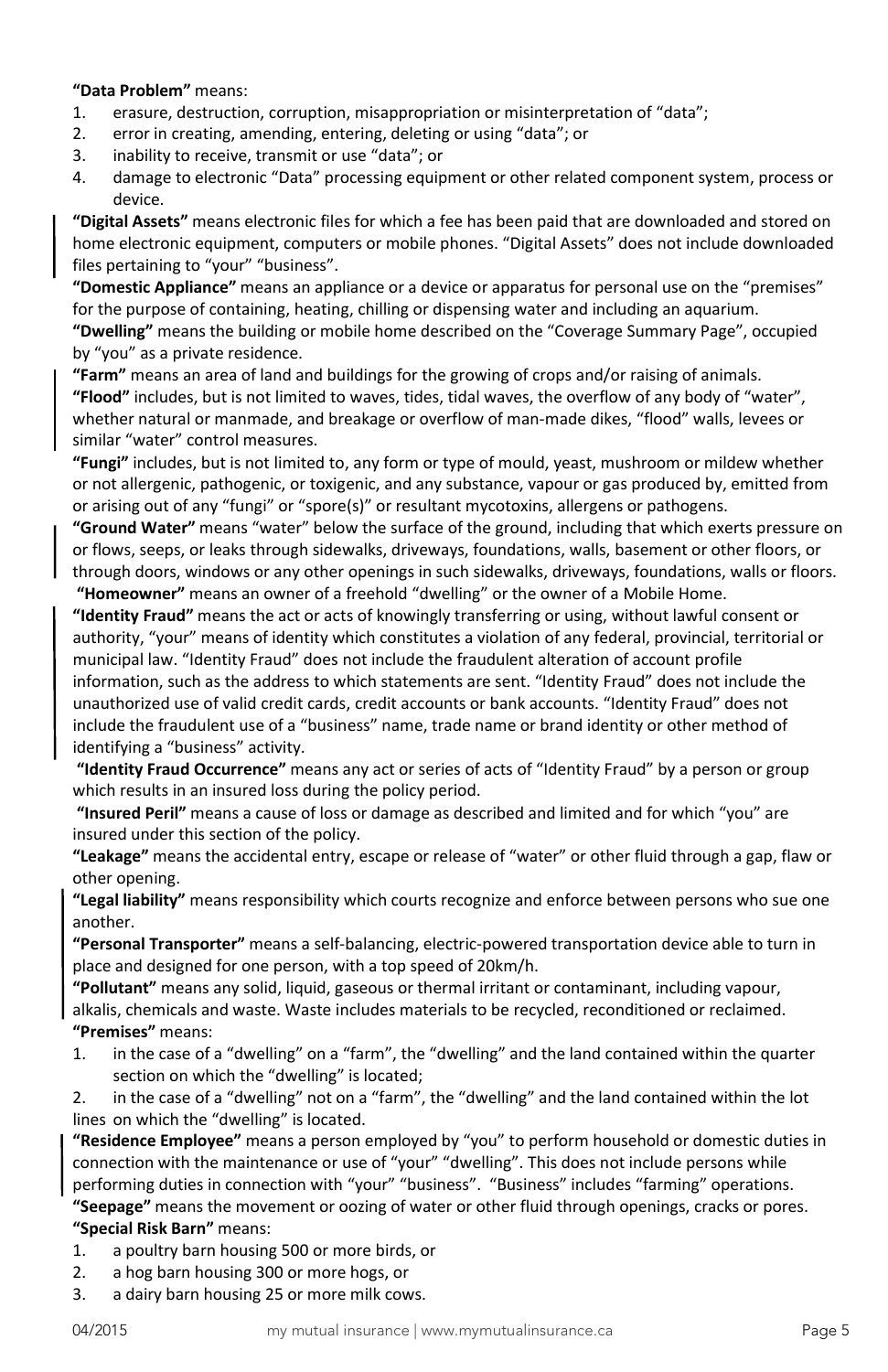<span id="page-5-0"></span>**"Spore(s)"** includes, but is not limited to, any reproductive particle of microscopic fragment produced by, emitted from or arising out of any "fungi".

**"Student"** means any "student" insured by this policy, who is temporarily living away from home for the purpose of attending a school, college or university. The "student" must be dependent on the "named insured" or his or her spouse for support and maintenance in order for coverage on this policy to extend to him/her.

**"Surface waters"** means "water" on the surface of the ground where "water" does not usually accumulate in ordinary watercourses, lakes, or ponds. This includes any waterborne objects.

**"Tenant"** means one who rents property from another for dwelling purposes.

**"Terrorism"** means an ideologically motivated unlawful act or acts, including but not limited to the use of violence or force or threat of violence or force, committed by or on behalf of any group(s), organization(s) or government(s) for the purpose of influencing any government and/or instilling fear in the public or a section of the public.

**"Under Construction"** means construction from the foundation, or any alterations or repairs to the "dwelling" which result in the piercing of an exterior wall or the roof for more than twenty-four (24) hours, or which necessitates "your" temporary relocation.

**"Vacant" or "Vacancy"**: means the occupant(s) has/have moved out with no intent to return. A "dwelling" or unit is considered "vacant" when it is not being used by anyone as their usual place of residence, regardless of the presence of furnishings. This does not apply in the case of a seasonal "dwelling". A seasonal "dwelling" is "vacant" if most of the furnishings have been removed.

Furthermore, the "dwelling" is also "vacant" when the occupant(s) move(s) out and before any new occupant(s) move(s) in. A newly constructed "dwelling" is "vacant" after its construction and before the occupants move in. However, notwithstanding the foregoing, a newly acquired building which is to be occupied as "your" principle residence will not be considered to be "vacant" for the first 30 days after title registers in "your" name.

**"Volunteer"** means any person who donates time to an organization for a charitable purpose or in direct service to the general public or the community.

**"Water main"** means a pipe forming part of a public "water" distribution system, which conveys consumable "water" but not wastewater.

# **COVERAGES**

The amounts of insurance are shown on the "Coverage Summary Page" for the coverages "you" have purchased. These amounts include

- 1. **Debris Removal:** the cost of cleaning and removal of debris of the property insured by this section of the policy, as a result of an "Insured Peril". If "you" must remove property from "your" "premises" to protect it from loss or damage, it is insured for **30 days** or until the term of this policy ends, whichever occurs first. The amount of insurance will be divided in the proportions that the value of the property removed bears to the value of all property at the time of the loss.
- 2. **Tear Out** (Applicable to "dwelling" building): If any walls, ceilings or other parts of insured buildings or structures must be torn apart before insured water damage from a plumbing, heating, air conditioning or sprinkler system or "domestic appliance" can be repaired, "we" will pay the cost of such repairs. The cost of tearing out and replacing property to repair damage related to outdoor swimming pools, hot tubs, spas or similar installations or public "water mains" , is not insured.

<span id="page-5-1"></span>**"DWELLING" BUILDING -** "We" insure the "dwelling" described on the "Coverage Summary Page" for which an amount of insurance is shown, including its attached structures and:

- 1. permanently installed outdoor equipment on the "premises" usual to a private "dwelling". This includes fences within 61 meters (200 ft.) of the "dwelling" , but not fences used in connection with "business" or "farming" activities;
- 2. outdoor swimming pools and attached equipment on the "premises";
- 3. materials and supplies located on or adjacent to the "premises" intended for use in construction, alteration or repair of the "dwelling" or private structures on the "premises", other than private structures to be used in whole or in part for "business" or "farming" purposes.

**Building Fixtures and Fittings** - "you" may apply up to 10% of the amount of insurance on "your" "dwelling" building to insure building fixtures and fittings temporarily removed from the "premises" for repair or seasonal storage.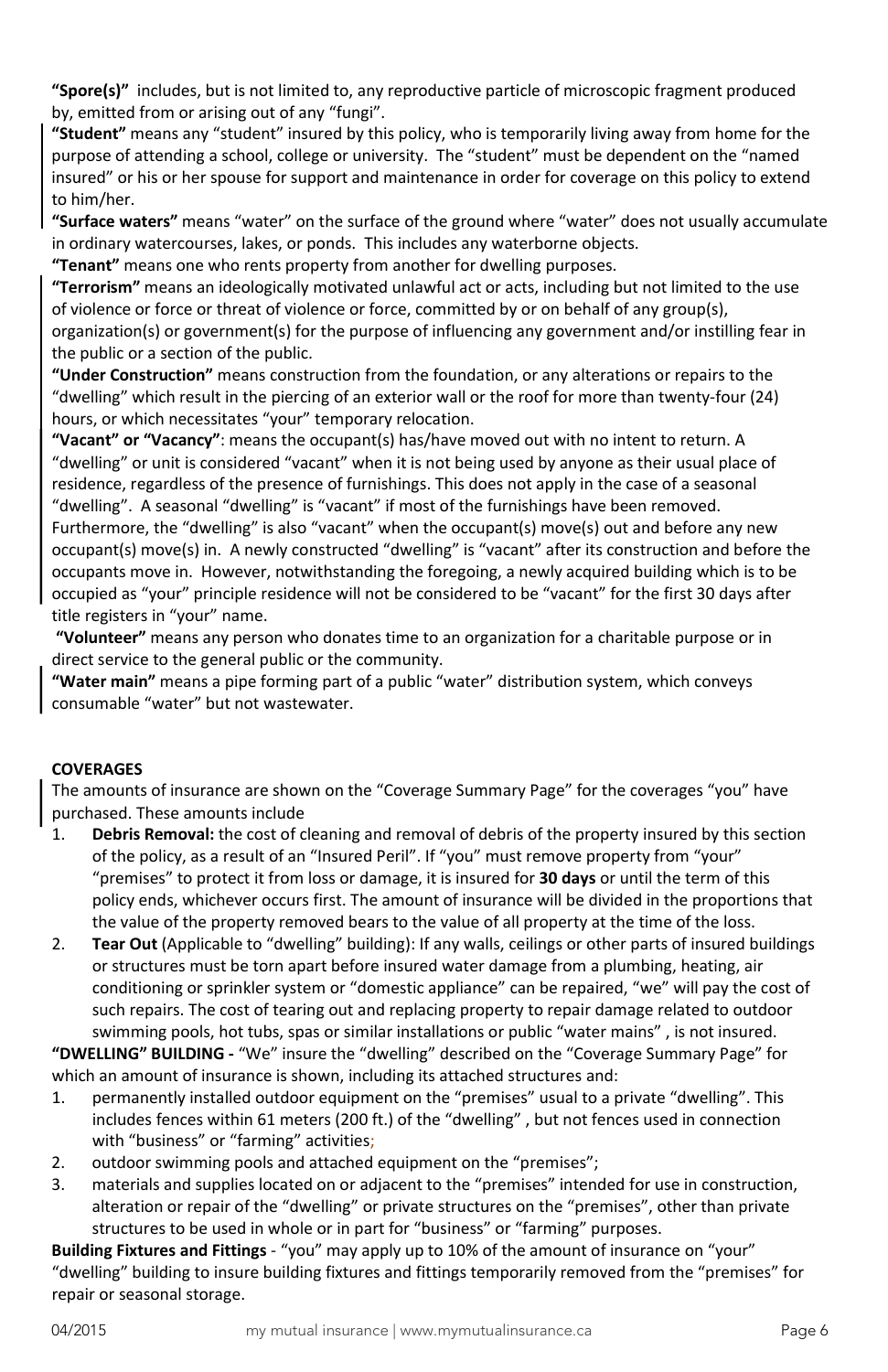<span id="page-6-0"></span>**OUTBUILDINGS** - "We" insure detached structures or outbuildings on the "premises" located within 61 meters (200 ft.) of the "dwelling" and separated from the "dwelling" by a clear space, but not insured under "dwelling" Building. If they are connected to the "dwelling" by a fence, utility line or similar connection only, they are considered to be detached structures. If the insured "dwelling" is a Seasonal

"dwelling" this coverage also applies to boathouses, boat lifts, docks and piers not on the "premises" but located elsewhere in the same resort area as the "dwelling". The amount of insurance on outbuildings and detached private structures at Seasonal Residence "premises", including boathouses, boat lifts, docks and piers elsewhere in the same resort area, is limited to 10% of the amount of insurance specified for the Seasonal "dwelling". "We" do not insure any building or structure that is or was designed for "farming" purposes or is or was used in whole or in part for "farming" or any other "business" purposes, whether it is in use, unoccupied or "vacant", nor do "we" insure any tarp or fabric type shelters or buildings. "We" do not insure any building or structure that is or was designed for use mainly as a place of residence, whether it is in use, unoccupied or "vacant". "We" do not insure hydronic yard furnaces, the building they are housed in, nor any contents located in the building. This includes but is not limited to wood and or coal fired water boilers.

<span id="page-6-1"></span>**PERSONAL PROPERTY** (This coverage also applies to "seasonal dwelling contents" if shown on the "Coverage Summary Page")

Note: Insurance on certain kinds of property may be limited or not covered. Please refer to the sections headed "Special Limits of Insurance" and "Property Not Insured".

1. **Personal Property on "Your" "Premises":** "We" insure the contents of "your" "dwelling" or unit and other personal property "you" own, wear or use, while on "your" "premises" at the location shown on the "Coverage Summary Page", usual to the ownership or maintenance of a private "dwelling". If "you" wish, "you" may apply up to 10% of the amount of insurance on "your" personal property to cover uninsured personal property of others while it is on that portion of "your" "premises" which "you" occupy. "We" do not insure property of tenants, roomers or boarders who are not related to "you".

# 2. **Personal Property away from "Your" "Premises"**:

- a. "We" insure the personal property of any unmarried person financially dependent on "you" who is a "student" attending an educational institution away from "your" home. "You" may use an amount equivalent to 10% of the amount of insurance on Contents at "your" principal residence but not more than \$7,500 for each such "student", unless otherwise stated on the "Coverage Summary Page".
- b. "We" insure the personal property of a parent or family member who is dependent on "you" for support and maintenance, while residing in a nursing home or other health care facility. The amount of insurance available is up to a limit of **\$7,500.**
- c. "We" insure personal property while "you" are moving from "your" principal residence "premises" shown on the "Coverage Summary Page" to a new "dwelling" anywhere in Canada. If "you" have personal property in more than one location, the amount of insurance will be divided in the proportions that the value of property in each location has to the value of all "your" personal property at the time of the loss. "Your" personal property, while "you" are moving, will be covered only for a period of 30 days commencing on the date "you" first started moving or until the term of this policy ends, whichever comes first.
- d. "We" insure "your" personal property "you" normally keep throughout the year at "your" "premises" while it is temporarily away from "your" "premises" anywhere in the world. This includes personal property newly acquired by "you" and in "your" possession when there has not been an opportunity to take such property to "your" "premises". Personal Property normally kept at any other location "you" own, rent or occupy is not insured.
- e. If "you" wish, "you" may apply up to \$10,000 of the amount of insurance on "your" personal property to property of others while in "your" possession anywhere in the world.
- f. Personal property in storage away from "your" "Premises" is covered for a period of 30 consecutive days only, from the date the property is placed in storage, unless otherwise shown on the "Coverage Summary Page". This limitation does not apply to:
	- 1) property stored in an occupied private residence, or;
	- 2) clothing, golfcart, watercraft or outboard motors in seasonal storage.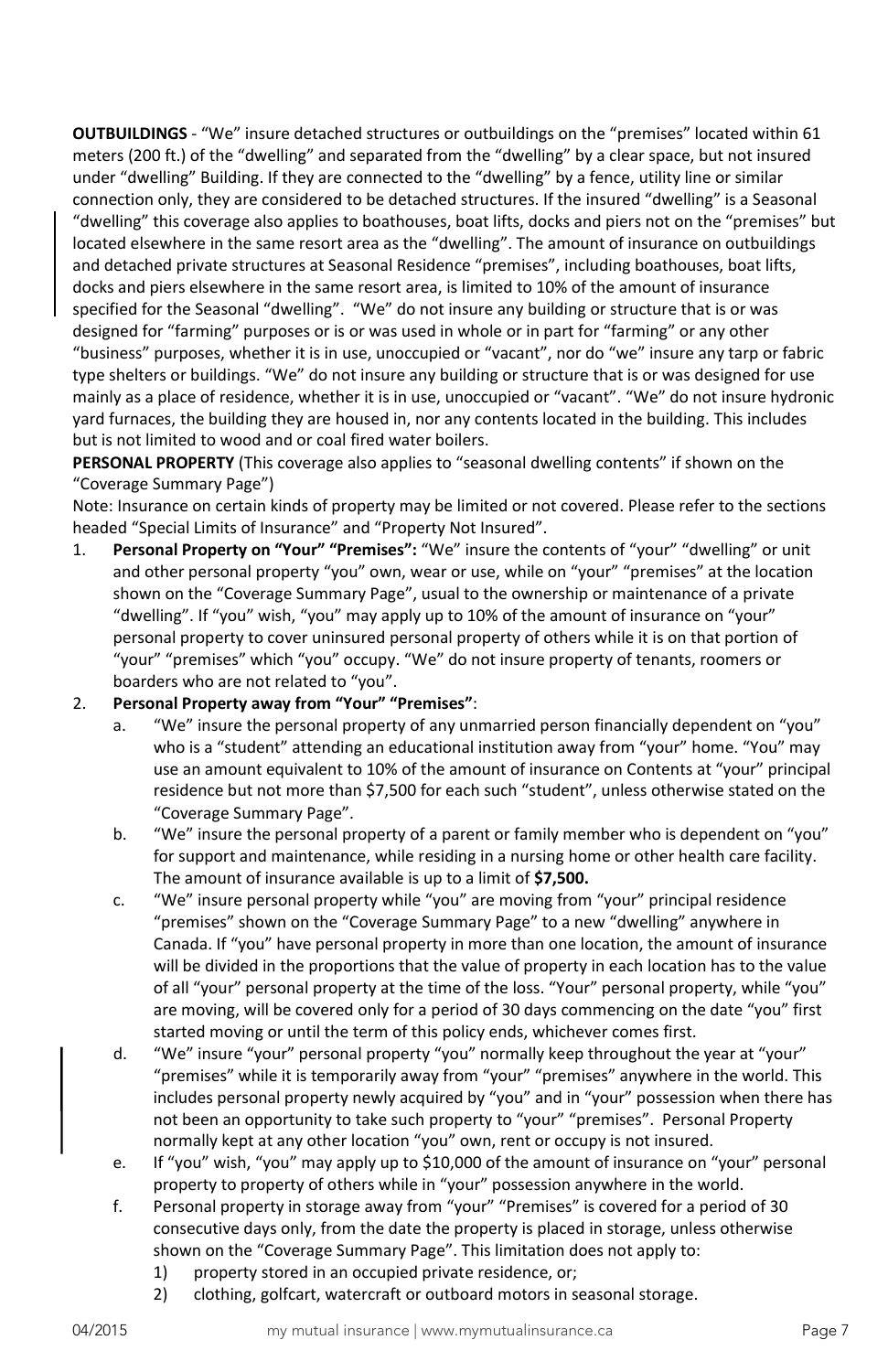# **PERSONAL PROPERTY WITH SPECIAL LIMITS OF INSURANCE**

<span id="page-7-0"></span>For the following kinds of property, "we" will not pay more than the amounts stated. "We" insure:

| <b>Personal Property Type</b>                                                                     | <b>Total Coverage</b><br>Limits Up To |
|---------------------------------------------------------------------------------------------------|---------------------------------------|
| jewelery, watches, gems, fur garments and garments trimmed with fur;                              | \$10,000                              |
| numismatic property (such as coin collections and bank note collections);                         | \$500                                 |
| manuscripts, stamps and philatelic property (such as stamp collections);                          | \$2,500                               |
| tapes, discs, records or other media, while in or on "Motor Vehicles", watercraft or<br>aircraft; | \$500                                 |
| silverware, meaning silverware, silver-plated ware, goldware, gold-plated ware and<br>pewterware; | \$10,000                              |
| any one bicycle, including its equipment and accessories.                                         | \$1.000                               |

**The above mentioned limits do not apply to loss or damage caused by any of the 'Specified Perils' listed in this part.** 

"We" also insure:

| <b>Personal Property Type</b>                                                       | <b>Total Coverage</b> |
|-------------------------------------------------------------------------------------|-----------------------|
|                                                                                     | Limits Up To          |
| Securities, books of account, deeds, evidences of debt or title, letters of credit, | \$5,000               |
| notes other than bank notes, manuscripts, passports, tickets and documents or       |                       |
| other evidence to establish ownership or the right to claim a benefit               |                       |
| money, bullion or cash cards;*                                                      | \$500                 |
| watercraft, their equipment, furnishings, accessories and motors. These are         |                       |
| insured only for 'Specified Perils' and theft or attempted theft. Loss or damage by | \$3,000               |
| windstorm or hail is insured only if they were inside a fully enclosed building,    |                       |
| except for canoes and rowboats which are insured while in the open on "your"        |                       |
| "premises";                                                                         |                       |
| books, tools, and instruments pertaining to a "business", profession or occupation, | \$5,000               |
| but only while on "your" "premises". Other "business" property, including samples   |                       |
| and goods held for sale, is not insured;                                            |                       |
| computer software including "Digital Assets". "We" do not insure the cost of        | \$5,000               |
| gathering information or "data";                                                    |                       |
| trading and collectible cards (including, but not limited to, sports cards), comic  | \$2,500 / \$200       |
| books and sports memorabilia;                                                       | any one item          |
| Medi chairs, golf carts, "Personal Transporters", motorized lawn mowers, other      | \$5,000               |
| motorized gardening equipment and snow blowers, including attachments and           |                       |
| accessories;                                                                        |                       |
| Spare Automobile parts and accessories not installed;                               | \$1,000               |
| Cemetery property.                                                                  | \$3,000               |

**\*Cash Cards means cards designed to store a cash value by electronic means for use as a mode of payment, without a personal identification number and without direct access to a bank account or other account.** 

### **SPECIFIED PERILS**

'Specified Perils' means the following, all as defined and limited under the "Insured Perils" of Homeowners Form A:

- 1. Fire or Lightning;
- 2. Explosion or Implosion;
- 3. Smoke;
- 4. Falling object;
- 5. Impact by Aircraft or Land Vehicle;
- 6. Vandalism or malicious Acts, excluding theft or attempted theft;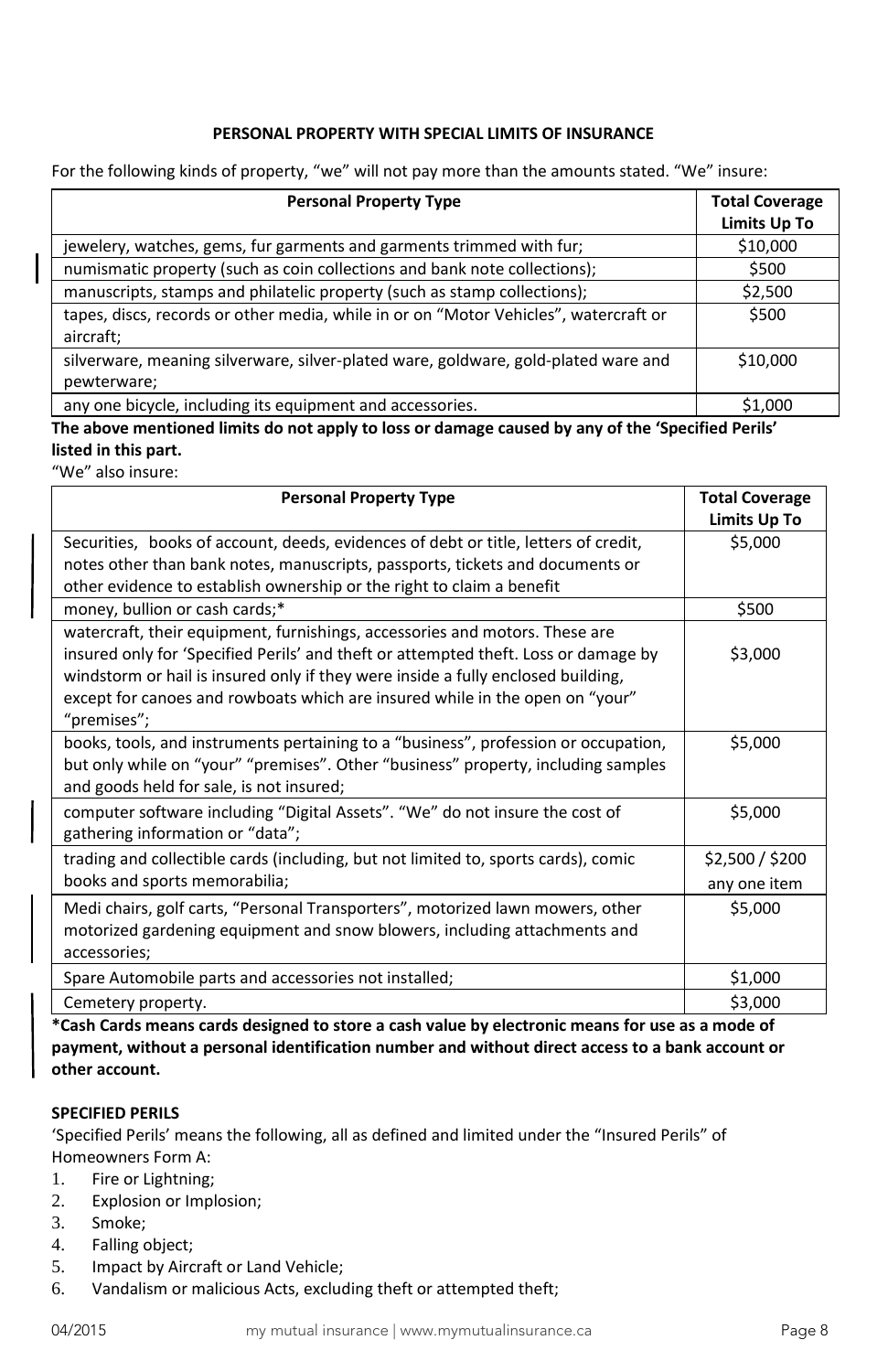- 7. Riot;
- 8. Water Escape, Rupture, Freezing;
- 9. Windstorm or Hail;
- 10. Transportation.

<span id="page-8-0"></span>**ADDITIONAL LIVING EXPENSE:** (This coverage does not apply to a seasonal "dwelling") - Up to 20% of the amount shown under Personal Property can be used towards Additional Living Expense. This is the total amount of insurance for any one or a combination of the following coverages. The periods of time stated below are not limited by the expiration of this policy.

- 1. **Additional Living Expense:** If an "Insured Peril" makes "your" "dwelling" unfit for occupancy, or "you" have to move out while repairs are being made, "we" insure any necessary increase in living expenses incurred by "you" so that "your" household can maintain its normal standard of living. Payment shall be for the reasonable time required to repair or rebuild "your" "dwelling" or, if "you" permanently relocate, the reasonable time required for "your" household to settle elsewhere.
- 2. **Fair Rental Value:** If an "Insured Peril" makes that part of the "dwelling" or any outbuilding insured under Outbuildings rented to others or held for rental by "you" unfit for occupancy, "we" insure its Fair Rental Value. Payment shall be for the reasonable time required to repair or replace that part of the "dwelling" or outbuilding rented or held for rental. "Fair Rental Value" shall not include any expense that does not continue while that part of the "dwelling" or outbuilding rented or held for rental is unfit for occupancy. "We" do not insure loss, damage or expense caused by the cancellation of a lease or agreement.
- 3. **Civil Authority:** If a civil authority prohibits access to "your" "dwelling" or unit, "we" insure any resulting Additional Living Expense and Fair Rental Value, for a period not exceeding two weeks, if such prohibited access is as a result of an "Insured Peril" causing damage to "your" or neighbouring premises.
- 4. **Emergency Evacuation**: "We" will pay any necessary and reasonable increase in living expense incurred by "you" while access to "your" "dwelling" is prohibited by order of civil authority, but only when such order is given for evacuation as a direct result of a sudden and accidental emergency. "We" will pay these costs up to two weeks. "You" are not insured for any claim arising from evacuation resulting from:
	- a. "flood" meaning waves, tides, tidal waves and the rising of, the breaking out or the overflow of, any body of water, whether natural or man-made;
	- b. earthquake;
	- c. war, invasion, act of a foreign enemy, declared or undeclared hostilities, civil war, rebellion, revolution, insurrection or military power;
	- d. any nuclear incident as defined in the Nuclear Liability Act, nuclear explosion or contamination by radioactive material,
	- e. "terrorism" or by any activity or decision of a government agency or other entity to prevent, respond to or terminate "terrorism" regardless of any other cause or event that contributes concurrently or in any sequence to the loss or damage.

The term "civil authority" means any person acting under the authority of the Governor General in Council of Canada or the Lieutenant Governor in Council of a Province, and/or any person acting with authority under a Federal, Provincial or Territorial legislation with respect to the protection of persons and property in the event of an emergency.

"We" do not insure loss, damage or expense caused by the cancellation of a lease or agreement.

# <span id="page-8-1"></span>**ADDITIONAL COVERAGES**

<span id="page-8-2"></span>**CREDIT OR DEBIT CARD,** Electronic Funds Transfer Cards, Automated Teller Cards, Calling Cards, Forgery and Counterfeit Money: "We" will pay up to \$2,000 for "your" legal obligation to pay because of the unauthorized use of credit or debit cards, automated teller cards, library or video cards used for deposit, withdrawal or transfer of funds, issued to "you" or registered in "your" name, which have been lost or stolen. "We" will even pay for losses which occur while this policy is in effect and which are not discovered up to one year after its cancellation or termination. "You" must comply with all the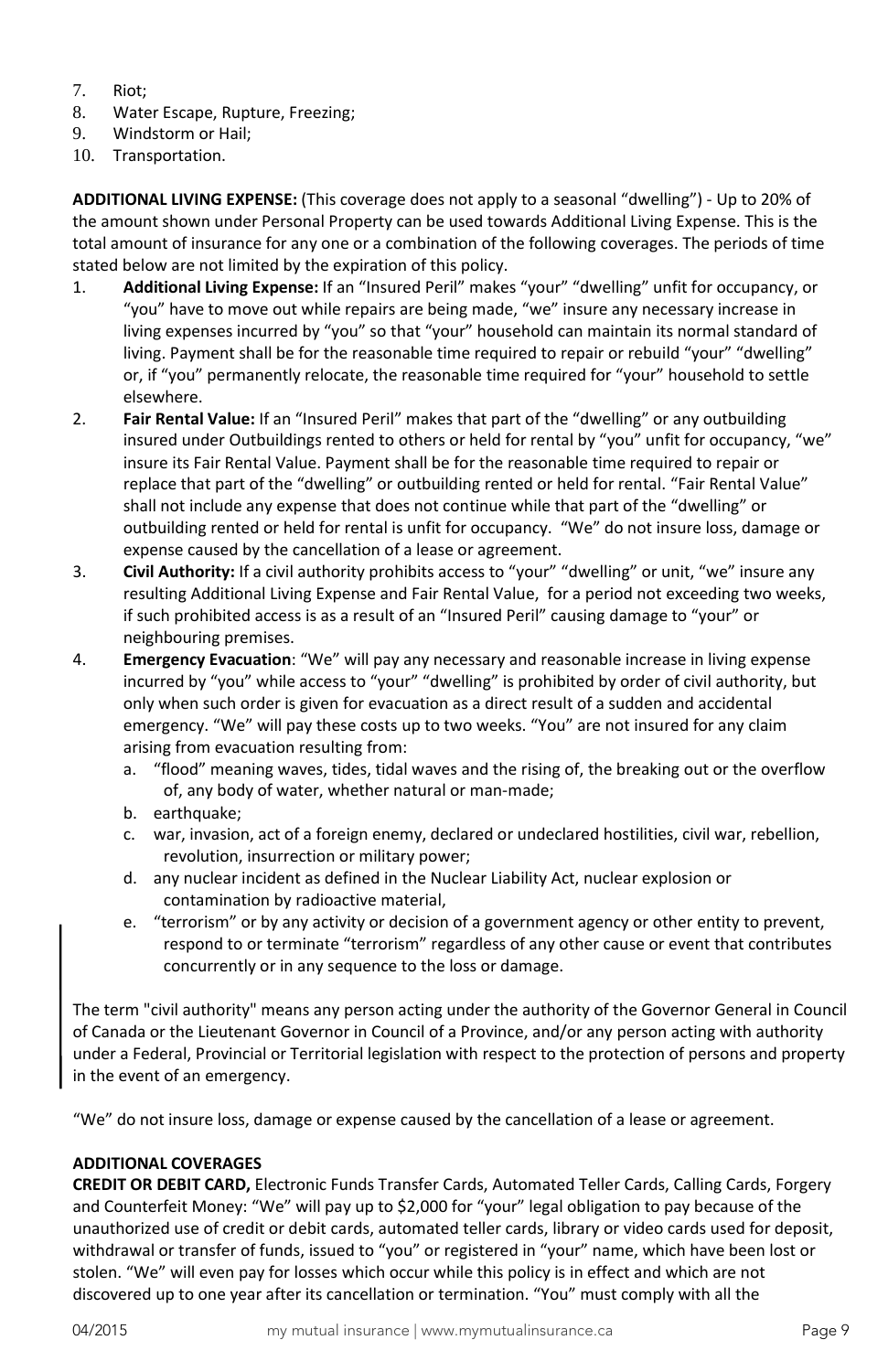conditions under which the card was issued and notify the credit card company, bank or trust company as soon as "you" discover the loss. "We" do not cover loss resulting from use of a card by a resident of "your" household or a person who has been entrusted with the card. "We" will also pay up to \$1,000 for any loss "You" sustain caused by forgery or alteration of any cheque or negotiable instrument. "We" have the option to defend "You" at our expense against any suit for the enforcement of payment under this coverage. "We" will pay any loss sustained through "Your" acceptance in good faith of counterfeit United States or Canadian paper currency up to \$500 for any one transaction and a total of \$1,000 in any one year.

"We" do not pay for any loss for any of the above arising out of "business" pursuits unless from the unauthorized use of a credit card or automated teller card issued or registered to "you" for which "you" are personally liable. "We" do not pay for any loss arising out of "your" dishonesty. "We" may make any investigation and settle any claim or suit that "we" decide is appropriate. Our obligation to defend any claim or suit ends when the amount "we" pay for the loss equals the limit of liability. No deductible applies to this coverage.

However, "we" will not pay for any loss if "you" allow others to find out "your" personal identification number (P.I.N.), or if "you" do not keep "your" P.I.N. and card completely separate to prevent losing both at the same time. Keeping these in different compartments of the same object, such as "your" wallet, handbag, dresser, or vehicle shall not be considered as being kept separate.

<span id="page-9-0"></span>**FIRE DEPARTMENT CHARGES** - "We" will pay up to \$2,000, or such other amount as may be specified on the "Coverage Summary Page", for "your" liability for fire department charges incurred when a municipal Fire Department is called to save or protect property insured under this section of "your" policy or to protect "your" property or property of others adjacent to "your" "Premises". No deductible applies to this coverage.

<span id="page-9-1"></span>**IDENTITY THEFT** – "We" will pay up to the amount specified on the "Coverage Summary Page", to include reimbursement of cost "you" actually incur as a result of an "Identity Fraud" means the act or acts of knowingly transferring or using, without lawful consent or authority, "your" means of identity which constitutes a violation of any federal, provincial, territorial or municipal law. "Identity Fraud" occurrence means any act or series acts of "Identity Fraud" by a person or group which results in an insured loss during the policy period. Reasonable costs include:

- 1. Reasonable costs associated with registered mail to businesses, law enforcement agencies, financial institutions, credit agencies and similar credit grantors.
- 2. Fees for the re-application of loans which had been declined as a result of incorrect or erroneous information.
- 3. The reasonable costs or expenses (including mileage, associated parking costs, taxi cab fees or public transit fees) incurred for notarizing affidavits for financial institutions, credit agencies, credit grantors or similar lenders.
- 4. The reasonable costs or expenses (including mileage, associated parking costs, taxi cab fees or public transit fees) incurred for notarizing affidavits for law enforcement agencies.
- 5. Long distance telephone expenses to discuss an actual "Identity Fraud" occurrence to businesses, law enforcement agencies, financial institutions, credit agencies and similar credit grantors.
- 6. Earnings lost resulting from necessary time away from "your" employment for the purposes of completing affidavits and meeting with credit agencies, similar credit grantors, law enforcement departments, financial institutions, merchants and legal counsel, up to \$250 per day to a maximum of \$2,000, for each "Identity Fraud" occurrence or as stated on the "Coverage Summary Page".
- 7. Reasonable costs, fees or expenses associated with the replacing of Canadian or Provincial Government issued documents as a result of an "Identity Fraud" occurrence.
- 8. Reasonable legal fees incurred directly as a result of an "Identity Fraud" occurrence, with prior notice to us for:
	- a. The removal of any criminal or civil judgements wrongly entered against "you".
	- b. To challenge the information in "your" consumer credit report.
	- c. The defence of lawsuits brought against "you" by businesses or their collection agencies.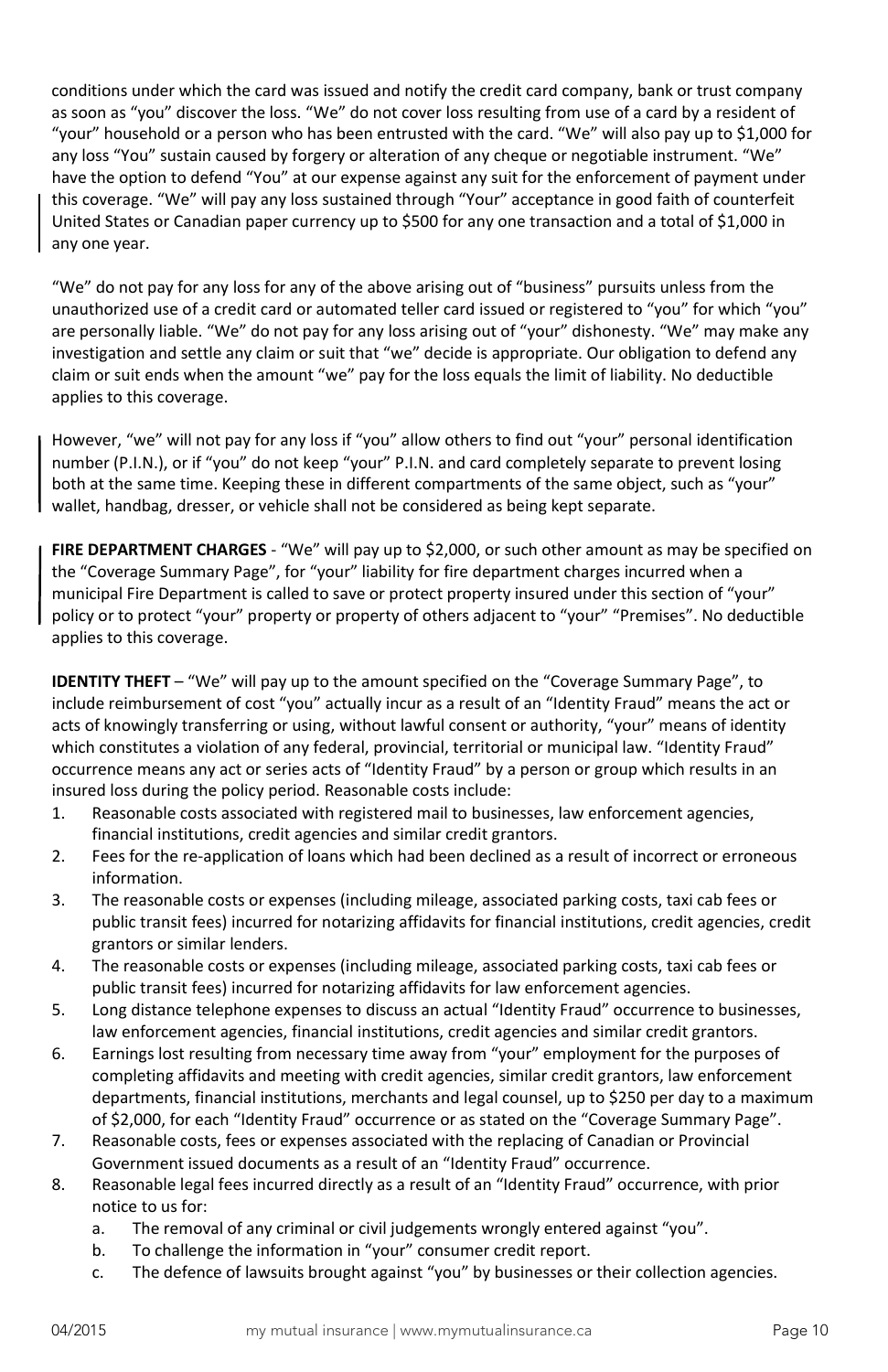9. "We" will reimburse "You" for the reasonable cost of obtaining up to two credit reports after an "Identity Fraud" occurrence has been reported to us, for a period of up to 12 months from the date of the reporting of the occurrence, but not limited by the expiry date of the policy.

"We" do not insure "your" fraudulent, dishonest, or criminal acts; "your" own use of "your" identity; "your" commercial or "business" pursuits; "your" intentional misuse of "your" identity; or any fraudulent, dishonest, criminal or intentional misuse of "your" identity by any resident of "your" household. Nor do "we" insure any losses covered under the **CREDIT OR DEBIT CARD, Automated Teller Cards, Library or Video Cards, Forgery and Counterfeit Money** coverage already available in the underlying policy nor any losses covered by credit card insurance, bank insurance or other coverage available to "you". This endorsement will be secondary with other insurance being primary. This endorsement will only apply once the other insurance available to "you" has been exhausted. No deductible applies to this coverage.

<span id="page-10-0"></span>In addition to the requirements outlined on the policy to which this endorsement attaches, "you" are required to contact "your" local law enforcement agency of the "Identity Fraud" occurrence. **INFLATION PROTECTION:** During the term of this policy, "we" will automatically change the limits of insurance on "dwelling" Building, Detached Private Structures and Personal Property by the percentage shown on the "Coverage Summary Page". The limits will be adjusted by a portion of the Inflation Protection Percentage up to but not exceeding:

- 25% 3 months after the current effective date
- 50% 5 months after the current effective date
- 75% 7 months after the current effective date
- 100% 9 months after the current effective date

Effective on renewal date, "we" will automatically change the limits of insurance shown on the "Coverage Summary Page" in the same way. If, at "your" request, "we" change the limit of insurance on any coverage shown on the "Coverage Summary Page", "we" will apply this Inflation Protection on the changed limits of insurance from the date the change is made. This clause does not apply to mobile homes.

**Automatic Principal Residence Coverage**: If "you" purchase a new "dwelling" building in Saskatchewan that will become "your" principal residence to replace "your" principal "dwelling" building insured under Section 1, "we" will insure both "dwelling" buildings for a period of thirty days from the date "you" take possession of the new "dwelling", provided "you" notify us within that 30 day period. The amount of insurance shown for "your" principal residence in Section 1 will apply to each "dwelling" building. This coverage ceases if the policy expires or is cancelled during the 30 day period referred to above.

**LOCK REPLACEMENT** - "We" will pay up to \$1,000 for the replacement of lock(s) or the cost of changing the key combination in "your" lock set on the "dwelling" or outbuilding(s) if their keys are stolen. No deductible applies to this coverage. "Your" policy must cover the peril of theft for this coverage to apply.

**OUTDOOR TREES, SHRUBS, Plants, Lawns and Landscaping Material:** (This coverage does not apply to a Seasonal "Dwelling" ) - "You" may apply up to 5% in all of the amount of insurance on "your" "dwelling" building to outdoor trees, shrubs, plants, lawns or landscaping material on "your" "premises". "We" will not pay more than \$1,000 for any one tree, shrub, plant, lawn or landscaping material, including debris removal expenses. "We" insure these items only against loss caused by fire, lightning, explosion, impact by aircraft or land vehicle, riot, vandalism and malicious acts, all as described and limited under "Insured Perils" in Farm Package I.

"We" do not insure:

- 1. trees, shrubs, plants, lawns or landscaping material grown or used for commercial purposes;
- 2. trees, shrubs, plants, lawns or landscaping material located more than 61 meters (200 ft) from "your" "dwelling"

#### <span id="page-10-1"></span>**PROPERTY PROTECTION COVERAGE**

"We" will pay for property that is damaged or used trying to protect "your" "dwelling" or "dwelling" contents from a loss. For example, "We" will pay to recharge "your" or someone else's fire extinguisher if it was used to fight a fire on "your" "Premises". "we" will not pay for property owned by a fire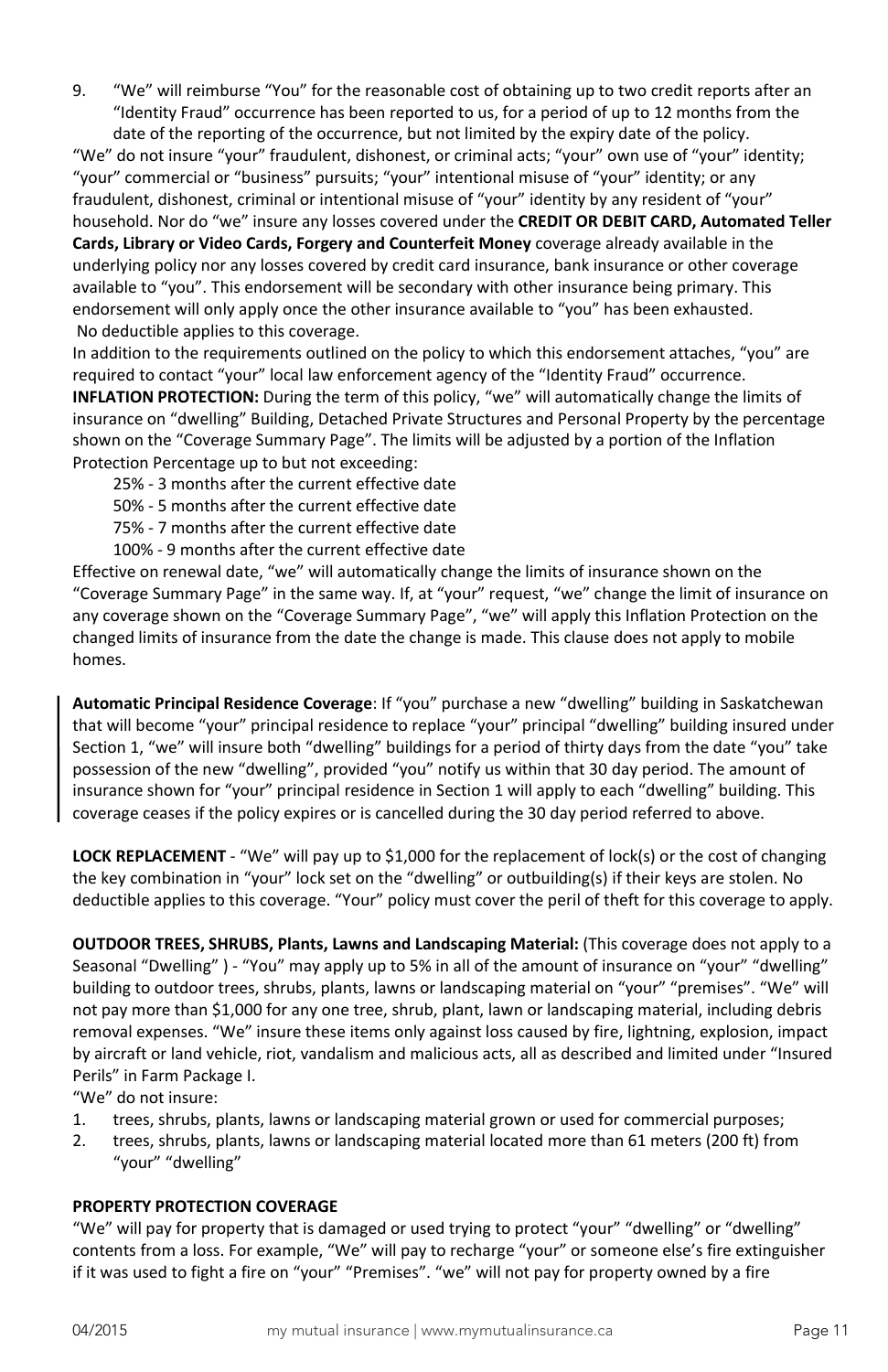department. The amount "we" pay under this coverage is in addition to the amounts shown on the "Coverage Summary Page". No deductible applies to this coverage.

### <span id="page-11-0"></span>**TEMPERATURE CHANGE (Personal Property)**

"We" insure "your" personal property for damage caused by a change of temperature resulting from physical damage to "your" "dwelling" unit or equipment by an "Insured Peril". This only applies to personal property in the "dwelling" or unit.

# <span id="page-11-1"></span>**INSURED PERILS, LIMITATIONS & EXCLUSIONS**

# <span id="page-11-2"></span>**A. FARM RESIDENCE PACKAGE I**

# <span id="page-11-3"></span>**INSURED PERILS**

If the "Coverage Summary Page" specifies Package I (PKG I), "We" insure against direct loss or damage to insured property caused by the following perils as described and limited, subject to all exclusions, limitations, terms and conditions of this policy:

- 1. Fire or Lightning;
- 2. Explosion or Implosion;
- 3. Smoke: This peril means smoke due to a sudden, unusual and faulty operation of any heating or cooking unit in or on the "Premises";
- 4. Falling Object: This peril means a falling object which strikes the exterior of a building but not objects which strike the building because of a snowslide, iceslide, landslide or any other earth movement;
- 5. Impact by Aircraft or Land Vehicle;
- 6. Vandalism or Malicious Acts: This peril does not include loss or damage:
	- a. occurring while the "dwelling" is under construction or "vacant" even if permission for construction or "vacancy" has been given by us;
	- b. caused by "you", members of "your" household or "your" employees;
	- c. caused by any "tenant", tenant's guest, tenant's employee or member of the tenant's household. "Tenant" includes any person who has "your" permission to occupy "your" "dwelling" or unit or any part of it;
	- d. caused by theft or attempted theft.
- 7. Riot;
- 8. Water Escape, Rupture, or Freezing: This peril means:
	- a. accidental discharge or overflow of water or steam from within a plumbing, heating, sprinkler or air conditioning system, "Domestic Appliance", waterbed, swimming pool or equipment attached and public "water mains";
	- b. sudden and accidental bursting, tearing apart, cracking, burning or bulging due to the pressure of water or steam, or lack of water or steam, in a plumbing, heating, sprinkler or air conditioning system or an appliance for heating water;
	- c. freezing of any part of a plumbing, heating, sprinkler or air conditioning system or "Domestic Appliance" within a building or unit heated during the usual heating season;
	- d. water which enters through an opening which has been created suddenly and accidentally by an "Insured Peril";

#### **This peril does not include damage:**

- a. caused directly or indirectly by continuous or repeated "seepage" or "leakage";
- b. caused directly or indirectly by "Ground Water" or rising of the water table;
- c. caused directly or indirectly by "Surface waters", unless the water escapes from a "Water main" or swimming pool;
- d. caused directly or indirectly by backing up or escape of water from a sewer or drain, sump or septic tank, eavestrough or downspout connected to "your" sewer or from drains or public sewers outside "your" "dwelling" ;
- e. to the system or appliance from which the water escaped caused by rust, corrosion or deterioration;
- f. to public "water mains" or outdoor plumbing systems and equipment attached, including but not limited to swimming pools, hot tubs, spas and similar installations;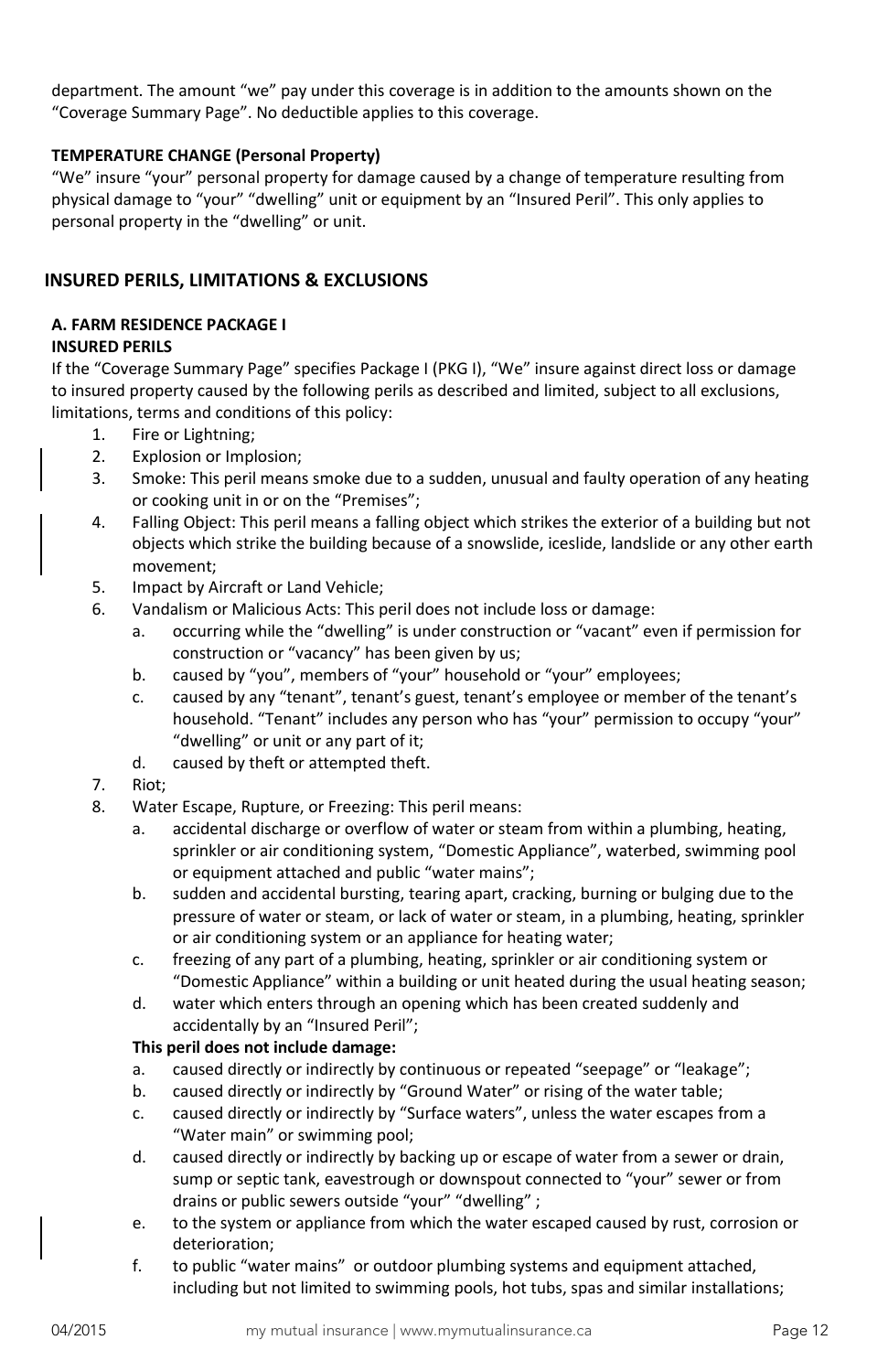- g. occurring while the building or unit is under construction or "vacant" even if "we" have given permission for construction or "vacancy";
- h. caused directly or indirectly by freezing which occurs during the usual heating season if "you" have been away from "your" "premises" more than **ten** (10) consecutive days. However, if "you" had arranged for a competent person to enter "your" "dwelling" or unit daily to ensure that heating was being maintained or if "you" had shut off the water supply and had drained all the pipes and appliances, or if "you" have "your" "dwelling" electronically monitored 24 hours a day by a company that monitors and responds to water, "flood" or a low temperature signal, "you" would still be insured. Under this peril a plumbing system does not include sewers, sumps, septic tanks, weeping tile, eavestrough or downspouts. "We" will repair or replace any parts of the building, if "you" are a "homeowner", or "your" improvements and betterments, if "you" are a "tenant" or condominium unit owner, that must be removed or torn apart before any insured damage can be repaired, except damage related to an outdoor swimming pool, hot tub, spa or similar installation or equipment attached, or public "water mains" ;
- i. Under this peril a plumbing system does not include sewers, sumps, septic tanks, weeping tile, eavestrough or downspouts.
- 9. Windstorm or Hail: This peril does not include loss or damage to "your" personal property or to the interior of a building caused by windstorm, hail, snow, sleet, sand or dust or coincidental rain damage, unless the storm first creates an opening in the building. "We" cover damage to watercraft and their equipment caused by windstorm or hail only while they are inside a fully enclosed building. This limitation does not apply to rowboats and canoes on the "premises". This peril does not include:
	- a. damage due to waves, "Flood", waterborne objects or the weight or pressure or melting of ice or snow, whether driven by wind or not;
	- b. damage to a building, except a mobile home, while raised off its foundation;
	- c. damage to a building, including a mobile home, while being moved or otherwise in course of transit;
	- d. any dent damage to the outer metal covering of a mobile home, unless the metal is punctured (pierced to make an opening in the metal roofing or siding);
- 10. Theft, Including Damage Caused by Attempted Theft: This peril does not include loss or damage:
	- a. which happens at any other "dwelling" "you" own, rent or occupy, except while "you" are temporarily living there;
	- b. caused by any employee, "tenant", or member of a tenant's household. "tenant" includes any person who has "your" permission to occupy "your" "Dwelling" or any part of it;
	- c. to property in or from a "Dwelling" under construction until the "Dwelling" is completed and ready to be occupied;
	- d. to jewelery, gems, watches, fur garments and garments trimmed with fur, securities, numismatic property, manuscripts, stamps or philatelic property at any seasonal "dwelling" , if such property is normally kept there throughout the year, even if an amount of insurance if specified for "contents" at the seasonal "Dwelling" .
- 11. Transportation: This peril means loss or damage caused by collision, upset, overturn, derailment, stranding or sinking of any automobile or attached trailer in which the insured property is being carried. This would also apply to any conveyance of a common carrier. This peril does not include loss or damage to any watercraft, their furnishings, equipment or motors.
- 12. Glass Breakage: "we" insure glass forming part of "your" "dwelling" and glass forming part of private structures insured under Outbuildings, including glass in storm windows and doors, against accidental or malicious breakage. If "you" are a Condominium Unit Owner "we" only cover if "you" are held responsible for the damage by the condominium corporation's by-laws or it is part of "your" improvements and betterments. This peril does not include loss or damage occurring while a building is under construction or "vacant" even if permission for construction or "vacancy" has been given by "us".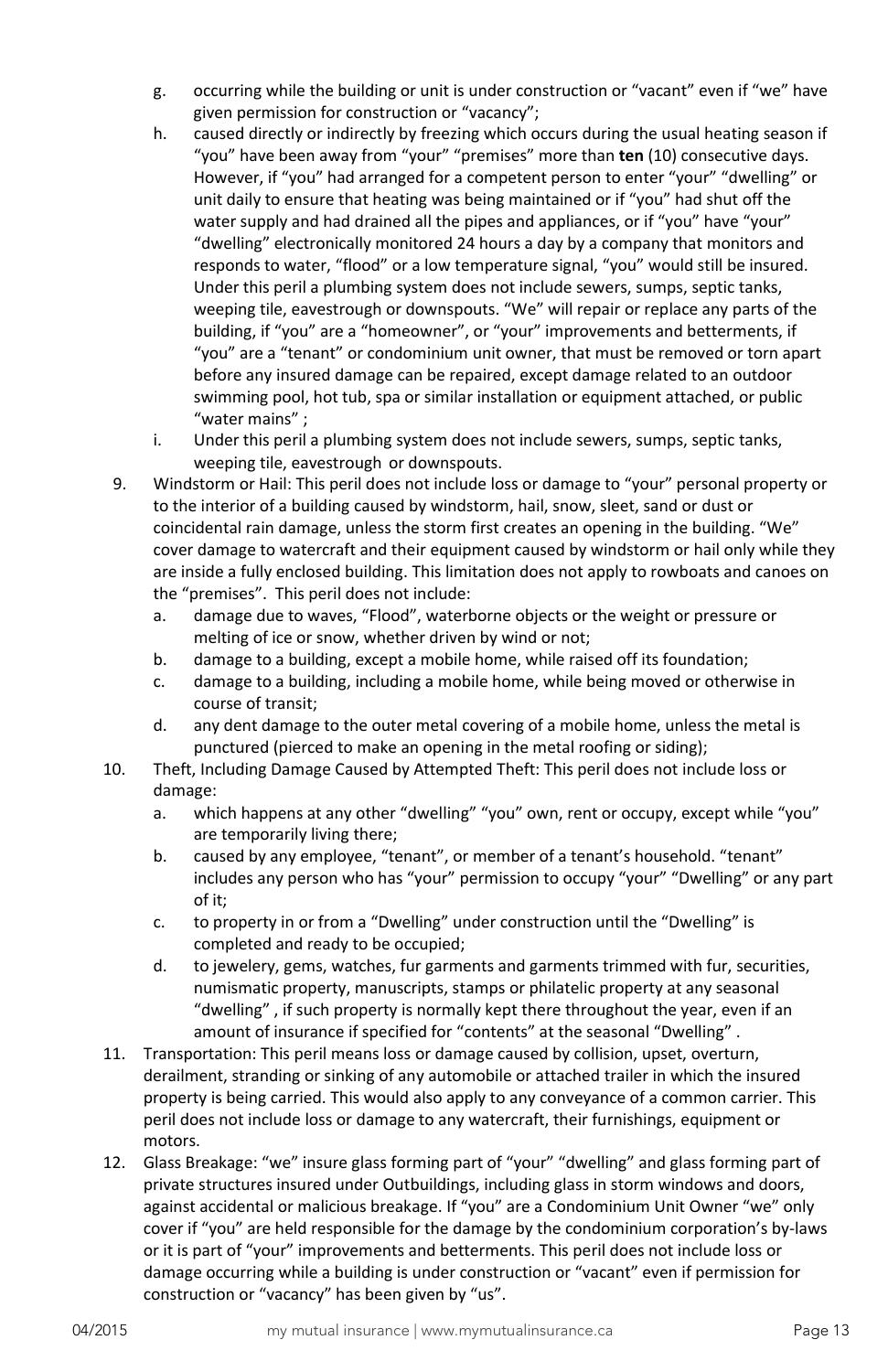- 13. Collapse: "We" insure loss or damage due to the collapse of a foundation wall, floor, or roof of "your" "dwelling" or an outbuilding insured under Outbuildings caused by any of the following:
	- a. a peril insured under this rider,
	- b. the weight of contents, equipment or people,
	- c. the weight of rain, snow, ice or sleet.
- 14. This peril does not include loss or damage to an outdoor swimming pool, hot tub, spa or similar installation or attached equipment.
- 14. Earthquake, including snowslide, iceslide, landslide or other earth movements occurring concurrently with and directly resulting from an earthquake shock.
- 15. Power Fluctuation Coverage: "We" insure against the sudden and accidental loss or damage caused by artificially generated electrical current.

### <span id="page-13-0"></span>**EXCLUSIONS**

Listed below are certain kinds of property and losses "we" do not insure.

# **PROPERTY NOT INSURED** - "We" do not insure:

- 1. outdoor trees, shrubs, plants and lawns, except as provided for under "Additional Coverages";
- 2. buildings, units or structures used in whole or in part or designed for "business" or "farming" purposes unless such use is declared on the "Coverage Summary Page";
- 3. hydronic yard furnaces, the building they are housed in, nor any contents located in the building (this includes but is not limited to wood and or coal fired water boilers) unless such units and buildings are declared on the "Coverage Summary Page".
- 4. books of account and evidences of debt or title;
- 5. loss or damage to motorized vehicles, camper units, truck caps, trailers and aircraft or their equipment (except for motorized wheelchairs, scooters having more than 2 wheels and specifically designed for the carriage of a person with a physical disability, "Personal Transporters", watercraft, motorized lawn mowers, other motorized gardening equipment and snow blowers, golf carts, electric bicycles with pedals, not more than 500 watts and not exceeding 32 km per hour, electric or battery powered children's toys with a maximum speed of 8 km per hour) subject to Special Limits of Insurance. Equipment includes audio, visual, recording or transmitting equipment powered by the electrical system of a "Motor Vehicle" or aircraft.
- 6. "Business" property, including samples and goods held for sale, except as provided under "Special Limits of Insurance";
- 7. property lawfully seized or confiscated unless such property is destroyed to prevent the spread of fire;
- 8. property illegally imported, acquired, kept, stored or transported;
- 9. property away from "your" "premises" for the purpose of exhibition;
- 10. buildings and/or structures, and their contents, used in whole or in part for the cultivation, harvesting, processing, manufacture, distribution or sale of marijuana or any product derived from, or containing, marijuana or any other substance falling within the Schedules of the Controlled Drugs and Substances Act, whether or not the insured is aware of such use of the property;
- 11. wind turbine systems including all related equipment and structures manufactured for a rated power unless declared on the "Coverage Summary Page".

# **LOSSES NOT INSURED** - "We" do not insure:

- 1. losses, expenses or increased costs of repair or replacement directly or indirectly resulting from or contributed to by the operation of any law or ordinance regulating the zoning, demolition, repair, construction or reconstruction of buildings and their related services;
- 2. loss or damage to personal property while undergoing a process or while being worked on, where the damage results from such process or work, but resulting damage to other property is insured;
- 3. loss or damage occurring after "your" "dwelling" has, to "your" knowledge, been "vacant" for more than 30 consecutive days;
- 4. loss or damage resulting from any intentional or criminal act or failure to act by:
	- a. any person insured by this policy; or
	- b. any other person at the direction of any person insured by this policy;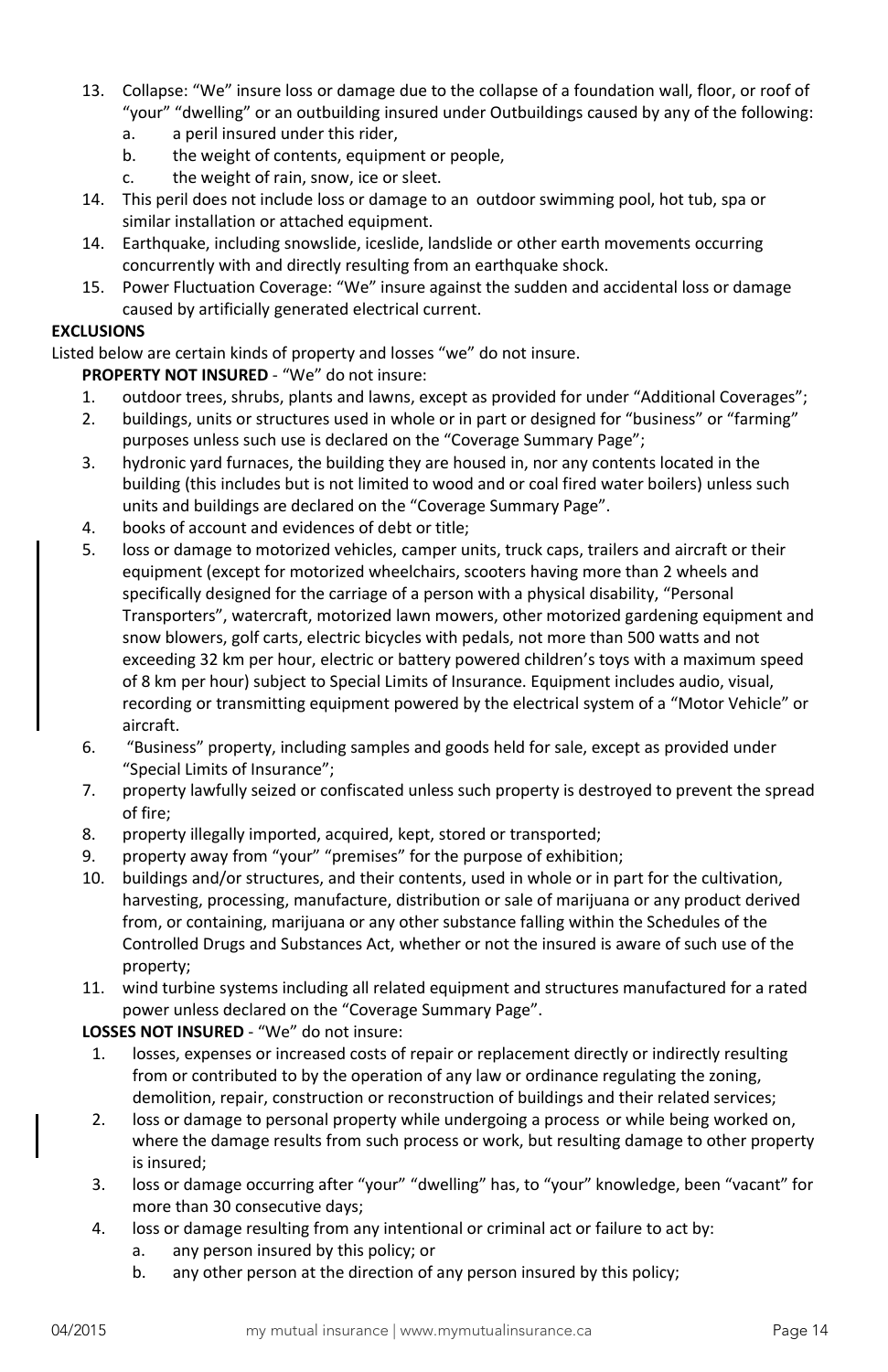- 5. loss or damage caused directly or indirectly by war, invasion, act of a foreign enemy, hostilities, civil war, rebellion, revolution, insurrection or military power;
- 6. loss or damage caused directly or indirectly by any nuclear incident as defined in the Nuclear Liability Act, nuclear explosion or contamination by radioactive material;
- 7. the cost of gathering or assembling information or "data" for a computer software system;
- 8. the voluntary parting with title or ownership, whether or not induced to do so by any fraudulent scheme, trick, device or false pretense;
- 9. loss or damage caused by or resulting from contamination or pollution, or the release, discharge or dispersal of contaminants or "pollutants";
- 10. loss or damage when a motorboat and/or personal watercraft is not operated in accordance with the Canada Shipping Act regulations governing age and horsepower restrictions and operator competency requirements;
- 11. loss or damage resulting from, contributed to or caused directly or indirectly by "data" problem. However, if loss or damage caused by "data" problem results in the occurrence of further loss of or damage to insured property that is directly caused by "Specified Perils", this exclusion shall not apply to such resulting loss or damage;
- 12. loss or damage to or caused directly or indirectly by a domesticated animal, bird or fish "you" own or which is in "your" care;
- 13. loss or damage caused directly or indirectly by birds, vermin, skunks, rodents, raccoons, moles, mice, moths and insects, except damage to building glass;
- 14. accumulative damage, however caused;
- 15. any loss or damage caused directly or indirectly, in whole or in part, by "terrorism" or by any activity or decision of a government agency or other entity to prevent, respond to or terminate "terrorism" regardless of any other cause or event that contributes concurrently or in any sequence to the loss or damage.

#### <span id="page-14-0"></span>**B. FARM RESIDENCE PACKAGE II**

If the "Coverage Summary Page" specifies **Package II (PKG II)**, "we" will insure "your" property as follows:

- 1. If there is loss or damage to property insured under "dwelling" Building, and/or Outbuildings, "you" are insured for such loss or damage under the terms and conditions of Farm Residence Package I.
- 2. If there is loss or damage to property insured under Contents (Personal Property), "you" are insured for such loss or damage under the terms and conditions of Farm Residence Package III.

#### <span id="page-14-1"></span>**C. FARM RESIDENCE PACKAGE IIB**

If the "Coverage Summary Page" specifies **Package IIB (PKG IIB)**, "we" will insure "your" property as follows: 1. If there is loss or damage to property insured under "dwelling" Building, and/or Outbuildings, "you" are insured for such loss or damage under the terms and conditions of Farm Residence Package III.

2. If there is loss or damage to property insured under Contents (Personal Property), "you" are insured for such loss or damage under the terms and conditions of Farm Residence Package I.

# <span id="page-14-2"></span>**D. FARM RESIDENCE PACKAGE III**

# <span id="page-14-3"></span>**INSURED PERILS**

<span id="page-14-4"></span>If the "Coverage Summary Page" specifies Package III (PKG III), "we" insure against direct physical loss or damage to insured property subject to all the exclusions, limitations, terms and conditions of this policy. **ADDITIONAL COVERAGES**

**Food Spoilage**: Under Personal Property, "we" will pay for loss or damage to food contained in a home freezer at "your" Principal Residence "premises", resulting from a power failure, other interruption of power or mechanical breakdown of the home freezer. "We" do not insure loss or damage:

- 1. due to the deliberate manual disconnection of the power supply to the freezer in which the food is kept; or
- 2. due to "your" failure to take all reasonable steps to prevent further loss or damage to the insured property.

Settlement of loss will not include any expenses incurred in the acquisition of the food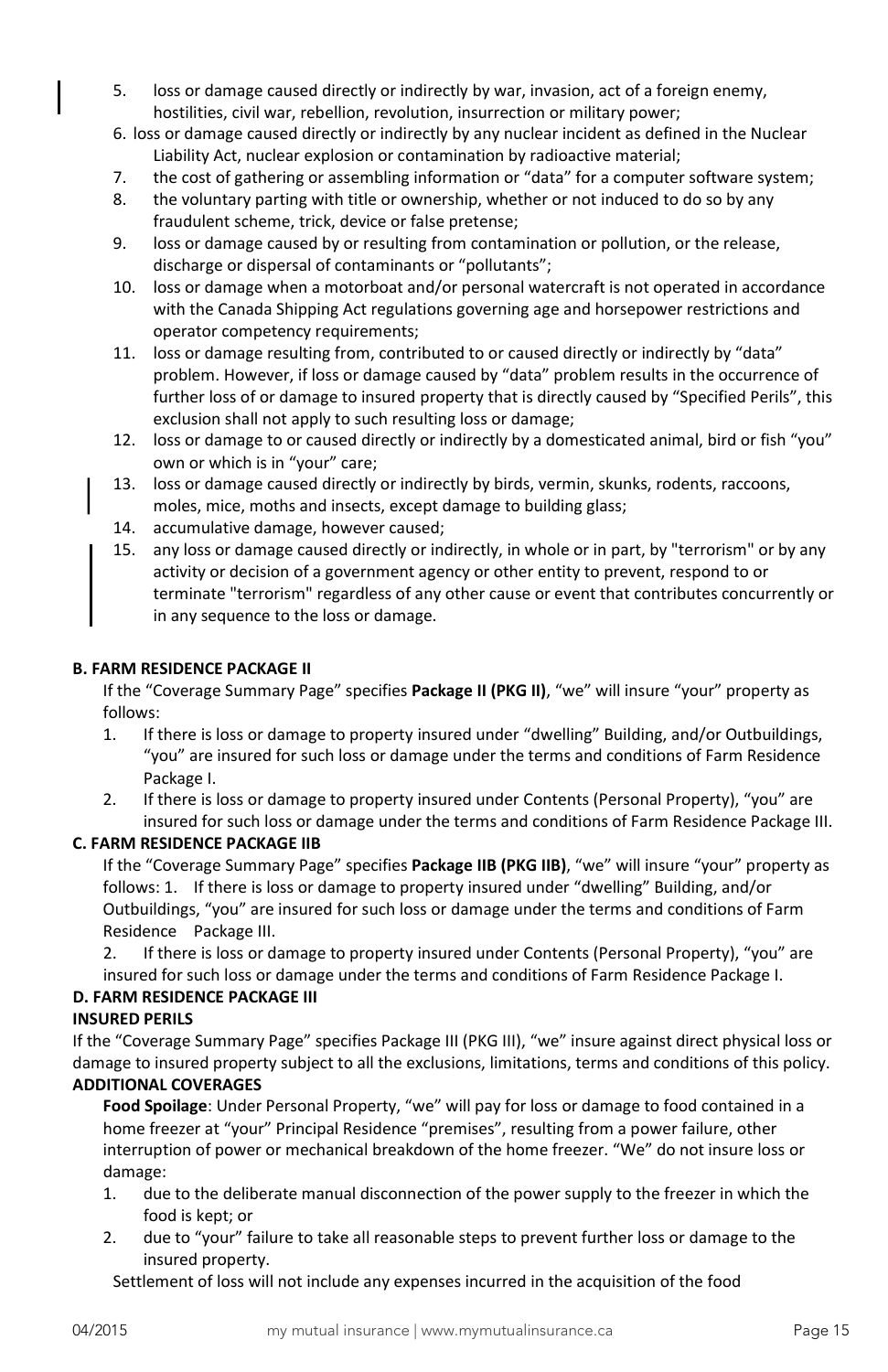# <span id="page-15-0"></span>**EXCLUSIONS**

Listed below are certain kinds of property and losses "we" do not insure.

**PROPERTY NOT INSURED** - "We" do not insure:

- 1. outdoor trees, shrubs, plants and lawns, except as provided for under "Additional Coverages";
- 2. buildings, units or structures used in whole or in part or designed for "business" or "farming" purposes unless such use is declared on the "Coverage Summary Page";
- 3. hydronic yard furnaces, the building they are housed in, nor any contents located in the building (this includes but is not limited to wood and or coal fired water boilers) unless such units and buildings are declared on the "Coverage Summary Page";
- 4. books of account and evidences of debt or title;
- 5. loss or damage to motorized vehicles camper units, truck caps, trailers and aircraft or their equipment (except for motorized wheelchairs, scooters having more than 2 wheels and specifically designed for the carriage of a person with a physical disability, "Personal Transporters", watercraft, motorized lawn mowers, other motorized gardening equipment and snow blowers, golf carts, electric bicycles with pedals, not more than 500 watts and not exceeding 32 km per hour, electric or battery powered children's toys with a maximum speed of 8 km per hour subject to Special Limits of Insurance). Equipment includes audio, visual, recording or transmitting equipment powered by the electrical system of a "motor vehicle" or aircraft;
- 6. "business" property, including samples and goods held for sale, except as provided under "Special Limits of Insurance";
- 7. property lawfully seized or confiscated unless such property is destroyed to prevent the spread of fire;
- 8. property illegally imported, acquired, kept, stored or transported;
- 9. property away from "Your" "Premises" for the purpose of exhibition;
- 10. buildings and/or structures, and their contents, used in whole or in part for the cultivation, harvesting, processing, manufacture, distribution or sale of marijuana or any product derived from, or containing, marijuana or any other substance falling within the Schedules of the Controlled Drugs and Substances Act, whether or not the insured is aware of such use of the property;
- 11. wind turbine systems including all related equipment and structures manufactured for a rated power unless declared on the "Coverage Summary Page".

# **LOSSES NOT INSURED** - "We" do not insure:

- 1. losses, expenses or increased costs of repair or replacement directly or indirectly resulting from or contributed to by the operation of any law or ordinance regulating the zoning, demolition, repair, construction or reconstruction of buildings and their related services;
- 2. marring or scratching of any property or breakage of eye glasses, glassware or any fragile or brittle articles, unless caused by a "Specified Peril", impact by watercraft or aircraft, or theft or attempted theft;
- 3. loss or damage caused directly or indirectly by wear and tear, deterioration, latent defect or mechanical breakdown, inherent vice, rust or corrosion, extremes of temperature, dampness of atmosphere, condensation, wet or dry rot, mould, "fungi", "spore(s)" or contamination;
- 4. the cost of making good faulty design, material or workmanship;
- 5. cracking or falling of ceiling or wall plaster, unless caused by a peril not otherwise excluded by this policy;
- 6. accumulative damage however caused;
- 7. the cost of gathering or assembling information or "data" for a computer software system;
- 8. the voluntary parting with title or ownership, whether or not induced to do so by any fraudulent scheme, trick, device or false pretense;
- 9. loss or damage caused by or resulting from contamination or pollution, or the release, discharge or dispersal of contaminants or "pollutants";
- 10. any dent damage to the outer metal covering of any mobile home, unless the metal is punctured (pierced to make an opening in the metal covering or roofing).
- Also, "we" do not insure loss or damage:
- 11. occurring after "your" "dwelling" has, to "your" knowledge, been "vacant" for more than 30 consecutive days;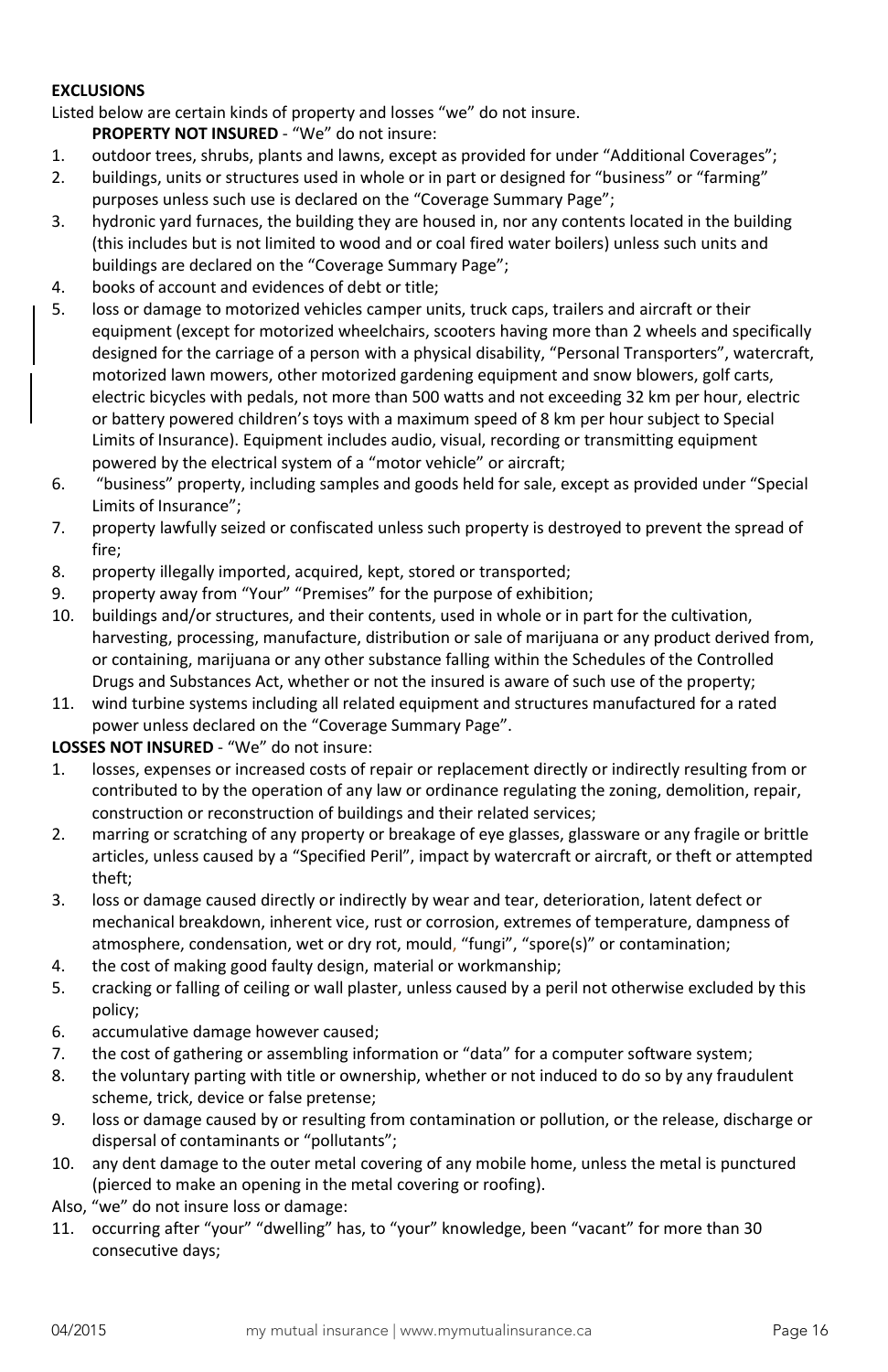- 12. caused directly or indirectly by settling, expansion, contraction, moving, shifting, bulging, buckling or cracking, except resulting fire or explosion or damage to building glass. This exclusion does not apply to loss or damage insured under "Insured Peril" 8(b) of Farm Residential Package I;
- 13. caused directly or indirectly by birds, vermin, skunks, rodents, raccoons, moles, mice, moths and insects, or by household pets, except damage to building glass;
- 14. loss or damage to or caused directly or indirectly by a domesticated animal, bird or fish "you" own or which is in "your" care;
- 15. resulting from any intentional or criminal act or failure to act by any person insured by this policy; or any other person at the direction of any person insured by this policy;
- 16. caused directly or indirectly by smoke from agricultural smudging or industrial operations;
- 17. caused directly or indirectly by snowslide, iceslide , landslide, or other earth movement. If any of these results in fire or explosion "We" will pay only the resulting damage;
- 18. to an outdoor swimming pool, hot tub, spa or similar installation, including attached equipment , or a public "water main" or outdoor plumbing systems and equipment, caused by water escape, rupture, freezing, movement of ice or collapse;
- 19. to retaining walls on "your" "Premises" not constituting part of a building, unless the loss is caused by a "Specified Peril";
- 20. caused directly or indirectly by continuous or repeated "seepage" or "leakage" of water or steam from within a plumbing, heating, sprinkler or air conditioning system or "Domestic Appliance";
- 21. caused directly or indirectly by "flood", surface water, spray, waves, tides, tidal waves, ice or waterborne objects, all whether driven by wind or not, unless the loss or damage resulted from the escape of water from a public "water main", swimming pool or equipment attached;
- 22. caused directly or indirectly by water below the surface of the ground including that which exerts pressure on or flows, seeps or leaks through any sidewalk(s), driveway(s), foundation(s), wall(s), basement or other floor(s) or through any door(s), window(s) or any other opening(s), unless the loss or damage resulted from the escape of water from a public "water main", swimming pool or equipment attached;
- 23. to the interior of a building or its contents caused by water from rain, hail, sleet, snow, sand or dust, all whether driven by wind or not, unless the loss or damage is co-incident with a windstorm which first creates an opening in the building;
- 24. caused directly or indirectly by freezing of a plumbing, heating, sprinkler or air conditioning system or "Domestic Appliance" unless it happens within a building heated during the usual heating season and "you" have not been away from the insured "premises" for more than **ten** consecutive days. However, if "you" had arranged for a competent person to enter "your" "dwelling" daily to ensure that heating was being maintained or if "you" had shut off the water supply and had drained all the pipes and appliances, or if "you" have "your" "dwelling" electronically monitored 24 hours a day by a company that monitors and responds to a low temperature signal, "you" would still be insured. If the loss or damage occurs while "your" building is under construction or "vacant", "you" would not be insured, even if permission for construction or "vacancy" has been given by "us";
- 25. caused directly or indirectly by accidental discharge or overflow of water or steam from within a plumbing, heating, sprinkler or air conditioning system, "Domestic Appliance", swimming pools, including hot tubs, spas and similar installations or equipment attached and public "water mains" , occurring while "your" "dwelling" is under construction or "vacant", even if permission for construction or "vacancy" has been given by "us";
- 26. caused directly or indirectly by sudden and accidental bursting, tearing apart, cracking, burning or bulging due to the pressure of water or steam, or the lack of water or steam, in a plumbing, heating, sprinkler or air conditioning system or an appliance for heating water occurring while the insured "dwelling" is under construction or "vacant", even if permission for construction or "vacancy" has been given by "us";
- 27. caused by backing up or escape of water from a sewer or drain, sump or septic tank, eavestrough or downspout connected to "your" sewer or from drains or public sewers outside "your" "dwelling";
- 28. caused directly or indirectly by vandalism or malicious acts by any of "your" employees or by any "tenant", tenant's guest, a tenant's employee or member of a tenant's household. "Tenant"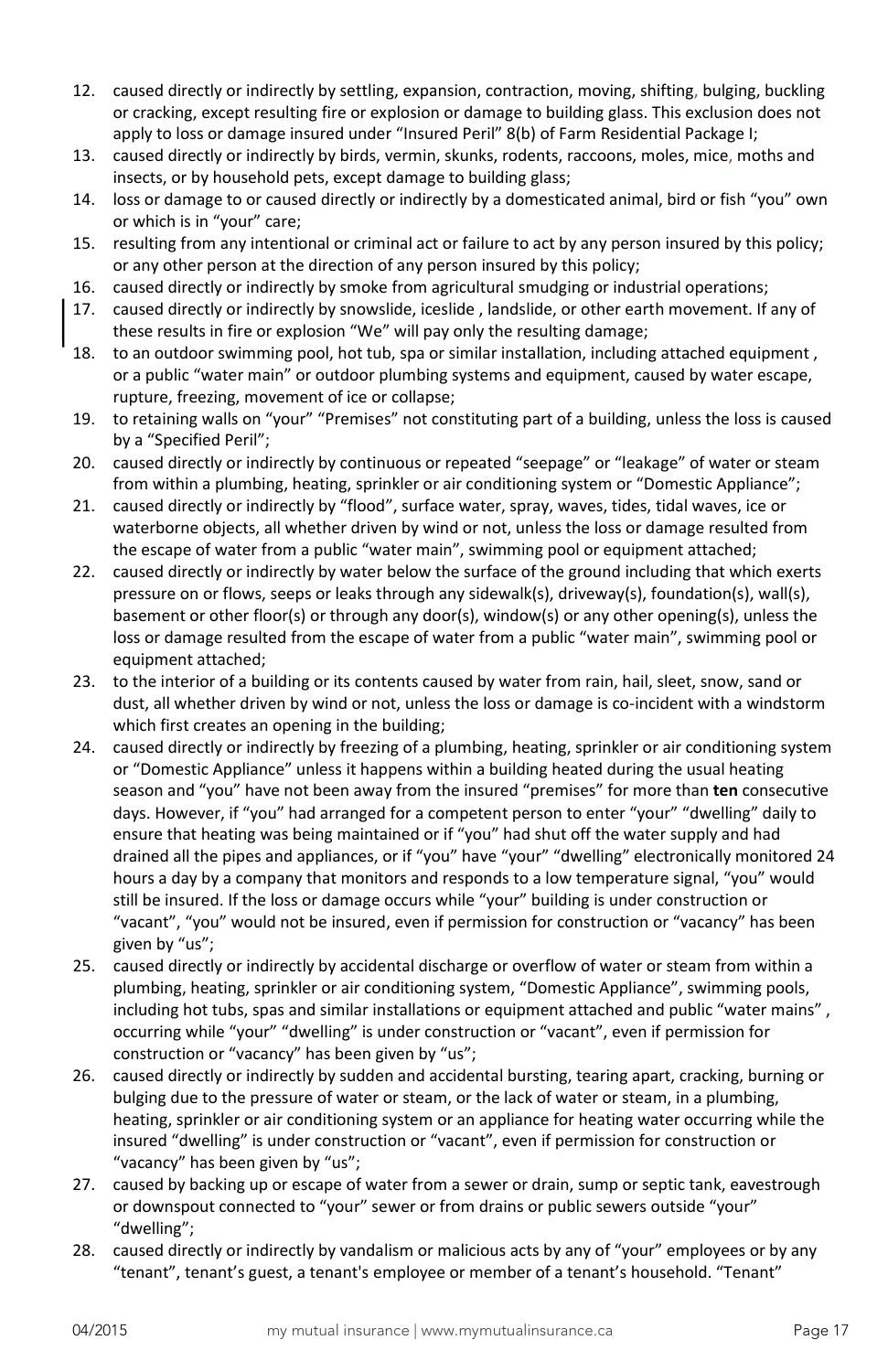includes any person who has "your" permission to occupy "your" "dwelling" or unit or any part of it;

- 
- 29. caused directly or indirectly by theft or attempted theft:
	- a. which happens at any other "dwelling" "you" own, rent or occupy, except while "you" are temporarily living there;
	- b. by any employee, "tenant" or member of a tenant's household. "Tenant" includes any person who has "your" permission to occupy "your" "dwelling" or any part of it;
	- c. of property at a "dwelling" under construction until the "dwelling" is completed and ready to be occupied;
	- d. of jewellery, gems, watches, fur garments and garments trimmed with fur, securities, numismatic property, manuscripts, stamps or philatelic property at any seasonal "dwelling" if such property is normally kept there throughout the year, even if an amount of insurance is specified for "contents" at the seasonal "dwelling" ;
- 30. caused directly or indirectly by vandalism or malicious acts or glass breakage, occurring while "your" "dwelling" is under construction or "vacant" even if permission for construction or "vacancy" has been given by "us";
- 31. to a building (except a mobile home) caused by windstorm or collapse while it is raised off its foundation;
- 32. to a building, including a mobile home, while it is being moved or is otherwise in course of transit. This exclusion does not apply to a mobile home while being moved in an emergency to protect it when endangered by a peril insured by this rider;
- 33. to personal property undergoing any process or while being worked on, where the damage results from such process or work, but resulting damage to other property by an "Insured Peril" is insured;
	- 34. to sporting or hobby equipment where the loss or damage is due to its use;
	- 35. caused directly or indirectly by war, invasion, act of a foreign enemy, hostilities, civil war, rebellion, revolution, insurrection or military power;
	- 36. caused directly or indirectly by any nuclear incident as defined in the Nuclear Liability Act, nuclear explosion or contamination by radioactive material;
	- 37. "We" do not insure loss or damage resulting from, contributed to or caused directly or indirectly by "data" problem. However, if loss or damage caused by "data" problem results in the occurrence of further loss of or damage to insured property that is directly caused by "Specified Perils", this exclusion shall not apply to such resulting loss or damage.
	- 38. Consisting of or caused directly or indirectly, in whole or in part, by any "fungi" or "spore(s)", or for the cost or expense for any testing, monitoring, evaluating or assessing of "fungi" or "spore(s)".
	- 39. any loss or damage caused directly or indirectly, in whole or in part, by "terrorism" or by any activity or decision of a government agency or other entity to prevent, respond to or terminate "terrorism" regardless of any other cause or event that contributes concurrently or in any sequence to the loss or damage

# **BASIS OF CLAIM PAYMENT**

"Dwelling" Building, Outbuildings and Personal Property - applicable to all Farm Residence Packages, Riders and Endorsements.

This part sets out certain rules, which apply in settling a claim for loss or damage to insured property. "We" will pay for insured loss or damage up to "Your" financial interest in the property, but not exceeding the applicable amount(s) of insurance for any loss or damage arising out of any one occurrence. Any payment "we" make for loss or damage will not reduce the amounts of insurance provided by this policy. If "you" qualify for a tax credit, the loss payment will be reduced by that amount.

**"Actual Cash Value"** will take into account such things as the cost of replacement less any depreciation, and in determining depreciation "we" will consider the condition and resale value immediately before the loss or damage and the normal life expectancy.

<span id="page-17-0"></span>**Building Replacement Cost - Optional Loss Settlement:** (This clause does not apply to Mobile Homes. If there is loss or damage to a building insured under "dwelling" building or outbuilding, "you" may choose as the basis of loss settlement either (A) or (B) provided: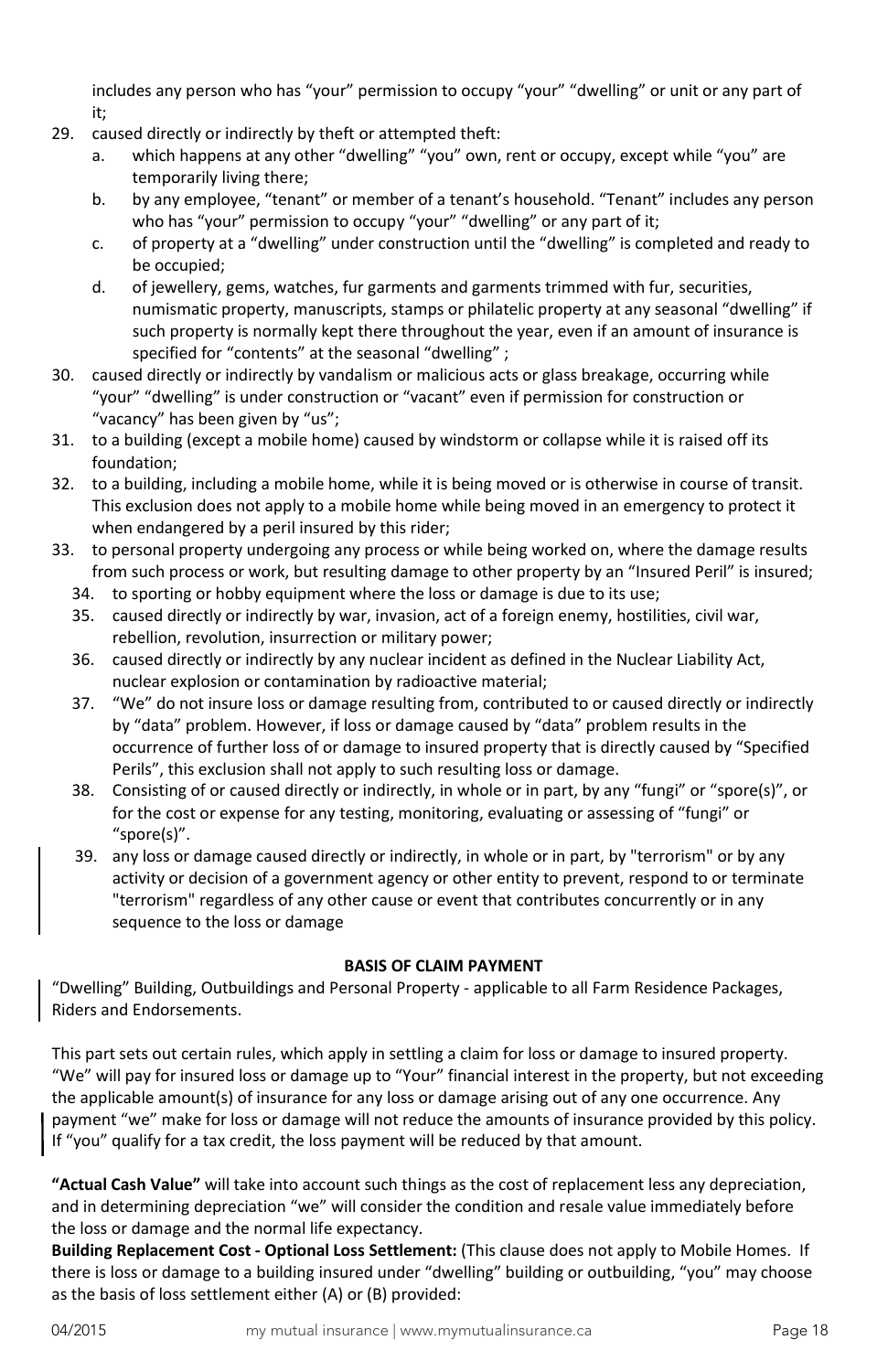- 1. "you" repair or replace the damaged or destroyed building within a reasonable time after the loss, and
- 2. "you" use materials of similar quality for repair or replacement, and

3. if replacement is necessary, "You" replace the building on the same site with a building to be used for the same occupancy, and

4. the "Coverage Summary Page" does not indicate that the building is insured for actual cash value, and

5. there is nothing elsewhere in this policy limiting the basis of claim payment to Actual Cash Value. If all these provisions are not met, settlement will be as in (B).

(A) The cost of repairs or replacement (whichever is less) without deduction for depreciation, in which case, if the loss is over \$1,000, "We" will pay in the proportion that the applicable amount of insurance bears to 80% of the "replacement cost" of the damaged building at the date of the damage, but not exceeding the actual cost incurred. "Replacement Cost" means the cost, at the time of the loss, of repairs or replacement

(whichever is less) with new property of similar kind and quality, without deduction for depreciation.

(B) The actual cash value of the loss or damage at the date of the occurrence. "Actual Cash Value"

will take into account such things as the cost of replacement less any depreciation, and in determining depreciation "we" will consider the condition and resale value immediately before the loss or damage and the normal life expectancy.

**Deductible: "We" are responsible only for the amount by which the insured loss or damage exceeds the amount of the deductible shown on the "Coverage Summary Page" in any one occurrence.** If one occurrence could lead to the application of more than one deductible, only the largest deductible will apply.

**"Dwelling" Roofs**: Loss or damage caused by windstorm or hail to "dwelling" roofs over 20 years old will be settled on an Actual Cash Value basis.

<span id="page-18-0"></span>**Guaranteed Replacement Cost:** If the "Coverage Summary Page" indicates that Guaranteed Replacement Cost (GRC) is included, "We" agree to pay any insured loss under "dwelling" building on the basis of the following:

1. Subject to paragraph 2 below, "we" agree to pay:

a. the actual cost reasonably incurred to repair or replace the building on the same site with materials of like kind and quality, without deduction for depreciation, even if this exceeds the amount of insurance specified for "dwelling" building on the "Coverage Summary Page".

b. without increasing the amount of insurance, and only as a result of an "Insured Peril", the

cost, as required, of demolishing, repairing, replacing, constructing or reconstructing the "dwelling" on the same site arising from the enforcement of the minimum requirements of any by-

law, regulation, ordinance or law which regulates zoning or the demolition, repair or construction of damaged "dwellings" and is in force at the time of such loss or damage.

"We" will not pay for losses caused by the enforcement of any by-law, regulation, ordinance or law which prohibits "you" from rebuilding or repairing on the same site.

- 2. The foregoing agreement shall not be applicable and shall not be in effect unless "you" fully comply with the following conditions:
	- a. the amount of insurance applicable to "dwelling" Building must not be less than the full estimated replacement cost of the building;
	- b. "You" must notify us of any additions, alterations or improvements "you" make to the building which increases its replacement cost by \$10,000 or more, within **ninety** days of the commencement of the additions, alterations or improvements. "you" agree to increase the amount of insurance applicable to "dwelling" building by an amount equal to the increase in the replacement cost of the building and to pay the additional premium for the increase;
	- c. "You" must repair or replace the damaged or destroyed building within a reasonable time after the loss;
	- d. "You" must have properly described "your" "dwelling" building to us when applying for this insurance;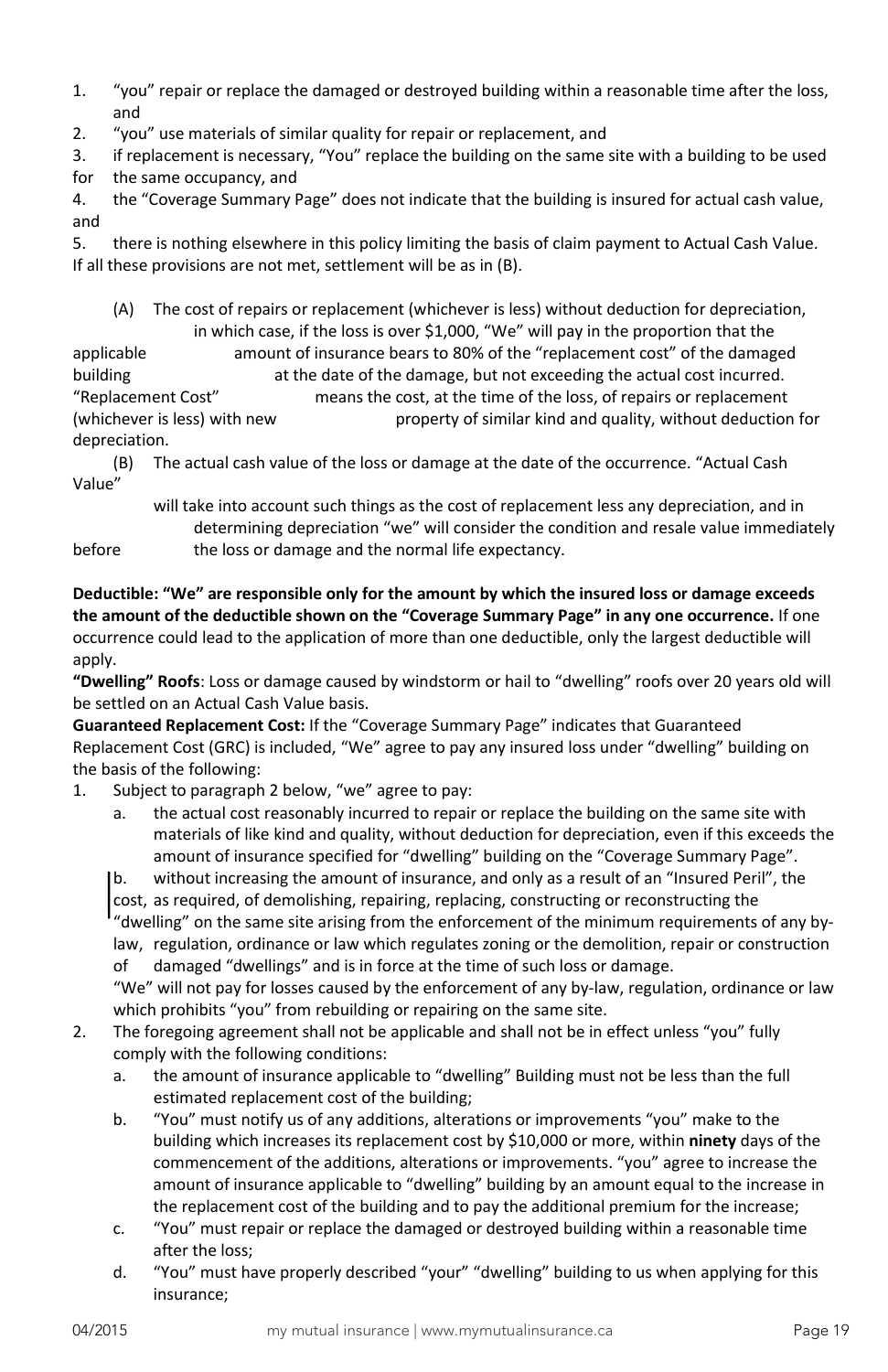e. "You" agree to accept each annual adjustment in the coverage limits of liability as recommended by us and pay the additional premium.

**Insurance Under More Than One Policy**: If "you" have other insurance on specifically described property, our policy will be considered excess insurance and "we" will not pay any loss or claim until the amount of such other insurance is used up. In all other cases, our policy will pay its rateable proportion of the loss or claim.

**Mobile Homes**: Loss or damage to Mobile Homes and additions will be settled on the basis of Actual Cash Value in all cases.

**Obsolescence:** "We" will not pay for increased costs that result when "you" cannot repair or replace "your" property because material or parts are unavailable, obsolete or outmoded. "We" will pay the cost that would have been required if material or parts were available. "We" will pay on the basis of the last known cost of material or parts. In the event that new property of like kind and quality is not obtainable because material or parts are unavailable or obsolete, new property which is as similar as possible to that damaged or destroyed and which is capable of performing the same function shall be deemed to be new property of like kind and quality.

**Personal Property**: "We" agree to pay any insured loss or damage to property described under Personal Property, on the basis of "Replacement Cost" provided that:

- 1. The property at the time of loss was useable for its original purpose, and
- 2. "You" have repaired or replaced the property promptly; otherwise the basis of loss settlement will be the Actual Cash Value, and the value of the loss or damage at the date of the occurrence, up to the applicable amount of insurance, but not exceeding what it would cost to repair or replace the property with material of similar quality.

Replacement Cost settlement does not apply to:

- 1. Property no longer in use for its intended purpose;
- 2. Antiques, fine arts, paintings, statuary and similar articles which, by their inherent nature, cannot
- be replaced with a similar article;
- 3. Fur garments, garments trimmed with fur or wedding gowns that are 5 years of age from the date they were originally purchased new;

otherwise the basis of loss settlement will be the Actual Cash Value of the loss or damage at the date of the occurrence, up to the applicable amount of insurance, but not exceeding what it would cost to repair or replace the property with material of similar quality.

"You" may elect not to replace some of the destroyed or stolen property. Settlement for the property not replaced will be on an Actual Cash Value basis. If, at a later date, "you" decide to replace any destroyed or stolen property, "you" are permitted to make an additional claim under this insurance but only if "you" present the claim within 180 days after the date of loss.

"**Replacement Cost**" means the cost, at the time of the loss or damage, of repair or replacement (whichever is less) with new property of similar kind and quality, without deduction for depreciation. **Swimming Pool Liners**: Loss or damage to swimming pool liners will be settled on the basis of Actual Cash Value in all cases.

#### <span id="page-19-0"></span>**SECTION II - FARM PROPERTY COVERAGES**

The insurance provided in this section of the policy applies only to those Coverages, Riders, Endorsements and/or Forms for which an amount of insurance and premium are shown on the "Coverage Summary Page".

<span id="page-19-1"></span>**DEFINITIONS** (applicable to Section II)

**"Buildings"** means only those described for which a limit of insurance is specified on the "Coverage Summary Page" including additions in contact therewith, all permanent fittings and fixtures, glass, permanent appliances for lighting, heating or ventilating the "building", and interior penning attached to the "building" or structure but excluding computer equipment and electronic data equipment, milk coolers, milking equipment, stable cleaners, electronic scales or silo unloaders unless specifically insured. Silos, whether or not attached to any "building" or structure, are not covered unless insured specifically.

**"Custom Farming"** means the ownership, maintenance, or operation of Farm machinery or implements for others for a charge or remuneration or performance of any Farm related work for others for a charge or remuneration if "your" annual gross receipts for these activities equal or exceed \$10,000. Occasional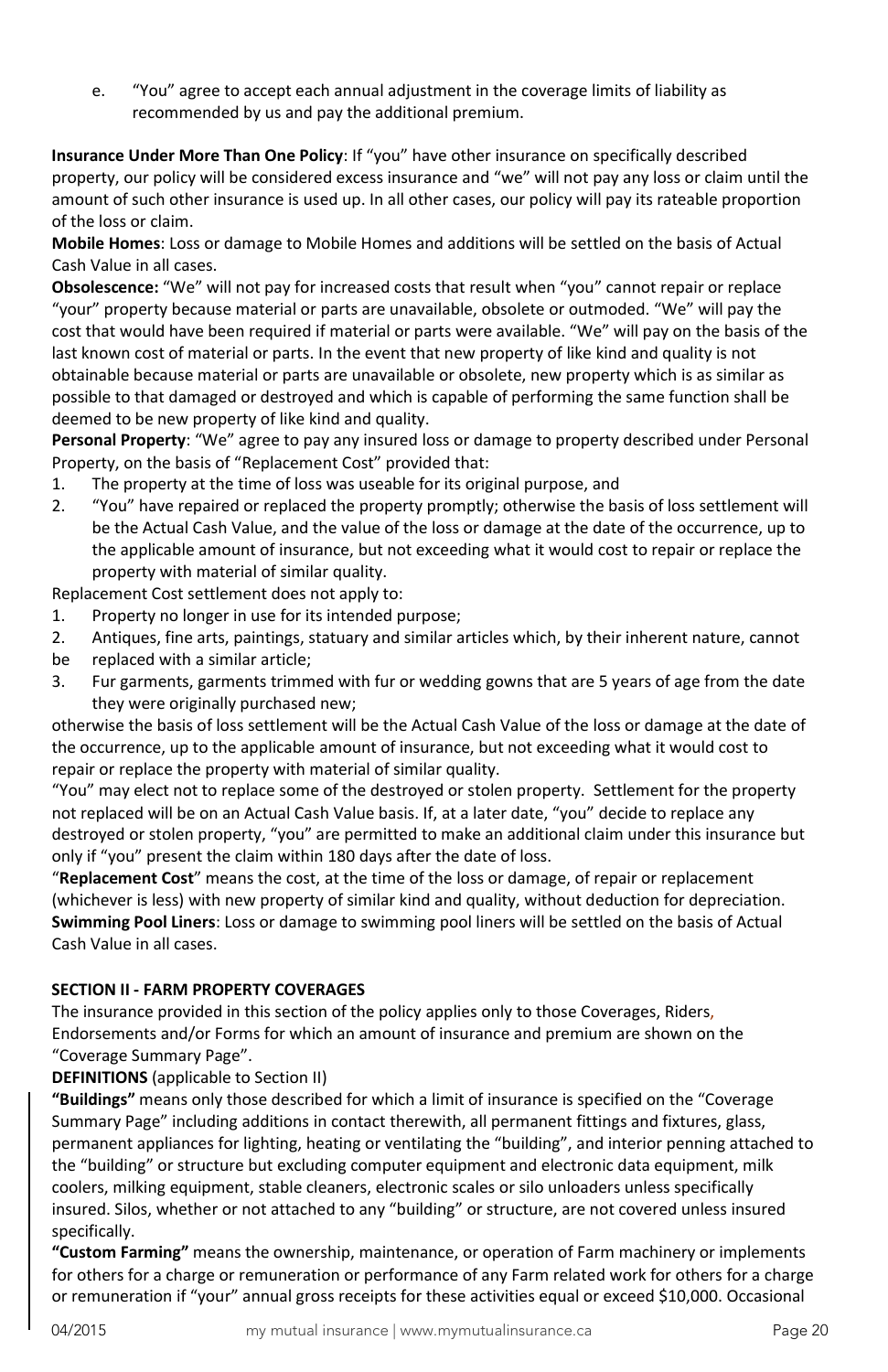Farm work "you" do for others in return for their work for "you" or crop-share or similar agreements are not considered to be "Custom Farming."

**"Data"** means representations of information or concepts, in any form **"Data Problem"** means:

- 1. erasure, destruction, corruption, misappropriation or misinterpretation of "data";
- 2. error in creating, amending, entering, deleting or using "data"; or
- 3. inability to receive, transmit or use "data"; or
- 4. damage to electronic data processing equipment or other related component system, process or device.

**"Fungi"** includes, but is not limited to, any form or type of mould, yeast, mushroom or mildew whether or not allergenic, pathogenic, or toxigenic, and any substance, vapour or gas produced by, emitted from or arising out of any "fungi" or "spore(s)" or resultant mycotoxins, allergens or pathogens.

**"Insured Peril"** means a cause of loss or damage as described and limited and for which "you" are insured under this section of the policy.

"**Livestock**" includes such classes of "livestock" as horses, cattle, sheep, goats, swine and poultry with each class insured separately.

**"Produce"** includes Commercial Feeds, Fertilizers, Herbicides and Pesticides, Milk and Unfertilized Eggs, and anything that is an agricultural product of the soil, excluding Seed, Commercial Fertilizers, Herbicides and Pesticides held for resale unless specifically insured, tobacco, lumber and unharvested crops. "Produce" also includes unharvested grain against loss or damage by fire only provided the insurance carried on this item is not less than \$30 per acre of the land Farmed by "You".

**"Pollutants"** means any solid, liquid, gaseous or thermal irritant, or contaminants including odour, vapour, fumes, acids, alkalis, chemicals and waste. Waste includes materials to be recycled, reconditioned or reclaimed.

**"Premises"** means the location(s) shown on the "Coverage Summary Page" where "you" conduct "farming" operations and other land "you" use for "farming" purposes in the Province of Saskatchewan or in the Provinces of Alberta or Manitoba and located within 25 miles of the Saskatchewan border. **"Special Risk Barn"** means:

- 1. a poultry barn housing 500 or more birds, or
- 2. a hog barn housing 300 or more hogs, or
- 3. a dairy barn housing 25 or more milk cows.

**"Spore(s)"** includes, but is not limited to, any reproductive particle of microscopic fragment produced by, emitted from or arising out of any "fungi".

BASIS OF CLAIM PAYMENT - **Section II:** Unless otherwise stated in this policy, "we" will pay for insured loss or damage arising out of any one occurrence up to whichever is the least of:

- 1. "your" financial interest in the property;
- 2. the Actual Cash Value of the loss or damage at the date of the occurrence;
- 3. the amount it would cost to repair or replace the property with materials of similar quality;
- 4. the applicable amount(s) of insurance shown in this policy.

This applies even if more than one person or organization has an insurable interest in the property insured.

If "you" qualify for a tax credit, the loss payment will be reduced by that amount. Any loss or damage shall not reduce the amount of insurance provided by this policy.

Any loss or damage shall not reduce the amount of insurance provided by the policy.

Actual Cash Value: The Actual Cash Value will take into account such things as the cost of replacement less any depreciation, and in determining depreciation; "we" will consider market value, the condition and resale value immediately before the damage and the normal life expectancy.

If "you" qualify for a tax credit, the loss payment will be reduced by that amount.

**Deductible:** "We" are responsible only for the amount by which the loss or damage caused by any of the Insured Perils exceeds the amount of the deductible shown on the "Coverage Summary Page" in any one

occurrence. If one occurrence could lead to the application of more than one deductible only the largest deductible will apply.

**Obsolescence**: "We" will not pay for increased costs that result when "you" cannot repair or replace "your" property because material or parts are unavailable, obsolete, or outmoded. "We" will pay only the cost that would have been required if material or parts were available. "We" will pay on the basis of the last known cost of material or parts.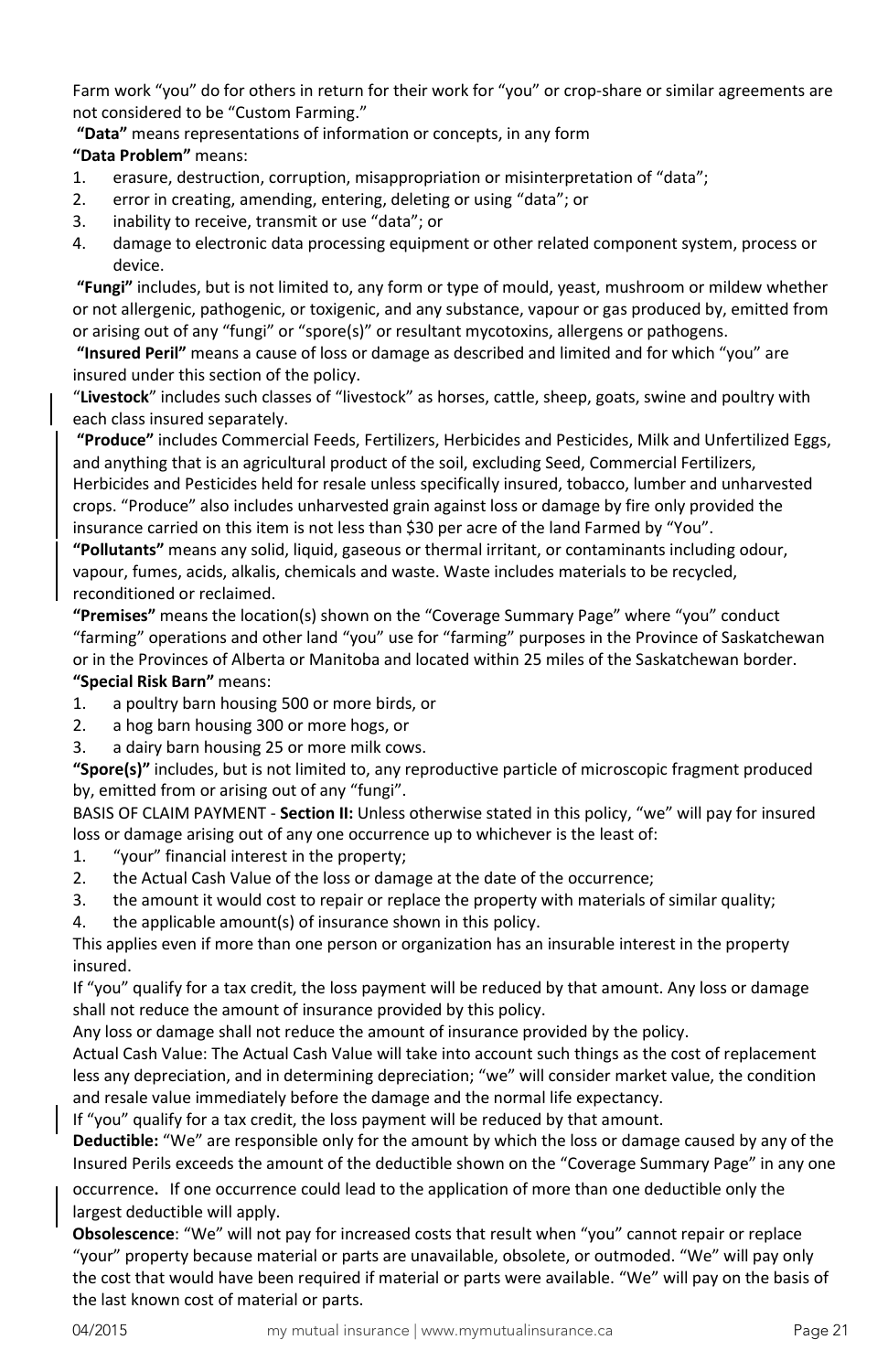**Insurance Under More Than One Policy:** If "you" have insurance on specifically described property, our policy will be considered excess insurance and "we" will not pay any loss or claim until the amount of such other insurance is used up. In all other cases, our policy will pay its rateable proportion of the loss or claim.

# <span id="page-21-0"></span>**Deferred Loss Settlement Clause X577:**

This applies only to property for which "Deferred Loss Settlement Clause - X577" is shown on the "Coverage Summary Page". If there is loss or damage to the property by an "Insured Peril", the basis of claim payment will be as follows:

- 1. "We" will not pay more than 50% of the amount "we" would otherwise pay if this clause had not been in effect;
- 2. If "you" repair or replace the damaged or destroyed property within nine months of the date of the loss and, if replacement is necessary, "you" replace the property on the same site or within 300 feet (90 meters) with property designed for the same purpose for which the destroyed property was originally intended, "we" will, upon receipt of satisfactory evidence of the amount "you" have paid for repair or replacement, pay the remaining amount of the loss in accordance with the terms and conditions of this policy;
- 3. If "you" do not repair or replace the property within the requirements of paragraph 2 above, the reduced payment "you" receive under the provisions of paragraph 1 shall constitute full and final settlement of the loss. "We" will then refund one-half the annual premium "you" paid us for the insurance on the property, if "you" request us to do so;
- 4. If "you" have other insurance on the property, "we" will pay our ratable proportion of the loss, subject to the terms and conditions of this clause.

"We" do not pay for any loss, expense or increased cost of repair or replacement due to the operation of any law or ordinance regulating zoning, demolition, repair or construction of buildings and their related services.

# <span id="page-21-1"></span>**Replacement Cost X560:**

Where the "Coverage Summary Page" set out the basis of settlement as Replacement Cost – X560 it is understood and agreed that settlement shall be based on the cost of repairing, replacing, constructing or reconstructing (whichever is the least) the property on the same site or on an adjacent site, with standard building materials of like kind and quality and currently available in North America and for like occupancy without deduction for depreciation. The foregoing shall be subject otherwise to all the terms, conditions and limitations of the Policy including endorsements thereon and to the following:

- 1. the repair, replacement, construction or reconstruction, as the case may be, must be effected by the Insured with due diligence and dispatch;
- 2. until repair, replacement, construction or reconstruction has been effected by the Insured, liability shall be that which would have existed had this coverage not been in effect. Liability shall in no event exceed the amount actually and necessarily expended to repair, replace, construct or reconstruct;
- 3. any other insurance effected by or on behalf of the Insured in respect of the perils insured against by the Policy on the property to which this coverage is applicable shall be upon the replacement cost basis as set out herein;
- 4. failing compliance by the "Insured" with any of the foregoing provisions, this coverage shall be null and void;
- 5. any reference to actual cash value in a co-insurance clause in this Policy is deemed to be a reference to replacement cost of the property insured;
- 6. in the event that new property of like kind and quality is not obtainable, new property which is as similar as possible to that damaged or destroyed and which is capable of performing the same function shall be deemed to be new property of like kind and quality for the purposes of this endorsement;
- 7. This provision does not apply to:
	- a. stock;
	- b. patterns, dies, moulds;
	- c. paintings, etchings, pictures, tapestries, statuary, marbles, bronzes, antique furniture, rare books, antique silver, porcelain, rare glassware, bric-a-brac or other articles of art, rarity or antiquity;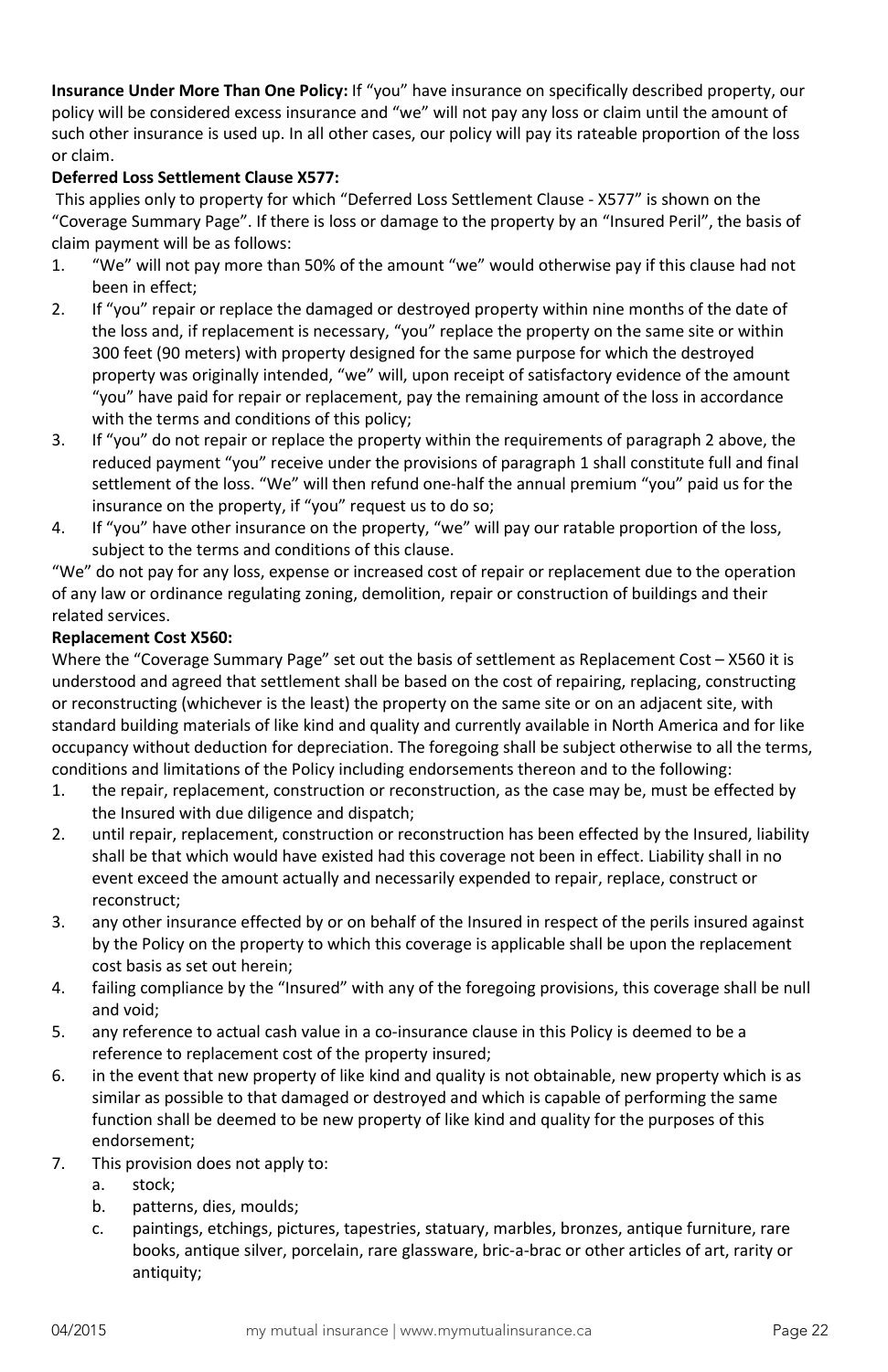- d. manuscripts and records meaning books of account, drawings, card index systems and other records, media, "data" storage devices, and program devices for electronic electromechanical "data" processing or for electronically controlled equipment;
- e. any increase in the cost of replacement occasioned by a restriction or prohibition in any bylaw, regulation, ordinance or law.

If there is more than one building insured for "Replacement Cost", this cover shall apply separately to each building to which it is applicable.

Basis of Loss Settlement: The cost of repairs or replacement (whichever is less) without deduction for depreciation, in which case "we" will pay in the proportion that the applicable amount of insurance bears to 80%, unless otherwise indicated, of the Replacement Cost of the damaged building at the date of the damage, but not exceeding the actual cost incurred, or the applicable amount of insurance, whichever is less. Loss or damage caused by windstorm or hail to roofs over 20 years old will be settled on an Actual Cash Value basis.

**Inflation Protection:** During the term of this policy, "we" will automatically change the limits of insurance on the noted building or contents by the percentage shown on the "Coverage Summary Page". The limits will be adjusted by a portion of the Inflation Protection Percentage up to but not exceeding:

25% - 3 months after the current effective date

- 50% 5 months after the current effective date
- 75% 7 months after the current effective date

100% - 9 months after the current effective date

Effective on renewal date, "we" will automatically change the limits of insurance shown on the "Coverage Summary Page" in the same way. If, at "your" request, "we" change the limit of insurance on any coverage shown on the "Coverage Summary Page", "we" will apply this Inflation Protection on the changed limits of insurance from the date the change is made.

# <span id="page-22-0"></span>**EXTENSIONS OF COVERAGE**

<span id="page-22-1"></span>**Debris Removal**: The limit of insurance includes the expense incurred in the removal of debris of insured property which has been damaged or destroyed by an "Insured Peril". If the property is subject to a Co-Insurance Clause, the debris removal expense will not be considered in determining value for the purpose of applying the Co-Insurance Clause.

This coverage does not insure against direct or indirect loss, damage, cost or expense, arising out of the clean-up, removal, containment, treatment, detoxification, decontamination, stabilization, neutralization, or remediation resulting from any actual, alleged, potential, or threatened spill, discharge, emission, dispersal, "seepage", "leakage", migration, release, or escape of "pollutants". Further, this coverage does not insure against direct or indirect loss, damage, cost or expense, for any testing, monitoring, evaluating or assessing of an actual, alleged, potential, or threatened spill, discharge, emission, dispersal, "seepage", "leakage", migration, release, or escape of "pollutants".

<span id="page-22-2"></span>**Fire Fighting Expense:** "We" will pay up to \$2,000 or such other amount as may be specified on the "Coverage Summary Page", for "your" liability for fire department charges incurred when a municipal Fire Department is called to save or protect property insured under this section of "your" policy or to protect "your" property or property of others adjacent to "your" "premises". No deductible applies to this cover. "You" may not claim under this extension if the Fire Fighting Expenses are insured elsewhere in this policy.

<span id="page-22-3"></span>**Removal of Property:** If "you" must remove insured property from "your" "premises" to protect it from loss or damage, it is insured by this policy for 7 days or until "your" policy term ends, whichever occurs first. The amount of insurance will be divided in the proportions that the value of the property removed bears to the value of all property at the time of the loss.

# <span id="page-22-4"></span>**GENERAL EXCLUSIONS**

These exclusions apply to all Section II coverages and endorsements. "We" do not insure:

1. loss or damage resulting directly or indirectly from:

a. any nuclear incident as defined in the Nuclear Liability Act, nuclear explosion or contamination by radioactive material;

- b. war, invasion, act of foreign enemy, hostilities, civil war, rebellion, revolution, insurrection or military power;
- 2. loss or damage resulting from any intentional or criminal act or failure to act by:
	- a. any person insured by this policy; or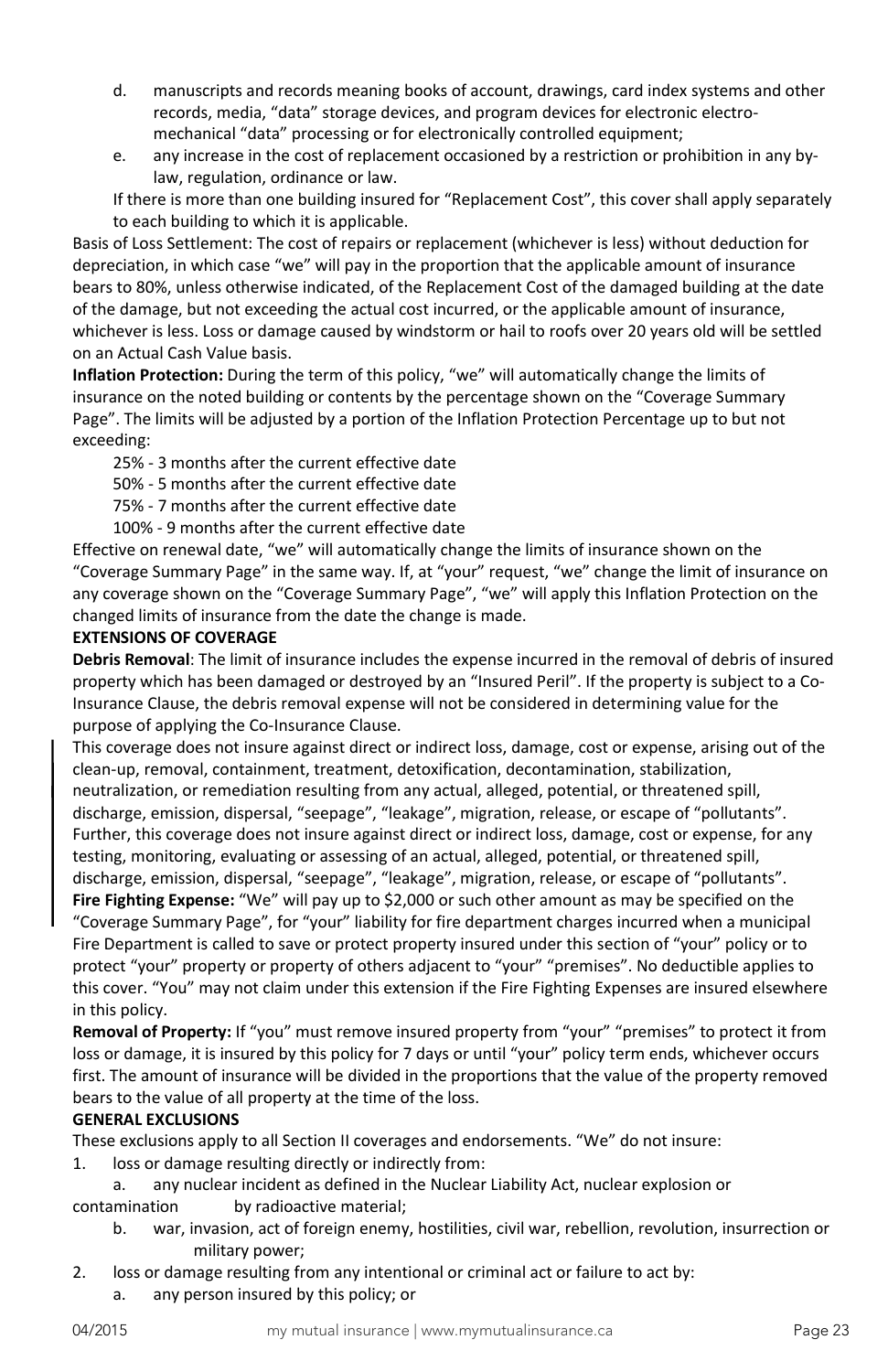- b. any other person at the direction of any person insured by this policy;
- 3. loss or damage which does not originate from an external cause;
- 4. loss or damage caused by or resulting from any fraudulent, dishonest or criminal act committed by "Your" partners, officers, directors, trustees, employees or agents or any person to whom the property is entrusted. This exclusion does not apply to property in the custody of a bailee hired by "You";
- 5. loss due to delay or loss of market unless otherwise specifically insured;
- 6. loss due to the parting with title or possession of any property by "you" or others if induced to do so by any fraudulent scheme or false pretense;
- 7. any property illegally imported, acquired, kept, stored or transported;
- 8. any property lawfully seized or confiscated unless such property is destroyed to prevent the spread of fire;
- 9. loss or damage directly or indirectly caused by or resulting from neglect, meaning neglect by "you"
- to use all reasonable means to save and preserve the property at and after the time of loss, or when property is endangered by an "Insured Peril";
- 10. loss or damage resulting from, contributed to or caused directly or indirectly by "data" problem. However, if loss or damage caused by "data" problem results in the occurrence of further loss of or damage to insured property that is directly caused by "Specified Perils", this exclusion shall not apply to such resulting loss or damage.
- 11. loss or damage resulting from, contributed to or caused directly or indirectly by "terrorism" or by any activity or decision of a government agency or other entity to prevent, respond to or terminate "terrorism" regardless of any other cause or event that contributes concurrently or in any to sequence the loss or damage.

# **BEEKEEPERS (HONEY) BROAD FORM COVERAGE**

<span id="page-23-0"></span>**PROPERTY INSURED** If the "Coverage Summary Page" shows that Rider X531 applies, "we" insure the property described for this rider on the "Coverage Summary Page" and used in connection with "your" beekeeping operations, but only while the property is within the Province of Saskatchewan. **DEFINITIONS**

**"Beekeeping Equipment"** shall include portable or mobile beekeeping equipment and supplies used in conjunction with the beekeeping operation. This does not include machinery and/or implements. **"Hives"** shall include honey bees, in all stages of development and one or two brood chambers.

**"Honey"** shall include processed and unprocessed honey while contained in any building or while in barrels.

**"Supers"** shall mean additional hives and/or boxes not specifically used as brood chambers. **INSURED PERILS** - "We" insure against direct loss or damage caused by the following perils, as described and limited:

- 1. Fire, Lightning or Explosion;
- 2. Smoke The term "Smoke" shall mean sudden, unusual and accidental damage caused by smoke from a heating or cooking unit;
- 3. Riot, Vandalism or Malicious Damage. This peril does not include loss or damage:
	- a. to glass constituting part of a building;
	- b. caused by any "tenant", tenant's guests, tenant's employees or members of their households;
	- c. caused by "you", members of "your" household or "your" employees;
- 4. Theft or attempted theft. This peril does not include loss or damage:
	- a. caused by "you", members of "your" household or "your" employees;
	- b. caused by any "tenant", tenant's guests, tenant's employees or members of their households;
	- c. caused by mysterious disappearance or unexplained shortages;
	- d. caused by dishonesty of any person to whom the insured property has been entrusted;
- 5. Windstorm or Hail There is no coverage under this peril for loss or damage:
	- a. to property in a building unless damage is concurrent with and results from an opening caused by windstorm or hail;
	- b. to an outside hive or property within an outside hive unless the hive was properly anchored;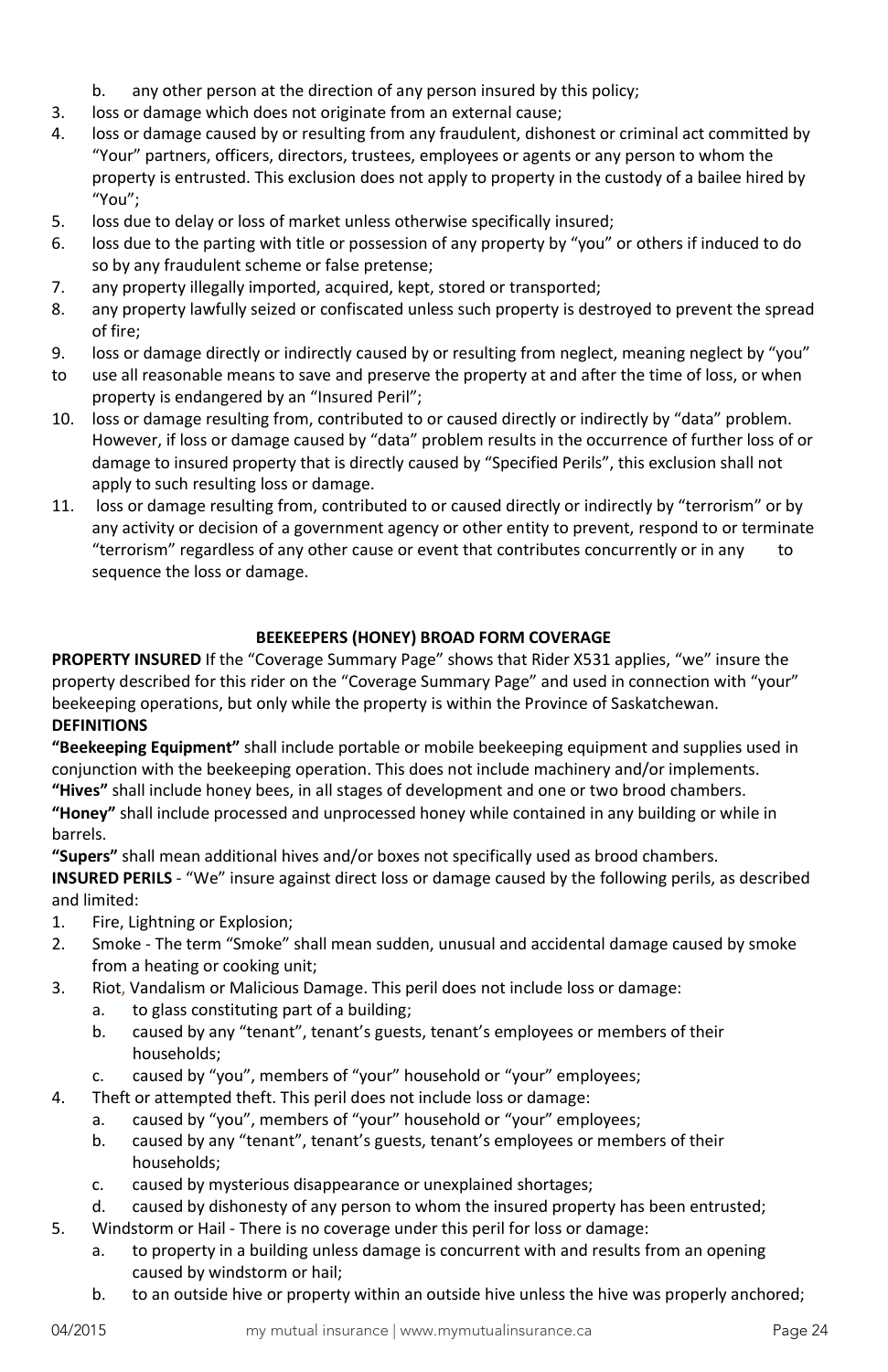- c. caused by high water, "flood", overflow, water borne objects, waves or surface ice whether or not driven by the wind;
- d. to adult bees or larva in the open;
- e. to buildings or structures in course of construction or dismantling, unless permission is granted to complete construction or to dismantle building(s) or structure(s);
- f. to buildings or structures in transit or while raised off foundations;
- g. to roofs of buildings or structures roofed with straw, hay or tar paper;
- 6. Ravaging by bears;
- 7. Earthquake, Collision, upset or overturning of a vehicle on which the insured property is being transported within the Province of Saskatchewan, including collapse of bridges or culverts;
- 8. Impact by land vehicle or aircraft;

# **OPTIONAL EXTENSION OF COVERAGE**

1. **Extension D-1 - Property in Transit** - If the "Coverage Summary Page" shows a premium for Extension

D-1, the insurance provided by this rider is extended to apply while the insured property, except machinery or permanent buildings, is in transit anywhere in Canada or the Continental United States of America.

- 2. **Extension D-2 - Bees in the open.** If the "Coverage Summary Page" shows a premium for Extension D-2, the exclusion for "bees in the open" under the peril of Windstorm or Hail is deleted.
- 3. **Extension D-3 - Power Interruption.**  If the "Coverage Summary Page" shows a premium for Extension D-3, "we" will pay for direct loss or damage caused by:

a. power interruption or as a result of a mechanical breakdown of fans, blowers, coolers or other brooding building equipment;

b. fumes.

A deductible of \$500 or the deductible amount shown on the "Coverage Summary Page", whichever is

greater applies to each occurrence insured under this extension D-3.

**The insurance provided by this extension D-3 does not apply unless there is in place** an "approved" automatic operable back-up system which will provide uninterrupted power to the heating and ventilating system of the building containing the insured bees or a system approved by  $"$ us".

**CO-INSURANCE CLAUSE** - "We" will not pay for a greater proportion of any loss than the applicable amount of insurance bears to 80% of the Actual Cash Value of the insured property at the time of the loss. "We" agree to waive this clause if the amount of loss in any one occurrence is less than \$1,000 or 5% of the amount of insurance whichever is less. If more than one item is insured, this clause will apply separately to each item for which an amount of insurance is shown.

# **EXCLUSIONS:**

**Property Not Insured** - "We" do not insure any building, which has not been used for beekeeping purposes for more than 60 consecutive days, unless "you" notify us of this in writing.

**Loss or Damage Not Insured** - "We" do not insure loss or damage:

- 1. caused by death resulting from or contributed to by disease, illness, predators, parasites or poison, whether as a consequence of an "Insured Peril" or not; or
- 2. caused directly or indirectly by electrical currents, other than lightning, but if fire or explosion results, "we" will pay for the resulting fire or explosion damage;
- 3. caused directly or indirectly by interruption of power, even if the interruption is the result of an "Insured Peril".

**SPECIAL DEDUCTIBLE** - Property in the open field.

In the case of loss or damage by bear(s) to insured property while located in the open field, "we" are responsible only for the amount by which the loss or damage exceeds the greater of \$2,500 or the deductible amount shown on the "Coverage Summary Page" in any one occurrence.

# **BEEKEEPERS (LEAFCUTTER) BROAD FORM COVERAGE**

<span id="page-24-0"></span>**PROPERTY INSURED** - If the "Coverage Summary Page" shows that Rider X533 applies, "we" insure the property described for this rider on the "Coverage Summary Page" and used in connection with "your" beekeeping operations, but only while the property is within the Province of Saskatchewan.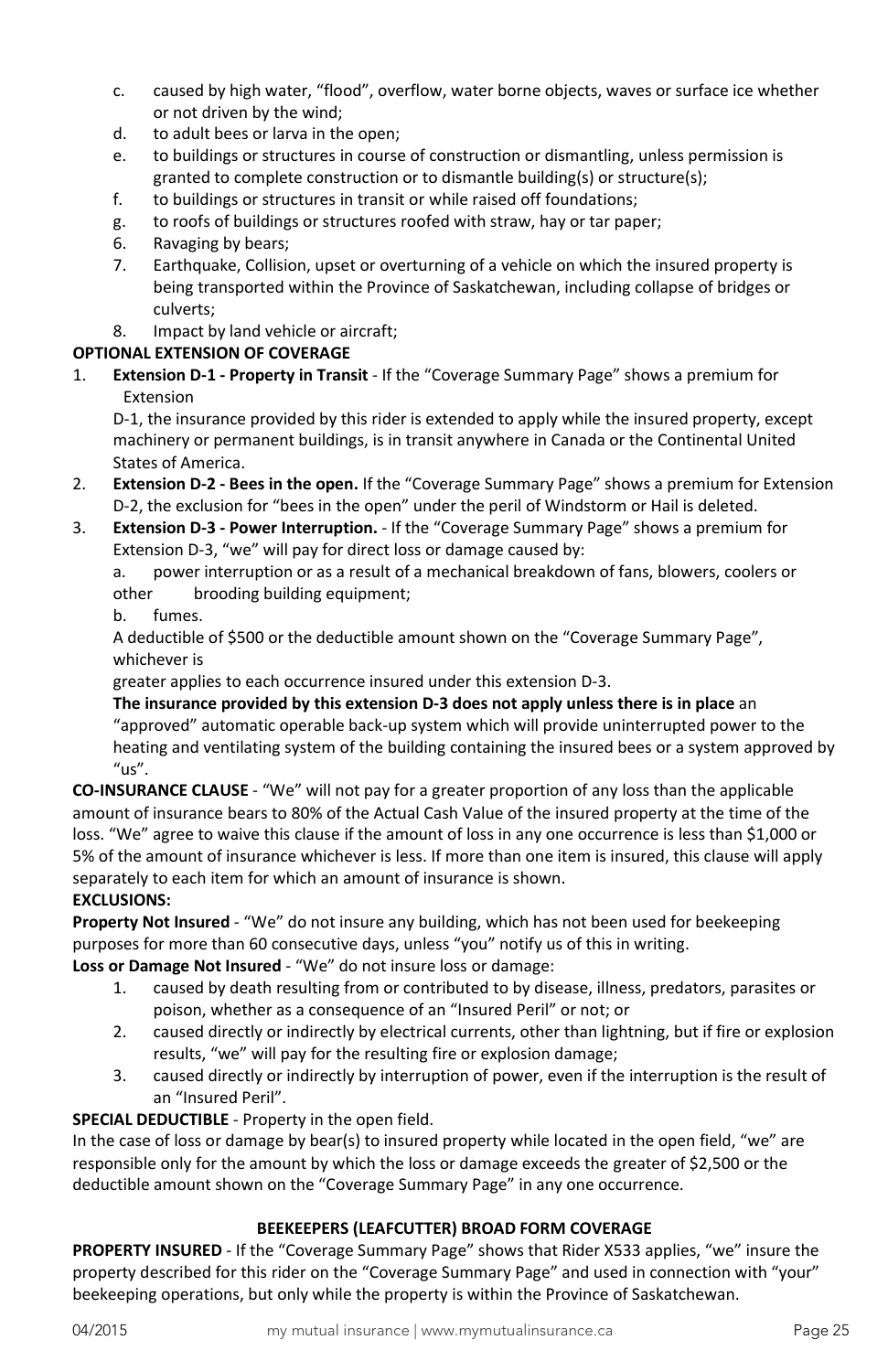# **DEFINITIONS**

**"Adult Bees or Cocoons"** shall mean leafcutter bees and cocoons, including all stages of development. **"Beekeeping Equipment"** shall include portable or mobile beekeeping equipment and supplies used in conjunction with the beekeeping operation. This does not include machinery and/or implements. **"Nesting Boards and Shelters"** shall mean nesting boards and shelters used in conjunction with a leafcutter operation.

**INSURED PERILS** - "We" insure against direct loss or damage caused by the following perils as described and limited:

- 1. Fire, Lightning or Explosion;
- 2. Smoke The term "smoke" shall mean sudden, unusual and accidental damage caused by smoke from a heating or cooking unit;
- 3. Riot, Vandalism or Malicious Damage. This peril does not include loss or damage:
	- a. to glass constituting part of a building;
	- b. caused by any "tenant", tenant's guests, tenant's employees or members of their households;
	- c. caused by "you", members of "your" household or "your" employees;
- 4. Theft or attempted theft. This peril does not include loss or damage:
	- a. caused by "you", members of "your" household or "your" employees;
	- b. caused by any "tenant", tenant's guests, tenant's employees or members of their households;
	- c. caused by mysterious disappearance or unexplained shortage;
	- d. caused by dishonesty of any person to whom the property has been entrusted;
- 5. Windstorm or Hail There is no coverage under this peril for loss or damage:
	- a. to property in a building unless damage is concurrent with and results from an opening caused by windstorm or hail;
	- b. to an outside shelter or property within an outside shelter unless the shelter was properly anchored;
	- c. caused by high water, "Flood", overflow, water borne objects, waves or surface ice whether or not driven by the wind;
	- d. to adult bees and/or cocoons in the open;
	- e. to buildings or structures in course of construction or dismantling, unless permission is granted to complete construction or to dismantle building(s) or structure(s);
	- f. to buildings or structures in transit or while raised off foundations;
	- g. to roofs of buildings or structures roofed with straw, hay or tar paper;
	- h. to property in an outside shelter unless the shelter is also damaged by the windstorm or hail;
- 6. Ravaging by bears;
- 7. Earthquake, Collision, upset or overturning of a vehicle on which the insured property is being transported within the Province of Saskatchewan, including collapse of bridges or culverts.
- 8. Impact by land vehicle or aircraft.

# **OPTIONAL EXTENSIONS OF COVERAGE**

- 1. **Extension D-1 - Property in Transit** If the "Coverage Summary Page" shows a premium for Extension D-1, the insurance provided by this rider is extended to apply while the insured property, except machinery or permanent buildings, is in transit anywhere in Canada or the Continental United States of America.
- 2. **Extension D-2 - Bees and/or Cocoons in the open**  If the "Coverage Summary Page" shows a premium for Extension D-2, the exclusion for "bees and cocoons in the open" under the peril of Windstorm or Hail is deleted.
- 3. **Extension D-3 - Power Interruption**. If the "Coverage Summary Page" shows a premium for Extension D-3, "we" will pay for direct loss or damage caused by:
	- 1. power interruption or as a result of a mechanical breakdown of fans, blowers, coolers or other brooding building equipment;
	- 2. fumes.

A deductible of \$500 or the deductible amount shown on the "Coverage Summary Page", whichever is greater applies to each occurrence insured under this extension D-3.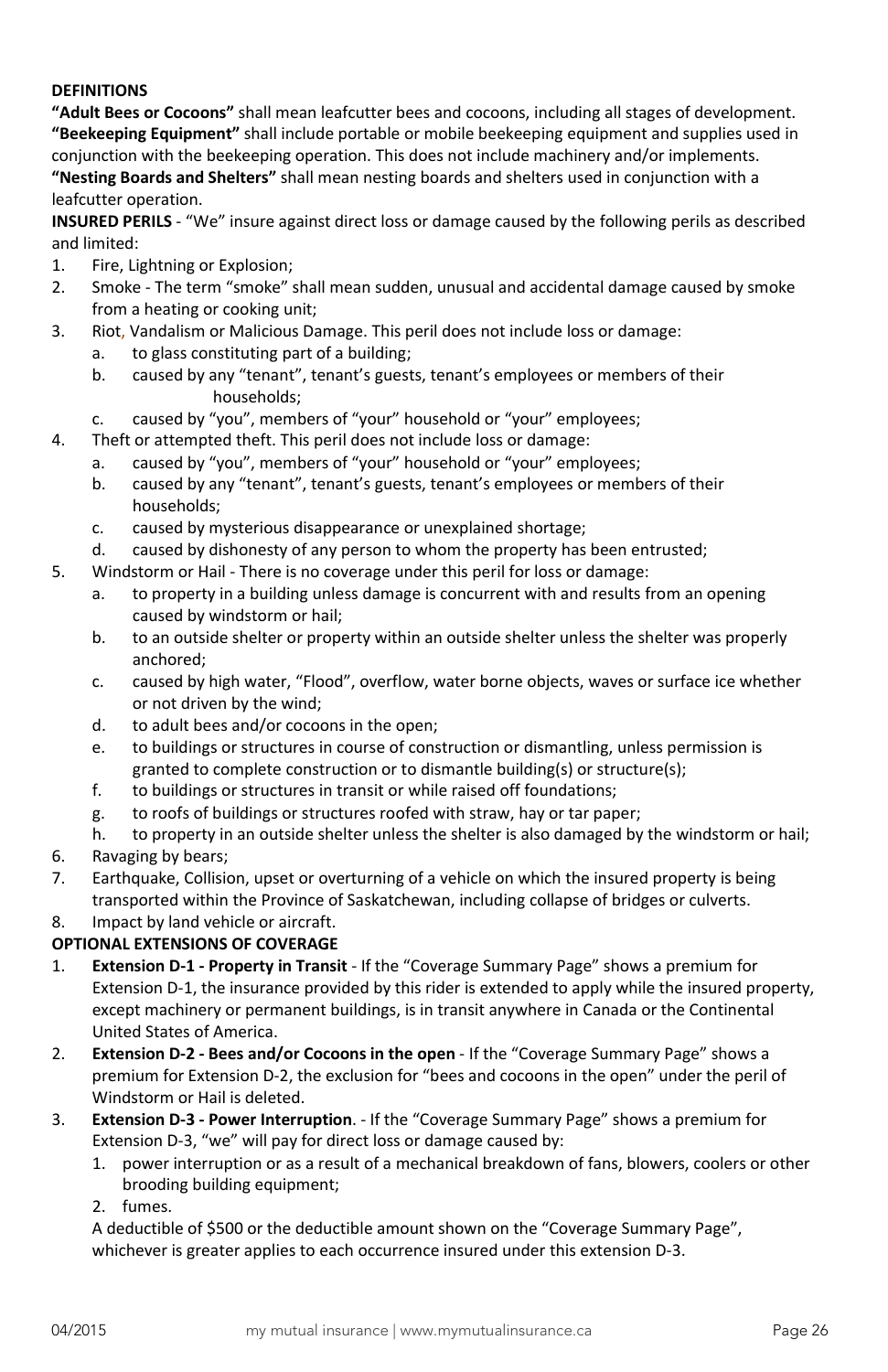**The insurance provided by this extension D-3 does not apply unless there is in place** an "approved" automatic operable back-up system which will provide uninterrupted power to the heating and ventilating system of the building containing the insured bees or a system approved by us.

**CO-INSURANCE CLAUSE** - "We" will not pay for a greater proportion of any loss than the applicable amount of insurance bears to 80% of the Actual Cash Value of the insured property at the time of the loss. "We" agree to waive this clause if the amount of loss in any one occurrence is less than \$1,000 or 5% of the amount of insurance, whichever is less. If more than one item is insured, this clause will apply separately to each item for which an amount of insurance is shown.

### **EXCLUSIONS**

**Property Not Insured** - "We" do not insure any building, which has not been used for beekeeping purposes for more than 60 consecutive days, unless "You" notify us of this in writing. **Loss or Damage Not Insured** - "We" do not insure loss or damage:

1. caused by death resulting from or contributed to by disease, illness, predators, parasites or poison, whether as a consequence of an "Insured Peril" or not;

- 2. caused directly or indirectly by electrical currents, other than lightning, but if fire or explosion results, "we" will pay for the resulting fire or explosion damage;
- 3. caused directly or indirectly by interruption of power, even if the interruption is the result of an "Insured Peril".

**LOSS REPORTING** - Any occurrence causing loss or damage insured by this rider must be reported immediately.

### **LOSS ADJUSTMENT CLAUSE** - Bees and/or Cocoons in the open field:

1. If this rider insures loss or damage to Bees and/or Cocoons while in the open field, "we" will not pay for such loss or damage if the number of cocoons recovered during the season is equal to or greater than the number of adult bees and/or cocoons released at the beginning of the season.

**SPECIAL DEDUCTIBLE** - In the case of loss or damage caused by the peril of windstorm or hail to bees and/or cocoons, while located in the open field, including while in shelters, "we" are responsible only for the amount by which the loss or damage exceeds the greater of \$2,500 or the deductible amount shown on the "Coverage Summary Page" in any one occurrence.

#### **BLANKET EARNINGS AND EXTRA EXPENSE**

<span id="page-26-0"></span>If the "Coverage Summary Page" shows that Rider F265 applies, "we" provide the insurance described below in return for payment of the premium.

**DEFINITIONS** - As used in this Rider:

**"Business" or "Operations"** - means "your" "farming" operations at the location(s) shown on the "Coverage Summary Page".

**"Earnings"** means "your" net profit before income taxes, plus all operating expenses earned by "your" "business". If "your" "business" is not operating at a profit, "earnings" will be determined by subtracting "your" net loss before income taxes from continuing operating expenses.

**"Extra expense"** means the expense "You" incur during the "period of restoration" which "You" would not have incurred if there had been no "insured loss" and which is necessary to continue as nearly as possible the normal conduct of "Your" "Farming" operations. This includes the expense of using other property or facilities of others.

**"Insured loss"** means:

- 1. loss or damage to building(s) or structure(s) or their contents for which indemnity is payable by the perils incurred against as shown on the "Coverage Summary Page", and
- 2. death or necessary destruction of livestock for which indemnity is payable by the perils insured against as shown on the "Coverage Summary Page".

**"Period of restoration"** means the period, beginning with the date on which the "insured loss" occurs, which would reasonably be required to repair, rebuild or replace the damaged or destroyed property, not limited by the expiry date of this policy. The "period of restoration" does not include any additional time needed because of any law or ordinance regulating the zoning, demolition, repair or construction of bindings or their related services.

**DESCRIPTION OF COVERAGE** - "We" insure "your" loss of "earnings" (less operating expenses which do not necessarily continue) and the extra expense "you" incur in order to continue as nearly as possible the normal "Business" operations, directly resulting from the interruption of "your" "business" due to an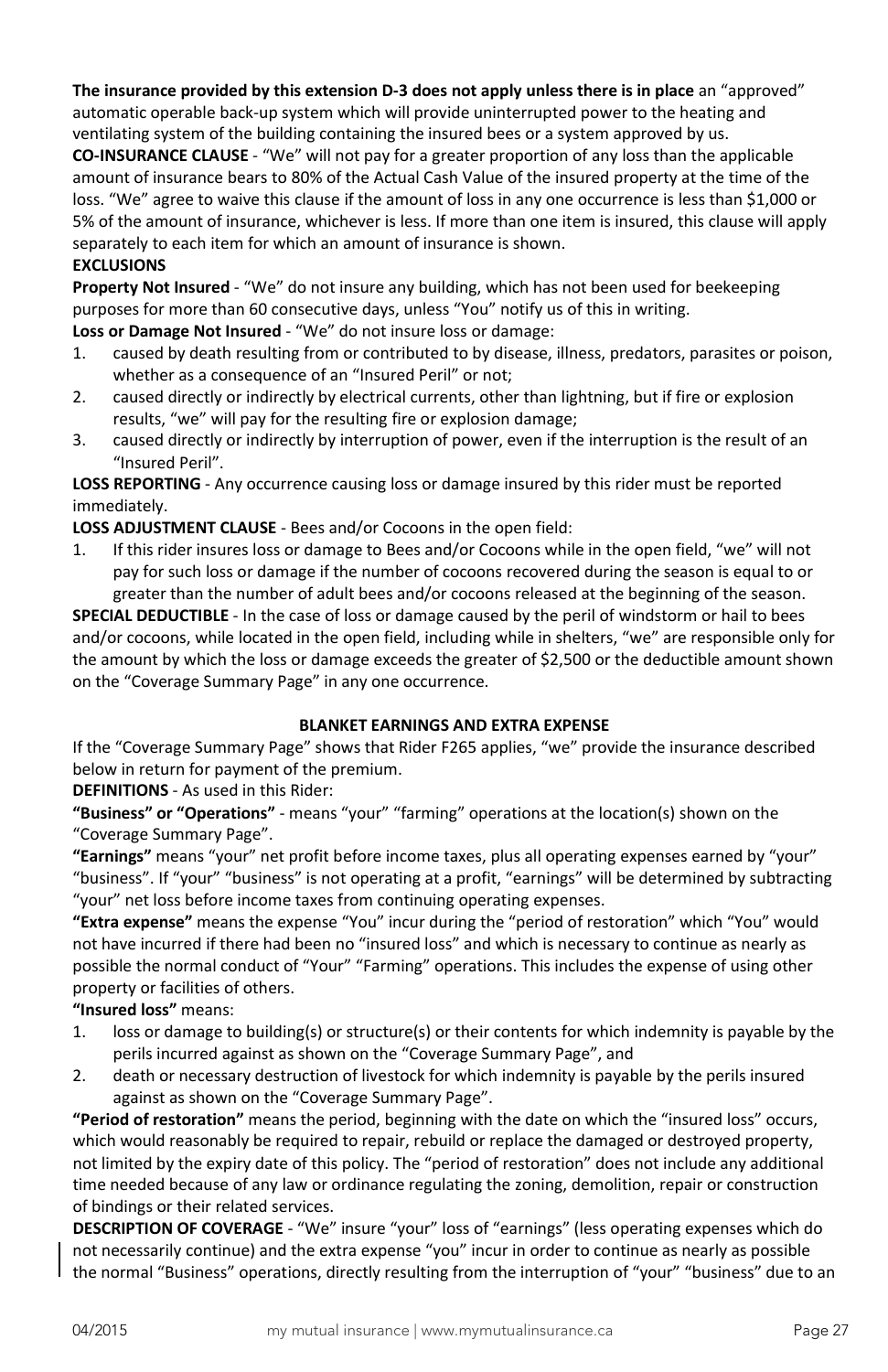insured loss which occurs while this Rider is in force. "We" will pay only for the loss of "earnings" and extra expense "you" incur during the period of restoration.

- "We" also insure:
- 1. expenses "you" necessarily incur for the purpose of reducing any loss under this Rider (except expense incurred to extinguish a fire) but not exceeding the amount by which such loss is thereby reduced;
- 2. extra expense incurred in obtaining property for temporary use during the period of restoration which is necessary for the conduct of "your" "business". "We" will deduct the salvage value that remains of any property bought for temporary use, after "you" have resumed normal operations.

# **LOSSES EXCLUDED** - "We" do not insure:

- 1. the cost of repairing or replacing damaged or destroyed property;
- 2. any increase of loss due to the operation of any law or ordinance regulating the zoning, demolition, repair or construction of buildings or their related services;
- 3. any increase of loss due to interference at "your" "premises" by strikers or other persons with rebuilding, repairing or replacing damaged or destroyed property, or with the resumption or continuation of "your" "business";
- 4. loss due to fines or damages for breach of contract for late or non-completion of orders, or for any penalties of any nature;
- 5. loss due to the suspension, lapse or cancellation of any lease, license, contract or order. However, if the suspension, lapse or cancellation results directly from the interruption of "your" "business" by an insured loss, "we" will insure any resulting loss of "earnings", but only during the period of restoration;
- 6. the cost of compiling books of accounts, abstracts, drawings, card index systems or other records including film, tape, disc, drum, cell or other magnetic recording or storage media for electronic "data" processing.

**BASIS OF LOSS SETTLEMENT** - When an "earnings" or extra expense loss occurs, the following will be considered in determining the loss settlement:

- 1. **Earnings**: "Your" amount of earnings loss will be determined taking into consideration:
	- a. the net income of "your" "business" before the insured loss occurred;
		- b. the operating expenses, including payroll expense, necessary to resume operations to the same extent that existed just before the insured loss, and
	- c. other sources of information on "your" "business" such as "your" financial records, bills, invoices and other similar documents.
- 2. "Your" Responsibility for Resuming Operations: If "you" can reduce "your" loss by resuming operations on "your" "premises" or elsewhere, using damaged or undamaged property, "you" agree to do so.

"We" will reduce the amount of "your" "earnings" loss to the extent "you" can resume operations in whole or in part by using damaged or undamaged property at "your" "premises" or elsewhere. "We" will reduce the amount of "your" extra expense loss to the extent "you" can return "your" operations to normal and discontinue extra expenses.

- 3. **Limitation - Electronic "Data" Processing Media and Records**: When an insured loss of "earnings" results from damage to or destruction of electronic "data" processing media or records, "we" will pay for such loss of "earnings" only for a period of 30 consecutive days or the length of time it should reasonably take to repair, rebuild or replace other property damaged or destroyed by the same occurrence, whichever is the greater period of time.
- 4. **Limit of Insurance**: In any 30 consecutive calendar days, "we" will not pay more than the amount obtained by applying the percentage shown on the "Coverage Summary Page" as the "Monthly Limit" to the amount of insurance applicable to this rider. In all, "we" will not pay more than the amount of insurance applicable to this rider for loss "earnings" and extra expense combined arising from any one occurrence.

### **BUILDINGS AND CONTENTS**

<span id="page-27-0"></span>\*The word "building", as used in describing this coverage, also means a structure\* **PROPERTY INSURED**

# **A. Farm Buildings**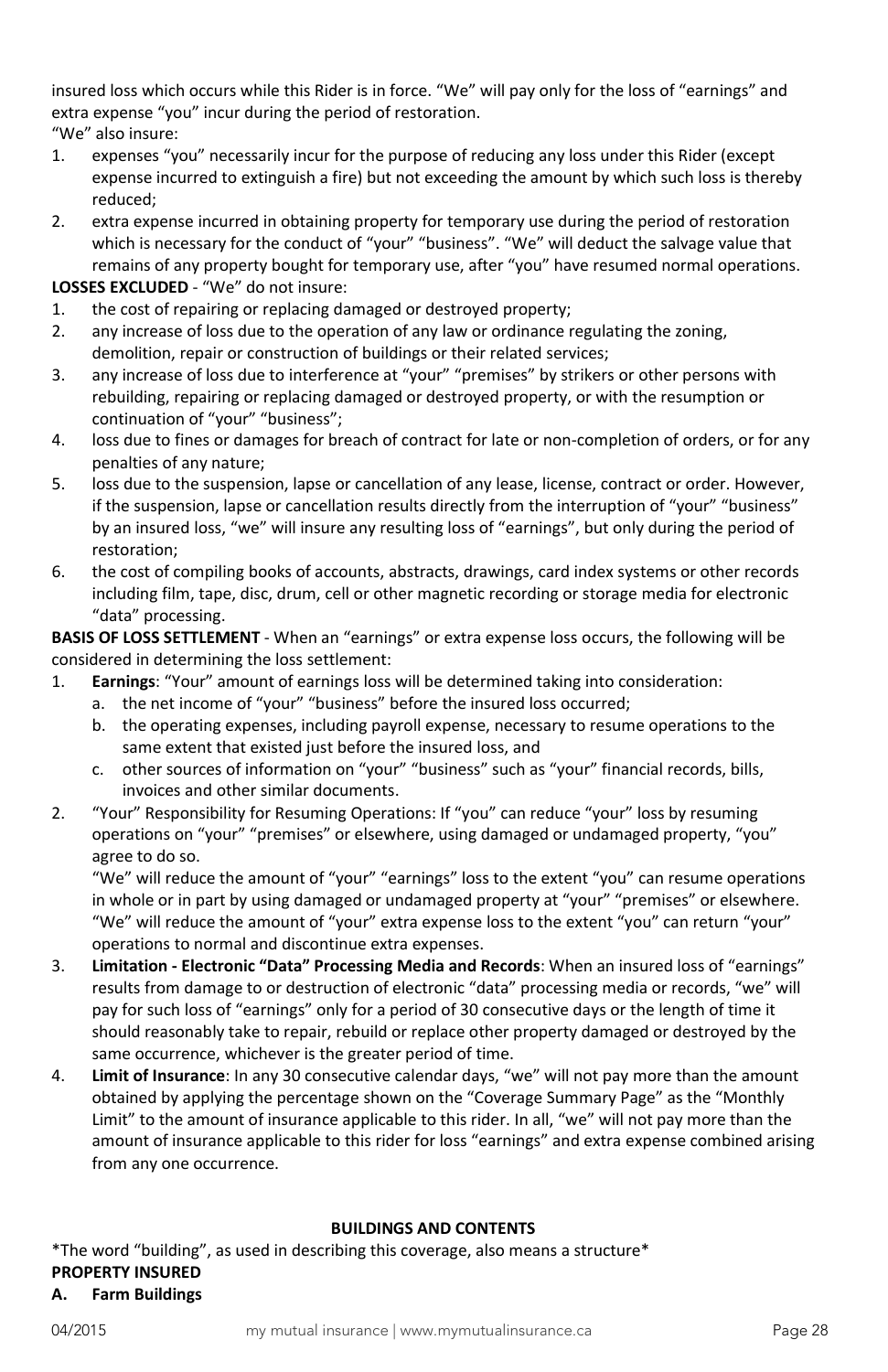- 1. **Blanket Cover:** If the "Coverage Summary Page" shows an amount of insurance for buildings with "blanket" cover, "we" insure Farm buildings on "your" "premises", including their permanently attached fixtures and equipment, owned by "you" and used in connection with "your" "farming" operations. "We" do not insure:
	- a. any building, or mobile home used in whole or in part for residential purposes, whether or not insured under any section of this policy;
	- b. any building used or intended for use as a greenhouse;
	- c. any building separately described and specifically insured by this or any other policy;
	- d. windmills, windchargers and their towers;
	- e. outdoor radio and T.V. antennae and towers, including satellite dishes, and the attachments of any of them, whether or not they are attached or connected to a building;
	- f. "Special Risk Barns";
	- g. any building used in whole or in part for manufacturing or commercial purposes other than "Farming";
	- h. any open-sided buildings and/or shelters including fabric or tarp type structures;
	- i. any building using solid fuel and/or oil heat;
	- j. buildings and/or structures, and their contents, used in whole or in part for the cultivation, harvesting, processing, manufacture, distribution or sale of marijuana or any product derived from, or containing, marijuana or any other substance falling within the Schedules of the Controlled Drugs and Substances Act, whether or not the insured is aware of such use of the property.
- 2. **Scheduled Cover**: If the "Coverage Summary Page" shows an amount of insurance for buildings with "scheduled" cover, "we" insure the buildings described under "Scheduled Items" on the "Coverage Summary Page" and for which an amount of insurance is shown, including their permanently attached fixtures and equipment. "We" do not insure:
	- a. fences or corrals attached to any building, unless they are specifically described on the "Coverage Summary Page" with an amount of insurance indicated;
	- b. any building used in whole or in part for manufacturing or commercial purposes, other than "farming", unless permission for such use is shown on the "Coverage Summary Page";
	- c. outdoor radio and T.V. antennae and towers, including satellite dishes or the attachments of any of them, whether or not they are attached or connected to a building, unless they are specifically described on the "Coverage Summary Page" with an amount of insurance indicated.
	- d. buildings and/or structures, and their contents, used in whole or in part for the cultivation, harvesting, processing, manufacture, distribution or sale of marijuana or any product derived from, or containing, marijuana or any other substance falling within the Schedules of the Controlled Drugs and Substances Act, whether or not the "insured" is aware of such use of the property.

# <span id="page-28-0"></span>3. **Extensions of Coverage**

a. Private Power and Light Poles: "We" will pay up to \$1,000 in any one occurrence, as additional insurance, for direct physical loss or damage by an "Insured Peril" to private power and light poles and outside wiring "you" own, located on "your" "premises", including switch boxes, fuse boxes and other electrical equipment mounted on poles "you" own at "your" "premises". A deductible does not apply to this coverage.

# **B. Farm Building Contents**

- 1. **Blanket Cover:** If the "Coverage Summary Page" shows an amount of insurance for "contents" with "blanket" cover, "we" insure the contents of Farm buildings on "your" "premises" while contained in insured buildings. This insurance applies only to property "you" own or for which "you" are legally liable and which pertains to "your" "farming" operations.
	- "We" do not insure:
	- a. contents of "Special Risk Barns";
	- b. stacked fodder in open-sided shelters;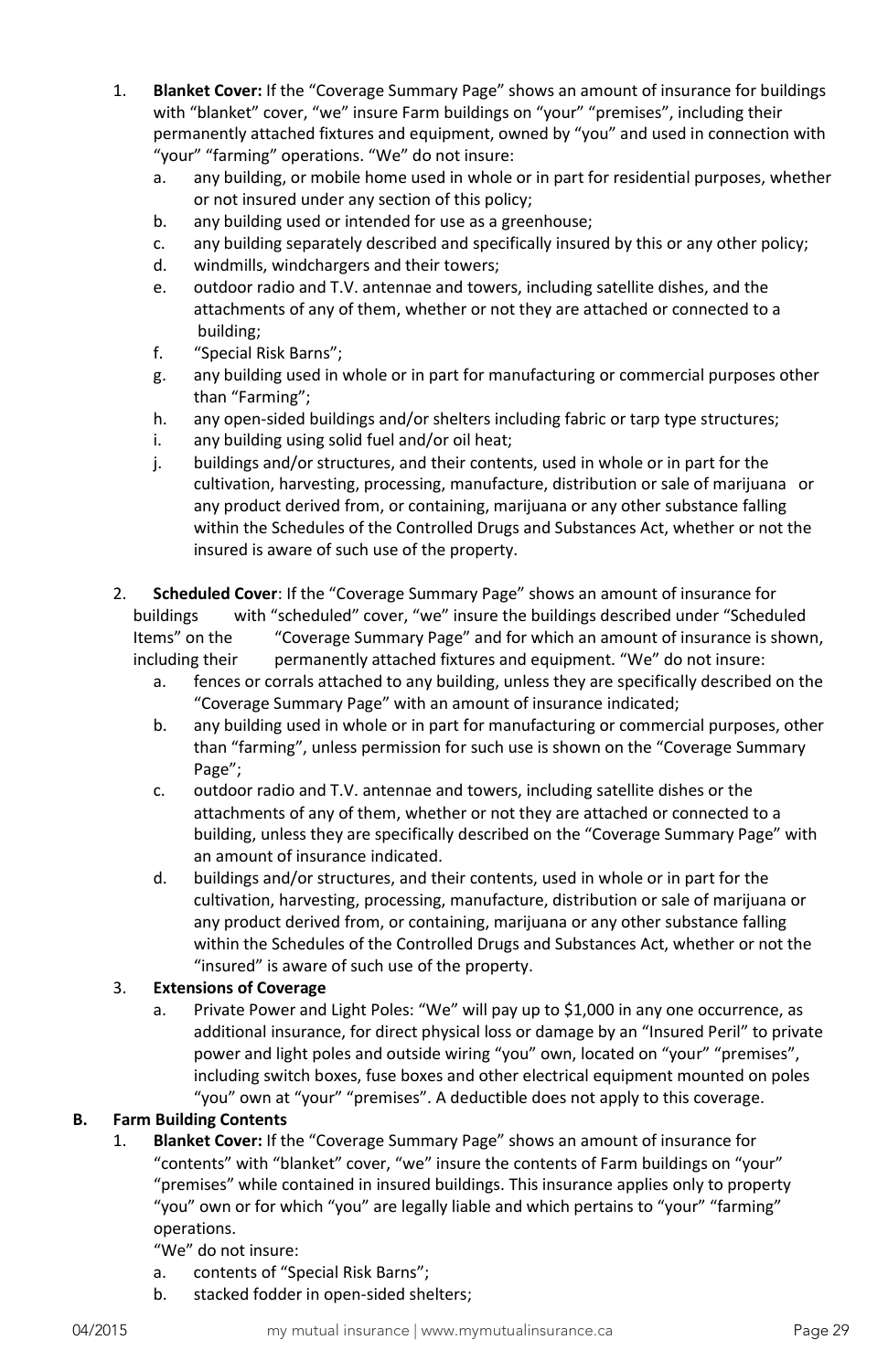- c. threshed grain, fertilizer or chemicals.
- [See also "3. Property Not Insured"]
- 2. Scheduled Cover: If the "Coverage Summary Page" shows an amount of insurance for "contents" with "scheduled" cover, "we" insure the contents of the building(s) described under "Scheduled Items" on the "Coverage Summary Page" and for which an amount of insurance is shown for "contents", while contained in the building(s). This insurance applies only to property "you" own or for which "you" are legally liable and which pertains to "your" "farming" operations.
- 3. **Property Not Insured:** these exclusions apply to both Blanket and Scheduled Cover. "We" do not insure:
	- a. contents of a "dwelling" or property usual to the ownership or maintenance of a "dwelling" ;
	- b. any other personal or miscellaneous property separately described and specifically insured by this or any other insurance policy;
	- c. animals (including fowl and bees) except as provided for under the "Farm Contents Extension";
	- d. automobiles, motorcycles, all terrain vehicles, snowmobiles, other motorized land vehicles, house trailers, Farm machinery and field equipment or the equipment and appurtenances or spare parts of any of them;
	- e. aircraft, air cushion vehicles, watercraft, including the equipment and appurtenances of any of them;
	- f. buildings, including permanently attached fixtures or equipment forming part of any building;
	- g. semen and semen tanks;
	- h. liquefied petroleum gas, benzene or naphtha;
	- i. threshed grain, fertilizer or chemicals;
	- j. money, securities, accounts, bills, stamps, or evidences of debt or title;
	- k. contents in any building used in whole or in part for manufacturing or commercial purposes other than farming;
	- l. buildings and/or structures, and their contents, used in whole or in part for the cultivation, harvesting, processing, manufacture, distribution or sale of marijuana or any product derived from, or containing, marijuana or any other substance falling within the Schedules of the Controlled Drugs and Substances Act, whether or not the insured is aware of such use of the property.
- 4. Farm Contents Extension: "you" may apply up to 10% of the amount of insurance on Farm Building Contents or \$500 whichever is in the lower amount, to cover poultry and bees, of any maturity, usual to a mixed "farming" operation, but only against loss by fire and subject otherwise to all terms and conditions of this policy. This extension does not apply to poultry contained in a "Special Risk Barn".

# <span id="page-29-0"></span>**C. INSURED PERILS**

**COVERAGE CODE F – FIRE AND LIGHTNING** - If the "Coverage Summary Page" specifies Coverage Code F, "You" are insured against direct loss of damage caused by fire, lightning (excluding lightning damage to electrical devices or appliances) or explosion of natural, coal or manufactured gas.

# Loss or Damage Not Insured - "We" do not insure:

- 1. loss or damage to contents undergoing a process involving the application of heat, but resulting fire damage to other property is insured;
- 2. loss or damage to a building or contents occurring when the Farm "premises" has been "vacant" for more than 3 consecutive months or unoccupied for more than 6 consecutive months, unless "we" have given permission for "vacancy" or unoccupancy;
- 3. loss or damage caused by fire if there is, to "your" knowledge, in addition to what is in the fuel tanks of vehicles, more than five gallons in all of gasoline, benzene, naphtha or other material of greater volatility, in an insured building or in a building in which insured property is contained;
- 4. any loss, expense or increased costs of repair or replacement due to the operation of any law or ordinance regulating the zoning, demolition, repair or construction of buildings and their related services.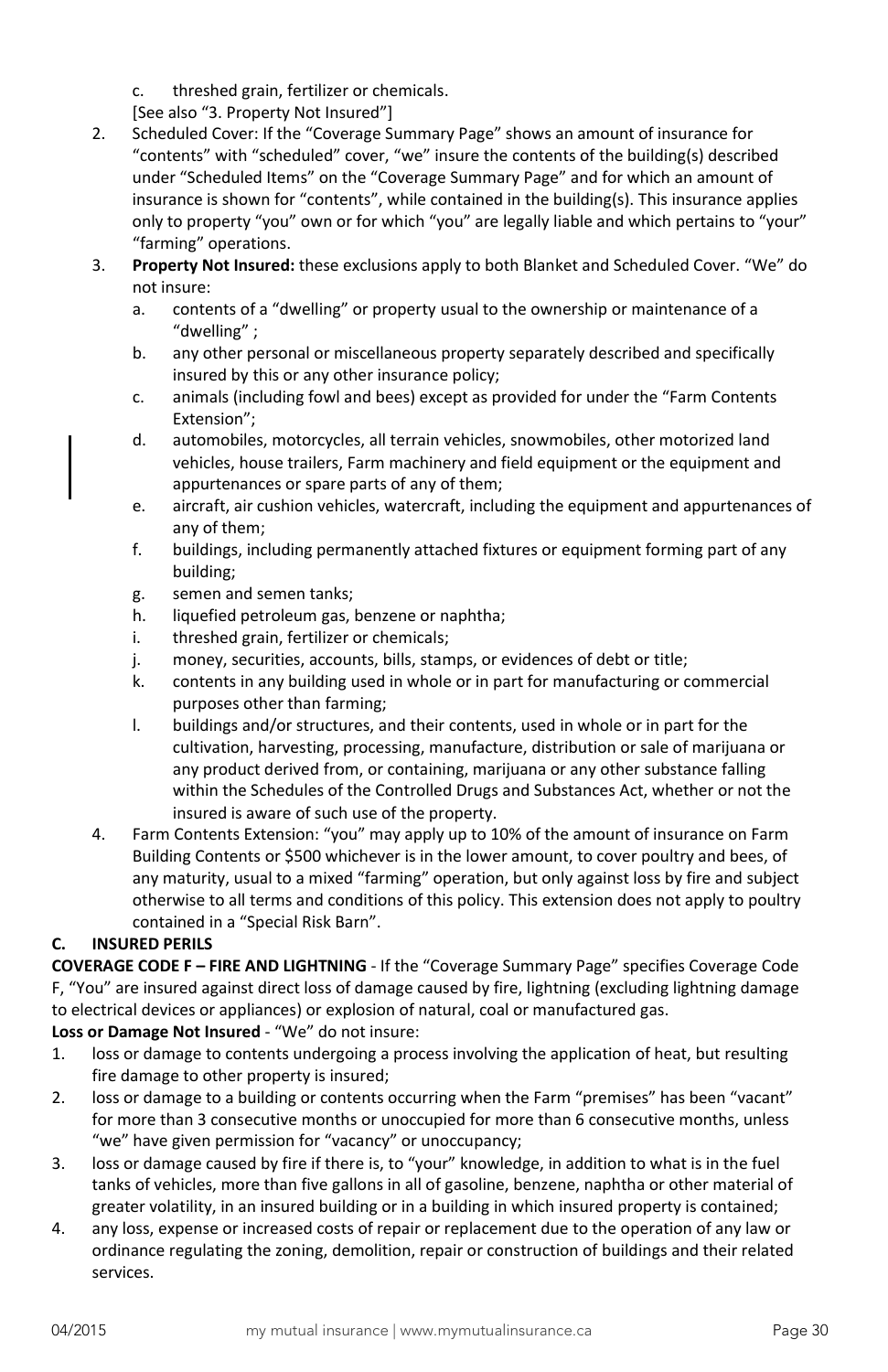**COVERAGE CODE FEC – FIRE AND EXTENDED COVERAGE** - If the "Coverage Summary Page" specifies Coverage Code FEC, "You" are insured against direct loss or damage caused by the following perils as described and limited:

- 1. Fire;
- 2. Lightning, including lightning damage to electrical devices or appliances;
- 3. Explosion or Implosion;
- 4. Smoke: this peril means smoke due to a sudden, unusual and faulty operation of any apparatus flued to a chimney;
- 5. Impact by aircraft or land vehicle, including impact by objects falling from an aircraft or spacecraft; 6. Riot;
- 7. Vandalism or Malicious Acts: This peril does not include loss or damage:
	- a. caused by theft or attempted theft;
	- b. to glass constituting part of a building;
	- c. caused by any "tenant", tenant's guest, tenant's employees or members of their household;
	- d. caused by "you" or any member of "your" household;
	- e. occurring while an insured building is "vacant" or under construction, even if "we" have given permission for construction or "vacancy";
- 8. Windstorm or Hail: This peril does not include loss or damage:
	- a. to fences, roof signs or corrals;
	- b. directly or indirectly caused by any of the following, whether driven by wind or due to windstorm or not: snow load, ice load, tidal wave, high water, overflow, "flood", waterborne objects, waves, ice, land subsidence, landslip;
	- c. to the interior of a building or to the contents of a building unless damage occurs concurrently with and results immediately from an opening in the building caused by windstorm or hail;
	- d. to a building in course of construction unless "we" have given permission to complete construction;
	- e. to a building while being moved or otherwise in course of transit;
	- f. to a building not fully enclosed on all sides or any tarp or fabric type shelters and buildings;
	- g. to a building while raised off its foundation;
	- h. to buildings roofed with straw or hay roofing material;
- 9. Theft or Attempted Theft: This peril does not include:
	- a. loss or damage caused by "your" employees or a member of "your" or an employee's household;
	- b. mysterious disappearance.

#### **Loss or Damage Not Insured:** "We" do not insure loss or damage:

- 1. to contents undergoing a process involving the application of heat, but resulting fire or explosion damage to other property is insured;
- 2. to a building or contents occurring when the Farm "premises" has been "vacant" for more than 3 consecutive months or unoccupied for more than 6 consecutive months, unless "we" have given permission for "vacancy" or unoccupancy;
- 3. caused by fire if there is, to "your" knowledge, in addition to what is in the fuel tanks of vehicles, more than five gallons in all of gasoline, benzene, naphtha or other material of greater volatility in an insured building or in a building in which insured property is contained;
- 4. to electrical devices or appliances caused by electrical currents other than lightning, unless fire results, then "we" will pay only for the resulting loss or damage.

#### **Farm Building or Structure Endorsement - Form F232 -**

If the "Coverage Summary Page" shows that Form F232 applies, Coverage Code FEC is extended to insure loss or damage caused by windstorm or hail to Farm buildings or structures not fully enclosed on all sides or any tarp or fabric type shelters or buildings. All other terms, conditions and limitations remain unchanged.

#### **Farm Buildings or Structures Endorsement - Form F233**

If the "Coverage Summary Page" shows that Form F233 applies, Coverage Code FEC is extended to insure loss or damage caused by windstorm or hail to Farm buildings not fully enclosed on all sides or any tarp or fabric type shelters or buildings. The deductible amount for loss or damage caused by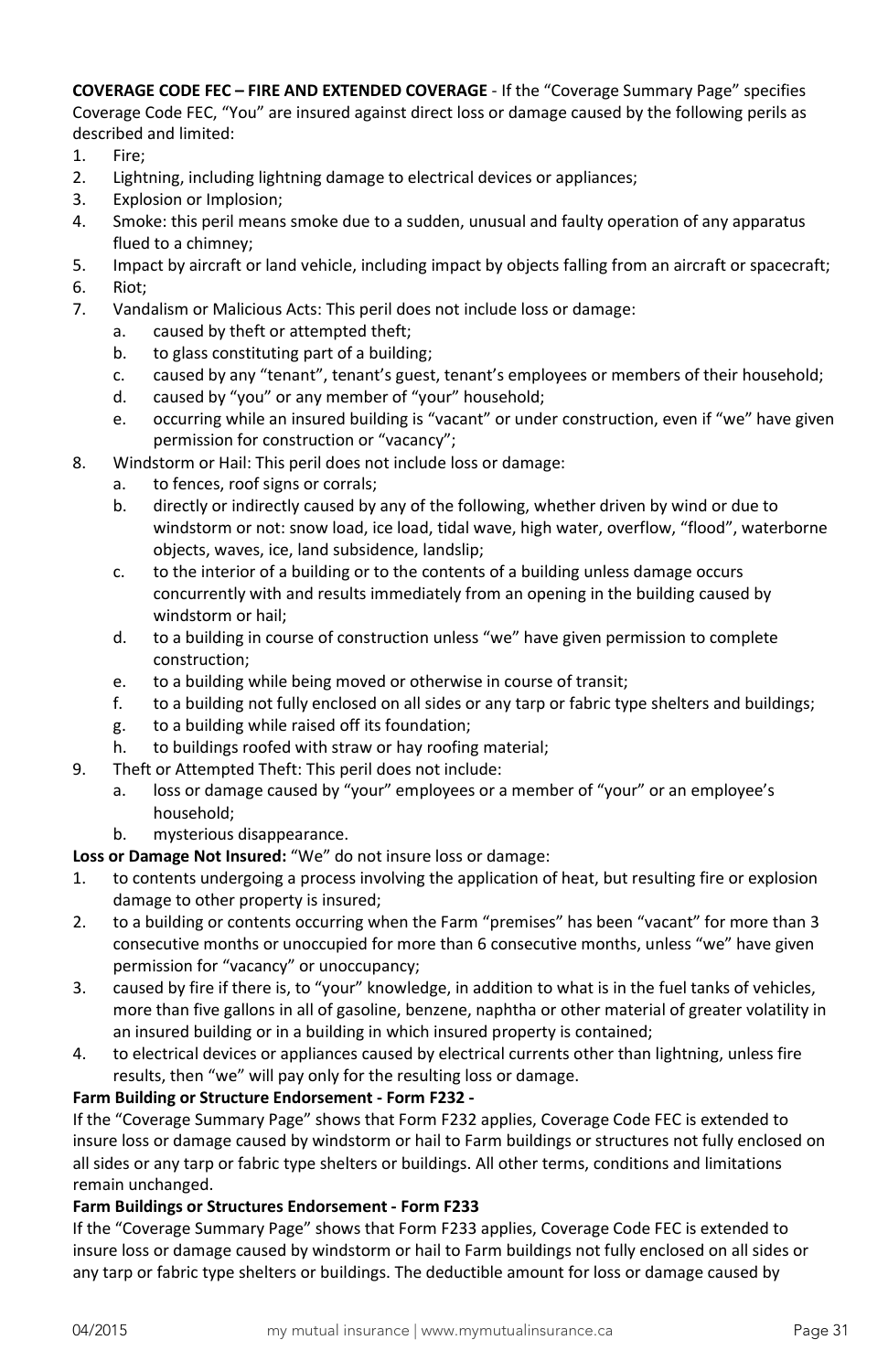windstorm or hail shall be \$1,000 and not the amount shown on the "Coverage Summary Page". All other terms, conditions and limitations remain unchanged.

**COVERAGE CODE F261 – COMPREHENSIVE COVERAGE:** If the "Coverage Summary Page" specifies Coverage Code F261 "you" are insured against direct physical loss or damage from any external cause, subject to the following exclusions:

**Property Excluded** – "We" do not insure loss or damage to:

- 1. sewers, drains or "water mains" located beyond the outside bearing walls or foundations of the property insured;
- 2. outside communication towers, antennae (including satellite receivers) and equipment attached to them, unless shown on the "Coverage Summary Page";
- 3. any building which is, to the knowledge of the Insured, "vacant", unoccupied or shut down for more than thirty (30) consecutive days;
- 4. electrical devices, appliances or wiring caused by artificially generated electrical currents, including arcing, unless fire or explosion ensues and then only for such ensuing loss or damage;
- 5. a. any pressure vessel having normal internal working pressure greater than 103 kilopascals (15 pounds per square inch above atmospheric pressure);
	- b. boiler, including the piping and equipment connected to it, which contains steam or water under steam pressure (except tanks having an internal diameter of 610 millimetres (24 inches) or less used for the heating and storage of hot water for domestic use);
	- c. caused directly or indirectly by explosion, rupture, bursting, cracking, burning out or bulging of such property while connected ready for use, but this exclusion does not apply to manually portable gas cylinders, explosion of natural, coal or manufactured gas, explosion of gas or unconsumed fuel within a furnace or with the gas passages therefrom to the atmosphere.

**Perils Excluded** – "We" do not insure against loss or damage caused directly or indirectly:

- 1. by snowslide, iceslide, landslide, subsidence or other earth movement, except for ensuing loss or damage that results directly from fire, explosion, smoke or "leakage" from fire protective equipment;
- 2. by "flood", including waves, tides, tidal waves, tsunamis, or the rising of, the breaking out or the overflow of, any body of water, whether natural or man-made, but this exclusion does not apply to ensuing loss or damage which results directly from fire, explosion, smoke, "leakage" from fire protective equipment, or "leakage" from a "water main";
- 3. by "seepage", "leakage" or influx of water derived from natural openings in the building, foundations, basement floors, sidewalks, sidewalk lights, or by the backing up of sewers, sumps, septic tanks or drains, unless concurrently and directly caused by a peril not otherwise excluded by this Coverage;
- 4. by the entrance of rain, sleet or snow through doors, windows, skylights or other similar wall or roof openings unless through an opening concurrently and directly caused by a peril not otherwise excluded by this Coverage;
- 5. by centrifugal force, mechanical or electrical breakdown or derangement in or on the "Premises", unless fire ensues and then only for the loss or damage caused directly by such ensuing fire;
- 6. by explosion (except with respect to explosion of natural, coal or manufactured gas), collapse, rupture, bursting, cracking, burning out or bulging of the following property owned, operated or controlled by the Insured, unless fire ensues and then only for the loss or damage caused directly by such ensuing fire:
	- a. the portions containing steam or water under steam pressure of all boilers generating steam and piping or other equipment connected to said boilers and containing steam or water under steam pressure;
	- b. piping and apparatus or parts thereof normally containing steam or water under steam pressure from an external source and while under such pressure;
	- c. other vessels and apparatus and pipes connected to them while under pressure, or while in use or in operation provided their maximum normal internal working pressure exceeds 103 kilopascals (15 pounds per square inch) above atmospheric pressure but this exclusion does not apply to loss or damage resulting from the explosion of manual portable gas cylinders or of tanks having an internal diameter of 610 millimetres (24 inches) or less used for the heating and storage of hot water for domestic use;
	- d. moving or rotating machinery or parts thereof;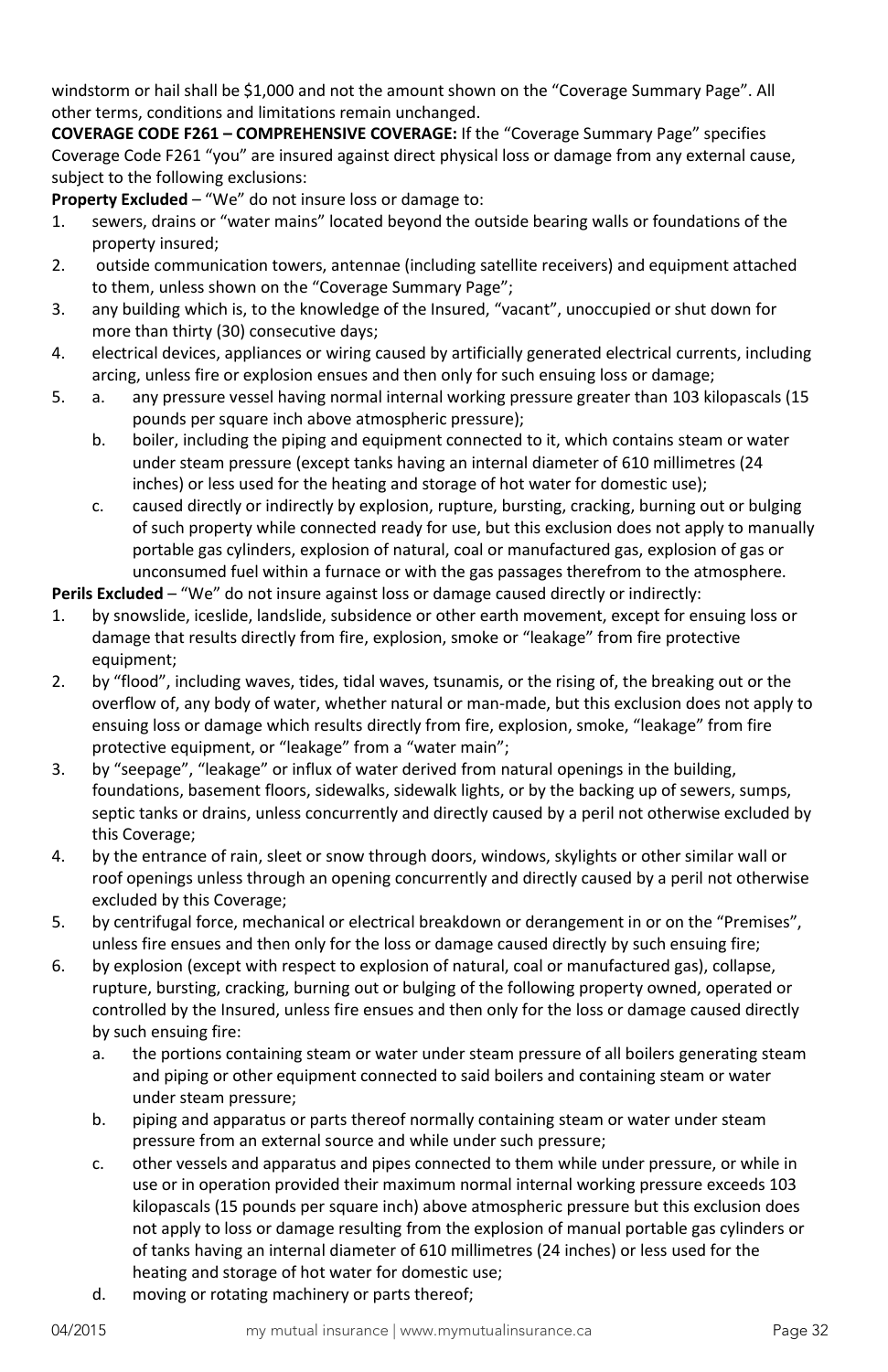- e. any vessels and apparatus and pipes connected to them while undergoing pressure tests but this exclusion does not apply to other property insured by this coverage that has been damaged by such explosion;
- f. gas turbines.
- 7. by settling, expansion, contraction, moving , shifting or cracking unless concurrently and directly caused by a peril not otherwise excluded by this Coverage;
- 8. by dampness or dryness of atmosphere, changes of temperature, "fungi" or "spore(s)", contamination, freezing, heating, shrinkage, evaporation, loss of weight, "leakage" of contents, exposure to light, change in colour or texture or finish, rust or corrosion, marring, scratching or crushing, but this exclusion does not apply to loss or damage caused directly by fire, lightning, smoke, windstorm, hail, explosion, strike, riot impact by aircraft, spacecraft or land vehicle, "leakage" from fire protective equipment, rupture of pipes or breakage of apparatus not excluded under Property Excluded item 4, vandalism or malicious acts, theft or attempted theft damage to pipes caused by freezing is insured provided such pipes are not excluded in Property Excluded item 4;
- 9. by smoke from agricultural smudging or industrial operations;
- 10. by rodents (such as squirrels and rats), insects or vermin (such as skunks and raccoons) or domesticated animals, but this exclusion does not apply to loss or damage caused directly by a peril not otherwise excluded in this Coverage;
- 11. by delay, loss of market or loss of use or occupancy;
- 12. by war, invasion, act of foreign enemy, hostilities (whether war be declared or not), civil war, rebellion, revolution, insurrection or military power;
- 13. a. by any nuclear incident as defined in the Nuclear Liability Act or any other nuclear liability act, law or statute, or any law amendatory thereof or nuclear explosion, except for ensuing loss or damage which results directly from fire, lightning or explosion of natural, coal or manufactured gas;
	- b. by contamination by radioactive material;
- 14. by any dishonest or criminal act on the part of the Insured or any other party of interest, employees or agents of the Insured, or any person to whom the property may be entrusted (bailees for hire excepted), but this exclusion does not apply to physical damage, caused directly by employees of the Insured, which results from a peril not otherwise excluded under this Coverage;
- 15. proximately or remotely, arising in consequence of, or contributed to, by the enforcement of any by-law, regulation, ordinance or law regulating zoning or the demolition, repair or construction of buildings or structures, which, by-law, regulation, ordinance or law, makes it impossible to repair or reinstate the property as it was immediately prior to the loss;
- 16. the melting of ice or snow on the roof of the building;
- 17. resulting from, contributed to or caused directly or indirectly by "terrorism" or by any activity or decision of a government agency or other entity to prevent, respond to or terminate "terrorism" regardless of any other cause or event that contributes concurrently or in any sequence to the loss or damage.

# **Nor does this coverage insure:**

- 18. wear and tear, gradual deterioration, latent defect, inherent vice, or the cost of making good faulty or improper material, faulty or improper workmanship, faulty or improper design, provided, However, to the extent otherwise insured and not otherwise excluded under this Coverage, resultant damage to the property is insured;
- 19. mysterious disappearance or unexplained loss or any loss or shortage disclosed on taking inventory;
- 20. loss or damage to electrical devices or appliances caused by electrical currents other than lightning, but if fire results "We" will pay only the resulting loss or damage;
- 21. accumulative damage however caused or any loss or damage not due to a sudden unexpected event;
- 22. loss or damage to property while being worked on, where the loss or damage results from such work, or caused by any repairing, adjusting or servicing of insured property, but if fire or explosion results, "we" will pay only for the resulting fire or explosion damage;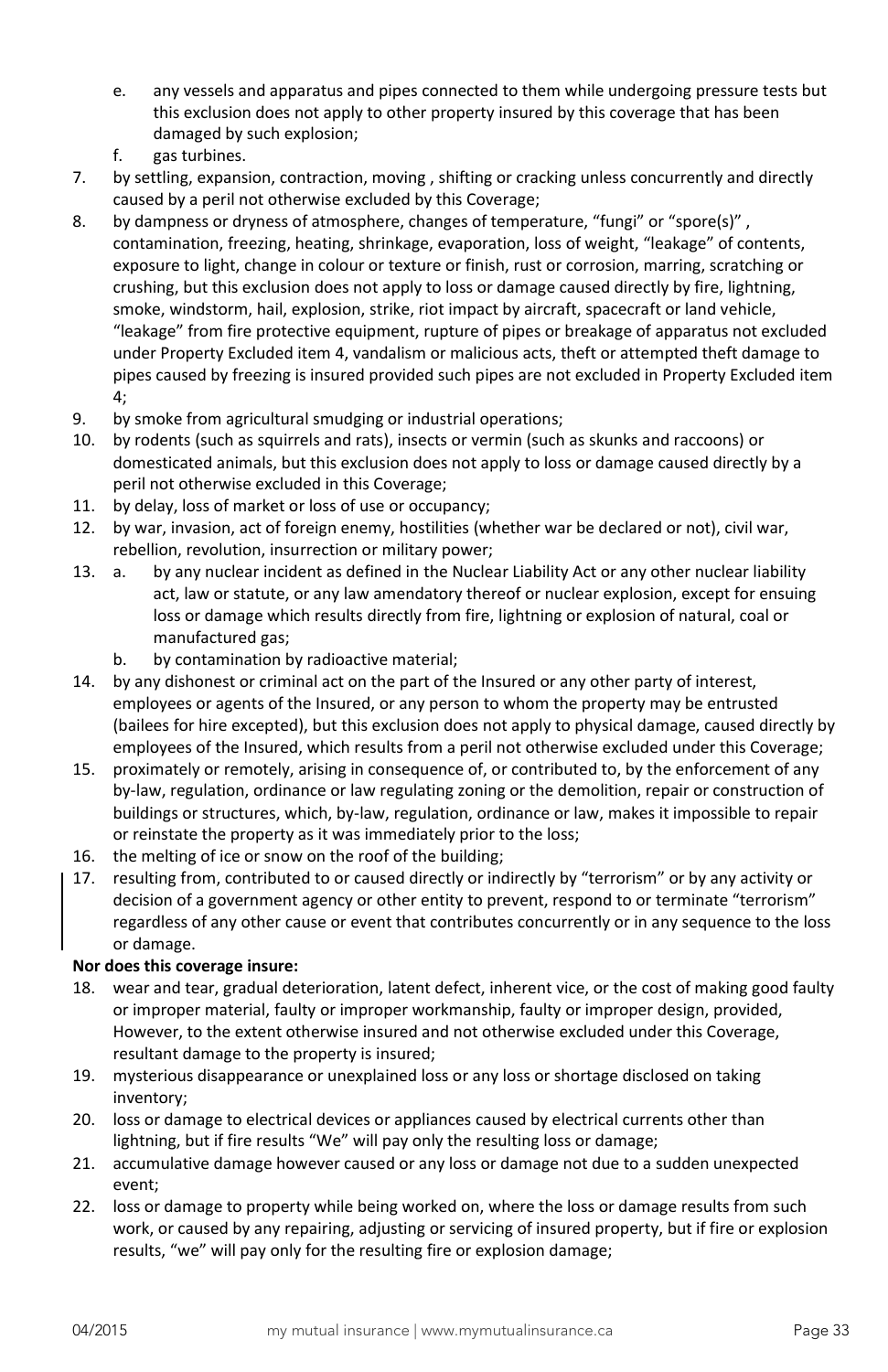- 23. loss, expense or increased costs of repair or replacement due to the operation of any law or ordinance regulating zoning, demolition, repair or construction of buildings and their related services;
- **Pollution Excluded** "we" do not insure against:
- 1. loss or damage caused directly or indirectly by any actual or alleged spill, discharge, emission, dispersal, "seepage", "leakage", migration, release or escape of "pollutants", nor the cost or expense of any resulting clean up, but this exclusion does not apply:
	- a. if the spill, discharge, emission, dispersal, "seepage", "leakage", migration, release or escape
	- of "Pollutants" is the direct result of a peril not otherwise excluded under this Coverage;
	- b. to loss or damage caused directly by a peril not otherwise excluded under this Coverage;
- 2. cost or expense or any testing, monitoring, evaluating or assessing of an actual, alleged, potential or threatened spill, discharge, emission, dispersal, "seepage", "leakage", migration, release or escape of "Pollutants".

### **ADDITIONAL COVERAGES**

**Newly Acquired Buildings at Newly Acquired Locations** – Coverage is automatically provided on buildings acquired by the insured during the policy term at locations other than those shown on the "Coverage Summary Page", and situated within the territorial limits of Canada, to a maximum aggregate of \$100,000. This coverage shall cease:

- 1. at the inception of more specific insurance, OR
- 2. at the expiration of the policy, OR
- 3. 60 days from the inception of such acquisition, whichever occurs first.

When such newly acquired buildings are to be insured under this policy beyond the expiry of the above limits, premium shall be payable from the date of such acquisition. If coverage under this section applies to more than one building on a newly acquired "premises", the total amount of insurance shall be divided in the proportions that the value of all structures on the "premises" at the time of loss.

**Buildings in Course of Construction** – This section insures, subject to all terms and conditions of the policy, for not more than \$50,000 on new additions, new buildings, and new structures and intended for agricultural occupancy. This coverage shall cease:

- 1. at the inception of more specific insurance, OR
- 2. at the expiration of this policy, OR
- 3. 60 days from the date construction begins,

whichever occurs first. If coverage under this section applies to more than one building on a premise, the total amount of insurance shall be divided in the proportions that the value of each structure has to the value of all structures on the "Premises" that are in the course of construction at the time of loss. **CO-INSURANCE CLAUSE** - "We" will not pay for a greater proportion of any loss than the amount of insurance bears to 80%, or as noted on the "Coverage Summary Page", of the Actual Cash Value of the insured property at the time of the loss. "we" agree to waive this clause if the amount of loss in any one occurrence does not exceed \$1,000, or 5% of the amount of insurance whichever is less. In the case of Scheduled Cover, if more than one item is scheduled, this clause will apply separately to each item for which an amount of insurance is shown.

#### **FERTILIZER & CHEMICALS**

<span id="page-33-0"></span>**PROPERTY INSURED** - If the "Coverage Summary Page" shows an amount of insurance for fertilizer or chemicals, "we" insure Farm Fertilizer and Farm Chemicals "you" own for which an amount of insurance is specified. "We" insure this property while it is anywhere within the Province of Saskatchewan. **INSURED PERILS**

**Coverage Code F** - If the "Coverage Summary Page" specifies Coverage Code F, "you" are insured against direct loss or damage caused by fire, lightning or explosion of coal, natural or manufactured gas. **Coverage Code F206** - If the "Coverage Summary Page" specifies Coverage Code F206, "You" are insured against direct loss or damage caused by the following perils as defined and limited:

- 1. Fire, lightning and explosion;
- 2. Windstorm, but only while the insured property is stored in a fully enclosed building(s) or storage tank(s);
- 3. Accidental collision of a vehicle on which the insured property is being transported with any other vehicle or object;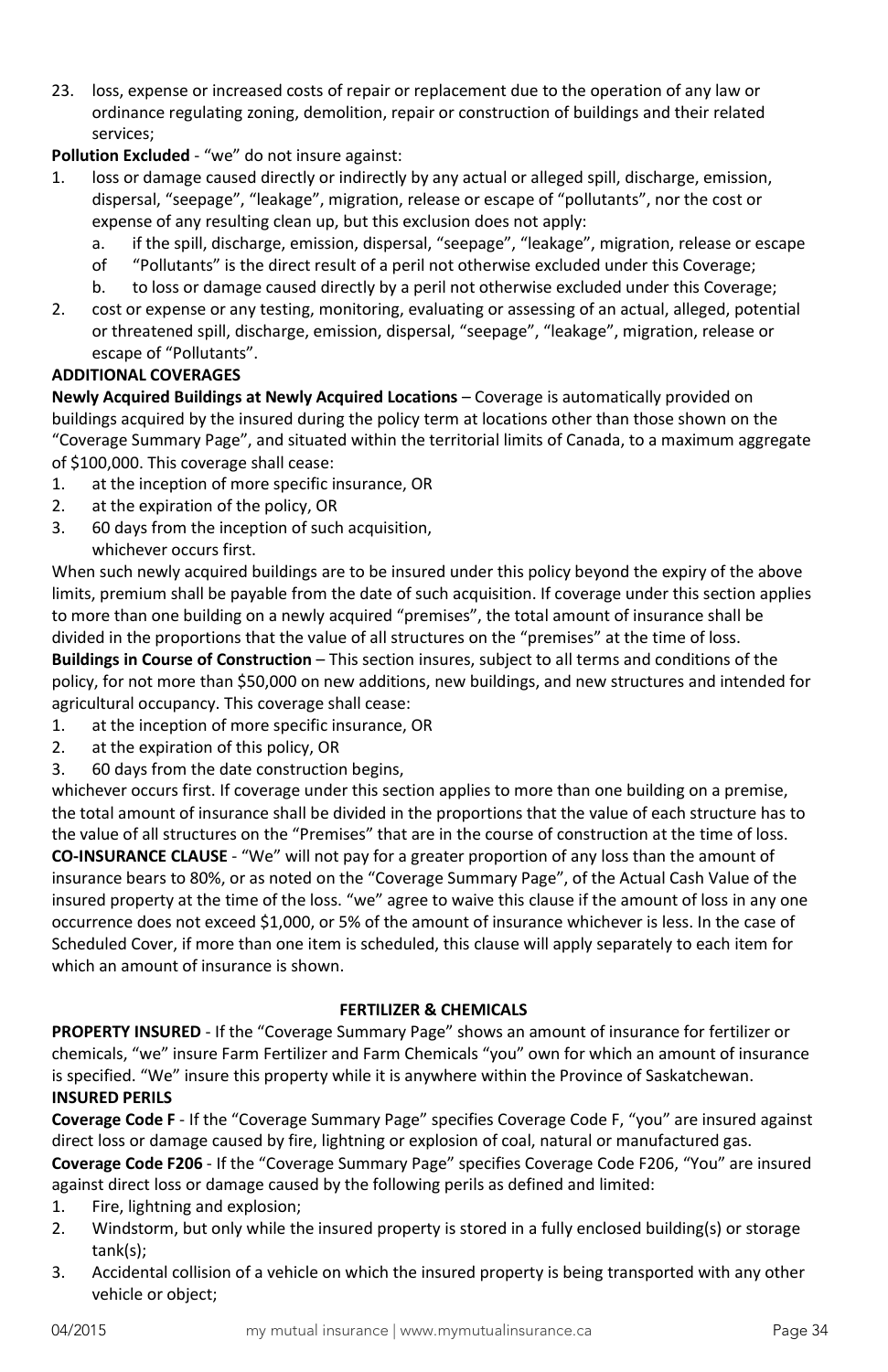- 4. Overturn of a vehicle on which the insured property is being transported;
- 5. Vandalism or Malicious Acts, excluding theft or attempted theft;
- 6. Theft, or attempted theft, from within a fully enclosed building or while the property is being transported from a supplier to the farm "premises" This peril does not include mysterious disappearance or loss or shortage disclosed upon taking inventory.

**EXCLUSIONS** - "We" do not insure loss or damage:

- 1. occurring before "you" have accepted delivery of the insured property;
- 2. caused by or resulting from strike, lockout, labor disturbance, riot, civil commotion or the acts of any person or persons taking part in any of these activities;

3. to property undergoing any process involving the application of heat, if this is the cause of the loss. **CO-INSURANCE CLAUSE** - "We" will not pay for a greater proportion of any loss than the amount of insurance bears to 80% of the Actual Cash Value of the insured property at the time of the loss. "We" agree to waive this clause if the amount of loss in any one occurrence does not exceed \$1,000 or 5% of the amount of insurance, whichever is less. If more than one item is insured, this clause will apply separately to each item for which an amount of insurance is shown.

**LOCKED STORAGE WARRANTY** - It is a condition of this insurance that all storage facilities such as buildings, tanks and pumps, will be securely locked when not in use, otherwise, coverage under perils 5 and 6 will be excluded.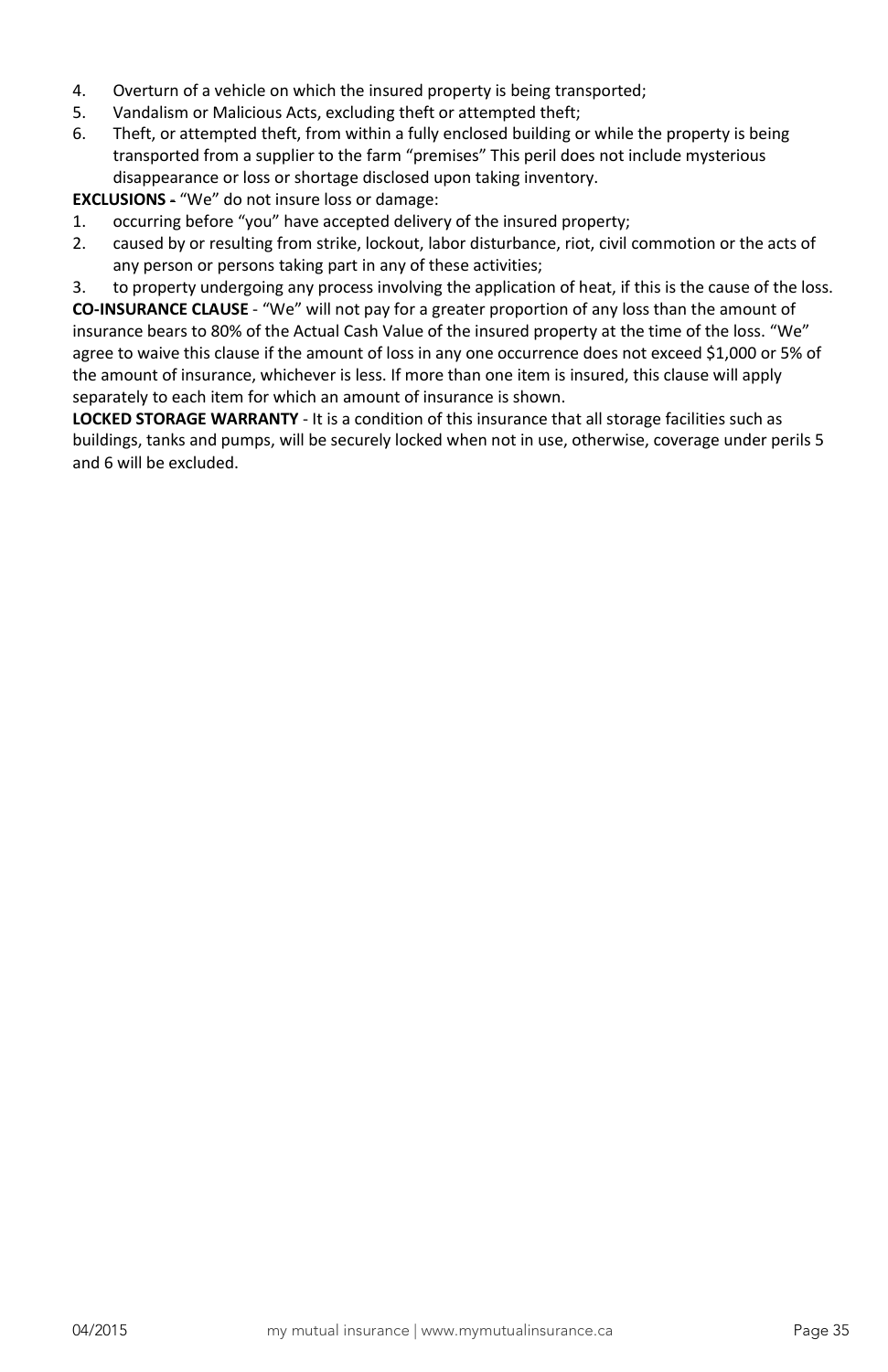### **FODDER**

# <span id="page-35-0"></span>**PROPERTY INSURED**

**Blanket Cover:** If the "Coverage Summary Page" shows an amount of insurance for "fodder" with "blanket" cover, "we" insure fodder owned by "you" or for which "you" are legally liable, while stacked in the open or in open-sided feed or fodder shelters, but not inside a fully enclosed building, anywhere in the territorial limits of Canada. "Fodder" is defined as feed for livestock, especially coarsely chopped hay or straw.

**Scheduled Cover:** If the "Coverage Summary Page" shows an amount of insurance for "fodder" with "scheduled" cover, "we" insure fodder owned by "you", or for which "you" are legally liable, as described under "Scheduled Items" on the "Coverage Summary Page" and for which an amount of insurance is shown. "We" insure this property anywhere in the territorial limits of Canada, unless otherwise stated on the "Coverage Summary Page".

### **INSURED PERILS**

**Coverage Code F**: If the "Coverage Summary Page" specifies Coverage Code F, "you" are insured against direct loss or damage caused by fire, lightning or explosion of coal, natural or manufactured gas. **Coverage Code FEC:** If the "Coverage Summary Page" specifies Coverage Code FEC, "you" are insured against direct loss or damage caused by the following perils as described and limited:

- 1. Fire, lightning or explosion;
- 2. Windstorm, but only while the insured property is in a fully enclosed building(s) structure(s) or tank(s);
- 3. Accidental collision of a conveyance on which the insured property is being transported with any other vehicle or object;
- 4. Upset or overturn of a conveyance on which the insured property is being transported;
- 5. Theft from within a fully enclosed building(s), structure(s), or tank(s) or while the property is in transit. This peril does not include mysterious disappearance or loss or unexplained shortage upon taking inventory.

**EXTENSION OF COVERAGE** - "You" may apply up to 10% of the amount of insurance on Fodder or \$1,000, whichever is less, to cover hay (either loose or in bales) and baled straw in the open, which "you" own, but only against loss by fire.

# **GRAIN - THRESHED**

#### <span id="page-35-1"></span>**PROPERTY INSURED**

**Blanket Cover:** If the "Coverage Summary Page" shows an amount of insurance for "grain" with "blanket" cover, "we" insure whole threshed grain and seed usual or incidental to a "farming" operation and owned by "you" or for which "you" are legally liable. "We" insure this property while it is anywhere within the territorial limits of Canada.

**Scheduled Cover**: If the "Coverage Summary Page" shows an amount of insurance for "grain" with "scheduled" cover, "we" insure the grain "you" own or for which "you" are legally liable described under "Scheduled Items" on the "Coverage Summary Page" and for which an amount of insurance is shown. **INSURED PERILS**

**Coverage Code F:** If the "Coverage Summary Page" specifies Coverage Code F, "you" are insured against direct loss or damage caused by fire, lightning or explosion of coal, natural or manufactured gas. **Coverage Code FG2:** If the "Coverage Summary Page" specifies Coverage Code FG2, "you" are insured against direct loss or damage caused by the following perils as described and limited:

- 1. Fire, lightning or explosion;
- 2. Windstorm, but only while the insured property is in a fully enclosed building(s);
- 3. Accidental collision of a conveyance on which the insured property is being transported with any other vehicle or object;
- 4. Upset or overturn of a conveyance on which the insured property is being transported;
- 5. Theft from within a fully enclosed building or while the property is in transit. This peril does not include mysterious disappearance or loss or unexplained shortage disclosed upon taking inventory.

**EXCLUSIONS:** "We" do not insure:

- 1. property which has been delivered to any private or commercial elevator, elevator annex, terminal, warehouse or manufacturing plant unless noted on the "Coverage Summary Page";
- 2. property which has been delivered to any railway company for transportation purposes except as noted in Extension of Coverage;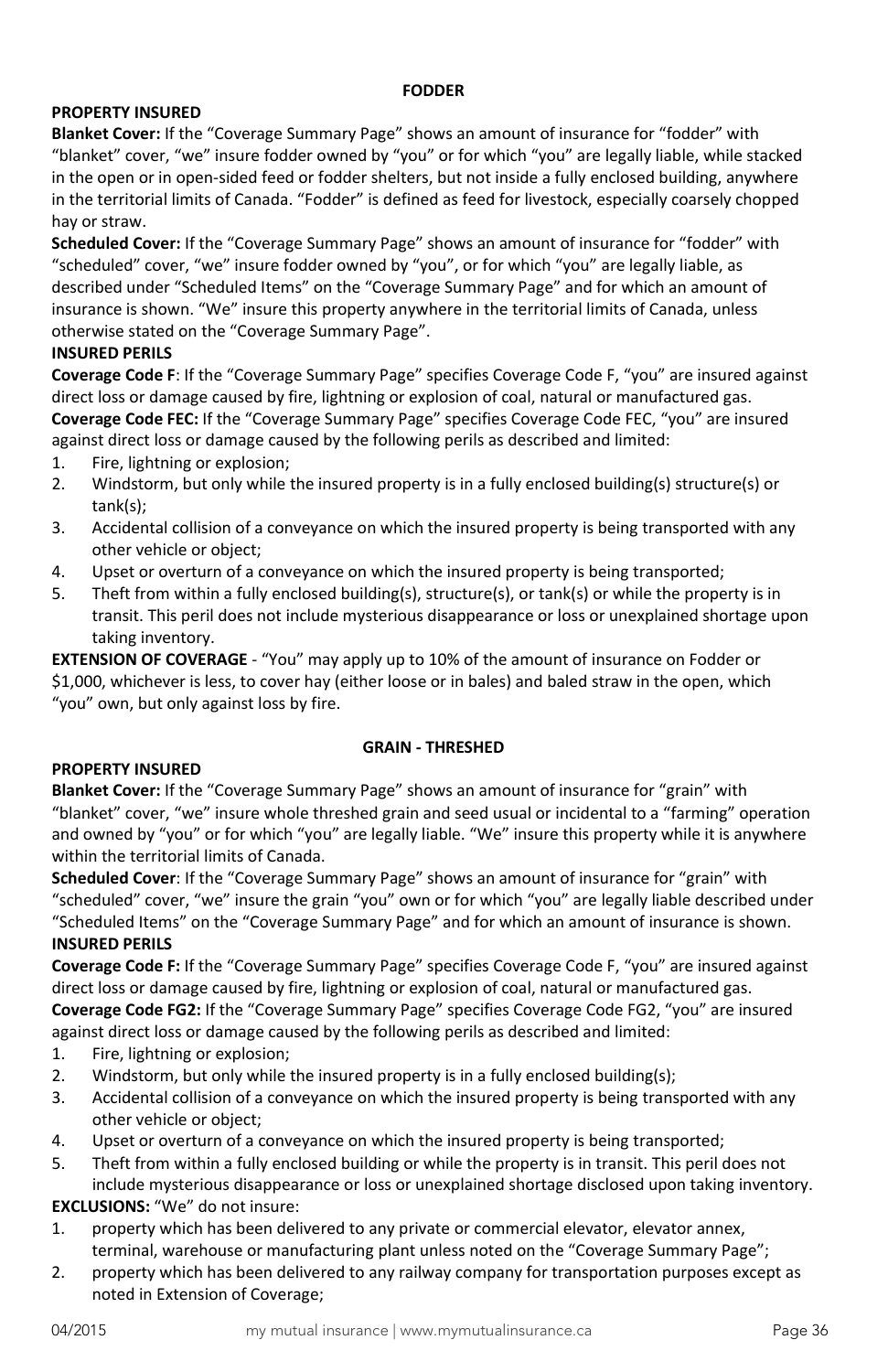- 3. property of others in "Your" care, custody or control for the purpose of custom grain drying while undergoing any process involving the application of heat;
- 4. loss or damage caused by or resulting from strike, lockout, labor disturbances, riot, civil commotion or the acts of any person or person taking part in any of these activities.
- 5. To property while undergoing any process involving the application of heat, where the cause of loss is such application, unless fire ensues, and then, for loss or damage caused by such ensuing fire only.
- 6. Grain screenings used for or intended to be used for feed.

# **EXTENSION OF COVERAGE**

- 1. "You" may apply up to \$5,000 of the amount of insurance on threshed grain to cover "your" standing or swathed grain and seed crops, but only against loss by fire.
- 2. "We" will reimburse "you" for "your" financial interest for grain transported directly on rail cars.

# **GRAIN (CUSTOMERS) IN GRAIN DRYER**

**PROPERTY INSURED** - If the "Coverage Summary Page" shows that Rider F242 applies, "we" insure threshed grain owned by others while in "your" grain dryer for the purpose of drying.

**INSURED PERILS** - "We" insure against loss or damage caused directly by fire, lightning or explosion of natural, coal or manufactured gas.

**CO-INSURANCE CLAUSE** - "We" will not pay for a greater proportion of any loss or damage than the amount of insurance bears to 80% of the Actual Cash Value of the property at the time of loss. "We" agree to waive this clause if the amount of loss in any one occurrence does not exceed \$1,000 or 5% of the amount of insurance whichever is less.

**LOSS SETTLEMENT** - Loss if any will be settled with and payable to the person named as the insured on the "Coverage Summary Page".

# **IRRIGATION EQUIPMENT**

**PROPERTY INSURED** - If the "Coverage Summary Page" shows that Rider F260 applies, "we" insure "your" irrigation equipment described on the "Coverage Summary Page" for which an amount of insurance is shown. "We" insure this property while it located on the Farm "Premises". "We" do not insure underground equipment used with or part of an irrigation system unless it is specifically described and separately insured.

### **INSURED PERILS**

**Coverage Code F:** If the "Coverage Summary Page" specifies Coverage Code F, "you" are insured against direct loss or damage caused by fire, lightning, or explosion of natural, coal or manufactured gas. **Coverage Code F-260**: If the "Coverage Summary Page" specifies Coverage Code F260, "you" are insured against direct physical loss or damage from any external cause, except the following:

### **"We" do not insure loss or damage:**

- 1. caused by or arising from wear, tear, gradual deterioration, mechanical breakdown, mechanical defect, mechanical failure or inherent vice or defect, scraping, scratching, corrosion, rust, dampness of atmosphere, freezing or extremes of temperature;
- 2. caused by or arising from any repairing, adjusting, servicing or maintenance operation, but if fire or explosion results, "we" insure the resulting fire or explosion damage;
- 3. caused by short circuit or other electrical disturbances, except by lightning, but if fire results, "we" insure the resulting fire damage;
- 4. to tires or tubes unless the loss or damage is caused by fire, windstorm or theft or is coincident with other loss or damage insured by this rider.

**CO-INSURANCE CLAUSE** - "We" will not pay for a greater proportion of any loss than the applicable amount of insurance bears to 80% of the actual cash value of the insured property at the time of the loss. "We" agree to waive this clause if the amount of loss in any one occurrence is less than both \$2,500 and 2% of the amount of insurance. If more than one item is insured, this clause will apply separately to each item for which an amount of insurance is shown.

**DEDUCTIBLE** - In the case of insured loss or damage caused by windstorm, the deductible amount shall be \$1,000 or the deductible amount shown on the "Coverage Summary Page", whichever is greater. If loss or damage is caused by an "Insured Peril" other than windstorm, the deductible amount shown on the "Coverage Summary Page" will apply.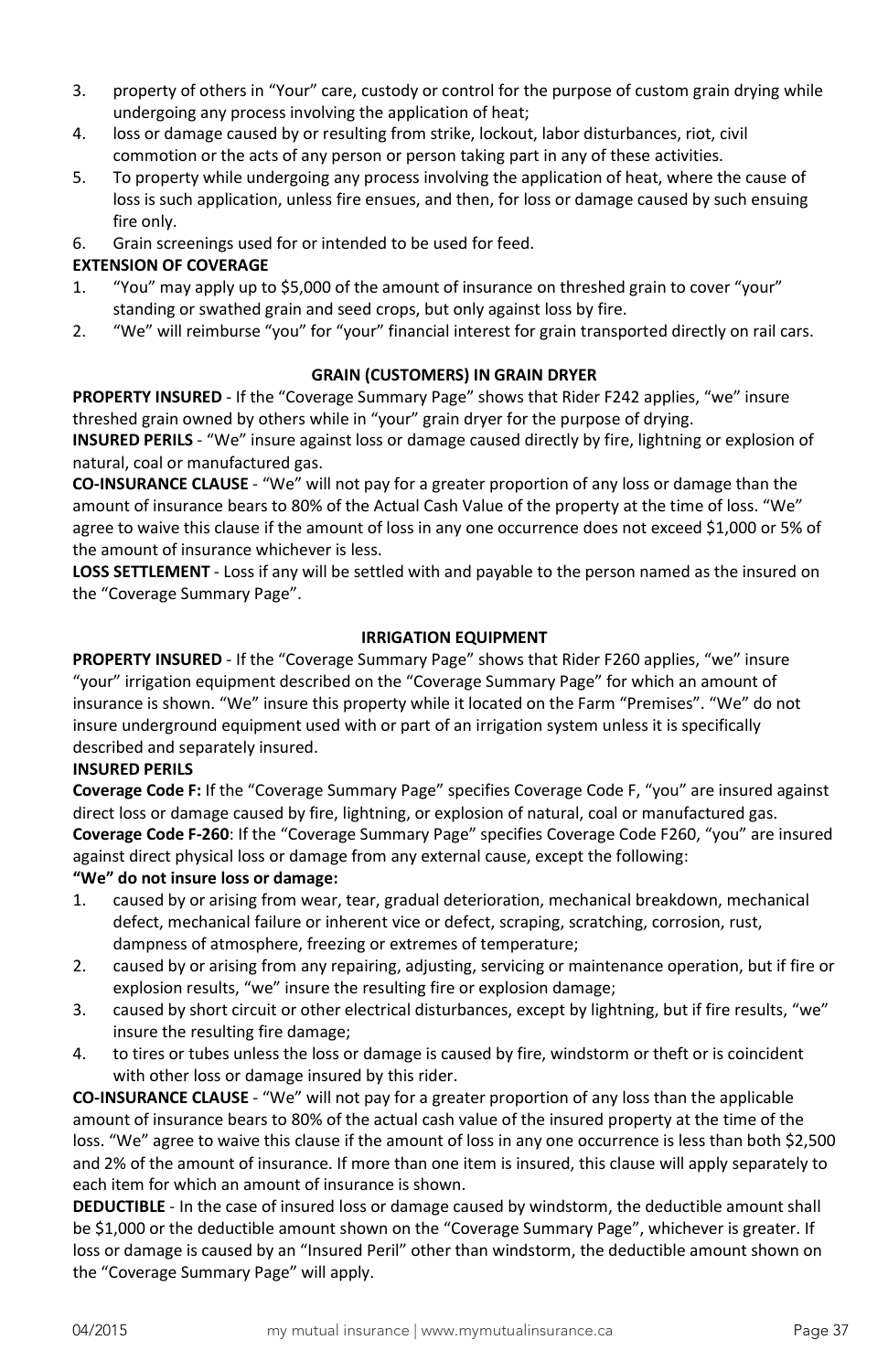### **LIVESTOCK**

# **PROPERTY INSURED**

**Blanket Cover**: If the "Coverage Summary Page" shows an amount of insurance for "livestock" with "blanket" cover, "we" insure all livestock "you" own of the "class of animal" shown on the "Coverage Summary Page", excluding any livestock separately described and specifically insured by this or any other policy. "We" insure this property while it is anywhere within the territorial limits of Canada. The insurance for Blanket Cover is based on "class of animal". A separate amount of insurance shall apply to each insured "class of animal" determined by the number and average value per head shown for each "class of animal" on the "Coverage Summary Page". "class of animal" means cattle, swine, horses or sheep, or if so described, types of animals within the aforementioned classes of animals.

**Scheduled Cover**: If the "Coverage Summary Page" shows an amount of insurance for "livestock" with "scheduled" cover, "we" insure the livestock "you" own which is specifically described under "Scheduled Items" on the "Coverage Summary Page" and for which an amount of insurance is shown. "we" insure this property while it is anywhere within the territorial limits of Canada.

#### **INSURED PERILS**

**Coverage Code F:** If the "Coverage Summary Page" specifies Coverage Code F, "you" are insured against death of insured livestock caused directly by fire, lightning, or explosion of natural, coal or manufactured gas.

**Coverage Code FL2**: If the "Coverage Summary Page" specifies Coverage Code FL2, "you" are insured against direct death or destruction of insured livestock caused by the following perils:

- 1. Fire or Lightning;
- 2. Explosion;
- 3. Smoke;
- 4. Windstorm, tornado, cyclone or hail; but this peril does not include loss caused by or resulting from exposure or wind-driven snow or sleet;
- 5. Riot, riot attending a strike, civil commotion;
- 6. Earthquake;
- 7. Collapse of any buildings, bridges, culverts; any falling structure, tree or part thereof;
- 8. "Flood";
- 9. Collision, derailment or overturning of a transporting conveyance while the insured property is in transit by land (the coming together of railway cars during coupling and uncoupling operations shall not be deemed a collision within the meaning of this peril);
- 10. Impact by aircraft or objects falling from aircraft;
- 11. Stranding, sinking, burning or collision (including general average and salvage charges for which "you" may be legally liable), also including jettison or washing overboard, while in or on ferries in connection with land conveyances;
- 12. Theft or attempted theft, excluding mysterious disappearance or escape;
- 13. Accidental shooting by a person or persons other than by "you" or any member of "your" household or any person employed by "you";
- 14. Collision with any vehicle except those owned by "you" or any member of "your" household or by any "tenant" or employee of "yours";
- 15. Drowning;
- 16. Electrocution;
- 17. Attack by wild animals or non-owned dogs;
- 18. Vandalism or Malicious acts;
- 19. Huddling, piling, smothering, freezing or stampeding. This peril does not apply unless it is the immediate and direct result of one of the perils 1 to 18 above causing actual physical damage to the buildings in which such insured livestock are confined.;
- 20. Entrapment meaning the accidental and involuntary physical restraint of an animal resulting in the death or destruction of the entrapped animal. There is no coverage under this peril:
	- a. to any animal in the process of being bred, either by natural or artificial means;
	- b. for death due to animal birth or while any animal is birthing;
	- c. to any animal in transit or while being loaded or unloaded;
	- d. for choking on objects or food, medicine taken or bloat;
	- e. to any animal which contracted a disease or is sick prior to entrapment;
	- f. to any animal being handled or forcibly restrained for care or treatment;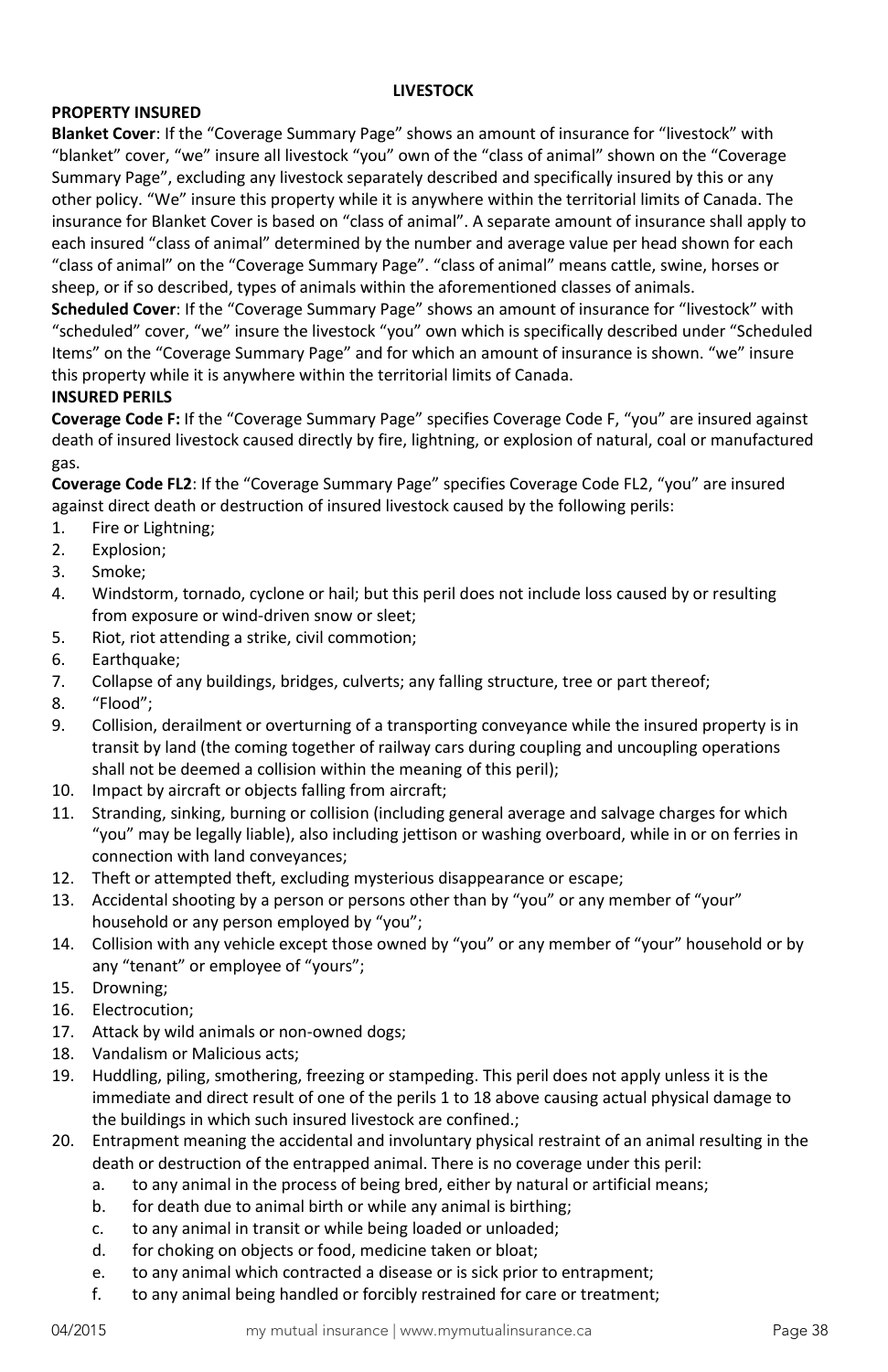- g. for death resulting from physical injury due to an animal having been split;
- h. for suffocation of animals in their own fluids, when caused by the animals natural inability to regain an upright position;
- i. to any animal becoming trapped or cast by the contours or depressions of the land, including but not limited to any furrow, gully, ditch, hill, slope, or any snow created drift or hollow.
- 22. Accidental strangulation, not including loss or damage:
	- a. to any animal which contracted a disease or was sick or injured before strangulation;
		- b. to animals in transit or while being loaded or unloaded.

# **EXCLUSIONS**

**Property Excluded – "We" do not insure loss of or damage to:** 

- 1. livestock less than sixty (60) days old;
- 2. livestock that have become non-functional for the purpose for which the livestock is kept;
- 3. horses while on the ground of any public race track or while engaged in any competitive events;
- 4. diseased livestock that dies or is destroyed as a result of any of the provided coverages;
- 5. livestock illegally acquired or kept.

**Losses Not Insured** – "We" do not insure loss resulting from or arising out of:

- 1. death or destruction due to or made necessary to acute mastitis and/or milk fever;
- 2. death or destruction due to any disease whether or not such loss by in any way caused by, contributed to or aggravated by any of the "Insured Peril(s)";
- 3. intentional destruction of any livestock without our prior approval;
- 4. resulting from contamination or pollution, or the release, discharge or dispersal of contaminants or "pollutants";
- 5. death or destruction that occurs more than 15 days after the occurrence of an "Insured Peril".

**CO-INSURANCE CLAUSE** - "We" will not pay for a greater proportion of any loss than the amount of insurance bears to 80% of the Actual Cash Value of the insured property at the time of the loss. "We" agree to waive this clause if the amount of loss in any one occurrence does not exceed \$5,000, or 2% of the amount of insurance whichever is less. In the case of Scheduled Cover, if more than one item is scheduled, this clause will apply separately to each item for which an amount of insurance is shown. **BASIS OF CLAIM PAYMENT** – (Applicable to Blanket Cover only) - Our liability for the loss of any one animal shall not exceed 1.5 times the average value per head shown on the "Coverage Summary Page" or its fair market value at the time of the loss, whichever is less.

### **CONDITIONS**

- 1. Payment shall include any accrued subsidies (where applicable) but limited to payment in excess of government compensation.
- 2. Payment is limited under Perils 13. Accidental Shooting and 17. Attack; to payment in excess of government compensation.
- 3. Livestock is subject to a limit of \$4,000 per animal unless specifically insured.
- 4. The deductible will be as noted on the "Coverage Summary Page".
- 5. "You" will be responsible for the removal of debris. Salvage value if any will be payable to us.
- 6. The carcass must not be moved prior to our approval.
- 7. Poultry is not covered.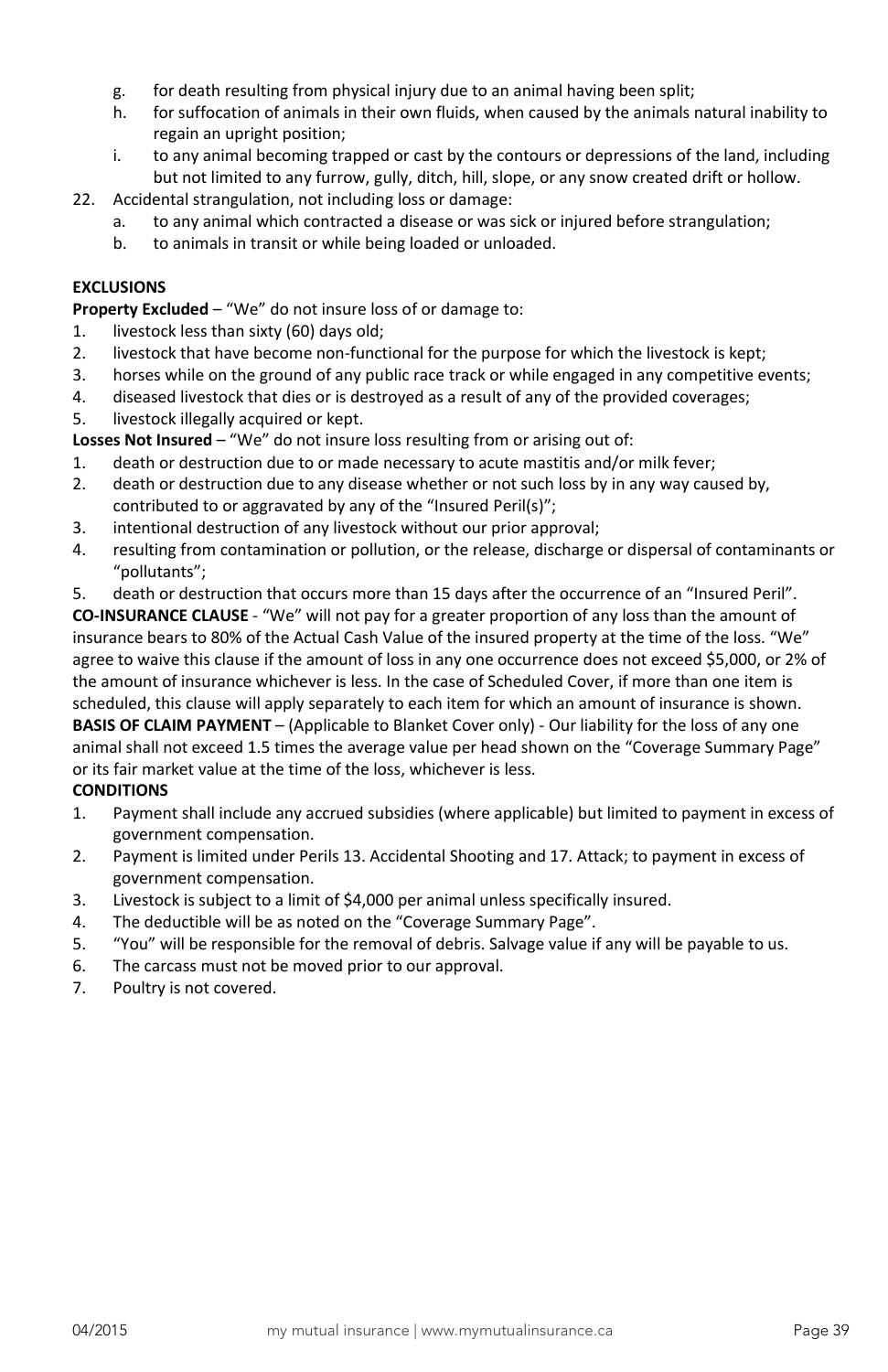### **LIVESTOCK – INTENSIVE LIVESTOCK OPERATION**

# **PROPERTY INSURED**

**Blanket Cover**: If the "Coverage Summary Page" shows an amount of insurance for "livestock" with "blanket" cover, "we" insure all livestock "you" own of the "class of animal" shown on the "Coverage Summary Page", excluding any livestock separately described and specifically insured by this or any other policy. "We" insure this property while it is anywhere within the territorial limits of Canada. The insurance for Blanket Cover is based on "class of animal". A separate amount of insurance shall apply to each insured "class of animal" determined by the number and average value per head shown for each "Class of Animal" on the "Coverage Summary Page". "Class of animal" means cattle, swine or horses, or if so described, types of animals within the aforementioned classes of animals.

**Scheduled Cover**: If the "Coverage Summary Page" shows an amount of insurance for "livestock" with "scheduled" cover, "we" insure the livestock "you" own which is specifically described under "scheduled Items" on the "Coverage Summary Page" and for which an amount of insurance is shown. "We" insure this property while it is anywhere within the territorial limits of Canada.

**INSURED PERILS** – If the "Coverage Summary Page" specifies Coverage Code FL3, "you" are insured against direct death or destruction of insured livestock caused by the following perils:

- 1. Fire or Lightning;
- 2. Explosion;
- 3. Smoke;
- 4. Windstorm, tornado, cyclone or hail; but this peril does not include loss caused by or resulting from exposure or wind-driven snow or sleet;
- 5. Riot, riot attending a strike, civil commotion;
- 6. Earthquake;
- 7. Collapse of any buildings, bridges, culverts; any falling structure, tree or part thereof;
- 8. "Flood";
- 9. Collision, derailment or overturning of a transporting conveyance while the insured property is in transit by land (the coming together of railway cars during coupling and uncoupling operations shall not be deemed a collision within the meaning of this peril);
- 10. Impact by aircraft or objects falling from aircraft or land vehicle;
- 11. Stranding, sinking, burning or collision (including general average and salvage charges for which "You" may be legally liable), also including jettison or washing overboard, while in or on ferries in connection with land conveyances;
- 12. Theft or attempted theft, excluding mysterious disappearance or escape;
- 13. Accidental shooting by a person or persons other than by "you" or any member of "your" household or any person employed by "you";
- 14. Collision with any vehicle except those owned by "you" or any member of "your" household or by any "tenant" or employee of "yours";
- 15. Drowning;
- 16. Electrocution;
- 17. Attack by wild animals or non-owned dogs;
- 18. Vandalism or Malicious acts;
- 19. Power interruption or as a result of mechanical breakdown of fans, blowers or other equipment designed to control air or water circulation;
- 20. Huddling, piling, smothering, freezing or stampeding. This peril does not apply unless it is the immediate and direct result of one of the perils 1 to 18 above causing actual physical damage to the buildings in which such insured livestock are confined;
- 21. Entrapment meaning the accidental and involuntary physical restraint of an animal resulting in the death or destruction of the entrapped animal. There is no coverage under this peril:
	- a. to any animal in the process of being bred, either by natural or artificial means;
	- b. for death due to animal birth or while any animal is birthing;
	- c. to any animal in transit or while being loaded or unloaded;
	- d. for choking on objects or food, medicine taken or bloat;
	- e. to any animal which contracted a disease or is sick prior to entrapment;
	- f. to any animal being handled or forcibly restrained for care or treatment;
	- g. for death resulting from physical injury due to an animal having been split;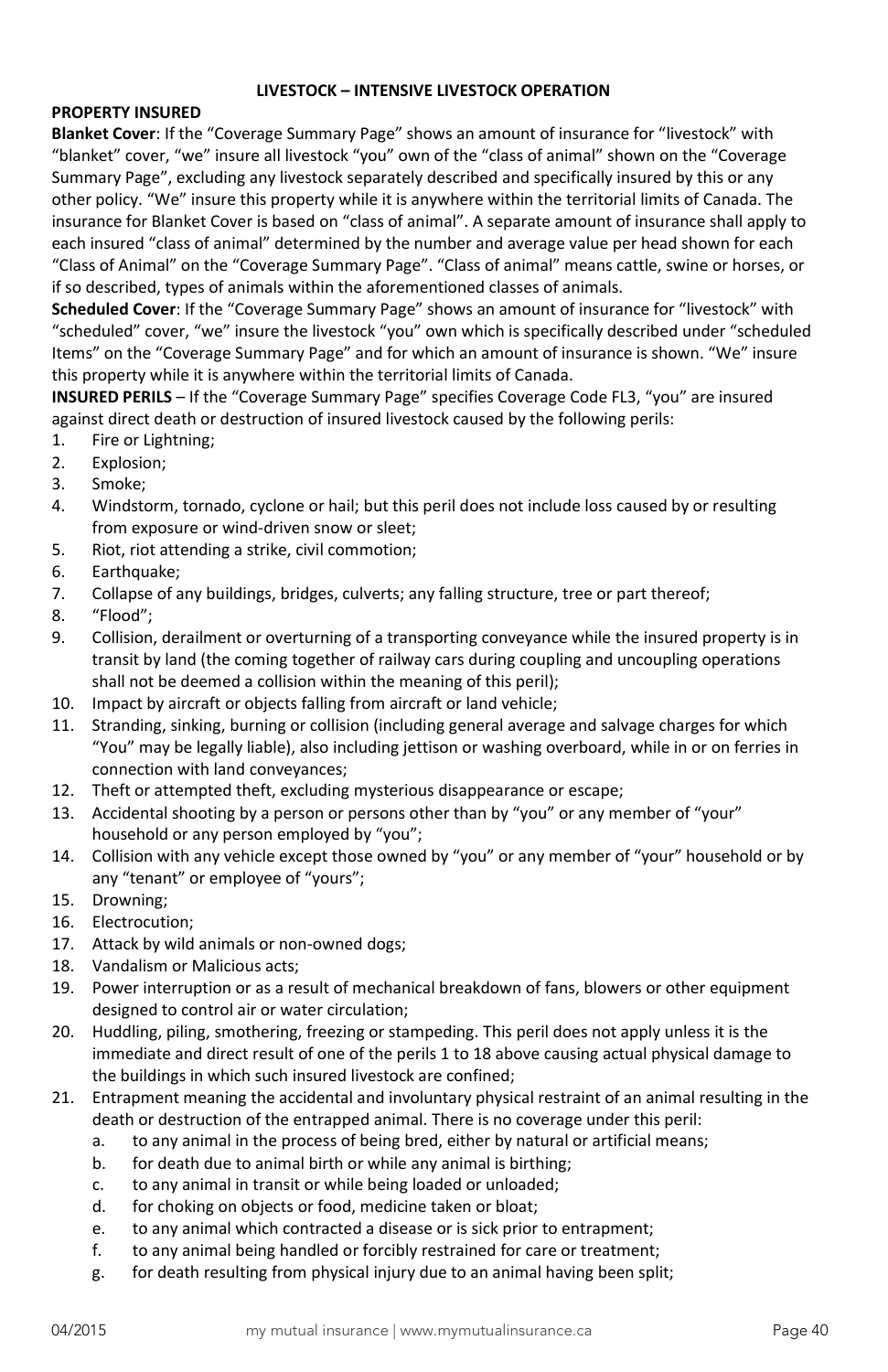- h. for suffocation of animals in their own fluids, when caused by the animals natural inability to regain an upright position;
- i. to any animal becoming trapped or cast by the contours or depressions of the land, including but not limited to any furrow, gully, ditch, hill, slope, or any snow created drift or hollow.
- 22. Fumes;
- 23. Accidental strangulation, not including loss or damage:
	- a. to any animal which contracted a disease or was sick or injured before strangulation;
		- b. to animal in transit or while being loaded or unloaded;

### **EXCLUSIONS:**

**Property Excluded** – "We" do not insure loss of or damage to:

- 1. livestock less than sixty (60) days old;
- 2. livestock that have become non-functional for the purpose which the livestock is kept;
- 3. horses while on the ground of any public race track or while engaged in any competitive events;
- 4. diseased livestock that dies or is destroyed as a result of any of the provided coverages;
- 5. livestock illegally acquired or kept.

**Losses Not Insured** – "We" do not insure loss resulting from or arising out of:

- 1. death or destruction due to or made necessary to acute mastitis and/or milk fever;
- 2. death or destruction due to any disease whether or not such loss by in any way caused by, contributed to or aggravated by any of the "Insured Peril(s)";
- 3. intentional destruction of any livestock without our prior approval;
- 4. or resulting from contamination or pollution, or the release, discharge or dispersal of contaminants or "Pollutants", except as provided under Additional Coverages.

**CO-INSURANCE CLAUSE** – "We" will not pay for a greater proportion of any loss than the amount of insurance bears to 80% of the Actual Cash Value of the insured property at the time of the loss. "We" agree to waive this clause if the amount of loss in any one occurrence does not exceed \$5,000, or 2% of the amount of insurance whichever is less. In the case of Scheduled Cover, if more than one item is scheduled, this clause will apply separately to each item for which an amount of insurance is shown. **BASIS OF CLAIM PAYMENT** –(Blanket Cover only) Our liability for the loss of any one animal shall not exceed 1.5 times the average value per head shown on the "Coverage Summary Page" or its fair market value at the time of the loss, whichever is less.

### **CONDITIONS**

- 1. Payment shall include any accrued subsidies (where applicable) but limited to payment in excess of government compensation.
- 2. Payment is limited under Perils 13. Accidental Shooting and 17. Attack; to payment in excess of government compensation.
- 3. Livestock is subject to a limit of \$4,000 per animal unless specifically insured.
- 4. The deductible will be as noted on the "Coverage Summary Page".
- 5. In case of livestock alleged to have been killed by lightning, fumes, power interruption, accidental physical entrapment, accidental strangulation or hardware the carcass must not be moved without our approval. Before "we" make any payment, "you" must provide satisfactory evidence, including a Veterinary Certificate.
- 6. If "You" must remove insured property from "your" "premises" to protect it from loss or damage, it is insured by this policy for 7 days or until "your" policy term ends whichever occurs first. The amount of insurance will be divided in the proportions that the value of the property removed bears to the value of all property at the time of loss.

#### **ADDITIONAL AGREEMENTS**

**Newly Acquired Livestock** – If "you" acquire any additional livestock similar to those insured, "we" will automatically insure these under this coverage if "you" notify us within 14 days. "We" will pay a maximum of 25% of the total amount of insurance on livestock as shown on the "Coverage Summary Page" subject to a limit of \$4,000 per animal or the purchase price whichever is the lesser.

**Livestock Medicines** – Up to 5% of the total limit of insurance on Livestock shown on the "Coverage Summary Page" may be applied to medication for livestock while stored on "your" "premises" if it is damaged or destroyed by any of the perils named in this coverage.

**Professional Fees** – "We" agree to pay for reasonable fees due to veterinarians or other professionals whom "you" employ at our request to confirm the cause of death, or other documents or relevant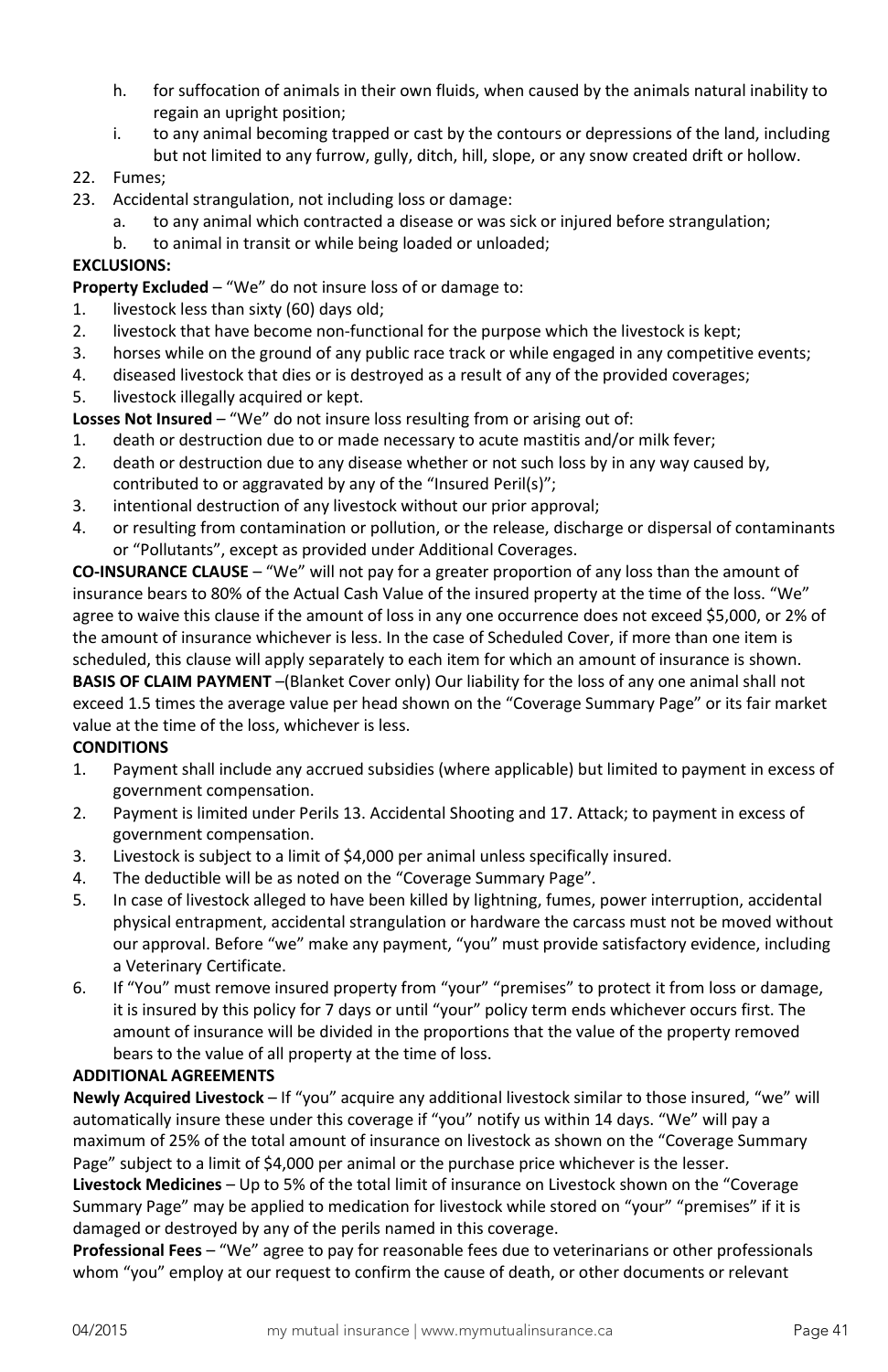information on "your" "business", which "we" will require following a loss to determine the amount payable under the present policy.

**Dead Stock Removal** – This coverage pays for the cost of removing debris of the property insured under this policy as a result of any "Insured Peril". When the damage to the property plus the cost of cleaning and removal of debris exceed the limit of insurance for the damaged property, an additional 5% of the limit of insurance on livestock shown on the "Coverage Summary Page" will be available to cover debris removal expenses.

#### **MACHINERY**

## **PROPERTY INSURED**

- **A. Blanket Cover**: If the "Coverage Summary Page" shows an amount of insurance for "machinery" with "blanket" cover, "we" insure mobile Farm machinery and implements, including their equipment whether attached or not, which "you" own or for which "you" are legally liable and which are used in connection with "your" "farming" operations. "we" insure this property only while it is on "your" "premises" or temporarily away from "your" "premises" anywhere in Canada or the continental United States of America. "We" do not insure:
	- 1. automobiles, motorcycles, snowmobiles, dirt bikes, go-carts, all terrain vehicles or similar types of motorized vehicles, any other motorized land vehicles required to be licensed for use on public roads, whether licensed or not, mobile homes or house trailers or the equipment or appurtenances of any of the foregoing;
	- 2. watercraft and their motors, aircraft of any kind or air cushion vehicles, or the equipment or appurtenances of any of the foregoing;
	- 3. equipment forming part of a building or structure;
	- 4. any Farm machinery or implements separately described and specifically insured by this or any other policy;
	- 5. grain dryers;
	- 6. irrigation equipment;
	- 7. property used in logging, forestry, brush cutting or sawmill operations, but brush cutting on land "you" own or lease is permitted;
	- 8. property while engaged in custom work outside Canada or while in transit in connection with such custom work. "Custom work" means the use of the insured property for others for compensation.
- **B. Scheduled Cover:** If the "Coverage Summary Page" shows an amount of insurance for "machinery" with "scheduled" cover, "we" insure Farm machinery "you" own or for which "you" are legally liable, described under "scheduled items" on the "Coverage Summary Page" and for which an amount of insurance is shown. "We" insure this property only while it is on "your" "premises" or temporarily away from "your" "premises" anywhere in Canada or the continental United States of America. "We" do not insure:
	- 1. property used in logging, forestry, brush cutting or sawmill operations, but brush cutting on land "you" own or lease is permitted;
	- 2. property while engaged in custom work outside Canada or while in transit in connection with such custom work. "Custom Work" means the use of the insured property for others for compensation.

### **EXTENSIONS OF COVERAGE (applicable to Scheduled or Blanket cover)**

- 1. Replacement Farm Machinery: If "you" dispose of an item of machinery insured by this policy and replace it with one "you" acquire as owner and which is designed for the same use as the one "you" disposed of, the insurance on the item "you" disposed of will apply to the replacement item, with the amount of insurance increased by \$30,000 or up to the actual cash value of the replacement item, whichever is less.
- 2. Additional Farm Machinery: If during the term of this policy "you" acquire, as owner, an additional item of Farm machinery similar to those insured by this policy, it will be insured for an amount of \$50,000 or its actual cash value, whichever is less. If "you" choose to claim under this extension 2., "you" may not claim under extension 1 above.

*The insurance under these extensions 1 and 2 applies only for a period of 30 consecutive days from the date "You" acquire the replacement or additional machinery. If "You" do not inform us of the*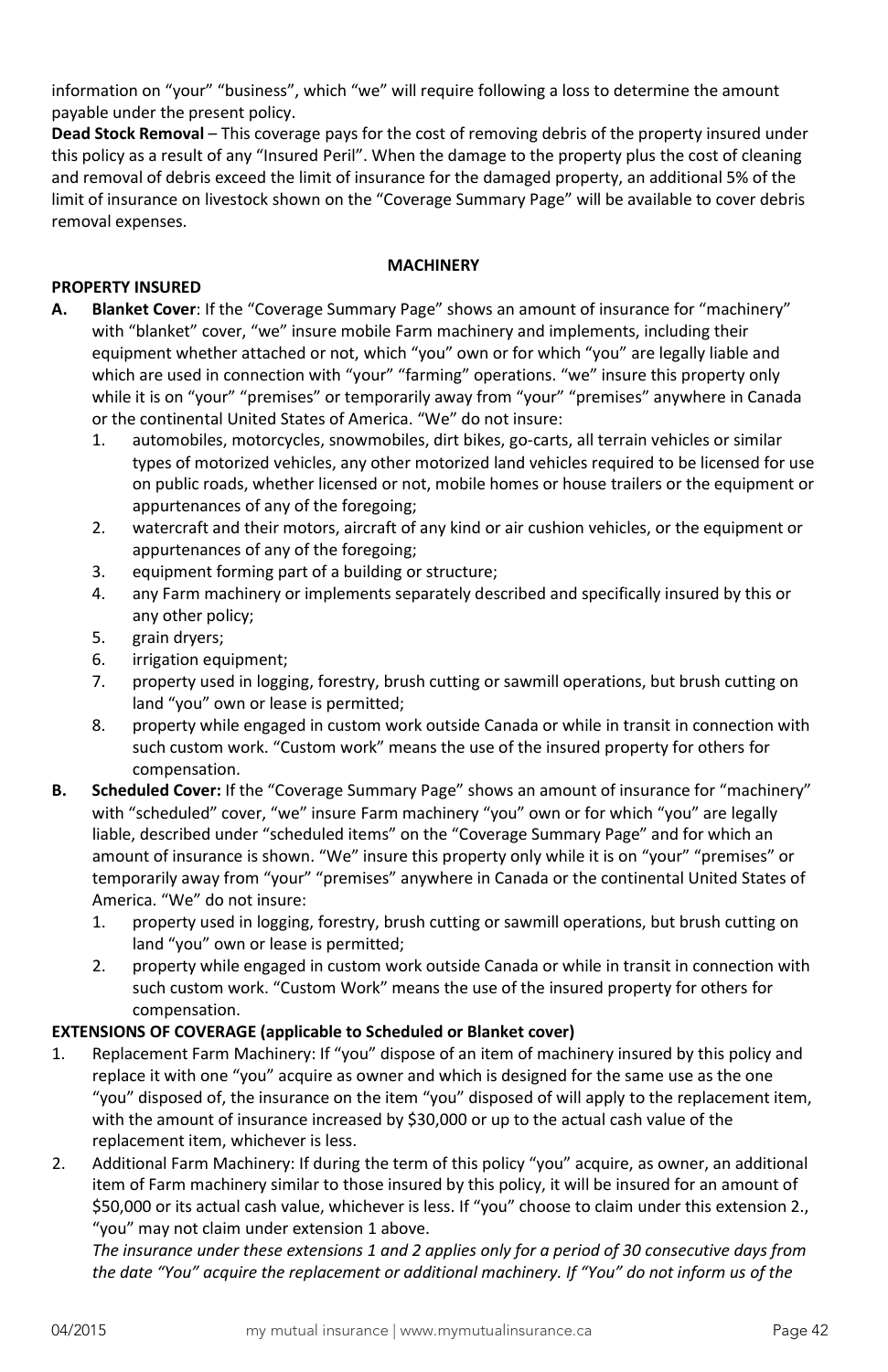*replacement or additional machinery and insure the new item(s) within 30 days, they are not insured.*

- 3. If "You" acquire more than one item of replacement or additional machinery within a 30 day period, the increased amounts of insurance provided for in 1. or 2. above will not apply separately to each new item. The increased amount in each case will be divided among the newly acquired items in the proportions that the value of each of these items bears to the value of all of them.
- 4. Damage to Non-Owned Equipment At "Your" option, up to 10% of the total limit of insurance on machinery and equipment maybe applied for loss or damage to non-owned machinery and equipment while in "Your" care, custody or control caused by the perils insured against in this coverage. *This extension also applies to non-owned machinery and equipment in "your" control through any rental or lease agreement.*
- 5. Portable Farm Tools: "you" may apply up to 10% of the amount of insurance for Machinery Blanket Coverage or \$1,000, whichever is less, to insure "your" portable Farm tools or spare parts specific to machinery insured under this coverage. This extension is subject to all the terms and conditions applicable to Farm Machinery coverage.

### **INSURED PERILS**

**Coverage Code F:** If the "Coverage Summary Page" specifies Coverage Code F, "you" are insured against direct loss or damage caused by fire, lightning, or explosion of natural, coal or manufactured gas. **Coverage Code FM2:** If the "Coverage Summary Page" specifies Coverage Code FM2, "you" are insured against direct physical loss or damage from any external cause, subject to the following exclusions:

### **"We" do not insure loss or damage:**

- 1. caused by or resulting from wear, tear, gradual deterioration, mechanical breakdown, failure or defect, inherent vice, dryness or dampness of atmosphere, "fungi" or "spore(s)" , corrosion, rust, freezing or extremes of temperature, scraping, scratching, insects, rodents, vermin, skunks, moles, mice, raccoons or domesticated animals;
- 2. caused by short circuit or other electrical disturbance, except by lightning, but if fire results, "we" will pay only the resulting fire damage;
- 3. caused by or resulting from repairing, adjusting (including the necessary adjustments to a machine to place it into or out of its transporting position), servicing, fueling or maintenance operations, but if any of these result in fire or explosion, "we" will pay only for the loss or damage to the insured property caused by the fire or explosion;
- 4. to tires, tubes or tracks unless the loss or damage is caused by fire, windstorm, vandalism or malicious damage or theft, or is coincident with other loss or damage insured by this policy;
- 5. caused by or resulting from internal damage to machinery due to clogging, compacting, plugging or piling up of straw, hay or other material intended to be ingested into the machine.
- 6. arising out of "custom farming" unless otherwise stated on the "Coverage Summary Page" and a premium charged for it and then only for "custom farming" operations performed within Canada.

# **"We" do not insure:**

1. mysterious disappearance or unexplained loss;

2. accumulative damage, however caused.

**CO-INSURANCE CLAUSE** - "We" will not pay for a greater proportion of any loss than the amount of insurance bears to 80% of the Actual Cash Value of the insured property at the time of the loss. "We" agree to waive this clause if the amount of loss in any one occurrence does not exceed \$1,000, or 5% of the amount of insurance, whichever is less. In the case of Scheduled Cover, if more than one item is scheduled, this clause will apply separately to each item for which an amount of insurance is shown. **DEDUCTIBLE** - The Deductible Clause noted on the "Coverage Summary Page" is replaced by the following in the case of any claim arising out of internal damage caused by a foreign object(s) being ingested into a machine. *"We" are responsible only for the amount by which the loss or damage in any one occurrence exceeds 25% of the amount of the loss or \$2,500* or the amount shown on the "Coverage Summary Page", *whichever is greater.*

**LIMITED WAIVER OF DEPRECIATION** - If the "Coverage Summary Page" shows an amount of insurance for "Machinery", in the event that loss or damage to such Farm machinery exceeds the deductible amount shown in the policy, "We" agree to waive our right under Basis of Claim Payment of Section II Farm Property Coverages subject to the following terms and conditions:

1. The limit on the damaged item must be maintained at 100% of its Replacement Cost Value. Failing to do so, "you" will only be entitled to recover that portion of any loss that the amount of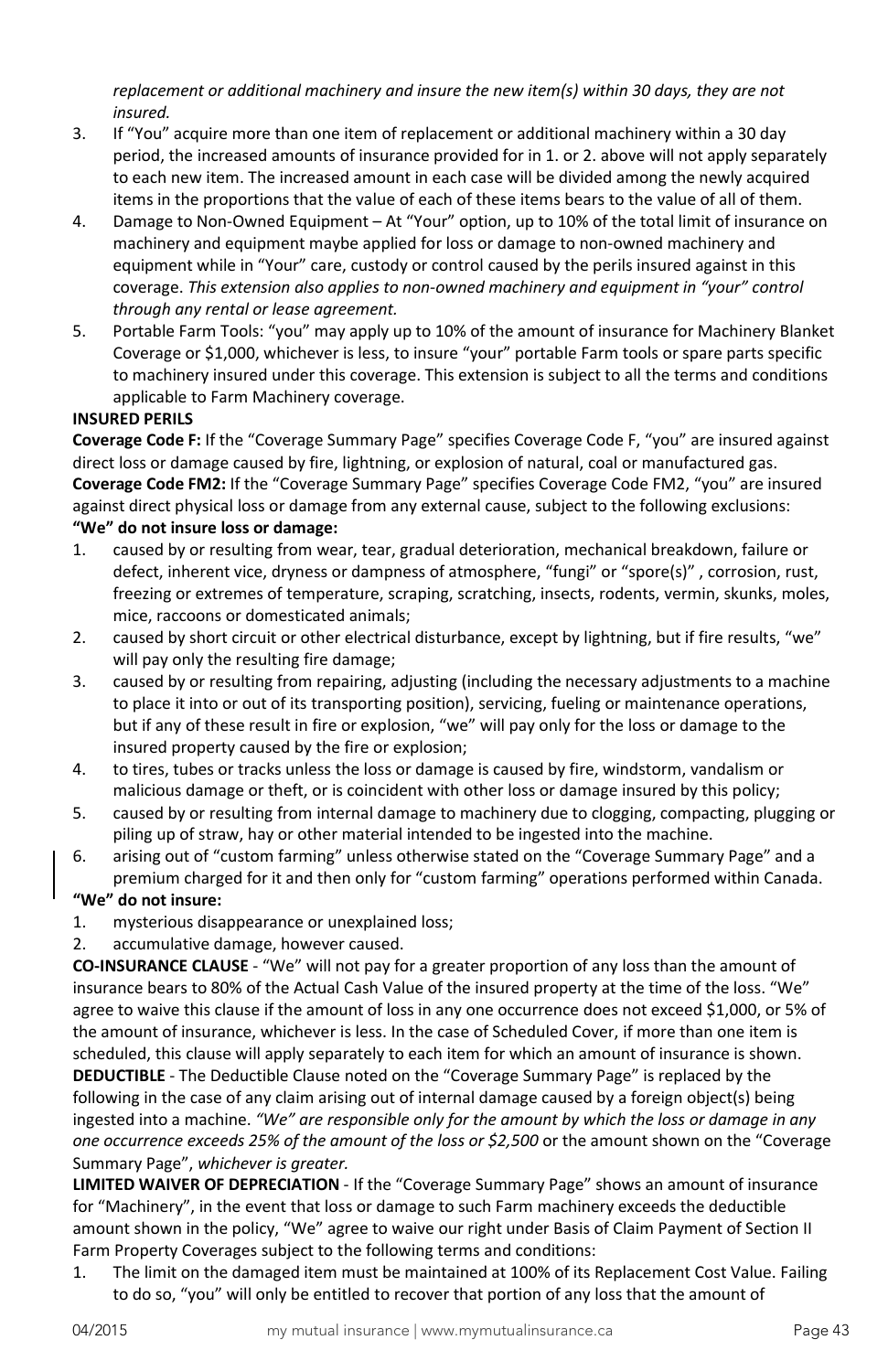insurance in force at the time of loss bears to the amount of insurance required to be maintained by this clause.

- 2. The owner/lessee must be the first owner/lessee of the Farm machinery and the Farm machinery was of the current model year at the time of delivery to the owner/lessee.
- 3. The damage must occur within 36 months of the date on which the Farm machinery was first delivered to the owner/lessee. This coverage will not apply with respect to:
	- a. tires tubes, tracks or batteries, or
	- b. betterment resulting from the necessary repair or replacement of parts having prior unrepaired damage, or
	- c. any claim arising out of internal damage caused by a foreign object(s) being ingested into a machine.
- 4. Settlement will be made on this basis only when "you" have made replacement. In no event will "we" pay more than the actual purchase price of the Farm machinery and it's equipment to the owner/lessee or the manufacturer's suggested list price at the original date of purchase (or list price since then), or the actual replacement cost of the Farm machinery and it's equipment, whichever is the lesser amount.

**LOSS OF USE COVERAGE** - Rider F213 - This coverage applies only if an amount of insurance is shown on the "Coverage Summary Page" for Rider F 213. If any Farm machinery insured by this policy under the "farm machinery" coverage becomes inoperative because of loss or damage for which a claim is payable under this policy, "we" agree to pay 90% of the expense "you" incur for the rental of replacement Farm machinery but not exceeding the amount of insurance shown for Rider F 213. In determining the amount of payment, only the rental cost of a machine similar in size, use and capacity to the inoperative machine will be considered. Payment shall end on the date of completion of repairs or replacement of the damaged property or the date "We" make or tender settlement for the loss or damage, whichever is first.

### **POULTRY**

**PROPERTY INSURED** - If the "Coverage Summary Page" shows an amount for poultry, "we" insure poultry owned by "you" while anywhere within the territorial limits of Canada.

### **INSURED PERILS**

**Coverage Code F:** If the "Coverage Summary Page" specifies Coverage Code F, "you" are insured against death of insured poultry caused directly by fire, lightning or explosion of natural, coal or manufactured gas.

**Coverage Code F257**: If the "Coverage Summary Page" specifies Coverage Code F257, "you" are insured against death or destruction of insured poultry directly resulting from or made necessary by:

- 1. Fire, explosion, smoke or lightning;
- 2. Snow, sleet or rainstorm;
- 3. Windstorm or hail;
- 4. Vandalism or Malicious Acts: This peril does not include loss or damage:
	- a. caused by theft or attempted theft;
	- b. caused by any "tenant", tenant's guests, employees or members of their household;
	- c. caused by "you" or any member of "your" household;
- 5. "Flood";
- 6. Earthquake;
- 7. Collapse of any buildings, bridges, culverts; any falling structure, tree or part hereof;
- 8. Impact by aircraft or land vehicle;
- 9. Riot or civil commotion;

10. Collision, derailment or overturn of a vehicle on which the insured poultry is being transported. Coverage Code F257 includes insurance against loss of poultry by huddling, piling, smothering, drowning, freezing or stampeding, if any of these are the immediate and direct result of one of the "Insured Peril"(s)" 1 to 8 above having caused actual physical damage to the building in which the poultry are contained or as an immediate and direct result of "Insured Peril" 8.

**Confined Livestock Extension:** This extension applies only if it is shown on the "Coverage Summary Page" and a premium charged for it. When this extension applies, cover Code F257 is extended to insure against death or destruction of the insured livestock directly resulting from: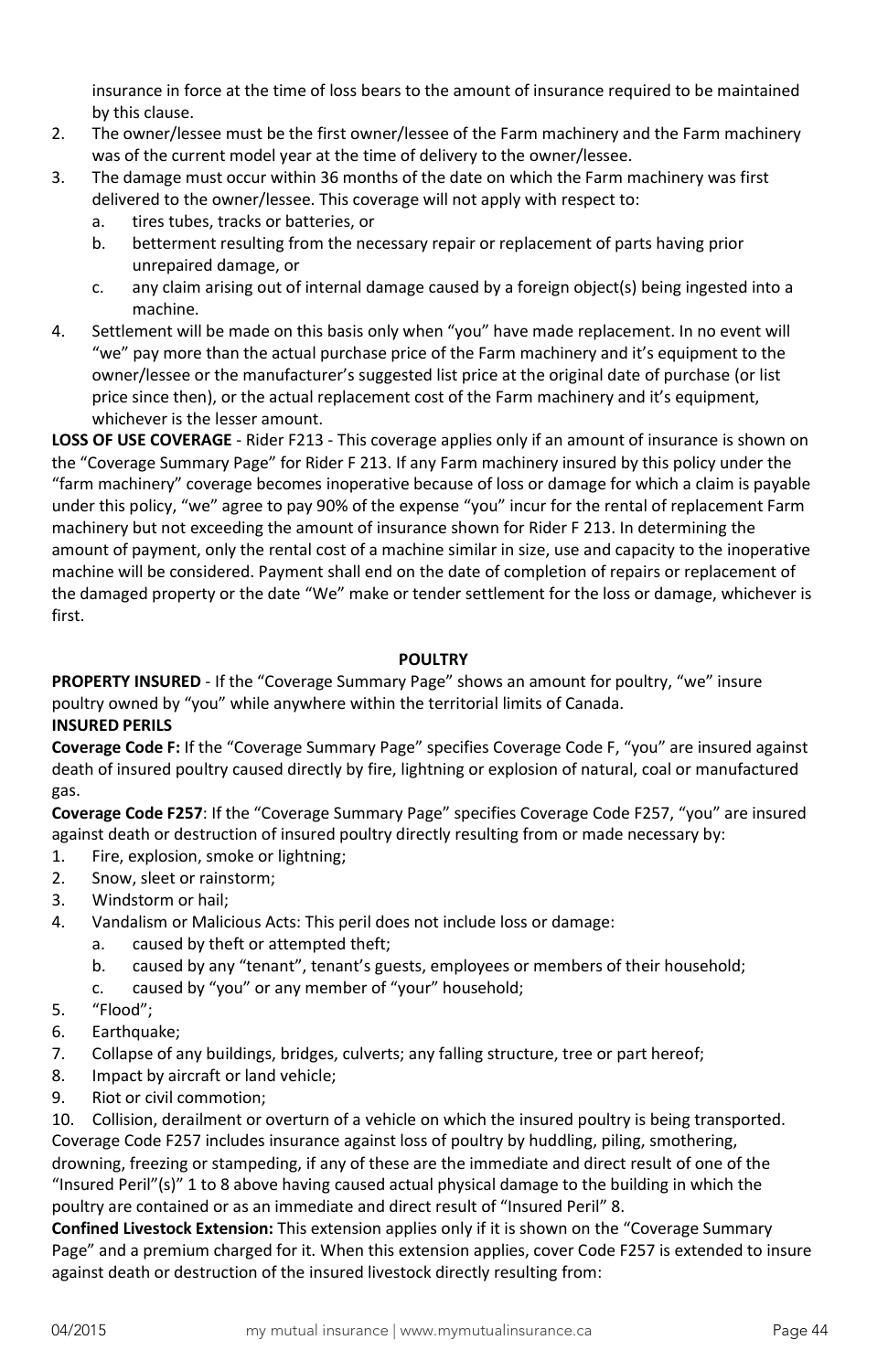- 1. power interruption or as a result of mechanical breakdown of fans, blowers or other equipment designed to control air or water circulation, or
- 2. fumes.

It is a condition of this insurance that where livestock is alleged to have died as a result of items 1. and/or 2. as noted above:

- 1. "We" must be notified of the loss immediately,
- 2. the carcass (carcasses) shall not be moved,
- 3. Before "we" make any payment, "you" must provide satisfactory evidence, including a Veterinary Certificate, that death occurred from items 1. and or 2. as noted above,
- 4. "You" must provide satisfactory evidence that the "*Recommended code of practice for the care and handling of Farm Animals"* developed by the *Canadian Agri-Food Research Council* has been followed with regards to the type of poultry insured under this coverage.

**EXCLUSIONS** - "We" do not insure loss of poultry:

- 1. unless death results directly from or is made necessary by an "Insured Peril" within forty-eight hours of its occurrence or such longer period of time for which "We" have given our approval;
- 2. under Coverage Code F257, due to rain, sleet or snow, whether or not driven by wind, unless, at the time of the loss the poultry is contained in a building with the doors and windows securely closed, and then "We" are responsible for payment only if windstorm or hail first makes an opening in the building, and immediately allows the entrance of the rain, sleet or snow which results in the death of the poultry.

**CO-INSURANCE CLAUSE -** "We" will not pay for a greater proportion of any loss than the amount of insurance bears to 80% of the actual cash value of the insured property at the time of the loss. "We" agree to waive this clause if the amount of loss in any one occurrence does not exceed \$1,000 or 5% of the amount of insurance whichever is less.

### **PRODUCE**

**PROPERTY INSURED** - If the "Coverage Summary Page" shows an amount for Produce, "we" insure "produce" owned by "you" or for which "you" are legally liable, as described under "Scheduled Items" on the "Coverage Summary Page" and for which an amount of insurance is shown. "We" insure this property anywhere in the territorial limits of Canada, unless otherwise stated on the "Coverage Summary Page".

Produce includes milk, unfertilized eggs and anything that is an agricultural product of the soil, excluding seed, commercial fertilizers, herbicides and pesticides, tobacco, lumber and unharvested crops.

### **INSURED PERILS**

**Coverage Code F** – If the "Coverage Summary Page" specifies Coverage Code F, "you" are insured against direct loss or damage caused by fire, lightning or explosion of coal, natural or manufactured gas. **Coverage Code FEC** – If the "Coverage Summary Page" specifies Coverage Code FEC, "you" are insured against direct loss or damage caused by the following perils as defined and limited:

- 1. Fire or Lightning;
- 2. Explosion;
- 3. Smoke: This peril means smoke due to a sudden, unusual and faulty operation of any heating or cooking unit flued to a chimney;
- 4. Windstorm or Hail;
- 5. Riot, Vandalism or Malicious Acts This peril does not include loss or damage:
	- a. directly or indirectly caused by theft or attempted theft;
	- b. caused by any "tenant", tenant's guests, tenant's employees, or members of their households;
	- c. caused by the Insured, his employees or members of their households.
- 6. Earthquake;
- 7. Collapse of buildings, bridges or culverts;
- 8. "Flood": This peril means waves, tide or tidal water and the rising (including the overflowing or breaking of boundaries) of lakes, ponds, reservoirs, rivers, harbours, streams and similar bodies of water, whether driven by wind or not;
- 9. Collision or Derailment or Overturn of a vehicle on which insured property is being transported;
- 10. Impact by aircraft or land vehicle;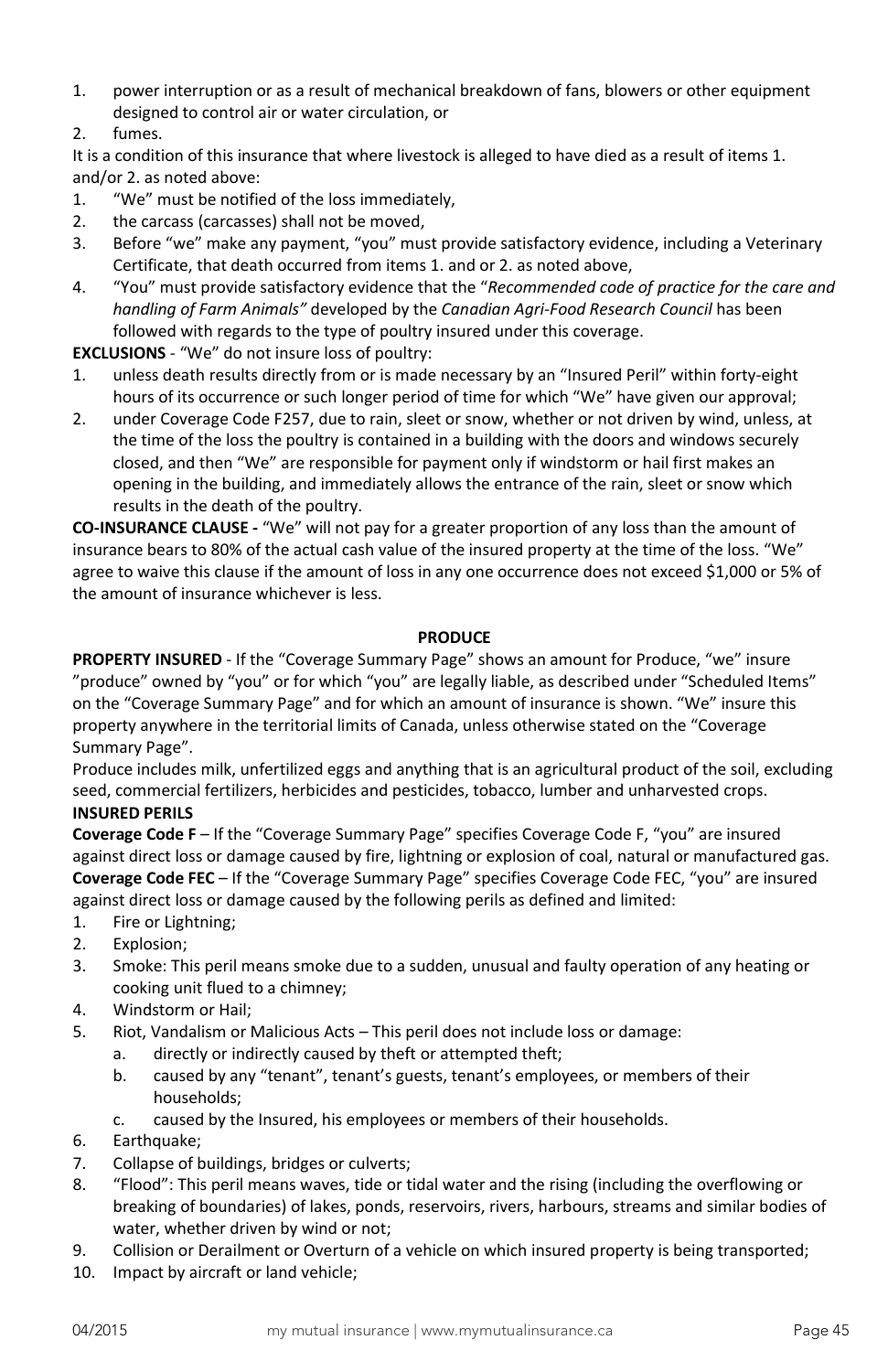- 11. Stranding, Sinking, Burning or Collision of vessels including general average and salvage charges incurred, while waterborne on land vehicles on board any regular ferry while operated on inland or coastal waterways only;
- 12. Theft or Attempted Theft This peril does not include loss or damage:
	- a. caused by any mysterious disappearance or loss or unexplained shortage disclosed upon taking inventory;
	- b. caused by any "tenant", tenant's guests, tenant's employees, or members of their household;
	- c. caused by the Insured, his employees or members of their households.
- 13. Transportation shall mean direct physical loss or damage to property insured caused by collision, upset, overturn, derailment, stranding, sinking or burning, on any land vehicle or regular ferry or which is in or on railway cars or transfers in connection therewith. There is no coverage under this peril for loss or damage caused by shifting of the load in the transporting conveyance, poor or insufficient packing or rough handling, breakage, marring or scratching.

### **ADDITIONAL AGREEMENT**

**Refrigerated Produce** – This coverage includes loss or damage to insured produce, while contained in refrigeration units within building(s) insured under this policy, due to change of temperature as a result of physical damage to these building(s) or equipment in said building(s), caused by a peril insured against, or due to mechanical breakdown of the refrigeration unit or power interruption.

### **MILK CONTAMINATION COVERAGE**

**Insuring Agreement -** If the "Coverage Summary Page" shows that Milk Contamination Coverage applies, it is agreed that this policy is extended to insure "your" financial loss, if any, arising from "your" refrigerated milk which is condemned by a provincial marketing board and/or regulator as a result of one of the following occurrences:

- 1. contamination of "your" milk from an animal treated with medication;
- 2. the presence of a cleaning solution; or
- 3. the failure to activate the bulk milk cooling tank.

**Limitations** – Payment is limited to the "actual cash value "of the condemned milk at the time of loss, or the limit of Insurance provided under this coverage as stated on the "Coverage Summary Page", whichever is the lesser.

**Extension of Coverage** – up to \$500 of the total limit of insurance provided for this coverage may be applied to the cost of an additional test.

## **Exclusions**

- 1. This policy does not cover increased loss or damage to milk not originating from the Insured's "Premises";
- 2. This coverage does not apply to any fines or penalties applied by a provincial marketing board and/or regulator.

### **SEMEN AND SEMEN CONTAINERS**

**PROPERTY INSURED** - If the "Coverage Summary Page" shows an amount for semen, "we" insure semen containers and the semen in containers owned by "you" and for which an amount of insurance is specified. "We" insure this property while it is:

- 1. at "your" "premises" or held at any breeding or artificial insemination station on "your" behalf, anywhere in Canada;
- 2. while in transit to and from "your" "premises" and such stations; or
- 3. while in transit to and from "your" "premises" and elsewhere for the purpose of recharging the liquid nitrogen.

### **INSURED PERILS**

**Coverage Code F**: If the "Coverage Summary Page" specifies Coverage Code F, "you" are insured against direct loss or damage caused by fire, lightning, or explosion of coal, natural or manufactured gas. **Coverage Code F220**: If the "Coverage Summary Page" specifies Coverage Code F220 "you" are insured against direct physical loss or damage from any external cause, subject to the following exclusions: "We" do not insure loss or damage:

- 1. caused directly or indirectly by wear, gradual deterioration, corrosion or mechanical breakdown, or inherent vice or defect, scraping, scratching, corrosion, rust, of a semen container;
- 2. arising from the failure of semen to fertilize;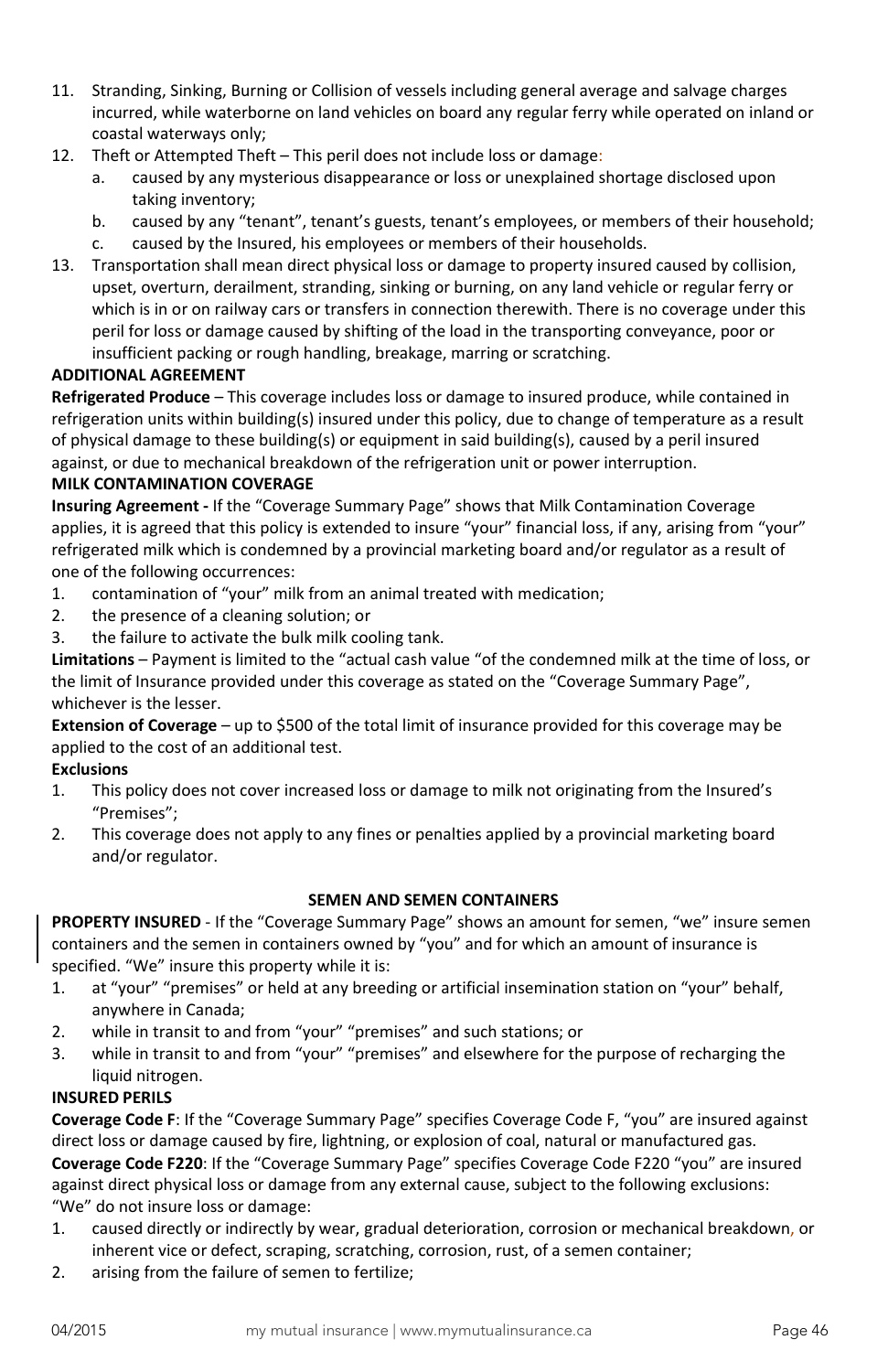- 3. caused directly or indirectly by dampness of atmosphere, extremes of temperature, deterioration, contamination, vermin, insects, inherent vice or latent defect, rust, corrosion or "fungi" or "spore(s)" ;
- 4. caused by neglect in failing to maintain proper nitrogen charge;
- 5. to property while undergoing any process or while being worked on, where the loss or damage is due to such process or work.

**CO-INSURANCE CLAUSE** - "We" will not pay for a greater proportion of any loss or damage than the amount of insurance bears to 80% of the Actual Cash Value of the property at the time of the loss. "We" agree to waive this clause if the amount of loss in any one occurrence does not exceed \$1,000 or 5% of the amount of insurance, whichever is less.

### **SILAGE BAGS AND BAGGED SILAGE**

**PROPERTY INSURED** - If the "Coverage Summary Page" shows an amount of insurance for "your" silage bags and/or silage in bags, "we" insure the bags and/or silage in the bags while on "your" "premises" or elsewhere in the Province of Saskatchewan.

#### **INSURED PERILS**

**Coverage Code F:** If the "Coverage Summary Page" specifies Coverage Code F, "you" are insured against direct loss or damage caused by fire, lightning or explosion of natural, coal or manufactured gas. **Coverage Code FEC**: If the "Coverage Summary Page" specifies Coverage Code FEC, "you" are insured against direct loss or damage caused by the following perils as defined and limited:

- 1. Fire, lightning, or explosion;
- 2. Smoke: This peril means smoke due to a sudden, unusual and faulty operation of a heating or cooking unit flued to a chimney;
- 3. Vandalism or Malicious Acts: This peril does not include loss or damage:
	- a. caused by theft or attempted theft;
	- b. caused by any "tenant", tenant's guests, employees or members of their household;
	- c. caused by "you" or any member of "your" household;
- 4. Windstorm or Hail: This peril does not include loss or damage:
	- a. caused directly or indirectly by high water, "flood", overflow, waterborne objects, waves or surface ice, whether or not any of these are driven by wind or due to windstorm;
	- b. to silage contained in bags unless the damage occurs concurrently with and results immediately from an opening caused by windstorm or hail;
- 5. Accidental collision of a vehicle or object; upset of a transporting conveyance and collapse of bridges or culverts;
- 6. Impact by land vehicle except a vehicle owned or operated by "you" or any person employed by "you".

**EXCLUSIONS** - "We" do not insure loss or damage:

- 1. occurring before "you" have accepted delivery of the insured property;
- 2. caused by or resulting from strike, lockout, labour disturbance, riot, civil commotion or the acts of any person or persons taking part in any of these activities;
- 3. to property while undergoing any process involving the application of heat, where the loss is caused by such application.

"We" do not insure any consequential loss or damage to silage arising from an "Insured Peril", except as provided under the "Extension of Coverage" described below, and then only if silage is specifically insured.

**EXTENSION OF COVERAGE** - Without increasing the amount of insurance, "we" will pay for the cost of re-bagging silage insured by this coverage, if the re-bagging is made necessary because of loss or damage caused by an "Insured Peril".

**CO-INSURANCE CLAUSE** - "We" will not pay for a greater proportion of any loss than the amount of insurance bears to 80% of the actual cash value of the insured property at the time of the loss. "We" agree to waive this clause if the amount of loss in any one occurrence does not exceed \$1,000 or 5% of the amount of insurance, whichever is less. If more than one item is insured, this clause will apply separately to each item for which an amount of insurance is shown.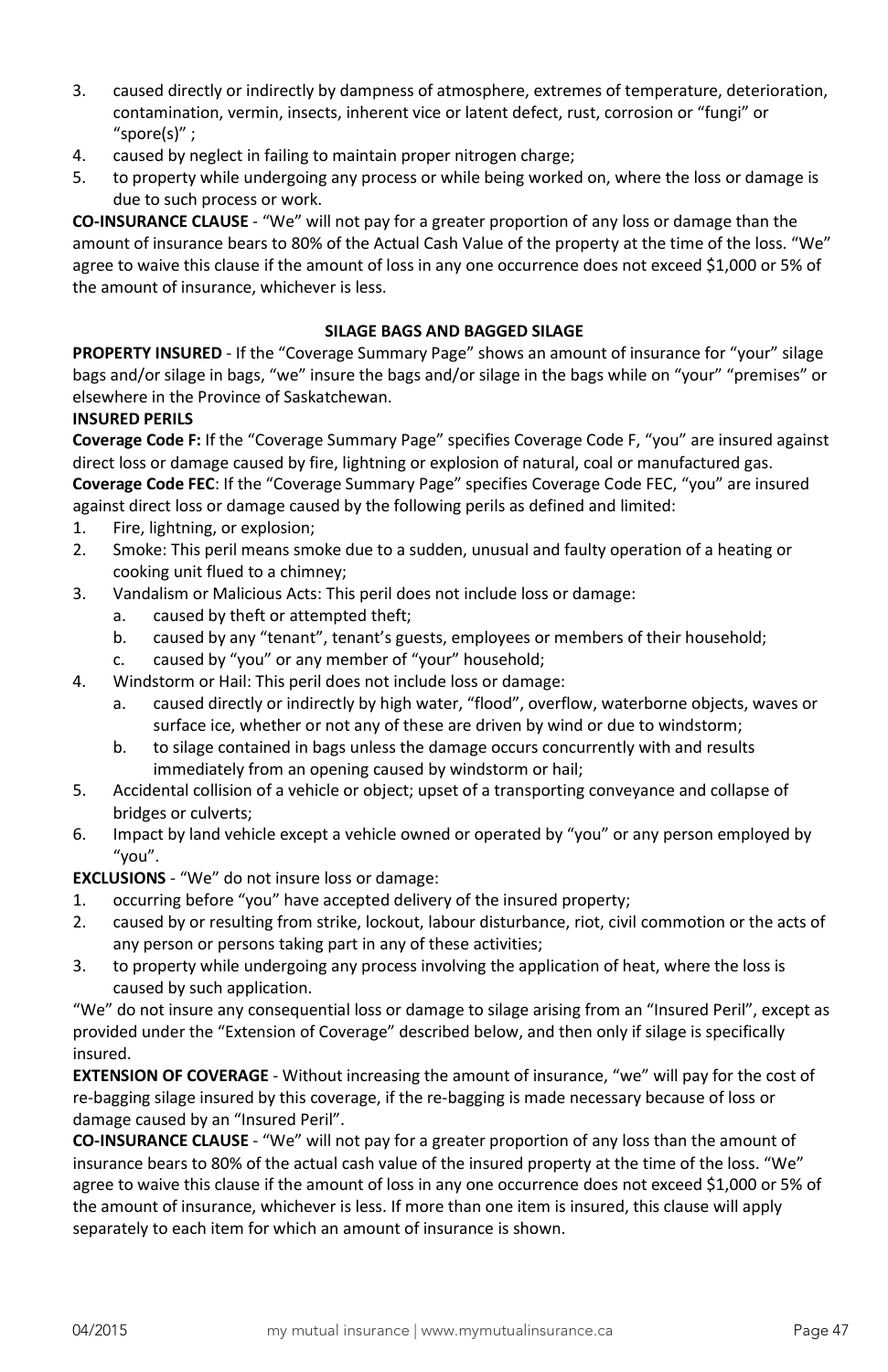### **TOOLS COVERAGE**

**PROPERTY INSURED** - If the "Coverage Summary Page" shows an amount for tools, "we" insure "your" property or the property of others for which "you" are liable, described for this rider on the "Coverage Summary Page" and for which an amount of insurance is shown, while anywhere within the territorial limits of Canada. "We" do not insure:

- 1. property pertaining to a "business", profession or occupation other than "farming", unless permission for such use is stated on the "Coverage Summary Page";
- 2. repair parts;
- 3. Farm tools being used for custom work outside the Province of Saskatchewan, or while in transit for such purpose, unless permission is shown on the "Coverage Summary Page";
- 4. any property illegally imported, transported, acquired, stored or kept.

# **INSURED PERILS**

**Coverage Code F**: If the "Coverage Summary Page" specifies Coverage Code F, "you" are insured against direct loss or damage caused by fire, lightning or explosion of natural, coal or manufactured gas.

**Coverage Code X535**: If the "Coverage Summary Page" specifies Rider X535, "you" are insured against direct physical loss or damage from any external cause.

Tools insured on a blanket basis are subject to a limit of \$1,500 on an individual item.

**EXCLUSIONS** - "We" do not insure loss or damage caused directly or indirectly by or resulting from:

- 1. unexplained loss or mysterious disappearance of property;
- 2. wear and tear, inherent vice, derangement, defect or mechanical breakdown;
- 3. dampness of atmosphere, extremes of temperature, deterioration, contamination, vermin, insects, rodents, rust, corrosion, "fungi", "spore(s)" , staining or freezing;
- 4. any process or work being performed on the insured property, including any repairing, adjusting or servicing, but if fire or explosion results, "we" will pay for the damage caused by the fire or explosion;
- 5. electrical currents, other than lightning, which damage electrical devices (including wiring). If, however, a fire results, "we" will pay for the fire damage.

**CO-INSURANCE CLAUSE** - "We" will not pay for a greater proportion of any loss than the applicable amount of insurance bears to 100% of the Actual Cash Value of the insured property at the time of the loss. If more than one item is insured, this clause shall apply separately to each item for which an amount of insurance is shown.

# **SECTION III - LIABILITY COVERAGES**

### **PART I** - **PERSONAL AND FARM LIABILITY**

**DEFINITIONS** (applicable to Section III Part 1)

**"You" and "Your"** have the same meaning as defined on page 1 and also include:

- 1. If the "Named Insured" is a partnership or joint venture, its partners or members, but only with respect to their duties as such in connection with the "Named Insured's" "farming" operations. No person or organization is insured with respect to the conduct of any current or past partnership or joint venture unless shown as a "Named Insured."
- 2. If the "Named Insured" is an organization other than a partnership or joint venture, any director, executive officer or shareholder of the organization, but only while acting within the scope of his or her duties as such in connection with the "Named Insured's" "farming" operations.
- 3. Any "Residence Employee" or "Farm Employee" of the "Named Insured" while engaged in his or her duties as such. No employee is insured for claims arising out of "Bodily Injury" to another person insured by this policy.
- 4. Any person while providing "volunteer" assistance, without remuneration, in the "farming" operations of the "Named Insured".
- 5. Any person or organization legally responsible for livestock or watercraft owned by an "Insured", but only in so far as:
	- a. the insurance under this policy applies to occurrences involving the livestock or watercraft;
	- b. that person's or organization's custody or use of the livestock or watercraft does not involve "business"; and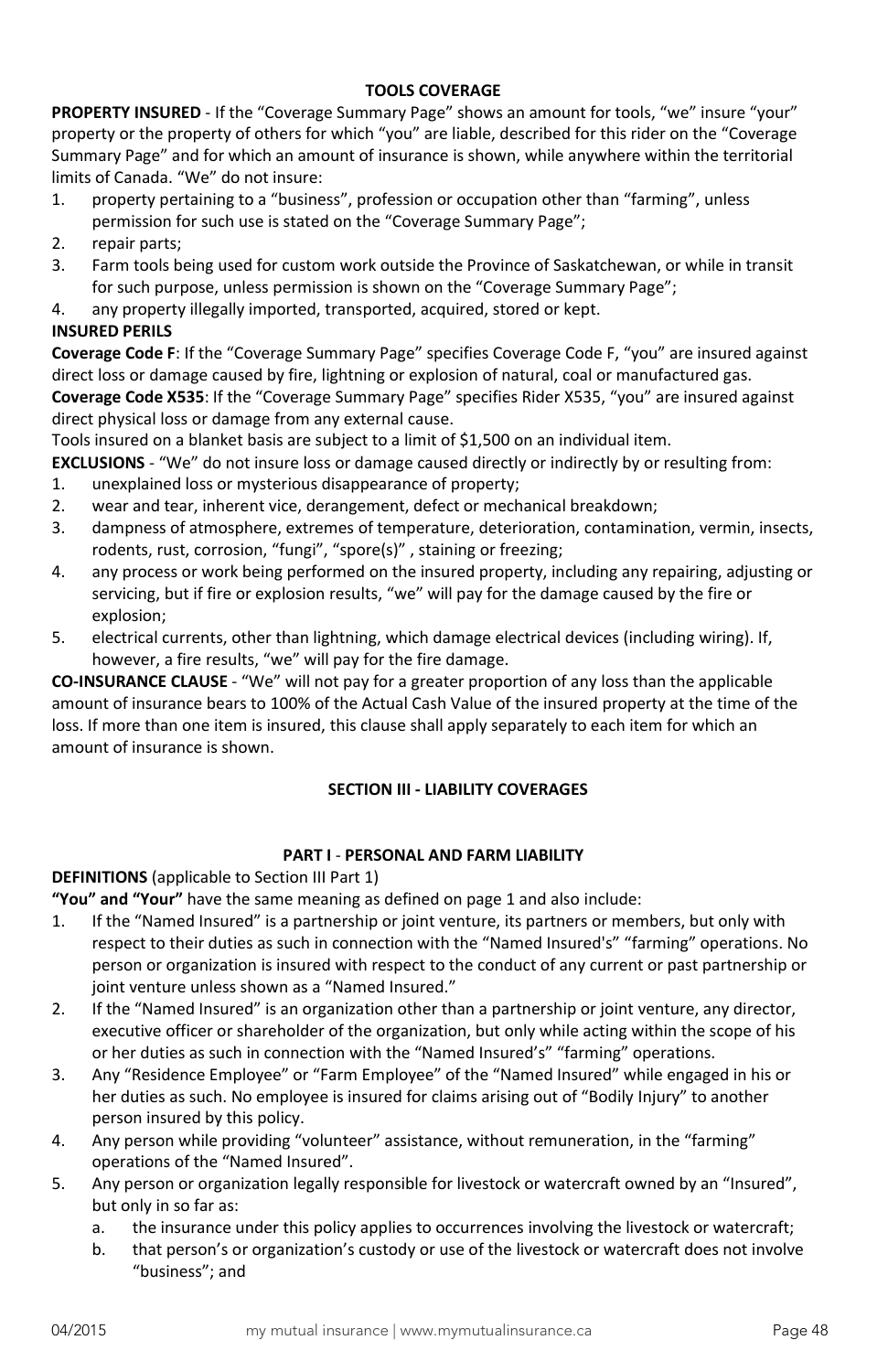- c. that person or organization has the custody or use of the livestock or watercraft with the owner's permission
- 6. In the event of the death of the "Named Insured":
	- a. the "Named Insured's" legal representative having temporary custody of the insured "premises";
	- b. any person who was an "insured" prior to the "Named Insured's" death, but only while residing on the insured "premises"."

7. Any person or organization named as an "Additional Insured" on the "Coverage Summary Page". **"Action"** means a civil proceeding in which "Compensatory Damages" because of "Bodily Injury" or "Property Damage" to which this insurance applies are alleged. "Action" includes:

- a. An arbitration proceeding in which such "Compensatory Damages" are claimed and to which the "insured" must submit or does submit with "our" consent; or
- b. Any other alternative dispute resolution proceeding in which such "Compensatory Damages" are claimed and to which the "insured" submits with "our" consent.

**"Bodily Injury"** means bodily injury, sickness or disease, including death at any time resulting therefrom, sustained by any person.

**"Business"** means any continuous or regular pursuit undertaken for financial gain, including a trade, profession or occupation, but does not include "farming." "Business" does not apply to the temporary or part time "business" pursuits of an insured person under the age of 21 years.

**"Business" Property"** means "premises" or property on which a "business" is conducted and "premises" or property rented in whole or part to others or held for rent by "you".

**"Compensatory Damages"** means damages due or awarded in payment for actual injury or economic loss. "Compensatory Damages" does not include punitive or exemplary damages.

**"Completed Operations Hazard"** means any "Bodily Injury" or "Property Damage" arising out of operations, but only if the "Bodily Injury" or "Property Damage" occurs after such operations had been completed or abandoned and occurs away from "premises" owned, rented or controlled by "you". Operations which may require further service or maintenance work, or correction, repair or replacement because of any defect or deficiency, but which are otherwise complete, shall be deemed completed. The "Completed Operations Hazard" shall not include "Bodily Injury" or "Property Damage" arising out of the existence of tools, uninstalled equipment or abandoned or unused materials.

**"Custom Farming"** means the ownership, maintenance, or operation of Farm machinery or implements for others for a charge or remuneration or performance of any Farm related work for others for a charge or remuneration if "your" annual gross receipts for these activities equal or exceed \$10,000. Occasional Farm work "you" do for others in return for their work for "you" or crop-share or similar agreements are not considered to be "Custom Farming."

"Data" means representations of information or concepts, in any form.

**"Farm Employee"** means a person employed by "you" to perform duties principally connected with "your" "farming" activities outside of "your" "dwelling". This does not include, if living in "your" household, "your" spouse, whether common-law or otherwise, the relative of either of "you" or any person under the age of 21 in "your" care.

**"Farming"** means the ownership, maintenance or use of "premises" or machinery for the production of crops or the raising of care of livestock including all necessary related operations. "Farming" also includes beekeeping operations and the operation of roadside stands and Farm markets maintained principally for the sale of "your" own Farm products.

**"Fungi"** includes, but is not limited to, any form or type of mould, yeast, mushroom or mildew whether or not allergenic, pathogenic, or toxigenic, and any substance, vapour or gas produced by, emitted from or arising out of any "fungi" or "spore(s)" or resultant mycotoxins, allergens or pathogens.

**"Insured"** refers to any person or organization included in the definition of "you" in this Section III, Part 1.

**"Motor Vehicle"** means a land motor vehicle, trailer or semi-trailer (including any machinery or apparatus attached thereto) but does not include, except while being towed by or carried on a motor vehicle, any of the following:

- 1. a utility, boat, camp or home trailer;
- 2. a motorized wheelchair;
- 3. a "Recreational Vehicle";
- 4. a crawler or Farm type tractor;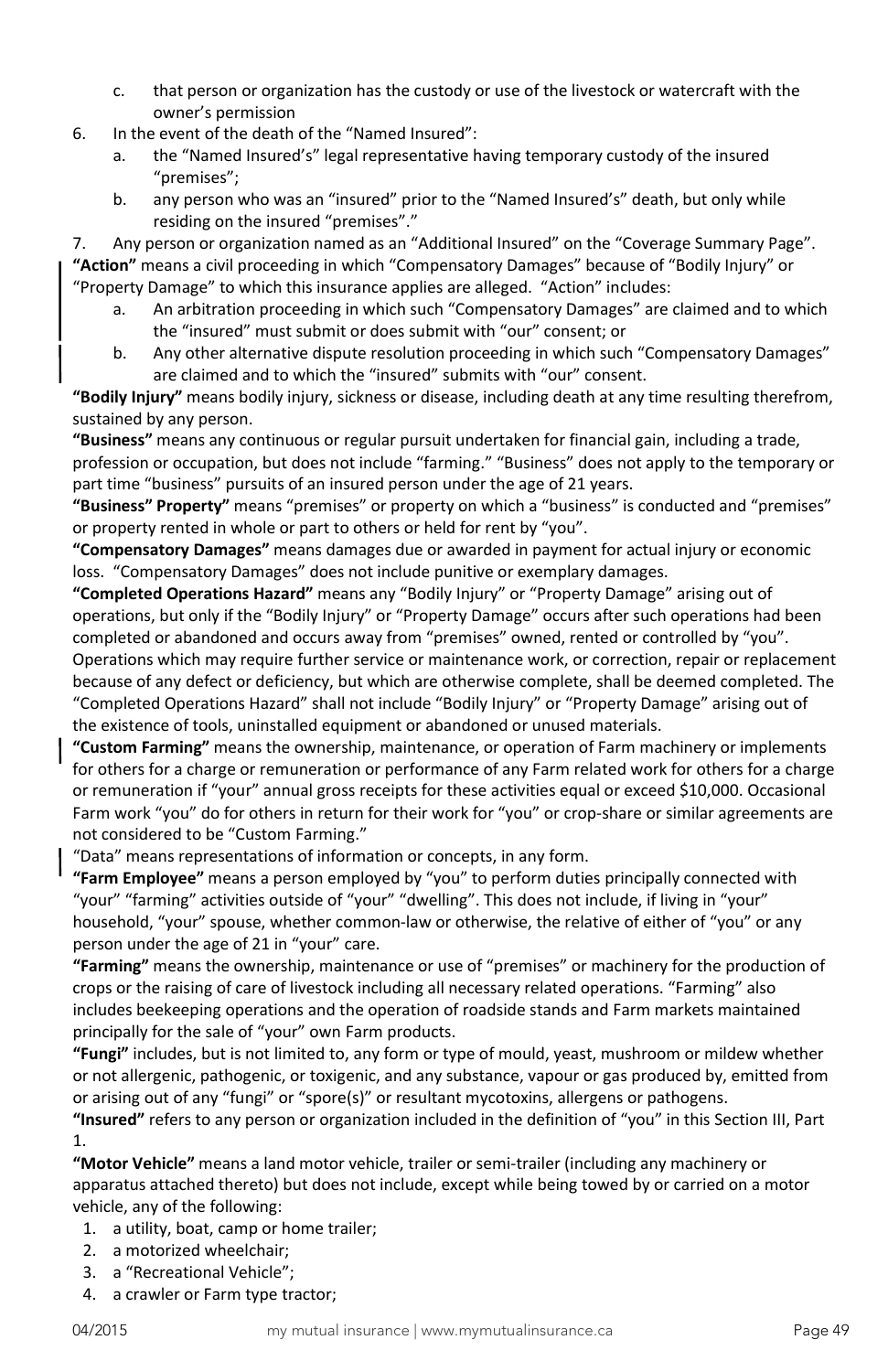- 5. a Farm implement;
- 6. if not required to be registered under any government authority, any equipment which is designed for use principally off public roads.

**"Named Insured"** means the person or organization named as the insured on the "Coverage Summary Page", but this does not include a person or organization named as an "Additional Insured".

**"Named Insured's Products"** means goods or products sold, handled or distributed by the "Named Insured" or by others trading under his or her name, but does not include any property rented to or loaned for the use of others but not sold.

**"Occurrence"** means an accident, including continuous or repeated exposure to the same general harmful conditions.

**"Pollutant"** means any solid, liquid, gaseous or thermal irritant or contaminant, including vapour, alkalis, chemicals and waste. Waste includes materials to be recycled, reconditioned or reclaimed.

**"Premises"** and **"Insured Premises"** means the "Premises" at the location(s) described on the "Coverage Summary Page" where the person(s) named as the insured on the "Coverage Summary Page", or his or her spouse, maintains a residence and/or conducts "farming" operations. It also includes:

- 1. any other residential "premises" shown on the "Coverage Summary Page" where an additional premium has been paid, except "business" property;
- 2. other land "you" use for "farming" operations within the Province of Saskatchewan or in the Provinces of Alberta or Manitoba and within 25 miles of the Saskatchewan border;
- 3. land within the province of Saskatchewan where an independent contractor is building a one, two or three-family residence to be occupied by "you";
- 4. individual or family cemetery plots or burial vaults;
- 5. "Premises" "you" are temporarily using or where "you" are temporarily residing if "you" do not own such "premises" or "you" are not under any lessee or tenant agreement which is longer than 90 consecutive days;
- 6. "Vacant" land within the province of Saskatchewan "you" own or rent, excluding Farm land;
- 7. "Premises" in Saskatchewan to be occupied by "you" as "your" principal residence from the date "you" acquire ownership or take possession but not beyond the earliest of:
	- a. 30 consecutive days;
	- b. the date the policy expires or is terminated;
	- c. the date upon which specific liability insurance is arranged for such "premises".

**"Product Hazard"** means "Bodily Injury" or "Property Damage" arising out of the consumption, handling or use of goods or products sold, handled or distributed by "you", if the consumption, handling or use occurs away from "your" "premises" and after "you" have relinquished possession of the goods or products.

**"Property Damage"** means physical injury to, or destruction of tangible property including resulting loss of use of this property.

**"Recreational Vehicle"** means a land motor vehicle designed for recreational use off public roads, and not required to be registered under any government authority.

**"Residence Employee"** means a person employed by "you", other than a "Farm Employee", to perform exclusively household or domestic duties in connection with the maintenance or use of "Your" Farm "Dwelling". This does not include, if living in "your" household, "your" spouse, whether common-law or otherwise, the relatives of either of "you" or any person under the age of 21 in "your" care. **"Residence Premises"** means:

- 1. a one or two family "dwelling" where "you" maintain a residence, or
- 2. that portion of any other building "you" occupy temporarily or permanently as a place of residence.

**"Spore(s)"** includes, but is not limited to, any reproductive particle of microscopic fragment produced by, emitted from or arising out of any "fungi".

**"Terrorism"** means an ideologically motivated unlawful act or acts, including but not limited to the use of violence or force or threat of violence or force, committed by or on behalf of any group(s), organization(s) or government(s) for the purpose of influencing any government and/or instilling fear in the public or a section of the public.

**COVERAGES** - "We" provide the insurance described in Coverages A, B and C only if "Farm Liability" is shown on the "Coverage Summary Page". The insurance described in this Part 1 applies only to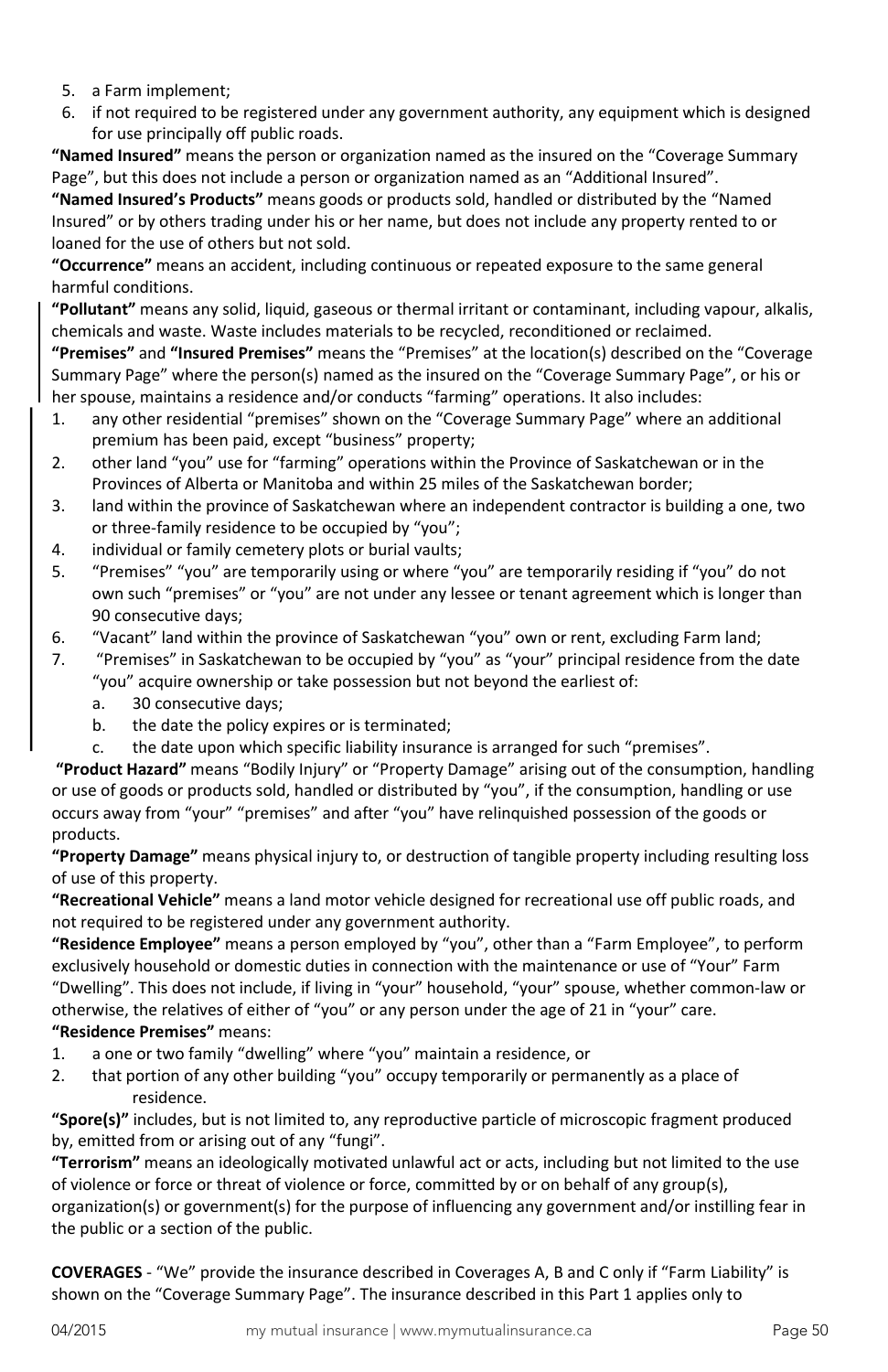accidents or "occurrences" which take place during the term of this policy. If "you" have a personal insurance policy issued by us, this Part 1 replaces Section II of the personal insurance policy.

**COVERAGE A - LEGAL LIABILITY** - "We" will pay all sums which "you" become legally liable to pay as "Compensatory Damages" because of unintentional "Bodily Injury" or "Property Damage" to which this insurance applies. Other than as provided under "Defense, Settlement, Supplementary Payments", the amount of insurance shown on the "Coverage Summary Page" for "Farm Liability" is the maximum amount "We" will pay under one or more sections of Coverage A for all "Compensatory Damages" in respect of one accident or "Occurrence" regardless of the number of:

- 1. Insured persons;
- 2. Claims made or "actions" brought; or
- 3. Persons or organizations making claims or bringing "actions".

If there is a claim payable under Coverage A for which "you" are insured by us under more than one policy, "we" will pay up to the highest limit available under any one policy. The amounts of insurance specified for the individual policies may not be combined. "You" are insured for claims made against "You" arising from:

- 1. **Personal Liability** "Bodily Injury" or "Property Damage" arising out of "your" personal actions anywhere in the world, if "you" are an individual person (not a partnership, joint venture, corporation or other organization.)
- 2. **"Premises" Liability** "Bodily Injury" or "Property Damage" arising out of "your" ownership, use or occupancy of the insured "premises".
- 3. **Farm Operations Liability** "Bodily Injury" or "Property Damage" arising out of "your" "farming" operations within the Province of Saskatchewan or in the Provinces of Alberta or Manitoba and within 25 miles of the Saskatchewan border.
- 4. **Tenants Legal Liability** unintentional "Property Damage" to:
	- a. Residence "premises", including their contents, which "you" do not own and which "you" are using, renting or have in "your" care, custody or control, and
	- b. Buildings or structures (other than "Residence Premises") on the "Insured Premises" which "you" do not own and which "you" are using, renting or have in "your" care, custody or control,
	- c. If the "Property Damage" is caused by:
		- 1) fire,
		- 2) explosion or implosion;
		- 3) smoke due to a sudden, unusual or faulty operation of any heating or cooking unit in or on the "Premises", but not smoke from fireplaces;
		- 4) and only in the case of "Property Damage" to "Residence "Premises" or their contents, water escape from a heating, plumbing, sprinkler or air conditioning system, waterbed or "Domestic Appliance". If "you" have been away from the "premises" for more than **ten** consecutive days, "you" must arrange for a competent person to enter the "premises" daily to ensure that the heating was being maintained or "you" must shut off the water supply and drain all the pipes and appliances, or "you" must have "your" "dwelling" electronically monitored 24 hours a day by a company that monitors and responds to a low temperature signal for this coverage to apply;
		- 5) Impact by a land vehicle.

"You" are not insured for liability "you" have assumed by contract unless "your" legal liability would have applied even if no contract had been in force. This insurance does not apply to "premises" or their contents "you" are using for "Business" purposes.

- 5. **Employer's Liability** "Bodily Injury" to:
	- a. a "Residence Employee" arising out of and in the course of his or her employment by "you" and;
	- b. a "farm employee" arising out of and in the course of his or her employment by "you", **but only if "Employer's Liability is shown on the "Coverage Summary Page".** If "Employer's Liability" is not shown, "you" are not insured for "Bodily Injury" to a "farm employee". "You" are not insured for any liability imposed upon or assumed by "you" under any Worker's compensation or similar law.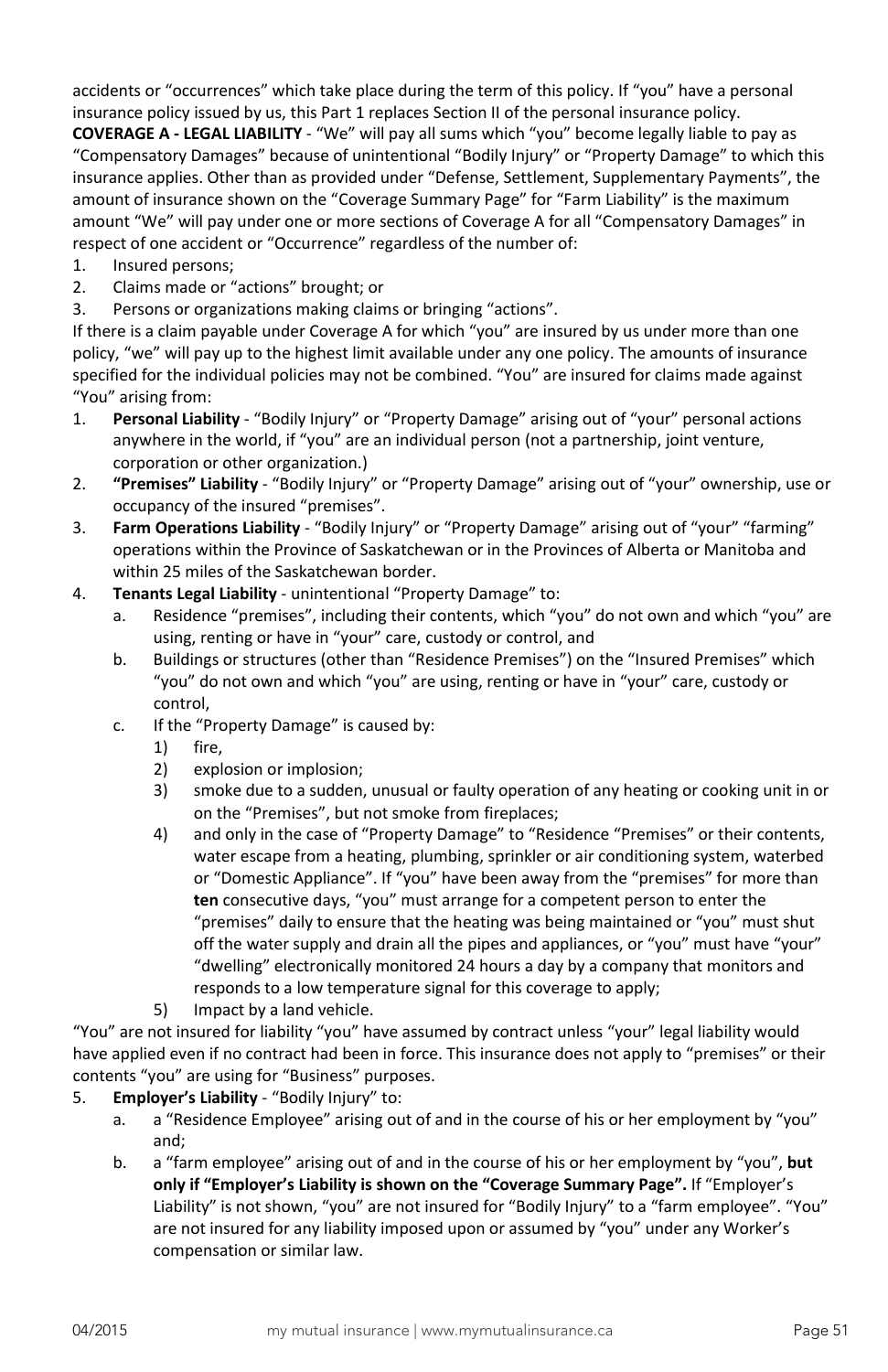"You" are not insured for any liability assumed by "you" under any contract or agreement. "You" are not insured for claims made against "you" for "Bodily Injury" to a person employed by "you" in violation of any law relating to age.

- 6. **Contractual Liability** "Bodily Injury" or "Property Damage" for which "you" are obligated to pay "Compensatory Damages" because, prior to the occurrence for which the claim is made, "You" assumed liability of others in a written contract or agreement pertaining to the "Insured Premises". This does not apply to "Tenant's Legal Liability" (coverage A4) or "Employer's Liability" (coverage A5). "You" are not insured for liability assumed in any contract or agreement:
	- a. Where "you" assume liability for the sole negligence of the other party or parties to the contract or agreement; or
	- b. In connection with any "Business" or "Business" use of the "Premises".

**DEFENSE, SETTLEMENT, SUPPLEMENTARY PAYMENTS** - "We" will defend "you" against any suit which makes claims against "you" for which "you" are insured under Coverage A and which alleges "Bodily Injury" or "Property Damage" and seeks "Compensatory Damages", even if it is groundless, false or fraudulent. "We" reserve the right to investigate, negotiate and settle any claim or suit if "we" decide this is appropriate. In addition to the limit of insurance under Coverage A, "we" will pay:

- 1. all expenses which "We" incur;
- 2. all costs charged against "you" in any suit insured under Coverage A;
- 3. any interest accruing after judgment on that part of the judgment which is within the amount of insurance of Coverage A;
- 4. premiums for appeal bonds required in any insured law suit involving "you" and bonds to release any property that is being held as security, up to the amount of insurance, but "we" are not obligated to apply for or provide these bonds;
- 5. expenses which "you" have incurred for emergency medical or surgical treatment to others following an accident or occurrence insured by this policy;
- 6. reasonable expenses, except loss of "earnings", which "you" incur at our request.

**COVERAGE A EXCLUSIONS** - The insurance under Coverage A does not apply to:

- 1. "Bodily Injury" or "Property Damage" arising out of any "business" of an "insured", any "business" use of the insured "premises" or any "business" property, except as specified on the "Coverage Summary Page".
- 2. "Bodily Injury" or "Property Damage" arising out of the rendering or the failure to render professional services.
- 3. "Bodily Injury" or "Property Damage" arising out of "premises" owned, rented or controlled by "you", other than the "Insured Premises", but this exclusion does not apply to:
	- a. "Employer's Liability" as described in Coverage A, Item 5. in this section of the policy;
	- b. the grazing of "your" livestock on "premises" other than the insured "premises";
	- c. Farm or residential "premises" "you" purchase or lease during the term of this policy, provided "you" notify us of these "premises" within 14 days from the date "you" acquire them and they are added as insured "premises".
- 4. a. "Bodily Injury" or "Property Damage" arising out of the actual, alleged, or threatened discharge, dispersal, release or escape of "pollutants":
	- 1) at or from "premises" owned, rented or occupied by "you";
	- 2) at or from any site or location used by or for "you" or others for the handling, storage, disposal, processing or treatment of waste;
	- 3) which are at any time transported, handled, stored, treated, disposed of, or processed as waste by "you" or for "you" or any person or organization for whom "you" may be legally responsible; or
	- 4) at or from any site or location on which "you" or any contractors or subcontractors working directly or indirectly on "your" behalf are performing operations:
		- a) if the "pollutants" are brought on or to the site or location in connection with such operations; or
		- b) if the operations are to test for, monitor, clean up , remove, contain, treat, detoxify or neutralize the "pollutants";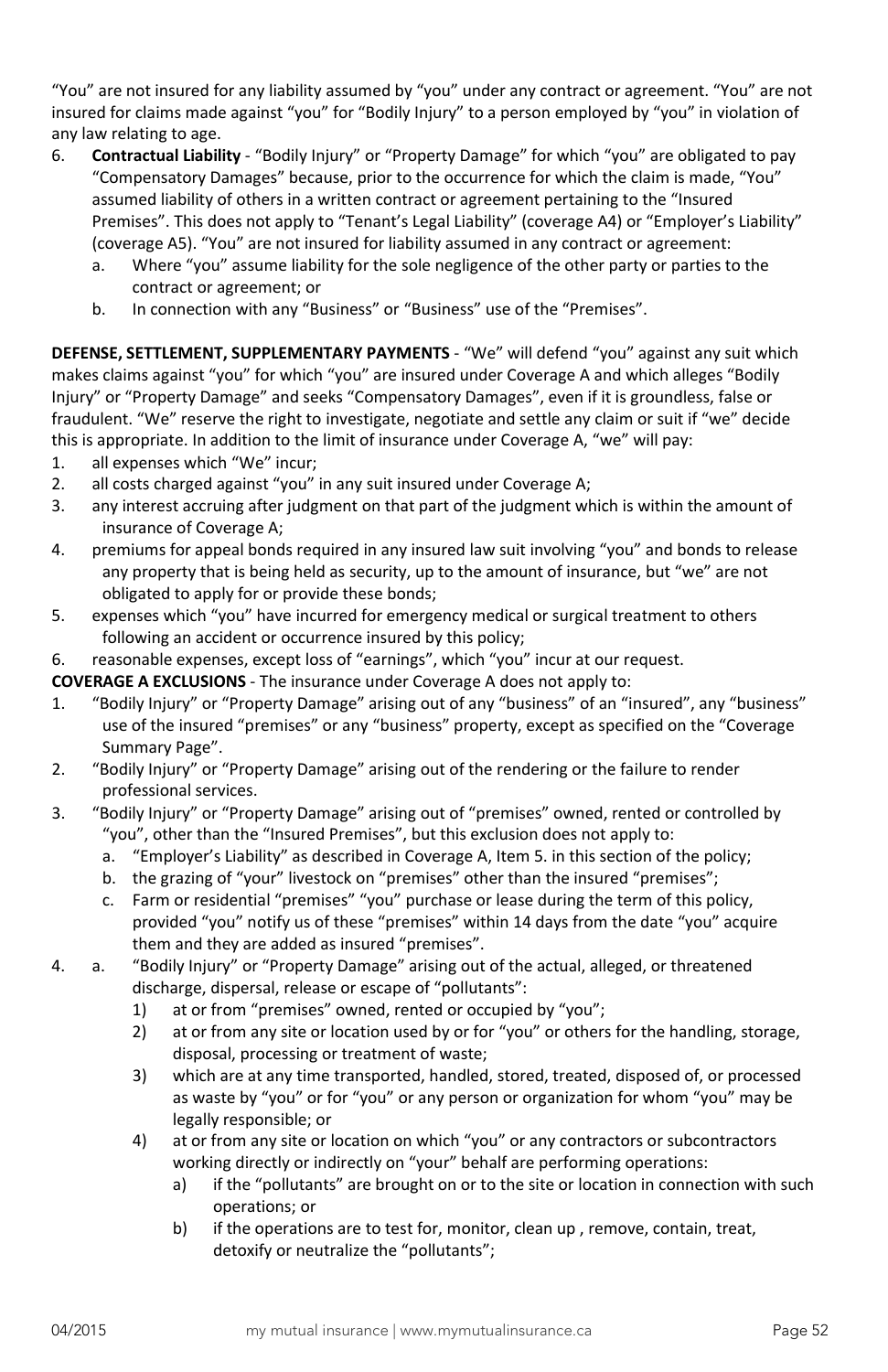- b. any liability of an "insured" for any loss, cost or expense arising out of any government direction or request that an "Insured" test for, monitor, clean up, remove, contain, treat, detoxify or neutralize "pollutants";
- c. fines, penalties, punitive or exemplary damages arising directly or indirectly out of the discharge, dispersal, release or escape of "pollutants".

Sub-paragraphs 1) and 4) a) of paragraph a. of this exclusion do not apply to "Bodily Injury" or "Property Damage" caused by heat, smoke or fumes from a "hostile fire" meaning a fire which becomes uncontrollable or breaks out from where it was intended to be. "Pollutants" mean any solid, liquid, gaseous or thermal irritant or contaminant, including but not limited to smoke, vapor, soot, fumes, acids, alkalis, chemicals and waste. "waste" includes materials to be recycled, reconditioned or reclaimed.

- 5. "Bodily Injury" or "Property Damage" arising out of the application of chemicals or fertilizers or any spraying operations away from the insured "Premises".
- 6. "Bodily Injury" or "Property Damage" arising out of any substance released or discharged from any aircraft, including the release of any substance in connection with crop spraying operations.
- 7. "Bodily Injury" or "Property Damage" arising out of the ownership, maintenance, use, operation, loading or unloading of:
	- a. any air cushion vehicle or any aircraft; or
	- b. any "motor vehicle" owned or operated by, rented, leased or loaned to "you", but this does not apply to "Bodily Injury" or "Property Damage" occurring on the insured "premises" if the "motor vehicle" is not required to be registered under any government authority because it is used exclusively on the insured "premises" or kept in dead storage on the insured "premises"; or
	- c. any "Recreational Vehicle" owned by "you" if the "Bodily Injury" or "Property Damage" occurs away from the insured "premises", but this does not include golf carts while being used for golfing purposes or while in storage; or
	- d. any "Recreational Vehicle" owned by "you" if it is being operated in a manner contrary to the provisions of the All Terrain Vehicles Act (Sask.)

Exclusions 7 item b. and 7 item c. do not apply to "Employer's Liability" as described in Coverage A item 5 in this section of the policy.

- 8. "Bodily Injury" or "Property Damage" arising out of the ownership, existence, use, operation or entrustment to others of any "premises", including the insured "premises", for the purpose of an airport or aircraft landing facility and all necessary or incidental operations.
- 9. "Bodily Injury" or "Property Damage" arising out of the ownership, maintenance, operation, use, entrustment to others, loading or unloading of any watercraft except those for which coverage is provided under "Watercraft Liability" described in the "Coverage A Extensions" in this section of the policy. This exclusion does not apply to:
	- a. "Bodily Injury" or "Property Damage" occurring on the insured "premises"; or
	- b. "Employer's Liability" as described in Coverage A item 5 in this section of the policy.
- 10. "Bodily Injury" or "Property Damage" arising out of "Custom Farming" unless otherwise stated on the "Coverage Summary Page" and a premium charged for it.
- 11. "Bodily Injury" or "Property Damage" arising out of the ownership, maintenance, operation, use, entrustment to others loading or unloading of any self-propelled land vehicle while being used in any pre-arranged or organized racing, speed, demolition, tractor pull or similar contest or in any stunting activity or in practice or preparation for any such contest or activity.
- 12. "Bodily Injury" or "Property Damage" caused by any intentional or criminal act or intentional or criminal failure to act by an "insured" or at the direction of an "insured".
- 13. "Bodily Injury" or "Property Damage" arising out of the "products hazard", but this exclusion shall not apply to "your" Farm products other than:
	- a. Manufactured products including fertilizers, weedsprays, pesticides and other farm chemicals and;
	- b. Blended or processed seeds or feed.
- 14. "Bodily Injury" or "Property Damage" arising out of the ownership, use, or operation, loading or unloading, or the entrustment to others, by or on behalf of an "insured" of:
	- a. any draft or saddle animal or attached conveyance:
		- 1) for charge or remuneration; or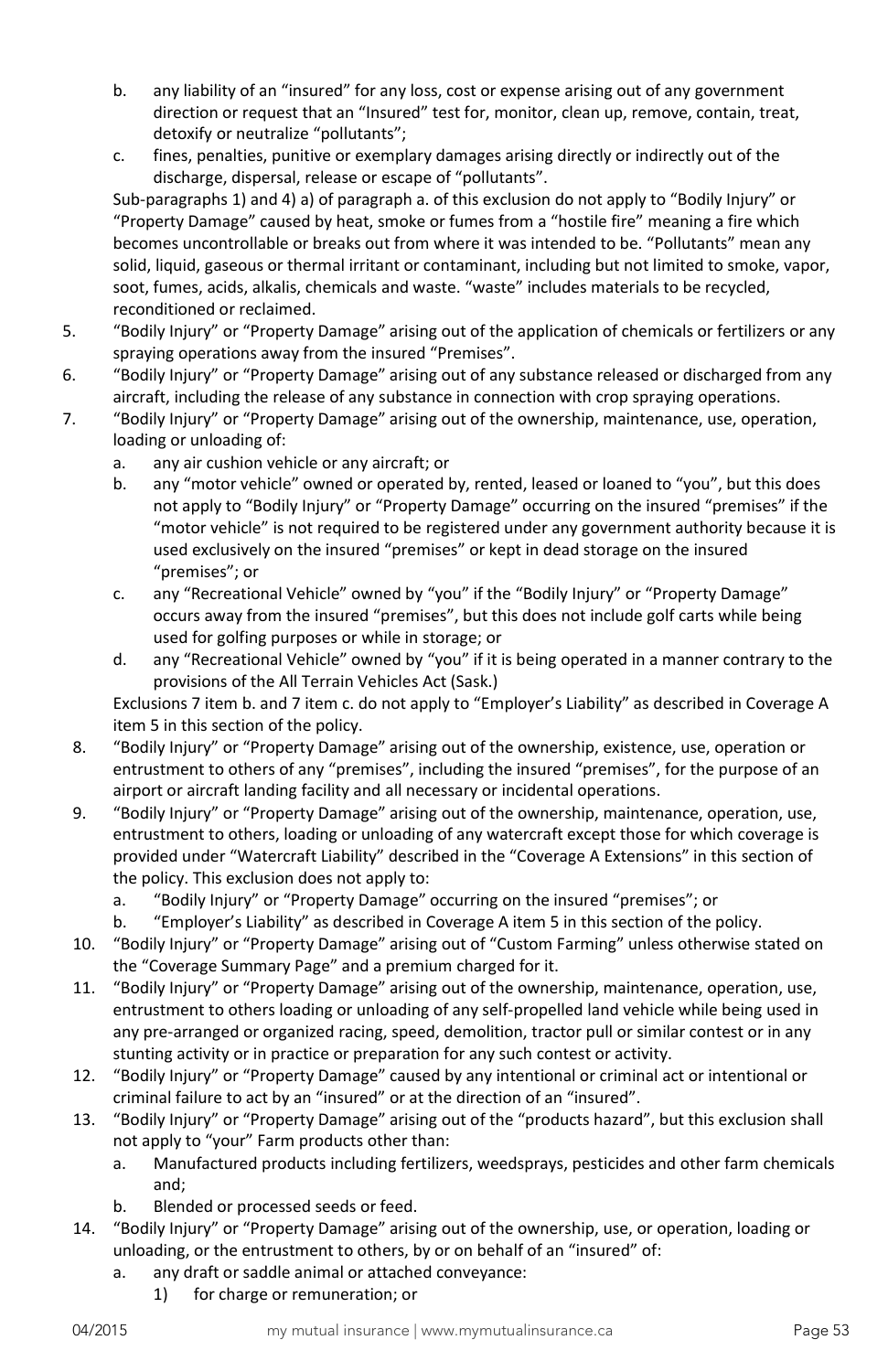- 2) while entrusted to others; or
- 3) for the carrying of passengers for hire or gain or under any other arrangement;
- b. any "premises" for the purpose of boarding facilities, riding stables, riding arena or academy; or
- c. horses off the insured "premises" while on the grounds of any racetrack or any "premises" for race or rodeo, but this does not apply to grazing away from the insured "premises";
- d. any "premises" for the purpose of any rodeo, any draft or saddle animal race, or any gymkhana or similar equestrian event or activity; unless coverage is shown on the Cover Summary Page.
- 15. "Bodily Injury" arising out of the transmission of a communicable or sexually transmitted disease by "you".
- 16. "Bodily Injury" arising out of any actual or alleged abuse or molestation, meaning any form of actual or threatened sexual, physical, psychological, mental and/or emotional abuse, molestation or harassment, including corporal punishment, directly or indirectly by:
	- a. any person or named "insured" who is insured by this policy;
	- b. any person or named "insured" who is insured by this policy having knowledge of such an activity taking place;
	- c. any person or named "insured" who is insured by this policy failing to prevent such activity from taking place;
	- d. or at the direction of any person or any named "insured" who is insured by this policy.
- 17. "Bodily Injury" to:
	- a. any "insured" or
	- b. any person regularly residing on the insured "premises" except for which coverage is provided under "Employer's Liability" described in Coverage A item 5 of this section of the policy, or
	- c. any person while engaged in alteration, demolition or new construction operations of an "Insured".

This exclusion does not apply to any person while providing voluntary assistance with "your" "farming" operations and who does work for "you" for which no remuneration is made, given or contemplated.

- 18. "Bodily Injury" to an employee, if the "Bodily Injury" arises out of and in the course of his or her duties as "your" employee, except as provided for under "Employer's Liability" described in Coverage A item 5 in this section of the policy.
- 19. Any obligation for which "you" or "your" insurer may be held liable under any Worker's Compensation law or employment insurance compensation law or any similar law.
- 20. "Bodily Injury" sustained by any person to whom benefits are payable under any Worker's Compensation Law because of the "Bodily Injury".
- 21. "Bodily Injury" arising out of the ownership, use or maintenance of a swimming pool on the "Insured Premises" unless "swimming pool liability" is shown on the "Coverage Summary Page" and an additional premium is charged for it.
- 22. "Property Damage" to:
	- a. property "you" own, use, occupy or lease or;
	- b. property in "your" care, custody or control.

This exclusion does not apply to "Tenants Legal Liability" as described in Coverage A item 4 in this section of the policy.

- 23. "Property Damage" to personal property or fixtures as a result of any work done on them by "you" or anyone on "your" behalf.
- 24. "Property Damage" to products manufactured, sold, handled or distributed by "you", or work performed by or for "you", arising out of "your" products or work or any part of them.
- 25. Loss of use of tangible property which has not been physically injured or destroyed resulting from:
	- a. a delay in or lack of performance by or on behalf of the "Named Insured" of any contract or agreement; or
	- b. the failure of the "Named Insured's Products" or work performed by or on behalf of the "Named Insured" to meet the level of performance, quality, fitness or durability warranted or represented by the "Named Insured".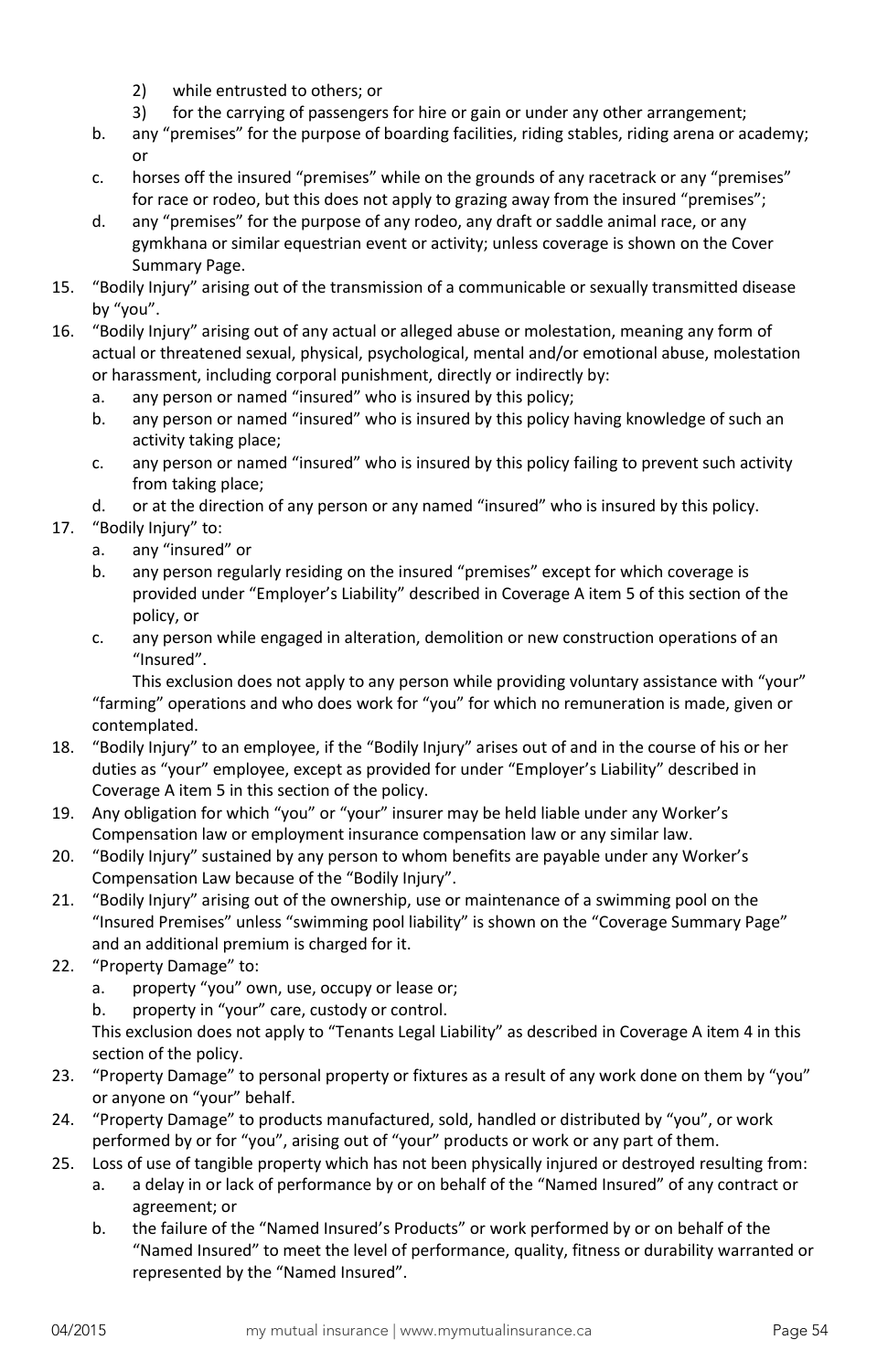- 26. "Property Damage" caused by an "Insured" while unlawfully on the "premises" of others, or for an "insured's" obligation to share "Compensatory Damages" with any other person or persons for "Property Damage" occurring while such other person or persons are unlawfully on the "premises" of others.
- 27. "Bodily Injury" or "Property Damage" caused by war, invasion, act of foreign enemy, hostilities (whether war be declared or not), civil war, rebellion, revolution, insurrection or military power.
- 28. "Bodily Injury" or "Property Damage" with respect to which an "insured" is also insured under a contract of nuclear energy liability insurance (whether the "insured" is named or not in such contract and whether or not it is legally enforceable by the "insured") issued by the Nuclear Insurance Association of Canada or any other group or pool of insurers or would be an insured under any such policy but for its termination upon exhaustion of its limit of liability.
- 29. "Bodily Injury" or "Property Damage" when a motorboat and/or personal watercraft is not operated in accordance with the Canada Shipping Act regulations governing age and horsepower restrictions and operator competency requirements.
- 30. "Bodily Injury" or "Property Damage" when automotive anti-freeze has been used in a hydronic yard furnace.
- 31. Coverage A Legal Liability, item 1. Personal Liability, item 2. "premises" Liability, item 3. Farm Operations Liability and item 4. Tenants Legal Liability do not apply to any "Bodily Injury" or "Property Damage" arising out of the erasure, destruction, corruption, misappropriation or misinterpretation of "data"; or erroneously creating, amending, entering, deleting or using "data"; including any loss of use arising therefrom. "Data" means representations of information or concepts, in any form.
- 32. "Bodily Injury" or "Property Damage" arising out of any actual or alleged liability whatsoever for any claim or claims in respect of loss or losses, damage, cost or expenses directly or indirectly caused by resulting from or in consequence of, or in any way involving asbestos, or any materials containing asbestos in whatever form or quantity. This exclusion applies regardless of any other cause that contributes concurrently or in any sequence to the loss, damages, cost or expense.
- 33. "Bodily Injury" or "Property Damage" caused directly or indirectly by an animal "you" own or for which "You" are responsible and which, prior to the occurrence which gives rise to the claim, has been declared under any law, by-law or municipal ordinance to be a dangerous animal.
- 34. The distribution or display of "data" by means of an Internet website, the internet, an intranet, extranet, or similar device or system designed or intended for electronic communication of "data";
- 35. Coaching of or officiating at sporting activities or events for which "you" receive remuneration;
- 36. a. Any "Bodily Injury", "Property Damage", loss, cost or expense, arising directly or indirectly, from the actual, alleged or threatened inhalation of, ingestion of, contact with, exposure to, existence of, presence of, spread of, reproduction, discharge or other growth of "fungi" or "spore(s)" however caused, including any costs or expenses incurred to prevent, respond to, test for, monitor, abate, mitigate, remove, cleanup, contain, remediate, treat, detoxify, neutralize, assess or otherwise deal with or dispose of "fungi" or "spore(s)"; or
	- b. any supervision, instructions, recommendations, warnings or advice given or which should have been given in connection with 36. a. above; or
	- c. any obligation to pay damages, share damages with or repay someone else who must pay damages because of such injury or damage referred to in 36. a. or b. above.
- 37. "Bodily Injury" or "Property Damage" arising directly or indirectly, in whole or in part, out of "Terrorism" or out of any activity or decision of a government agency or other entity to prevent, respond to or terminate "Terrorism". This exclusion applies regardless of any other contributing or aggravating cause or event that contributes concurrently or in any sequence to the "Bodily Injury" or "Property Damage".

**COVERAGE A EXTENSIONS** - "You" are also insured for claims made against "you" arising from the following:

- 1. **Watercraft Liability**
	- a. **Watercraft "you" own:** "You" are insured against claims arising out of "your" ownership, use or operation of watercraft, but only if the watercraft is less than 8 meters (26 feet) in length and:
		- 1) is equipped with an outboard motor or motors of not more **than 19kw (25 HP) in** total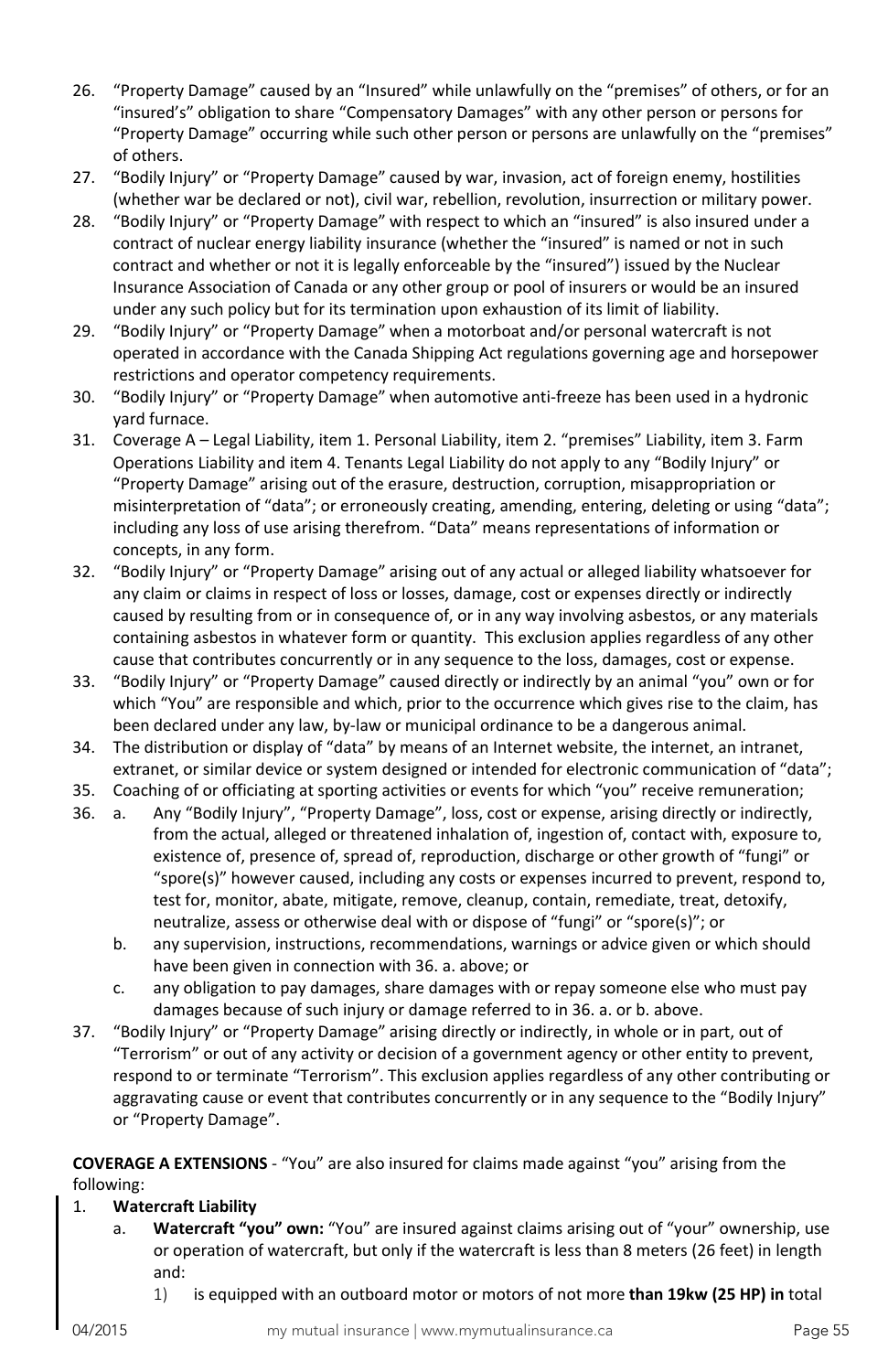when used with or on a single watercraft, or

2) has an inboard or an inboard-outboard motor of not more than 38 kW (50 HP).

If "You" own any motors or watercraft that exceed the motor power or length stated above and are not Jet Propelled Personal Watercraft, "you" are insured only if "Watercraft Liability Extension" is shown on the "Coverage Summary Page".

If "you" acquire any of these (other than a Jet Propelled Personal Watercraft) after the effective date of this policy, "you" will be insured automatically for a period of thirty days only from the date of their acquisition. "You" are not insured for claims arising out of the ownership, use or operation of any Jet Propelled Personal Watercraft "you" own.

- b. **Watercraft "You" do not own:** "You" are insured against claims arising out of "Your" use or operation of watercraft which "You" do not own, provided:
	- 1) the watercraft is being operated with the owner's consent;
	- 2) the watercraft is not owned by anyone included in the definition of "you" or "your" as it applies to this section of the policy.
	- "You" are not insured for damage to the watercraft itself.
- c. **Watercraft Uses "We" Do Not Insure:** "We" do not insure claims made against "you" arising from the use or operation of any watercraft, whether owned by "you" or not, while it is:
	- 1) being used for carrying passengers for compensation;
	- 2) being used in any race or speed test or speed contest other than a sailboat;
	- 3) rented by "you" to others;
	- 4) being operated or controlled by "you" while "you" are under the influence of intoxicating liquor or drugs to such an extent as to be incapable of the proper operation or control of the watercraft;
	- 5) being operated or controlled by "you" while "your" alcohol-blood ratio exceeds 80 milligrams of alcohol in 100 milliliters of blood;
	- 6) when a motorboat and/or personal watercraft is not operated in accordance with the Canada Shipping Act regulations governing age and horsepower restrictions and operator competency requirements.

**COVERAGE A ENDORSEMENTS** - The endorsements described below apply only if they are indicated on the "Coverage Summary Page". Except as provided by these endorsements, all terms, exclusions, limitations and conditions applicable to Section III of this policy remain unchanged.

**Form F-407 - Cross Liability Coverage** - If the "Coverage Summary Page" indicates that Form F407 - Cross Liability Coverage is included, the insurance under Coverage A applies separately to each "insured" against whom claim is made or suit is brought, in the same manner and to the same extent as though a separate policy had been issued to each "insured"; but this does not apply where a claim is made or suit is brought against an "insured" by another "insured" who was living in the same household at the time of the occurrence of the "Bodily Injury" or "Property Damage" out of which the claim or suit arises. This coverage shall not operate to increase the amount of insurance beyond the amount applicable to Coverage A which would apply if only one person or interest were insured.

**Form X-600 - Limitation of Liability Coverage** - If the "Coverage Summary Page" indicates that this limitation applies, the insurance under Coverage A is limited to insure only against "Bodily Injury" or "Property Damage" arising out of "your" ownership, use or occupancy of insured "premises" located in the Province of Saskatchewan only and "farming" operations within the Province of Saskatchewan. All other insurance under Coverage A is deleted.

**Form X-602 - Limitation of Liability Coverage** - If the "Coverage Summary Page" indicates that this limitation applies, the insurance under Coverage A is limited to insure against "Premises Liability" (Coverage A item 2) and "Farm Operations Liability" (Coverage A item 3) only. All other insurance under Coverage A is deleted.

**Form X-603 - Boarding or Training of Horses Coverage** - If the "Coverage Summary Page" indicates that this coverage applies, "you" are insured under Coverage A for claims made against "you" for "Bodily Injury" or "Property Damage" arising out of the use of the insured "premises" to board or train horses. "You" are not insured for "Bodily Injury" or "Property Damage" arising out of riding instruction, rental horses, rodeos, contests or other horse shows or the practice or preparation of any such activity; or the use of the insured "premises" for the horse sales or auction, veterinary stables, livery stables, racing stables or dude ranches.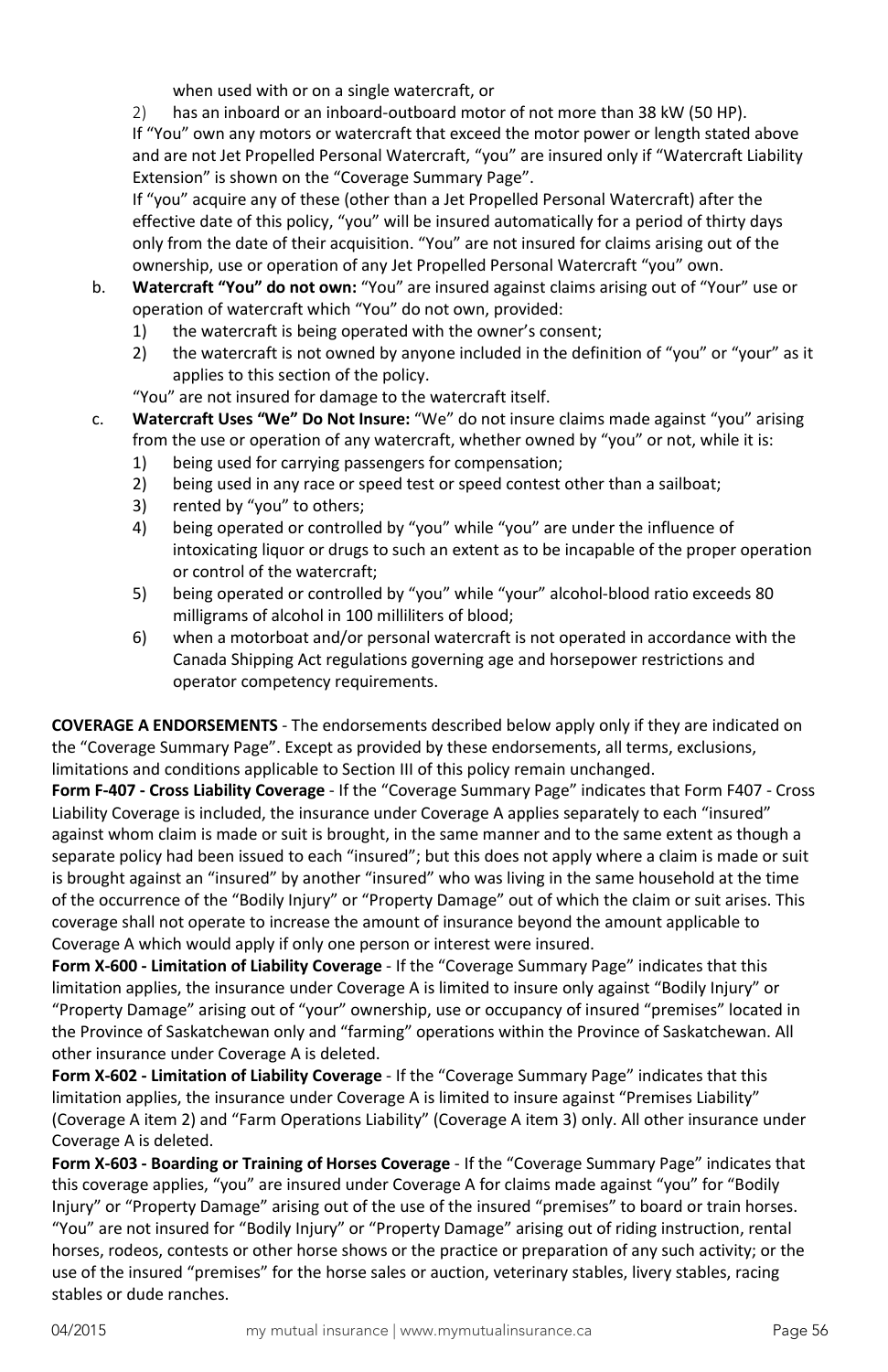**COVERAGE B - VOLUNTARY MEDICAL PAYMENTS** - "We" will pay reasonable medical expenses, incurred within one year of the date of the accident, if "you" unintentionally injure another person or if they are accidentally injured on the "Insured Premises". This coverage is available even though "you" are not legally liable. Medical expenses include surgical, dental, hospital, nursing, ambulance service and funeral expenses. Medical expenses for "Residence Employees" are included. The most "we" will pay for each person in respect of one accident or occurrence is shown on the "Coverage Summary Page". "We" will not pay expenses covered by any medical, dental, surgical or hospitalization plan or law or under any other insurance contract. "we" will not pay "your" medical expenses or those of persons residing with "you", other than "Residence Employees". "We" will not pay medical expenses of any person covered by any worker's compensation statute. "We" will not pay medical expenses for any "Bodily Injury" excluded under Coverage A. "You" shall arrange for the injured person, if requested, to:

- 1. give us, as soon as possible, written proof of claim, under oath if requested;
- 2. submit to physical examination at our expense by doctors "we" select, as often as "we" may reasonably require;
- 3. authorize us to obtain medical and other records.

Proofs and authorizations may be given by someone acting on behalf of the injured person.

**COVERAGE C - VOLUNTARY PAYMENT FOR DAMAGE TO PROPERTY** - "We" will pay up to the limit shown on the "Coverage Summary Page" for unintentional damage "you" cause to property even though "you" are not legally liable. "You" may also use this coverage to reimburse others for direct "Property Damage" caused intentionally by anyone included in the definition of "you" or "your" in this section of the policy who is 12 years of age or under. The insurance under this coverage does not apply to:

- 1. any "Property Damage" excluded under Coverage A;
- 2. loss or damage arising out of the use or operation of any "Farm Implement", "Recreational Vehicle" or watercraft;
- 3. loss or damage to property "you" or "your" tenants own or rent;
- 4. loss of use, disappearance or theft of property.

**Basis of Payment:** "We" will not pay more than the Actual Cash Value of the property at the time of the loss or what it would cost to repair or replace the property with materials of similar quality, whichever is less, but in no event will "we" pay more than the amount shown on the "Coverage Summary Page" for any one accident or occurrence. "We" may pay for the loss in money or may repair or replace the property and may settle any claim for loss of property either with "You" or the owner of the property. "We" may take over any salvage if "We" wish. Within 60 days after the loss, "You" must submit to us (under oath if required) a Proof of Loss Form containing the following information:

- 1. the amount, place, time and cause of loss;
- 2. the interest of all persons in the property affected;
- 3. the actual cash value of the property at the time of the loss.

If necessary, "You" must help us verify the damage.

**COVERAGE D - VOLUNTARY COMPENSATION** - "We" provide the insurance described in the coverage only if F401 is shown on the "Coverage Summary Page". In the event of an accident causing "Bodily Injury" or death to a "Farm Employee" arising out of his or her duties as "your" employee, "we" will pay the benefits described below, even though "you" are not legally liable. This insurance applies only to accidents, which occur during the term of this policy. If the injured employee, or any person claiming or acting on his or her behalf, does not accept these benefits, or sues "you", "we" reserve the right to refuse payment. An employee who accepts these benefits must sign a release giving up any right to sue "you" and must give us an assignment of his or her right to recover from anyone, other than "you", who is responsible for the employee's injury or death.

To be eligible for benefits an employee must, if requested:

- 1. submit to physical examination at our expense by doctors "we" select, as often as "we" may reasonably require and;
- 2. authorize us to obtain medical and other records.
- **EXCLUSIONS -** "We" will not pay benefits:
- 1. unless "your" employee was actually performing duties for "you", outside "your" residence, when the accident happened;
- 2. for any hernia however caused;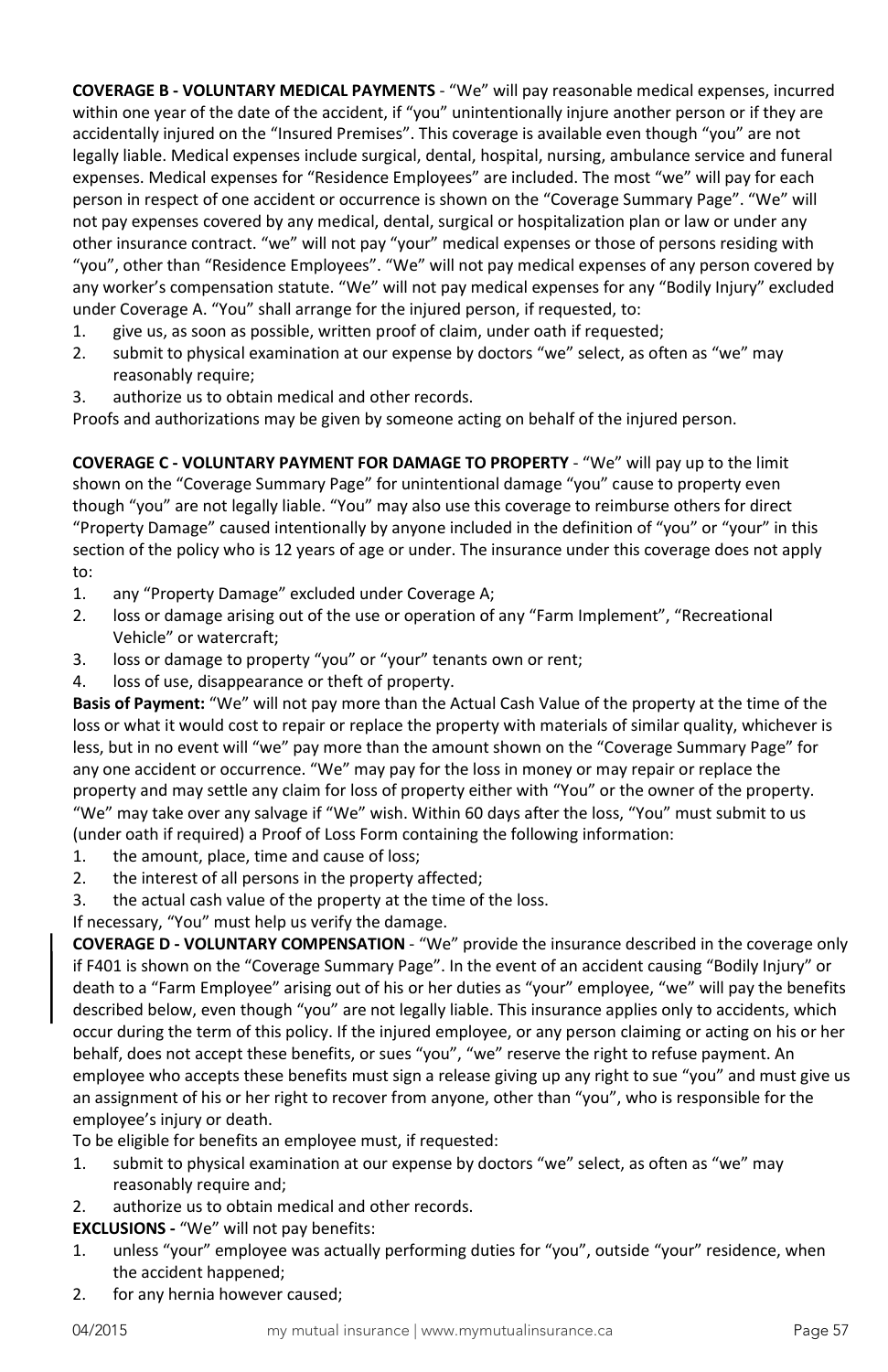3. for "Bodily Injury" arising out of an automobile accident.

# **SCHEDULE OF BENEFITS**

**Additional Definitions:** As used in this coverage, "Weekly Indemnity" means two-thirds of the injured employee's weekly wage as it was at the time of the accident, subject to a maximum of the limit per week, as shown on the "Coverage Summary Page".

**Medical Expenses** - "We" will pay necessary medical, surgical, pharmaceutical and hospital expenses in accordance with the scale of payments provided by the Saskatchewan Worker's Compensation Board and ambulance expenses, up to \$500 in all, during the period of 26 weeks following the date of the accident. "We" have the right to select or approve the doctor, druggist or hospital whose services are used. "We" will also pay the cost of supplying or renewing prosthetic or orthopedic appliances made necessary by the accident, for a period of 52 weeks from the date of the accident. "We" will not pay expenses covered by any medical, dental, surgical or hospitalization plan or law. "We" will not pay medical expenses of any person covered by any Worker's Compensation statute.

**Loss of Life** - If within a period of six months from the date of the accident "your" employee dies from injuries received in the accident, "we" will pay:

- 1. to those wholly dependent on the employee, a total of one hundred times the "Weekly Indemnity" in addition to any other benefits payable under this coverage, and;
- 2. actual funeral expenses up to \$500.

In case of death "We" can require an autopsy before "we" make payment.

**Temporary Total Disability** - If "your" employee becomes totally disabled from injuries received in the accident and cannot work at any job, "we" will pay "Weekly Indemnity" up to 26 weeks from the date of the accident while such disability continues. "We" will not pay for the first seven days unless the disability lasts for six weeks or more.

**Injury Benefits** - If, as a result of the accident, "your" employee suffers the loss of any of the following within 26 weeks of the accident, "we" will pay "Weekly Indemnity" for the number of weeks shown. These benefits will be paid in addition to Temporary Total Disability Benefits but no others. "We" will not pay more than 100 weeks in total even if the accident results in loss from more than one item. For loss of:

1. one or more of the following:

|    | hand or arm or foot or leg     | 100 weeks |
|----|--------------------------------|-----------|
| 2. | one finger or toe              | 25 weeks  |
|    | or more than one finger or toe | 50 weeks  |
| 3. | one eye                        | 50 weeks  |
|    | or both eyes                   | 100 weeks |
| 4. | hearing of one ear             | 25 weeks  |
|    | or hearing of both ears        | 100 weeks |

#### **COVERAGE E - JET PROPELLED PERSONAL WATERCRAFT LIABILITY**

"We" provide the insurance described in this coverage only if an amount of insurance is shown for "Personal Watercraft Liability" on the "Coverage Summary Page".

#### **DEFINITIONS**: (Applicable to Coverage E)

**"Passenger"** means anyone other than the operator, who is in, on, getting onto or alighting from a jet propelled personal watercraft.

**"Underage Operator"** means a person in control of or operating a jet propelled personal watercraft who is 12 years of age or older but not more than 15 years of age.

**COVERAGE** - "You" are insured against claims made against "you" arising from the ownership, use or operation of the jet propelled personal watercraft described for this coverage on the "Coverage Summary Page". From hereon "we" will refer to this as "the personal watercraft". "We" will pay all sums, which "You" become legally liable to pay as "Compensatory Damages" because of unintentional "Bodily Injury" or "Property Damage" to which this insurance applies. Other than as provided under "Defense, Settlement, Supplementary Payments", the amount of insurance shown on the "Coverage Summary Page" for Jet Propelled Personal Watercraft Liability is the maximum amount "we" will pay for all "Compensatory Damages" in respect of one accident or occurrence regardless of the number of:

- 1. injured persons;
- 2. claims made or "actions" brought; or
- 3. persons or organizations making claims or bringing "actions".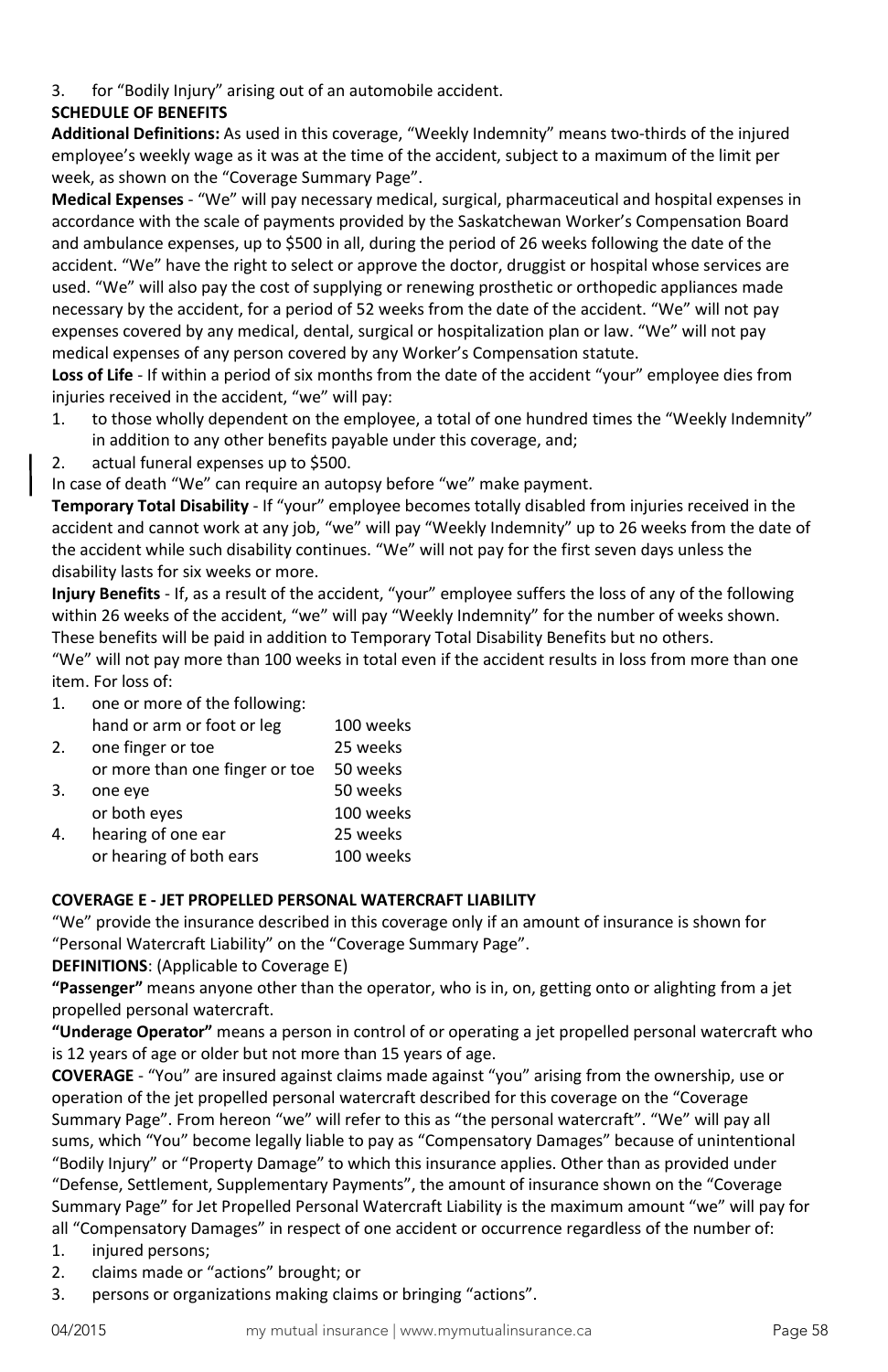### **COVERAGE E EXCLUSIONS** - Loss or damage not insured:

- 1. "You" are not insured for claims arising from the ownership, use or operation of the Personal Watercraft Liability while it is:
	- a. being operated or controlled by any person under 16 years of age;
	- b. being operated or controlled by any person while under the influence of any intoxicating substance or whose alcohol-blood ratio exceeds 80 milligrams of alcohol in 100 millilitres of blood;
	- c. carrying "passengers" for a fee, even if the "passenger" Hazard Option is included;
	- d. in a race or speed test;
	- e. rented or leased by "You" to others;
	- f. being used for any illicit or prohibited trade or transportation;
	- g. being used or operated in an area where the use or operation of a jet propelled personal watercraft is restricted or prohibited.
- 2. "You" are not insured for claims arising from "Bodily Injury" to a "passenger", unless the "passenger" Hazard Option is included.
- 3. "You" are not insured for claims when the engine capacity of the personal watercraft exceeds 650 cc;
- 4. "You" are not insured for claims arising from "Bodily Injury" or "Property Damage" when a motorboat and/or personal watercraft is not operated in accordance with the Canada Shipping Act regulations governing age and horsepower restrictions and operator competency requirements.

**OPTIONAL EXTENSION** - The "Coverage Summary Page" will show if the following optional extension is included in this coverage and if so, to which personal watercraft they apply. All Coverage E Exclusions apply to these options.

**Passenger Hazard Option:** If the "Coverage Summary Page" shows that the Passenger Hazard Option is included, "you" are insured for claims made against "you" because of "Bodily Injury" to a "passenger" arising out of the ownership use or operation of the personal watercraft. "You" are not insured for claims because of "Bodily Injury" which occurs when the seating capacity of the personal watercraft, as established by the manufacturer, has been exceeded, or while their personal watercraft is being operated or controlled by anyone under the age of 16 years. This means that "you" may not allow an operator under the age of 16 years to carry "passengers" on the personal watercraft.

### **COVERAGE F - ALL TERRAIN VEHICLE LIABILITY**

"We" provide the insurance described in this coverage only if an amount of insurance is shown for "All Terrain Vehicle Liability" on the "Coverage Summary Page".

### **DEFINITIONS: (Applicable to Coverage F)**

**"Passenger"** means anyone, other than the operator, who is in, on, getting onto or alighting from an All Terrain Vehicle.

**"Underage Operator"** means a person in control of or operating an All Terrain Vehicle who is 12 years of age or older but not more than 15 years of age.

**COVERAGE** - "You" are insured against claims made against "you" arising from the ownership, use of or operation of the All Terrain Vehicle described for this coverage on the "Coverage Summary Page". From hereon "we" will refer to this as "the All Terrain Vehicle." "We" will pay all sums, which "you" become legally liable to pay as "Compensatory Damages" because of unintentional "Bodily Injury" or "Property Damage" to which this insurance applies. Other than as provided under "Defense, Settlement,

Supplementary Payments", the amount of insurance shown on the "Coverage Summary Page" for All Terrain Vehicle Liability is the maximum amount "we" will pay for all "Compensatory Damages" in respect of one accident or occurrence, regardless of the number of:

- 1. insured persons;
- 2. claims made or "actions" brought; or
- 3. persons or organizations making claims or bringing "actions".

**COVERAGE F EXCLUSIONS** - Loss or damage not insured:

- 1. "You" are not insured for claims arising from the ownership, use or operation of the All Terrain Vehicle while it is:
	- a. being operated or controlled by any person under 16 years of age unless the "Underage Operator" Option is included;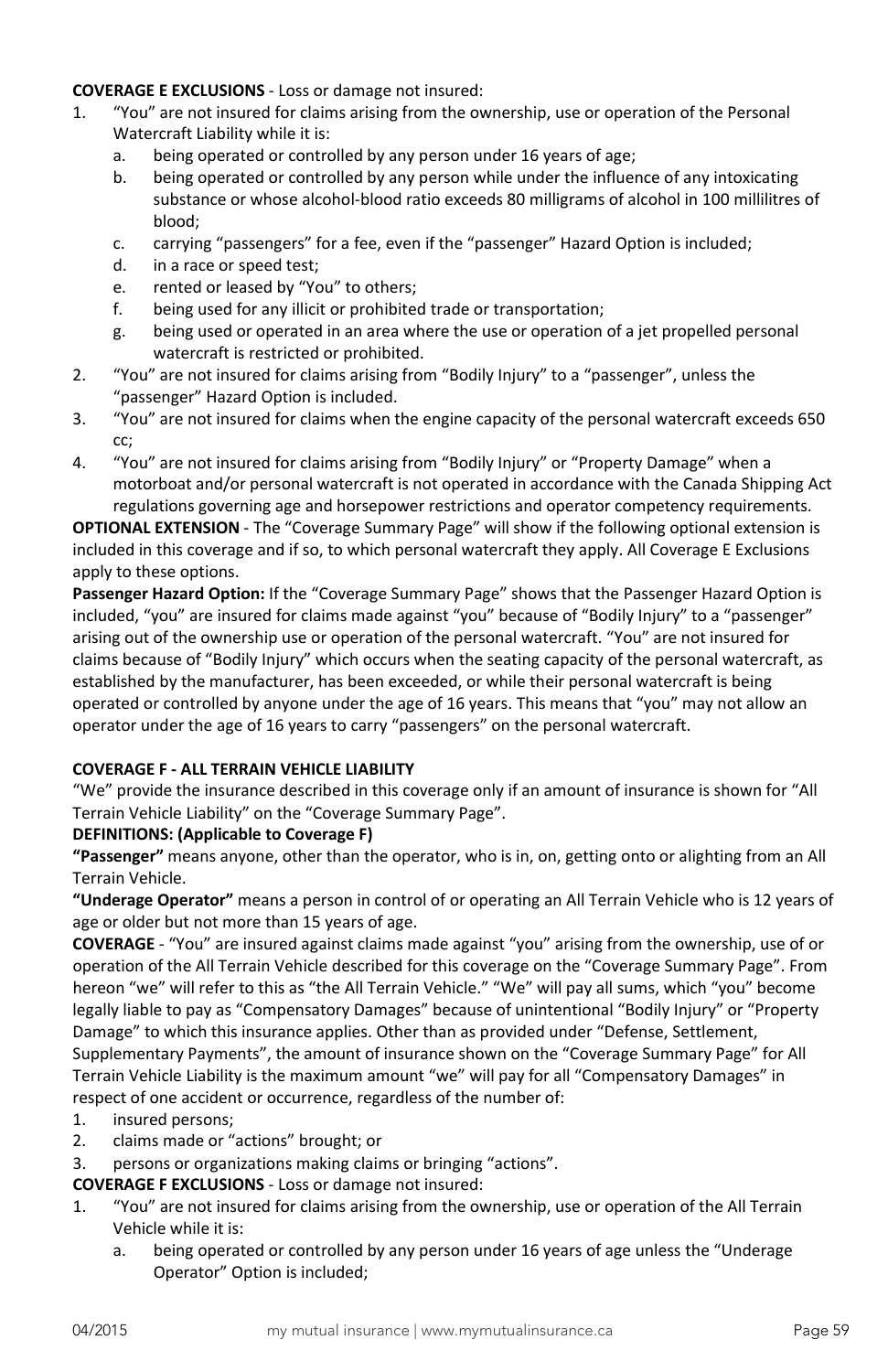- b. being operated or controlled by any person under 12 years of age, whether or not the "Underage Operator" Option is included;
- c. being operated or controlled by any person while under the influence of any intoxicating substance or whose alcohol-blood ratio exceeds 80 milligrams of alcohol in 100 milliliters of blood;
- d. carrying "passengers" for a fee, even if the Passenger Hazard option is included;
- e. in a race or speed test;
- f. rented or leased by "you" to others;
- g. being used for any illicit or prohibited trade or transportation;
- h. being operated in a manner contrary to the provisions of the All Terrain Vehicles Act (Sask.).
- 2. "You" are not insured for claims arising from "Bodily Injury" to a "passenger", unless the Passenger Hazard option is included.

**OPTIONAL EXTENSIONS** - The "Coverage Summary Page" will show which, if either, of the following optional extensions are included in this coverage, and if so, to which All Terrain Vehicle they apply. All Coverage F Exclusions apply to these options.

**Passenger Hazard Option**: if the "Coverage Summary Page" shows that the Passenger Hazard Option is included, "you" are insured for claims made against "you" because of "Bodily Injury" to a "passenger" arising out of the ownership use or operation of the All Terrain Vehicle. "You" are not insured for claims because of "Bodily Injury" which occurs when the seating capacity of the All Terrain Vehicle, as established by the manufacturer, has been exceeded.

**Underage Operator Option**: If the "Coverage Summary Page" shows that the "Underage Operator" option is included, "you" are insured for claims made against "you" because of "Bodily Injury" and "Property Damage" arising from the ownership use or operation of the All Terrain Vehicle while it is being operated by an "Underage Operator".

**DEFENSE, SETTLEMENT, SUPPLEMENTARY PAYMENTS - Applicable to Coverage E and F** - "We" will defend "you" against any suit, which makes claims against "you" for which "you" are insured under Coverage E or Coverage F and which alleges "Bodily Injury" or "Property Damage" and seeks "Compensatory Damages", even if it is groundless, false or fraudulent. "We" reserve the right to investigate, negotiate and settle any claim or suit if "we" decide this is appropriate. In addition to the applicable limit of insurance, "we" will pay:

- 1. all expenses which "we" incur;
- 2. all costs charged against "you" in any suit insured under Coverage E or Coverage F;
- 3. any interest accruing after judgement on that part of the judgement which is within the applicable amount of insurance;
- 4. premiums for appeal bonds required in any insured law suit involving "you" and bonds to release any property that is being held as security, up to the amount of insurance, but "we" are not obligated to apply for or provide these bonds;
- 5. expenses which "you" have incurred for emergency medical or surgical treatment to others following an accident or occurrence insured by this policy;
- 6. reasonable expenses, except loss of "earnings", which "you" incur at our request.

# **CONDITIONS - Applicable to coverage A, B, C, D, E and F**

**Notice of accident or occurrence:** When an accident or occurrence takes place, "you" must promptly give us notice (in writing if required). The notice must include:

- 1. "your" name and policy number;
- 2. the time, place and circumstances of the accident;
- 3. the names and addresses of witnesses and potential claimants.
- **Co-operation**: "You" are required to:
- 1. help us obtain witnesses, information and evidence about the accident and co-operate with us in any legal "action" if "we" ask "you";
- 2. immediately send us everything received in writing concerning the claim including legal documents.

**Unauthorized Settlements - coverages A, D, E and F:** "You" shall not, except at "your" cost, voluntarily make any payment, assume any obligations or incur expenses, other than first aid expenses necessary at the time of the accident.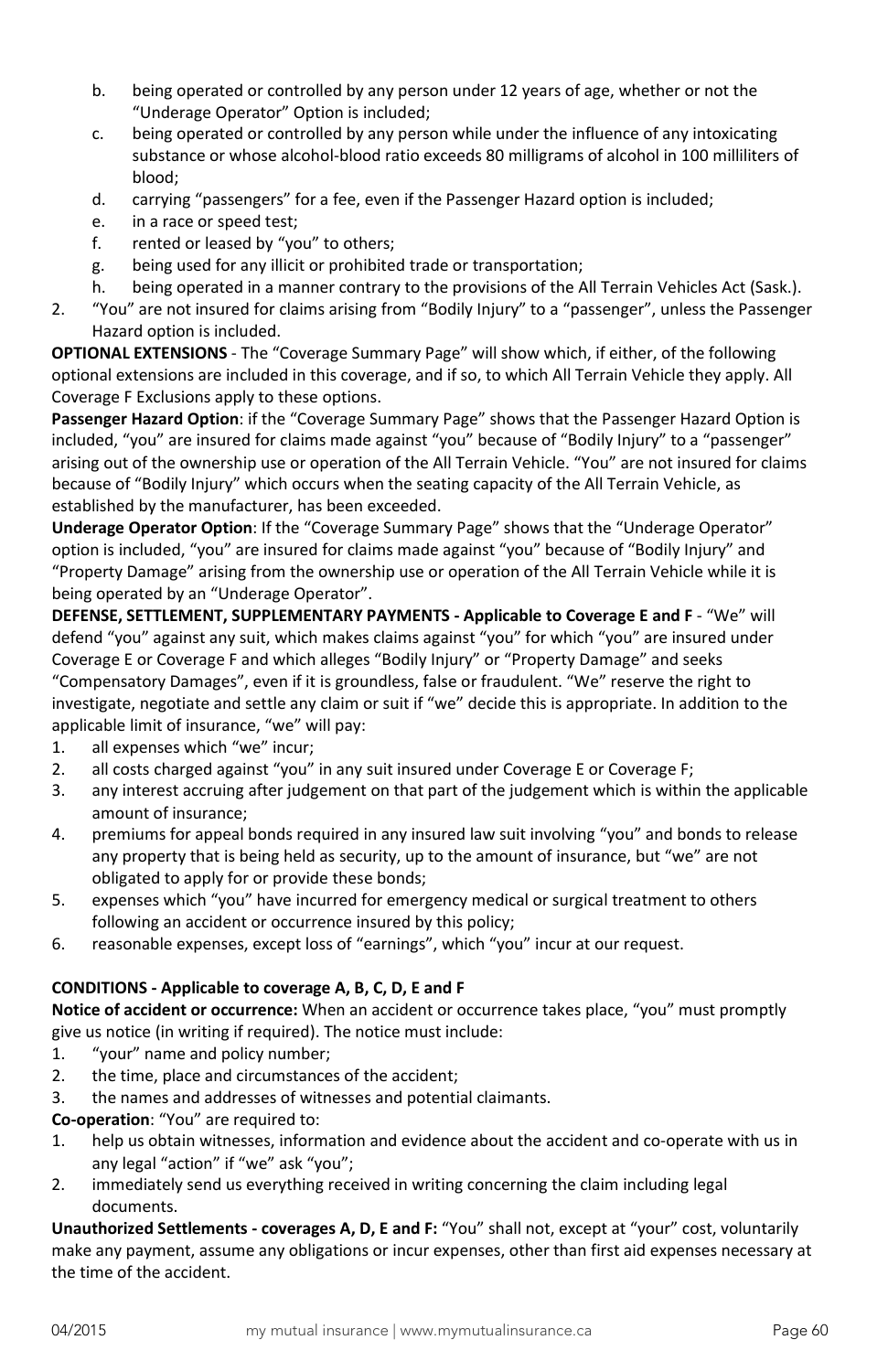**Action Against Us - Coverages A, E and F**: "You" shall not bring suit against us until "you" have fully complied with all the terms of this policy, nor until the amount of "you" obligation to pay has been finally determined, either by judgement against "you" or by an agreement which has our consent. **Action Against Us - Coverages B, C and D:** "You" shall not bring suit against us until "you" have fully complied with all the terms of this policy, nor until 60 days after the required Proof of Loss Form has been filed with us.

**Payment of Claim - Coverages B, C and D:** Payment by us under any of these coverages is not an admission of liability by "you" or us.

**Insurance Under More Than One Policy**: If "you" have other insurance which applies to a loss or claim, or would have applied if this policy did not exist, our policy will be considered excess insurance and "we" will not pay any loss or claim until the amount of such other insurance is used up. However, if "you" have other insurance with us which applies to a loss or claim, "We" will only pay up to the highest limit available under any one of our policies.

**Deductible** – Our obligation under Coverage A – Legal Liability to pay "Compensatory Damages" on "your" behalf applies only to the amount of "Compensatory Damages" in excess of any deductible amounts stated on the "Coverage Summary Page". The limits of insurance applicable to "each occurrence" for "Property Damage" and any one "premises" for Tenants' Legal Liability will be reduced by the amount of such deductible. The "Aggregate Limit" for such coverages shall not be reduced by the application of such deductible amount.

The deductible amount stated on the "Coverage Summary Page" applies to all "Compensatory Damages" because of "Property Damage" as the result of any one "occurrence", regardless of the number of people or organizations who sustain "Compensatory Damages" because of that "occurrence". The terms of this insurance, including those with respect to our right and duty to defend any "action" seeking those "Compensatory Damages"; and "your" duties in the event of an "occurrence", claim or "action" apply irrespective of the application of the deductible amount.

"We" may pay any part or all of the deductible amount to effect settlement of any claim or "action" and, upon notification of the "action" taken, "you" shall promptly reimburse us for such part of the deductible amount as has been paid by us.

#### **Milk Contamination – Property Damage Deductible Endorsement**

Any payment under Coverage A - Legal Liability, for "Property Damage" arising from contamination of milk will be reduced by a deductible amount as follows:

- 1. 25% of the total value of such loss or damage, subject to a minimum deductible of \$500 for the first occurrence
- 2. 50% of the total value of such loss or damage, subject to a minimum deductible of \$500 for any subsequent occurrence

The aggregate limit for such coverages will not be reduced by the application of such deductibles. Our right and duty to defend any "action" seeking "Compensatory Damages" and "your" duties in the event of an occurrence, claim or "action" apply regardless of the application of the deductible amount. "We" may pay any part of or all of the deductible amount to effect settlement of any claim or "action" and, upon notification of the "action" taken, "you" must promptly reimburse us for such part of the deductible amount as has been paid.

### **PART 2 - FARMER'S LIMITED POLLUTION LIABILITY INSURANCE**

In this Part 2, the words **"you" and "your"** refer to the person(s) names as the Insured on the "Coverage Summary Page". The words **"We", "us**" and "our" refer to *My Mutual Insurance Ltd.*. The word **"insured"** means any person or organization qualifying as such under SECTION II - WHO IS AN INSURED. Other words and phrases that appear in quotation marks have special meaning. Refer to SECTION V - DEFINITIONS.

#### **SECTION I - COVERAGES**

### **I. INSURING AGREEMENTS**

### **A. "Bodily Injury" and "Property Damage"**

1. "We" will pay those sums that the Insured becomes legally obligated to pay as "Compensatory Damages" because of "Bodily Injury" or "Property Damage" to which this insurance applies, provided that: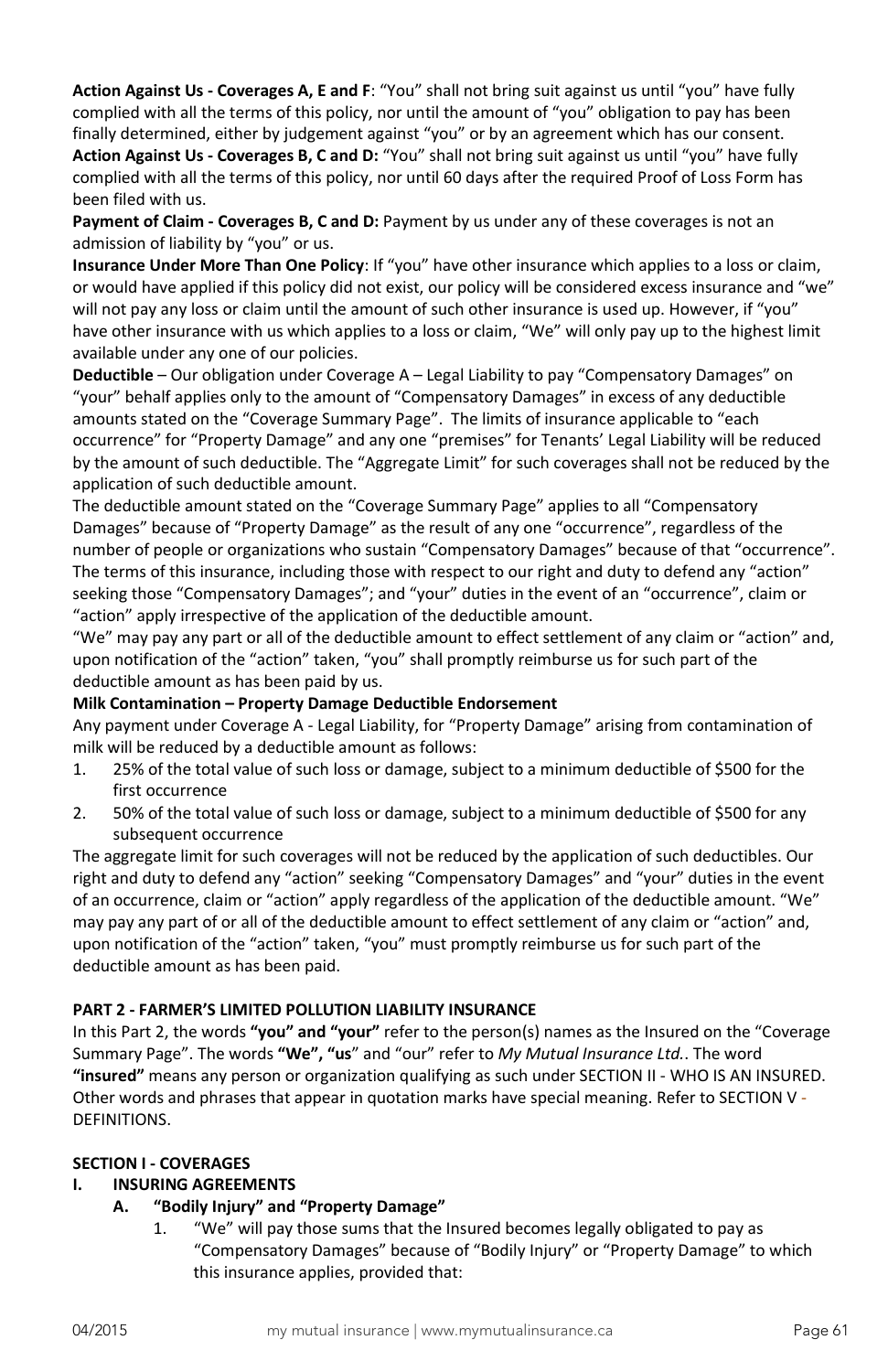- a. such "Bodily Injury" or "Property Damage" is caused by a "pollution incident" which commences during the policy period; and
- b. the claim for such "Compensatory Damages" is first made against the insured during the policy period or within one year after its termination and reported to us in accordance with Section VI – CONDITIONS, item 5. Duties in the Event of "Pollution Incident", Claim or "Action".

A claim by a person or organization seeking "Compensatory Damages" will be deemed to have been made when notice of such claim is received and recorded by any insured or by us, whichever comes first.

All claims for "Compensatory Damages" because of "Bodily Injury" or "Property Damage" sustained by any one person or organization as a result of any one "pollution incident" shall be deemed to have been made at the time the first of those claims is made.

- 2. "We" have the right and duty to defend claims made or "actions" brought in Canada against the Insured seeking such "Compensatory Damages" and to pay for the "defense expense". This right and duty is limited as described in Section I, 2. DEFENSE OF CLAIMS OR ACTIONS.
- 3. "Compensatory Damages" include prejudgment interest awarded against the Insured on that part of the judgement "we" pay.
- **B. Clean-up Costs** "We" will pay the Insured for reasonable and necessary "clean-up costs" incurred by the Insured as a result of the performance by the Insured of an obligation imposed by law on the Insured provided that:
	- 1. such "clean-up costs" are incurred because of "environmental damage" to which this insurance applies; and
	- 2. the "environmental damage" is caused by a "pollution incident" which commences during the policy period and is reported to us during the policy period or within 30 days after its termination.

"We" shall have the right, but not the duty, to participate at our expense in any proceeding seeking to impose legal obligations because of such "environmental damage." Each payment "we" make for "Compensatory Damages", "defense expense" or "clean-up costs" reduces the amount of insurance available, as provided under SECTION III - LIMITS OF INSURANCE AND DEDUCTIBLE.

"We" have no obligation under this insurance to make payments or to perform acts or services except as provided for above.

# **II. DEFENSE OF CLAIMS OR ACTIONS**

- A. "We" have the right and duty to defend claims made or "actions" brought in Canada against the insured seeking "Compensatory Damages" payable under this policy for "Bodily Injury" or "Property Damage". "We" may make:
	- 1. such investigation of any claim or "actions"; and
	- 2. such settlements within the applicable amount of insurance available as "we" think appropriate.
- B. Our right and duty to defend such claims or "actions" ends when "we" have used up the amount of insurance available, as provided under SECTION III - LIMITS OF INSURANCE AND DEDUCTIBLE. This applies both to claims and "actions" pending at that time and those filed thereafter.
- C. When "we" control the defense for such claims or "actions", "we" will pay for the "defense expense". If by mutual agreement or court order the insured assumed control of the defense before the applicable amount of insurance available is used up, "we" will reimburse the insured for reasonable "defense expense". In either case, however, the amounts "we" pay will reduce the amount of insurance available, as provided under SECTION III - LIMITS OF INSURANCE AND DEDUCTIBLE
- **III. EXCLUSIONS** This insurance does not apply to:
	- A. "Bodily Injury", "Property Damage" or "clean-up costs" which are expected or intended from the standpoint of any insured;
	- B. "Bodily Injury", "Property Damage" or "clean-up costs" arising out of a "pollution incident" which "pollution incident" is expected or intended from the standpoint of any insured;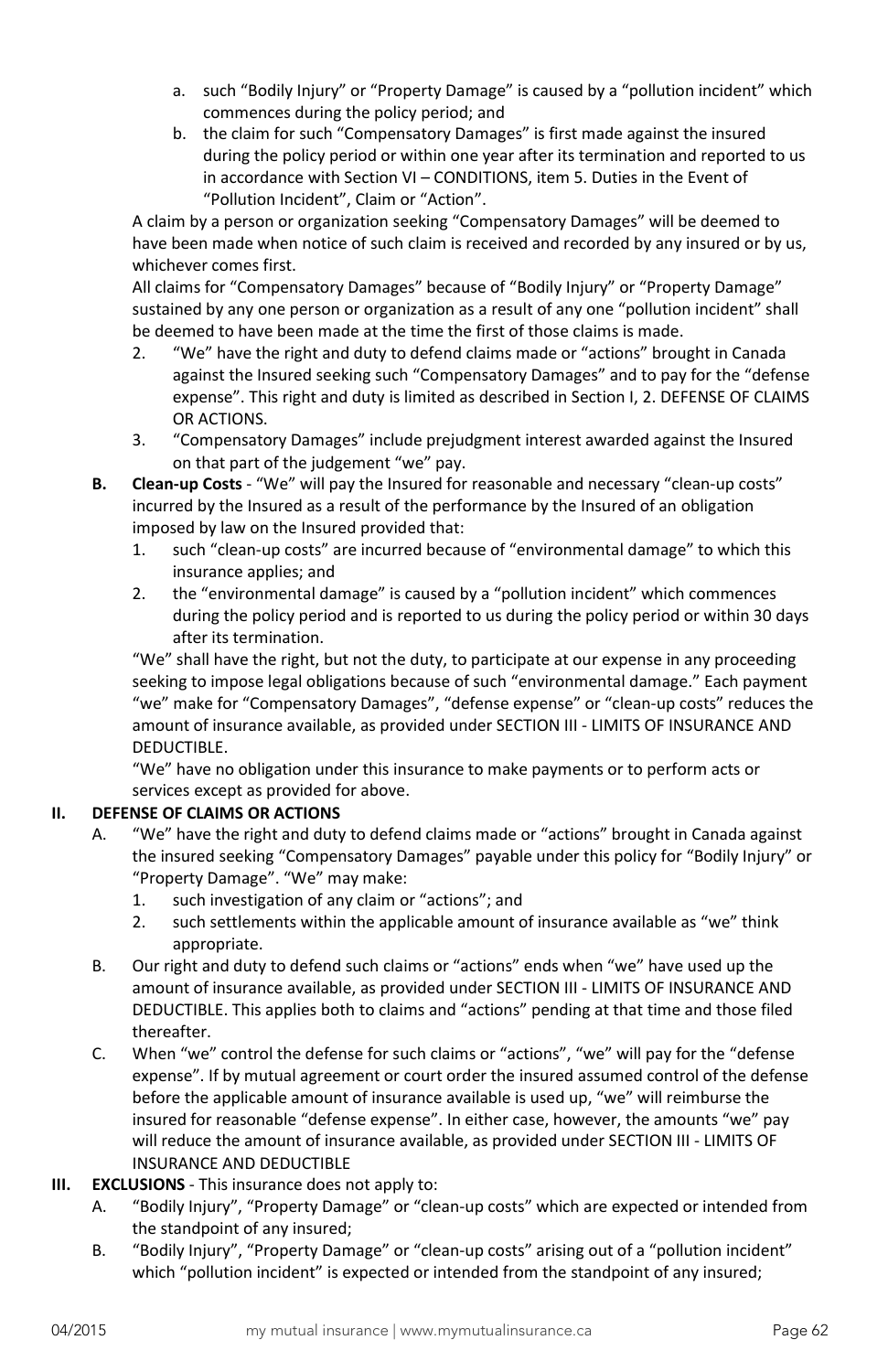- C. Liability assumed by any insured under any contract or agreement, but this exclusion does not apply to liability that such insured would have in the absence of such contract or agreement;
- D. Any obligation of any insured pursuant to any employment standards law, "Worker's Compensation Law, unemployment insurance law, disability benefits law, occupational health and safety law or any similar law;
- E. 1. "Bodily Injury" to an employee of any insured arising out of or in the course of employment by any insured; or
	- 2. any claim for damages by the spouse, child, parent, brother, sister or other dependent of an employee of any insured as a result of "Bodily Injury" to an employee arising out of or in the course of employment by any insured.

This exclusion applies:

- 1. whether any insured may be liable as an employer or in any other capacity; or
- 2. to any claim for contribution or indemnity by any person, Commission, Board, corporation or organization required to pay "Compensatory Damages" to an employee of any insured because of "Bodily Injury" to that employee;
- F. "Property Damage" to or "clean-up costs" at, in or on:
	- 1. any property owned, rented or occupied by an insured;
	- 2. any property loaned to or used by any insured;
	- 3. any property in the care, custody or control of any insured;
	- 4. any property sold, given away or abandoned by any insured;
- G. "Property Damage" to or "clean-up costs" at, in or on any "waste facility";
- H. "Bodily Injury", "Property Damage" or "clean-up costs" caused by a "pollution incident" originating at, in or on any "waste facility" or caused by a "pollution incident" arising from or incidental to the delivery, handling, storage, disposal, processing or treatment of waste at, in or on any "waste facility";
- I. "Bodily Injury", "Property Damage" or "clean-up costs" that are within the "products completed operations hazard";
- J. "Bodily Injury", "Property Damage" or "clean-up costs" caused by a "pollution incident" originating:
	- 1. below the surface of the ground or water; or
	- 2. from "pollutants" which have, at any time, been buried under the surface of the ground
	- or water, and then subsequently exposed by erosion, excavation or other means;
- K. "Bodily Injury" in the form of genetic damage or birth defects;
- L. "Bodily Injury", "Property Damage", or "clean-up costs" arising out of the ownership, use or operation by or on behalf of any insured of any self propelled land motor vehicle, trailers or semi-trailers while attached to such vehicle or unattached, including accessories and equipment while attached to or mounted on such vehicle, trailers or semi-trailers. This exclusion does not apply to a truck mounted sprayer while carrying out spraying operations on the "Insured Premises" as defined.
- M. 1. "Bodily Injury", "Property Damage" or "clean-up costs" arising out of the ownership, maintenance, use, operation, loading or unloading, or the entrustment to others, by or onbehalf of any insured of:
	- a. any railway rolling stock;
	- b. any watercraft;
	- c. any air cushion vehicle;
	- d. any aircraft; or
	- 2. "Bodily Injury", "Property Damage" or "clean-up costs" arising out of the ownership, existence, use or operation by or on behalf of any insured of any "premises" for the purpose of an airport or aircraft landing area and all operations necessary or incidental thereto.
- N. 1. "Bodily Injury", "Property Damage" or "clean-up costs" arising out of a "pollution incident" which results from or is attributable to a failure to comply with any applicable statute, regulation, ordinance, directive or order relating to the protection of the environment and promulgated by any governmental body, provided that failure to comply is a wilful or deliberate act or omission of any insured;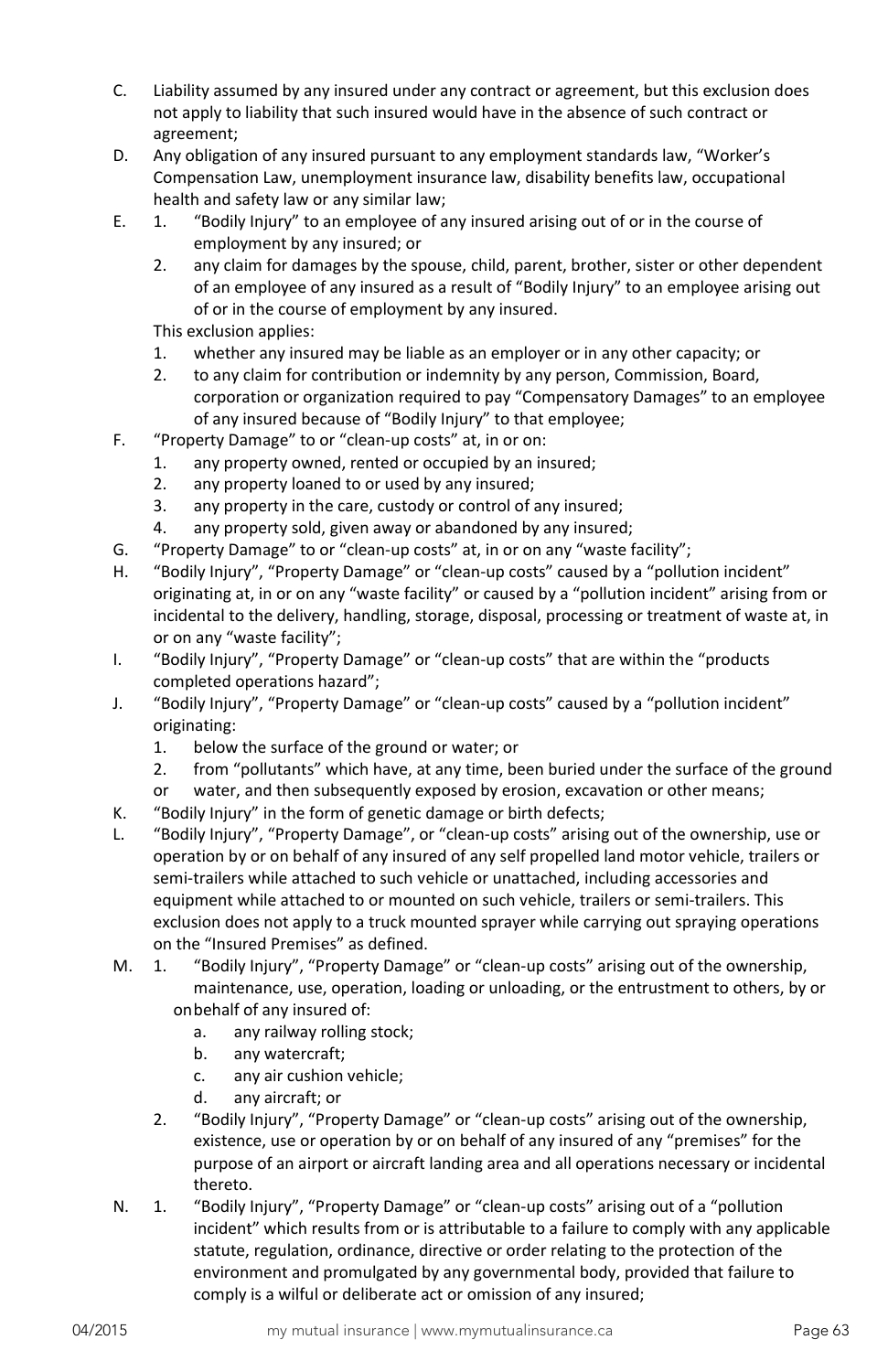- 2. "Clean-up costs" caused by a "pollution incident" if any insured is convicted of an offence under any applicable statute or regulation, relating to the protection of the environment and promulgated by any governmental body, as a result of any Insured's failure to comply with a legal duty to report the "pollution incident to a governmental body or to take remedial steps after the "pollution incident";
- O. "Bodily Injury" or "Property Damage" or "clean-up costs" outside Canada;
- P. 1. Liability imposed by or arising under the Nuclear Liability Act
	- 2. "Bodily Injury", "Property Damage" or clean-up costs" with respect to which an insured this policy is also insured under a contract of nuclear energy liability insurance (whether the insured is unnamed in such contract and whether or not it is legally enforceable by the insured) issued by the Nuclear Insurance Association of Canada or any other insurer or group or pool of insurers or would be an insured under any such policy but for its termination upon exhaustion of its limit of liability;
	- 3. "Bodily Injury", "Property Damage" or "clean-up costs" resulting directly or indirectly from the nuclear energy hazard arising from:
		- a. the ownership, maintenance, operation or use of a nuclear facility by or on behalf of an insured;
		- b. the furnishing by an insured of services, materials, parts or equipment in connection with the planning construction, maintenance, operation or use of any nuclear facility; and
		- c. the possession, consumption, use, handling, disposal or transportation of fissionable substances, or of other radioactive material (except radioactive isotopes, away from a nuclear facility, which have reached the final stage of fabricationso as to be usable for any scientific, medical, agricultural, commercial or industrial purpose) used,distributed, handled or sold by an insured.

As used in this policy:

- d. The term "nuclear energy hazard" means the radioactive, toxic, explosive, or other hazardous properties of radioactive material;
- e. The term "radioactive material" means uranium, thorium, plutonium, neptunium, their respective derivatives and compounds, radioactive isotopes of other

elements and any other substances that the Atomic Energy Control Board may, by regulation, designate as being prescribed substances capable of releasing atomic energy, or as being requisite for the production, use or application of atomic energy

- f. The term "nuclear facility" means:
	- 1) any apparatus designed or used to sustain nuclear fission in a self-supporting chain reaction or to contain a critical mass of plutonium, thorium and uranium or any one or more of them;
	- 2) any equipment or device designed or used for:
		- a) separating the isotopes of plutonium, thorium, and uranium or any one or more of them;
		- b) processing or utilizing spent fuel; or
		- c) handling, processing or packaging waste;
	- 3) any equipment or device used for the processing, fabricating or alloying of plutonium, thorium or uranium enriched in the isotope uranium 233 or in the isotope uranium 235, or any one or more of them if at any time the total amount of such material in the custody of the insured at the "premises" where such equipment or device is located consists of or contains more than 25 grams of plutonium or uranium 233 or any combination thereof, or more than 250 grams of uranium 235;
	- 4) any structure, basin, excavation, "premises" or place prepared or used for the storage or disposal of waste radioactive material; and includes the site on which any of the foregoing is located, together with all operations conducted thereon and all "Premises" used for such operations.
- g. The term "fissionable substance" means any prescribed substance that is, or from which can be obtained, a substance capable of releasing atomic energy by nuclear fission.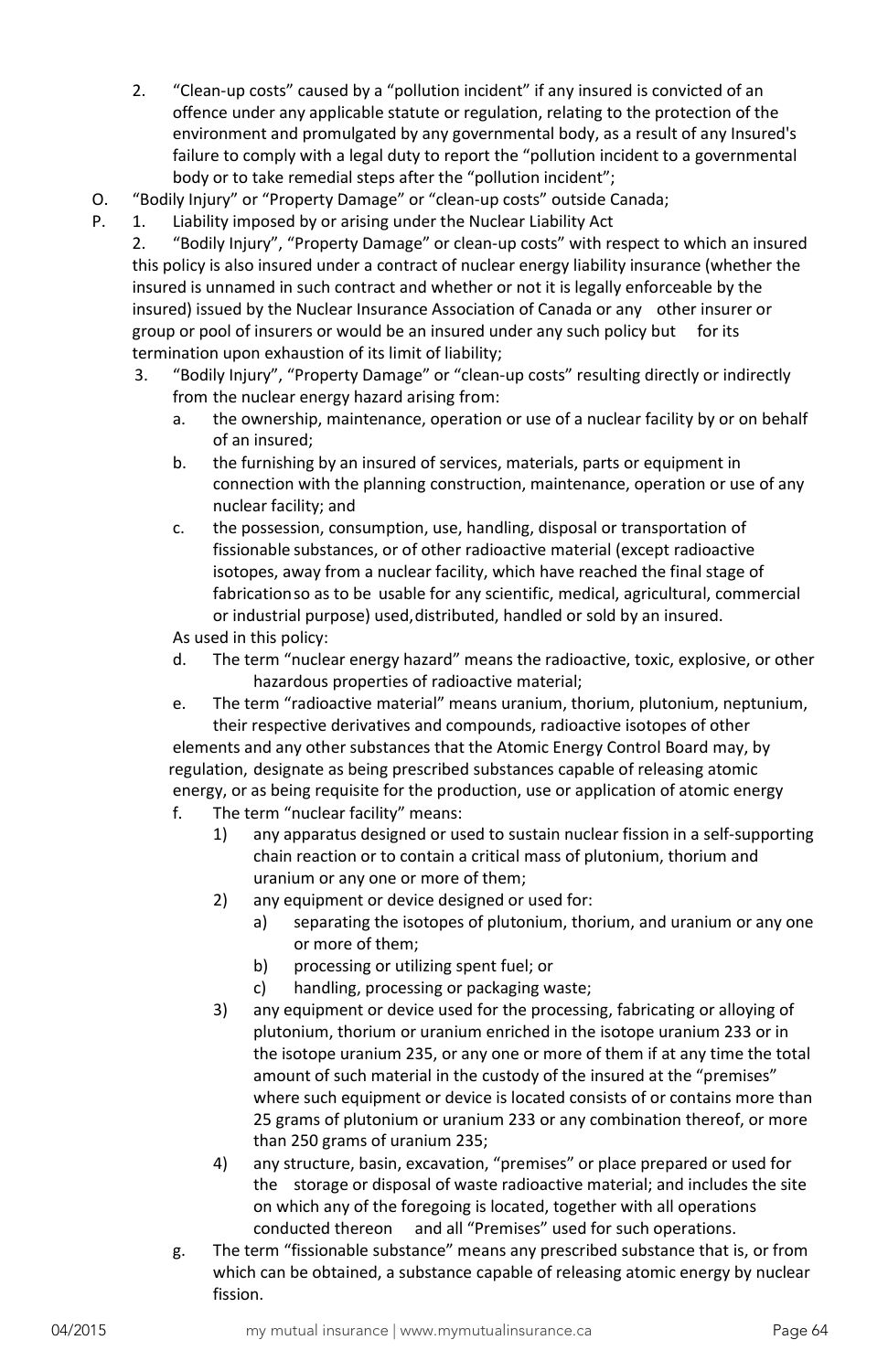- Q. "Bodily Injury", "Property Damage" or "clean-up costs" caused by a "pollution incident" resulting from war, invasion, act of foreign enemy, hostilities (whether war be declared or not), civil war, rebellion, revolution, insurrection or military power, riot or civil commotion, sabotage or any other act of deliberate destruction of property or "terrorism".
- R. "Bodily Injury", "Property Damage" or "Clean-up Costs" arising out of the erasure, destruction, corruption, misappropriation or misinterpretation of "data"; or erroneously creating, amending, entering, deleting or using "data"; including any loss of use arising therefrom. "Data" means representations of information or concepts, in any form.
- S. "Bodily Injury" or "Property Damage" arising out of any actual or alleged liability whatsoever for any claim or claims in respect of loss or losses, damage, cost or expenses directly or indirectly caused by resulting from or in consequence of, or in any way involving asbestos, or any materials containing asbestos in whatever form or quantity. This exclusion applies regardless of any other cause that contributes concurrently or in any sequence to the loss, damages, cost or expense.
- T. "Bodily Injury" or "Property Damage" when automotive anti-freeze has been used in a hydronic yard furnace.
- U. "Bodily Injury" or "Property Damage" or "clean-up costs" arising directly or indirectly, in whole or in part, out of "terrorism" or out of any activity or decision of a government agency or other entity to prevent, respond to or terminate "terrorism". This exclusion applies regardless of any other contributing or aggravating cause or event that contributes concurrently or in any sequence to the "Bodily Injury", "Property Damage" or "clean-up costs".
- **IV. CLARIFICATION OF INTENTION** For greater certainty in interpreting the insuring agreements, the parties to this policy confirm that the insuring agreements are not intended to apply to:
	- A. "Bodily Injury", "Property Damage" or "clean-up costs" which result from or are caused by anything other than a "pollution incident";
	- B. punitive, aggravated or exemplary damages;
	- C. fines or penalties imposed by law.

# **SECTION II-WHO IS AN INSURED**

- I. If "You" are designated on the "Coverage Summary Page" as:
	- A. An individual, "you" and "your" spouse are insureds, but only with respect to the conduct of a "business" of which "you" are the sole owner.
	- B. A partnership or joint venture, "you" are an insured. "Your" members, "your" partners, and their spouses are also insureds, but only with respect to the conduct of "your" "business".
	- C. An organization other than a partnership or joint venture, "you" are an insured. "Your" executive officers and directors are insureds, but only with respect to their duties as "your" officers or directors. "Your" shareholders are also insureds, but only with respect to their liability as shareholders.
- II. Each of the following is also an insured:
	- A. "Your" employees, other than "your" executive officers, but only for acts within the scope of their employment by "you". However, none of these employees is an insured for:
		- 1. "Bodily Injury" to "you" or to a co-employee while in the course of his or her employment; or
		- 2. "Bodily Injury" for any person who at the time of injury is entitled to benefits under any Worker's Compensation Law, a disability benefits plan, compensation or employment insurance compensation law or any similar law; or
		- 3. "Property Damage" to property owned or occupied by or rented or loaned to that employee, any of "your" other employees, or any of "your" partners or members (if "you" are a partnership or joint venture).
	- B. Any person (other than "your" employee), or any organization while acting as "your" real estate manager.
	- C. Any person or organization having proper temporary custody of "your" property if "you" die, but only:
		- 1. with respect to liability arising out of the maintenance or use of the property and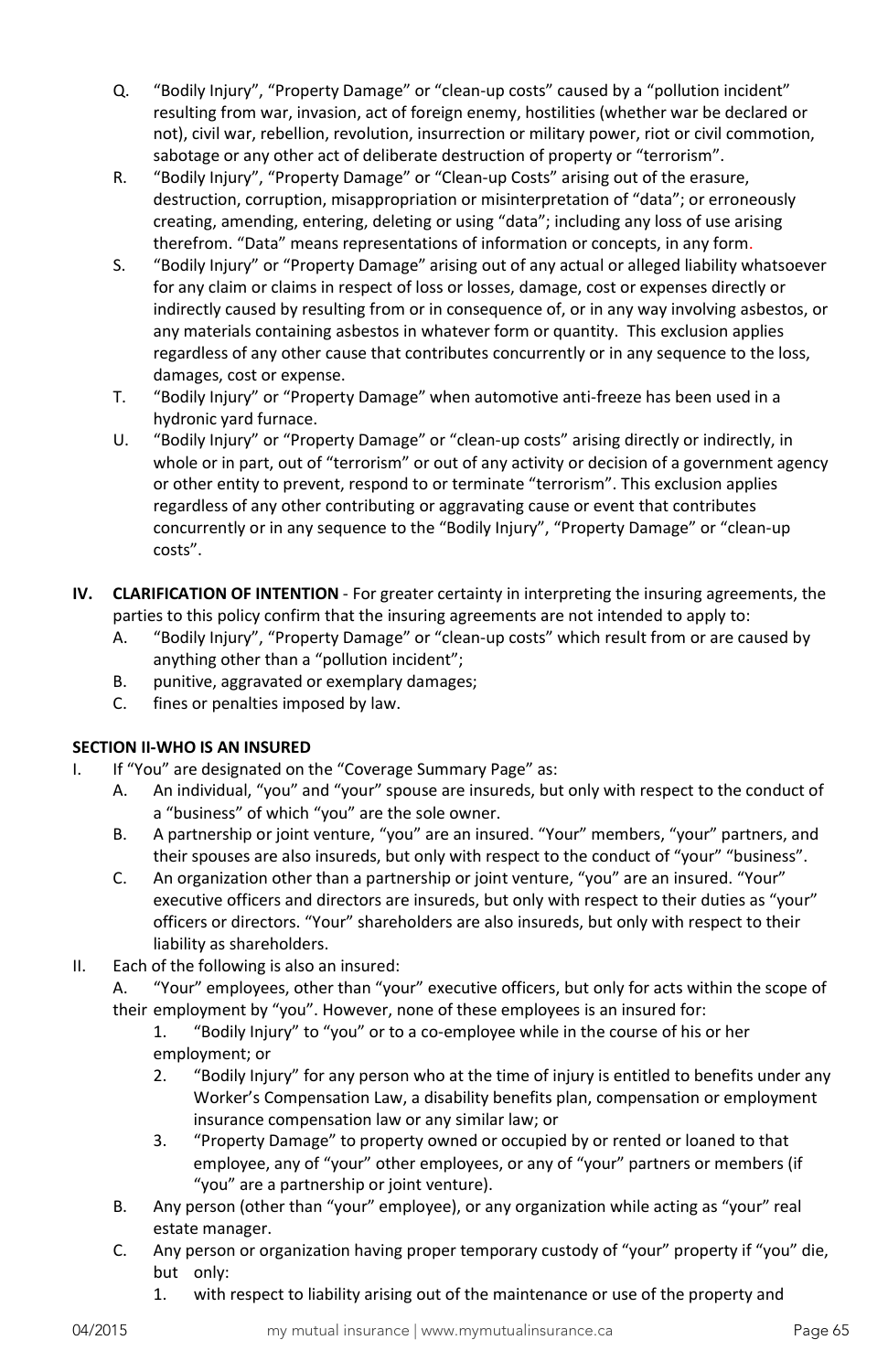- 2. until "your" legal representative has been appointed.
- D. "Your" legal representative if "you" die, but only with respect to duties as such. That representative will have all "your" rights and duties under this policy.

No person or organization is an insured with respect to the conduct of any current or past partnership or joint venture that is not shown as a "Named Insured" on the "Coverage Summary Page".

### **SECTION III-LIMITS OF INSURANCE AND DEDUCTIBLE**

### I. **AGGREGATE LIMIT**

- A. Regardless of the number of insureds under this policy, or the number of persons or organizations who make claims or bring "actions", or the number of claims made or "actions" brought, or the amount of "clean-up costs" incurred, in no event shall our total limit of liability for:
	- 1. all "clean-up costs" incurred; AND
	- 2. all "defense expense" for claims and "actions" seeking "Compensatory Damages" because of "Bodily Injury" and "Property Damage", or both; AND
	- 3. all "Compensatory Damages" because of all "Bodily Injury" and all "Property Damage" exceed the limit of liability stated on the "Coverage Summary Page" as aggregate limit.
- B. Any and all payments made by us for such "Compensatory Damages", "clean-up costs" and "defense expense": shall reduce, by the amount of the payment, the limit of liability stated on the Coverage Summary page as aggregate limit. In this policy, the aggregate limit as reduced by any such payment or payments is referred to as the amount of insurance available.
- C. When the aggregate limit stated on the "Coverage Summary Page" is reduced to the extent that there is no amount of insurance available, "we" shall have no further obligations or duties under this policy. Without limiting the generality of the foregoing, "we" shall have no further obligation to make payments for damages, "clean-up costs" or "defense expense" and shall have no further duty to defend or to continue to defend any claims or "actions".
- D. "You" agree to reimburse us for any amounts paid by us for "Compensatory Damages", "clean-up costs" or "defense expense" in excess of the amount of insurance available forthwith upon demand.

# II. **INCIDENT LIMITS**

- A. Subject to part 1 of Section III above, and regardless of the number of insureds under this policy, or the number of persons or organizations who make claims or bring "actions", or the number of claims made or "actions" brought or the amount of "clean-up costs" incurred, in no event shall our total limit of liability for:
	- 1. all "clean-up costs" incurred; AND
	- 2. all "defense expense" for claims and "actions" seeking "Compensatory Damages" because of "Bodily Injury" or "Property Damage" or both; AND
	- 3. all "Compensatory Damages" because of "Bodily Injury" and "Property Damage" from any one "pollution incident" exceed the limit of liability for each "pollution incident" stated on the "Coverage Summary Page", less any deductible amount stated on the "Coverage Summary Page".
- B. "We" may or, if required by law, shall pay part or all of any deductible amount stated on the "Coverage Summary Page" in order to effect settlement of any claim or "action". "You" shall reimburse us for any deductible amount so paid by us forthwith upon demand.
- C. "You" agree to reimburse us for any amounts paid by us for "Compensatory Damages", "clean-up costs" or "defense expense" in excess of the amount of insurance available forthwith upon demand.

The limits of this policy apply separately to each consecutive annual period, starting with the beginning of the policy period shown on the "Coverage Summary Page", unless the policy period is extended after issuance for an additional period of less than 12 months. In that case, the additional period will be deemed part of the last preceding period for purposes of determining the limits of insurance.

### **SECTION IV-POLICY TERRITORY AND SCOPE –**

This insurance applies only to "Bodily Injury", "Property Damage", "clean-up costs" or "defense expense" caused by or incurred by reason of a "pollution incident" occurring in the Province of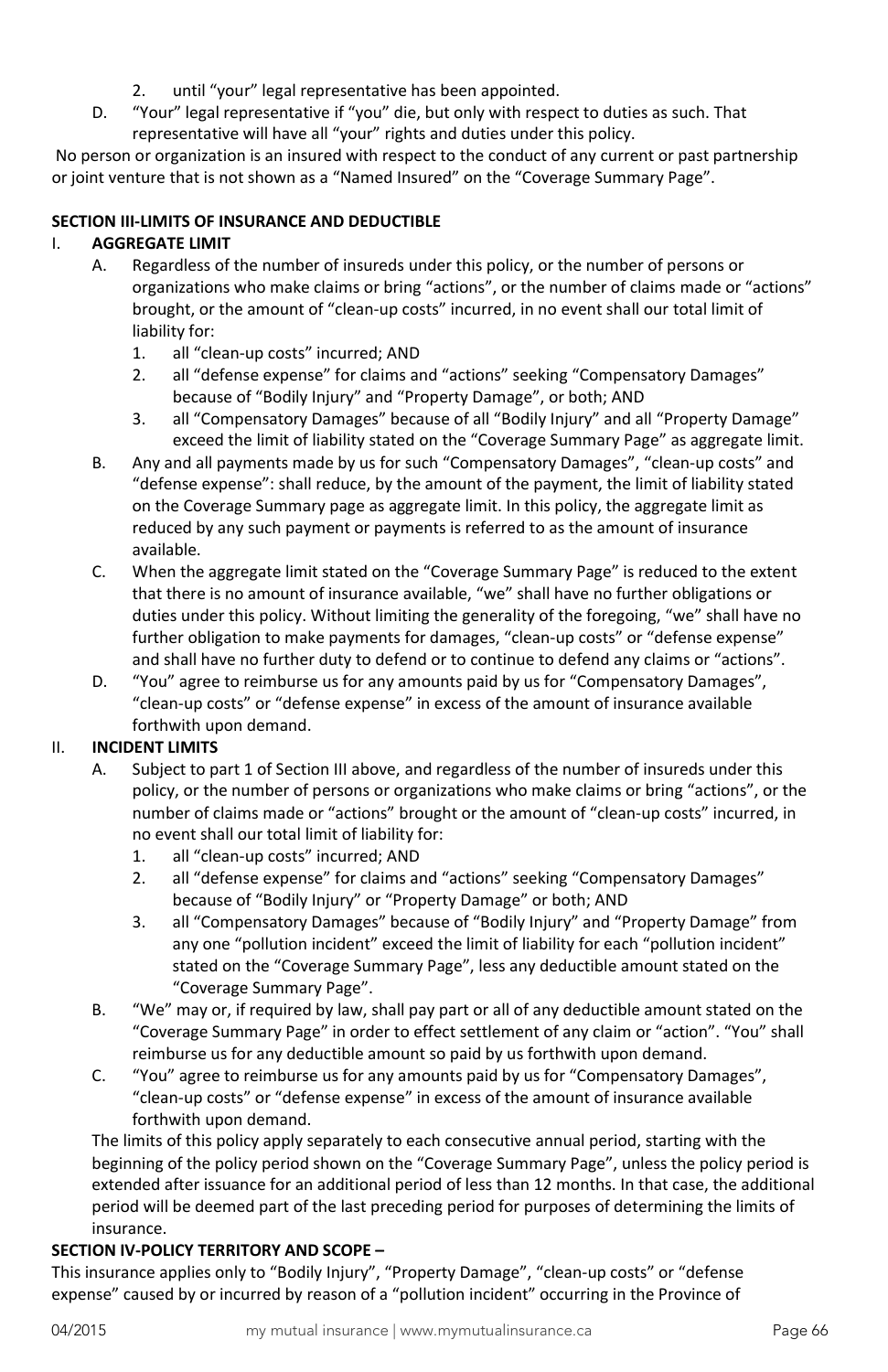Saskatchewan but not to any such "Bodily Injury", "Property Damage" or "clean-up costs" for which an action on the merits is brought outside Canada, nor to any "defense expense" incurred in, or as a result of, such an "action" on the merits being brought outside Canada.

## **SECTION V - DEFINITIONS**

**"Action"** means a civil proceeding in a Canadian Court in which "Compensatory Damages" to which this insurance applies are claimed. **"Action"** includes an arbitration proceeding in Canada in which such "Compensatory Damages" are claimed, provided that the Insured is either required to submit or submits with our consent to such arbitration proceeding.

**"Bodily Injury"** means bodily injury, sickness or disease sustained by a person, including death resulting from any of these at any time.

**"Clean-up Costs"** means expenses for the removal or neutralization of "pollutants".

**"Defense Expense"** means payments allocated to a specific claim or "action" for its investigation, settlement, or defense, including:

- 1. legal fees, expert fees, disbursements and all other litigation expenses;
- 2. reasonable expenses incurred by the Insured at our request to assist us in the investigation or defense of the claim or "action" including actual loss of "Earnings" up to \$100 a day because of time off from work;
- 3. all costs taxed against the Insured in the "action".

"Defense Expense" does not include salaries and expenses of our employees or the Insured's employees, other than:

- a. that portion of our employed lawyers' fees, salaries and expenses allocated to a specific claim or "action"; and
- b. the expenses described in 2. above.

**"Environmental Damage"** means the injurious presence of "pollutants" in or upon land, the atmosphere, or any watercourse or body of water.

# The **"Insured's Product"** means:

- 1. Any goods or products, other than real property, manufactured, sold, handled, distributed or disposed of by:
	- a. any Insured;
	- b. others trading under any Insured's name; or
	- c. a person or organization whose "business" or assets any Insured has acquired; and
- 2. Containers (other than vehicles), materials, parts or equipment furnished in connection with such goods or products.

The "Insured's Product" includes warranties or representations made at any time with respect to the fitness, quality, durability or performance of any of the items included in (a) and (b) above. The "Insured's product" does not include vending machines or other property rented to or located for the use of others but not sold.

# The **"Insured's work"** means:

1. Work or operations performed by any insured or on behalf of any insured; and

2. Materials, parts or equipment furnished in connection with such work or operations. The "Insured's work" includes warranties or representations made at any time with respect to the fitness, quality, durability or performance of any of the items included in (a) or (b) above.

**"Pollutants"** means any solid, liquid or gaseous contaminant other than heat, sound, vibration or radiation.

**"Pollution Incident"** means an unexpected or unintentional discharge, dispersal, release or escape of any "pollutants", that is sudden and accidental. Such discharge, dispersal, release or escape is the result of the normal "farming" operations of the "insured" resulting in "environmental damage". The entirety of any such occurrences, which arises out of a continuous or repeated exposure to substantially the same conditions shall be deemed to be one "pollution incident".

### **"Products-completed operations hazard"** includes:

- 1. all "Bodily Injury", "Property Damage" and "clean-up costs" occurring away from "premises" any insured owns or rents and arising out of the "insured's" product or the "insured's" work except:
	- a. Products that are still in "your" physical possession; or
	- b. Work that has not yet been completed or abandoned.
- 2. The "Insured's work" will be deemed completed at the earliest of the following times: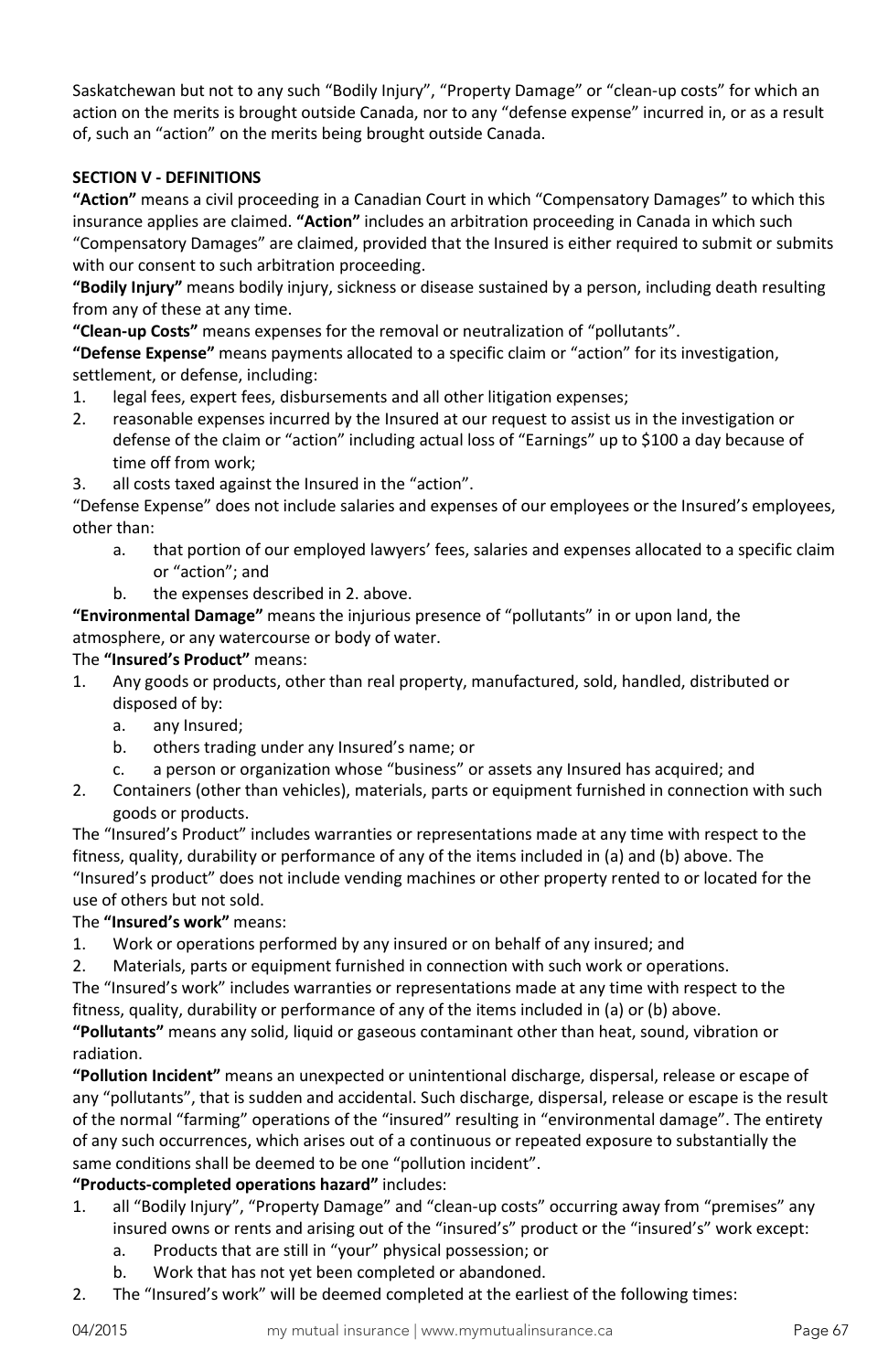- a. When all of the work called for in the Insured's contract has been completed.
- b. When all of the work to be done at the site has been completed if the Insured's contract calls for work at more than one site.
- c. When that part of work done at a job site has been put to its intended use by any person or organization other than another contractor or subcontractor working on the same project. Work that may need service, maintenance, correction, repair or replacement but which is otherwise complete will be treated as completed.
- 3. This hazard does not include "Bodily Injury", "Property Damage" or "clean-up costs" arising out of the existence of tools, uninstalled equipment or abandoned or unused materials.

# **"Property Damage"** means:

- 1. Physical injury to, destruction of, or contamination of tangible property, including all loss of use thereof at any time resulting therefrom: or
- 2. Loss of use of tangible property, which has not been physically injured, destroyed, or contaminated but which has been evacuated, withdrawn from use, or rendered inaccessible because of a "pollution incident".

**"Self-propelled land motor vehicle"** means a land motor vehicle, trailer or semi-trailer designed for travel on public roads (including any machinery or apparatus attached thereto) but does not include, except while being towed by or carried on a "Motor Vehicle", any of the following: crawler or farm type tractor, Farm implement, or if not subject to "Motor Vehicle" registration, any farm equipment which is designed for use principally off public roads.

**"Waste facility"** means any site operated by any person or organization for the storage, disposal, processing or treatment of waste material, other than a site operated by any insured and disclosed in the Application for this policy.

### **SECTION VI - CONDITIONS**

**Authorization** - By acceptance of this policy, the first "Named Insured" on the "Coverage Summary Page" agrees to act on behalf of all other Insureds, if any, named or described on the "Coverage Summary Page" or included under the Limited Pollution Liability section of this policy, with respect to all duties and obligations imposed on any Insured under this policy, including, without limitation, the completion of the Application for this policy, the giving and receiving of notice of a "pollution incident", claim or "action", the giving or receiving of notice of cancellation, the payment of premiums and the receiving of any return premiums that may become due under this policy, and all other Insureds agree that the first "Named Insured" on the "Coverage Summary Page" is authorized to so act on their behalf. **Bankruptcy** - Bankruptcy or insolvency of the Insured or of the Insured's estate will not relieve us of our obligations under this policy.

### **Cancellation**

- 1. The "Named Insured" shown on the "Coverage Summary Page" may cancel this policy by mailing or delivering to us advance written notice of cancellation.
- 2. "We" may cancel this policy by mailing or delivering to the "Named Insured" written notice of cancellation at least 15 days before the effective date of cancellation if "we" cancel for nonpayment of premium or for any other reason.
- 3. "We" will mail or deliver "your" notice to the first "Named Insured's" last mailing address known to us.
- 4. Notice of cancellation will state the effective date of cancellation. The policy period will end on that date.
- 5. If this policy is cancelled, "we" will send the first "Named Insured" any premium refund due. If "we" cancel, the refund will be pro rata. If the "Named Insured" cancels, the refund may be less than pro rata. The cancellation will be effective even if "we" have not made or offered a refund.
- 6. If notice is mailed, proof of mailing will be sufficient proof of notice.

**Changes** - This policy contains all the agreements between "you" and us concerning the insurance afforded. This policy's terms can be amended or waived only by endorsement issued by us and made a part of this policy.

### **Duties in the Event of "Pollution Incident"**, Claim or "Action"

- 1. "You" must see to it that "we" are notified immediately of a "pollution incident". Notice should include:
	- a. how, when, where the "pollution incident" took place;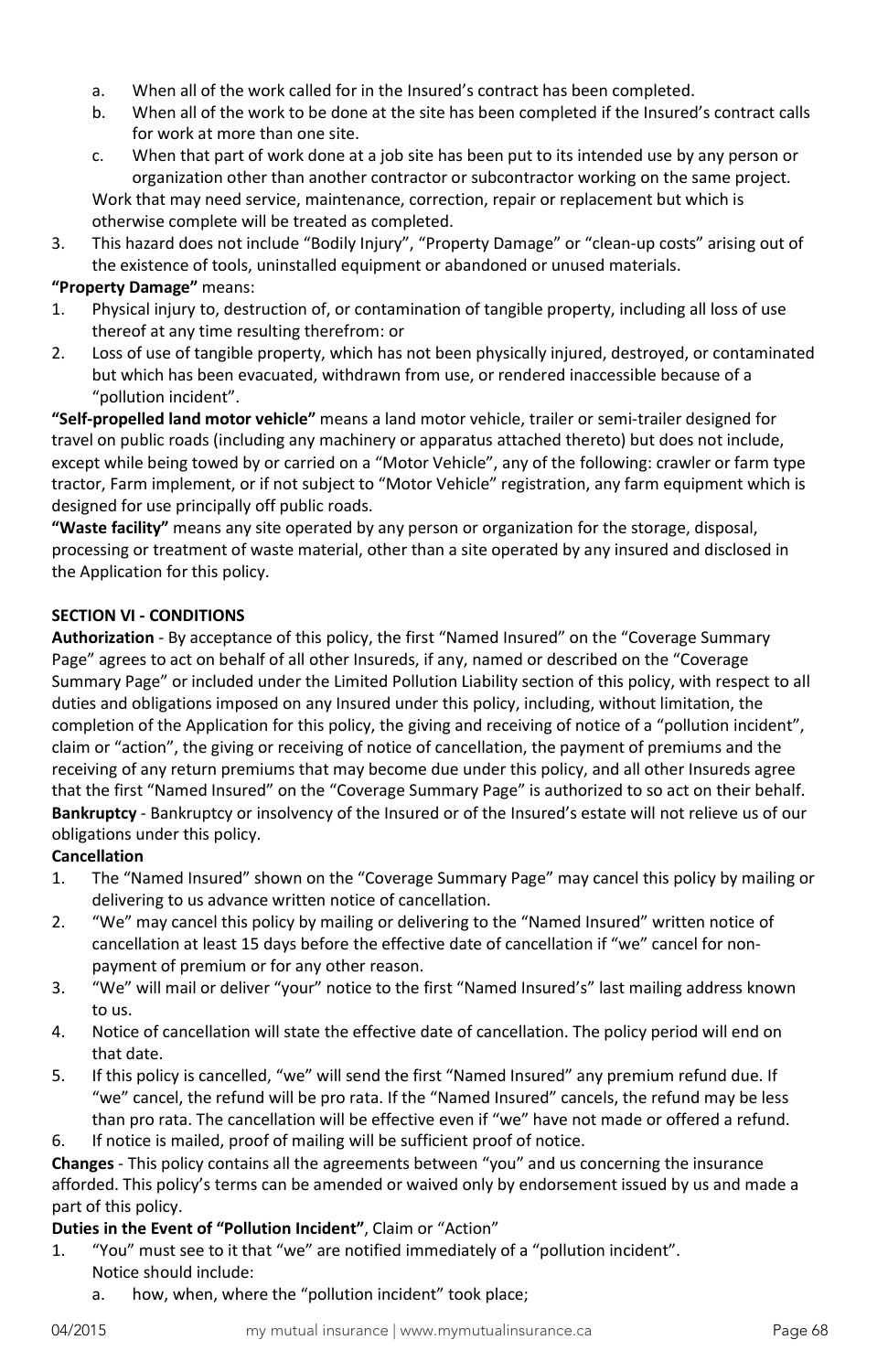- b. the names and addresses of any injured persons and of witnesses;
- c. the nature and location of any "Property Damage" arising out of the "pollution incident". Notice of a "pollution incident" is not notice of a claim.
- 2. If a claim is made or "action" is brought against any insured, "you" must see to it that "we" receive immediate written notice of the claim or "action".
- 3. "You" and any other involved Insured must:
	- a. immediately send us copies of any demands, notices, summonses or legal papers received in connection with the claim or "action";
	- b. authorize us to obtain records and other information;
	- c. cooperate with us in the investigation, settlement or defense of the claim or "action"; and
	- d. assist us, upon our request, in the enforcement of any right against any person or organization, which may be liable to the "insured" because of injury or damage to which this insurance may also apply.
- 4. No "insured" will, except at its own cost, voluntarily make a payment, assume any obligation, or incur any expense, without our consent other than expenses for immediate "clean-up costs" which are required by any applicable state or regulation related to the protection of the environment and promulgated by any governmental body.

**Examination of Books and Records** - "We" may examine and audit any Insured's books and records as they relate to this policy.

**Inspections and Surveys** - "We" have the right but are not obligated to:

- 1. make inspections and surveys at any time;
- 2. give "you" reports on the conditions "we" find; and
- 3. recommend any changes.

Any inspections, surveys, reports or recommendations relate only to insurability and the premiums to be charged. "We" do not make safety inspections. "We" do not undertake to perform the duty of any person or organization to provide for the health or safety of workers or the public. And "we" do not warrant that conditions:

- 1. are safe or healthful; or
- 2. comply with statutes, regulations, ordinances, directives, orders, codes or standards.

This condition applies not only to us, but also to any rating, advisory, rate service or similar organization which makes insurance inspections, surveys, reports or recommendations.

The insurer waives no right and undertakes no responsibility by reason of any such inspection, survey, report or recommendation or the omission thereof.

**Legal Action Against Us** - No person or organization has a right under this policy:

- 1. to join us as a part or otherwise bring us into an "action" asking for "Compensatory Damages" from an insured; or
- 2. to sue us on this policy unless all of its terms have been fully complied with. A person or organization may sue us to recover on an agreed settlement or on a final judgment against an insured obtained after an actual trial but "we" will not be liable for "Compensatory Damages" that are not payable under the terms of this policy or that are in excess of the applicable limit of insurance. An agreed settlement means a settlement and release of liability signed by us, the Insured and claimant or the claimant's legal representative. Every "action" or proceeding against us shall be commenced within one year next after the date of such judgment or agreed settlement and not afterwards.

**Material Change in the Risk** - If any change shall occur materially varying any of the statements made in the Application or during any inspection or survey, or if the Insured shall receive information indicating a material increase in the risks to which this policy relates, the Insured shall, within thirty (30) days of such change of information becoming known, give us notice of such change in writing.

**Other Insurance** - If at the time of the "pollution incident" covered by this policy there is any other insurance applicable "we", under this policy, will be liable only for the excess, if any, of any loss over the applicable limit of the other insurance covering such loss.

#### **Premium Audit**

- 1. "We" will compute all premiums for this policy in accordance with our rules and rates.
- 2. Premiums shown in this policy as advance premium is a deposit premium only. At the close of each audit period "We" will compute the earned premium for that period. Audit premiums are due and payable on notice to the "Named Insured". If the sum of the advance and audit premiums paid for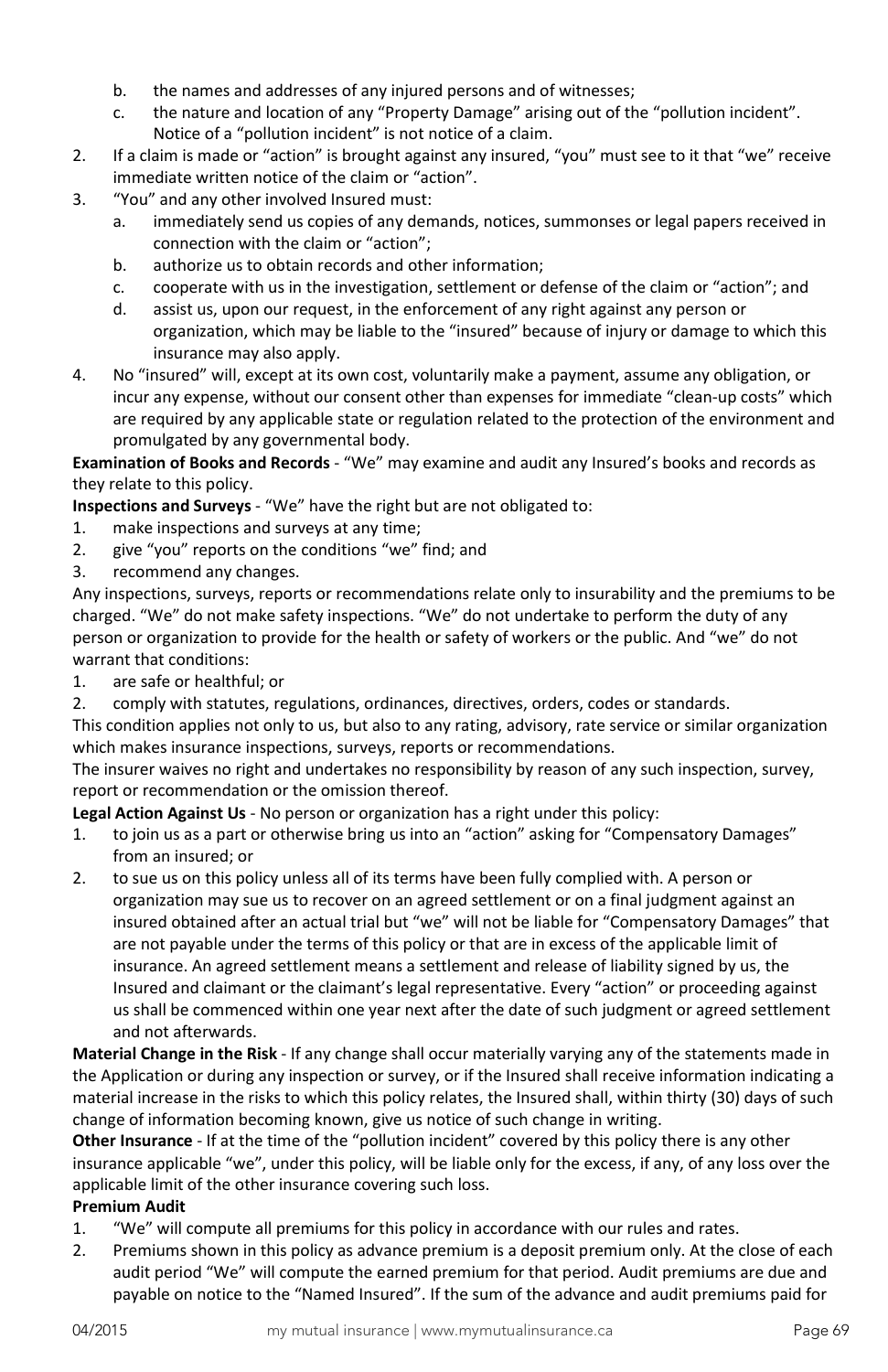the policy term is greater than the earned premium, "we" will return the excess to the "Named Insured" subject to the retention of the minimum premium shown on the "Coverage Summary Page".

3. The "Named Insured" must keep records of the information "we" need for premium computation, and send us copies at such times as "we" may request.

**Priority of Payment -** Where the total of all "Compensatory Damages" because of "Bodily Injury" or "Property Damage" and all "clean-up costs" and all "defense expense" exceed the limits of liability for any one "pollution incident" or exceed the amount of insurance available, the available proceeds of this insurance shall be applied in the following descending order of priority:

- 1. "clean-up costs";
- 2. "defense expense";
- 3. "Property Damage";
- 4. "Bodily Injury";

**Representations** - By accepting this policy, "you" agree that:

- 1. the statements in the Application and Declarations are accurate and complete:
- 2. those statements are based upon representations "you" made to us; and
- 3. "We" have issued this policy in reliance upon "your" statements and representations.

**Transfer of Rights of Recovery Against Others to Us** - if the Insured has rights to recover all or part of any payment "we" have made under this policy, those rights are transferred to us. The Insured must do nothing after loss to impair them. At our request, the Insured will bring "action" or transfer those rights to us and help us enforce them.

#### **Separation of Insureds, Cross Liability**

Except with respect to the Limits of Insurance, and any rights or duties assigned to the first "Named Insured", this insurance applies:

- 1. as if each "Named Insured" were the only "Named Insured"; and
- 2. separately to each insured against whom claim is made or "action" is brought.

**Transfer of "Your" Rights and Duties Under this Policy** - "Your" rights and duties under this policy may not be transferred without our written consent except in the case of death of an individual "Named Insured". If "you" die, "your" rights and duties will be transferred to "your" legal representative but only while acting within the scope of duties as "your" legal representative. Until "your" legal representative is appointed, anyone having proper temporary custody of "your" property will have "your" rights and duties but only with respect to that property.

#### **SECTION IV - ENDORSEMENTS**

#### **ADDITIONAL COVERAGE - PLUS**

If the "Coverage Summary Page" shows that Additional Coverage Plus applies under Section I, Homeowners Property Coverage, the Additional Coverage and Special Limits of Insurance are replaced with the following:

#### **ADDITIONAL COVERAGES:**

**Credit Card, Automated Teller Cards, Electronic Funds Transfer Cards, Calling Cards, Forgery and Counterfeit Money** - "We" will pay up to \$5,000 in any one policy term for "your" legal obligation to pay because of the unauthorized use of credit or debit cards, automated teller cards Library or video cards used for deposit, withdrawal or transfer of funds, issued to "you" or registered in "your" name, which have been lost or stolen. "We" will even pay for losses, which occur while this policy is in effect, and which are not discovered up to one year after its cancellation or termination. "You" must comply with all the conditions under which the card was issued and notify the credit company, bank or trust company as soon as "you" discover the loss. "We" do not cover loss resulting from use of a card by a resident of "your" household or a person who has been entrusted with the card. "We" will also pay up to \$2,000 for any loss "you" sustain caused by forgery or alteration of any cheque or negotiable instrument. "We" have the option to defend "you" at our expense against any suit for the enforcement of payment under this coverage. "We" will pay any loss sustained through "your" acceptance in good faith of counterfeit United States or Canadian paper currency up to \$500 for any one transaction and a total of \$1,000 in any one year.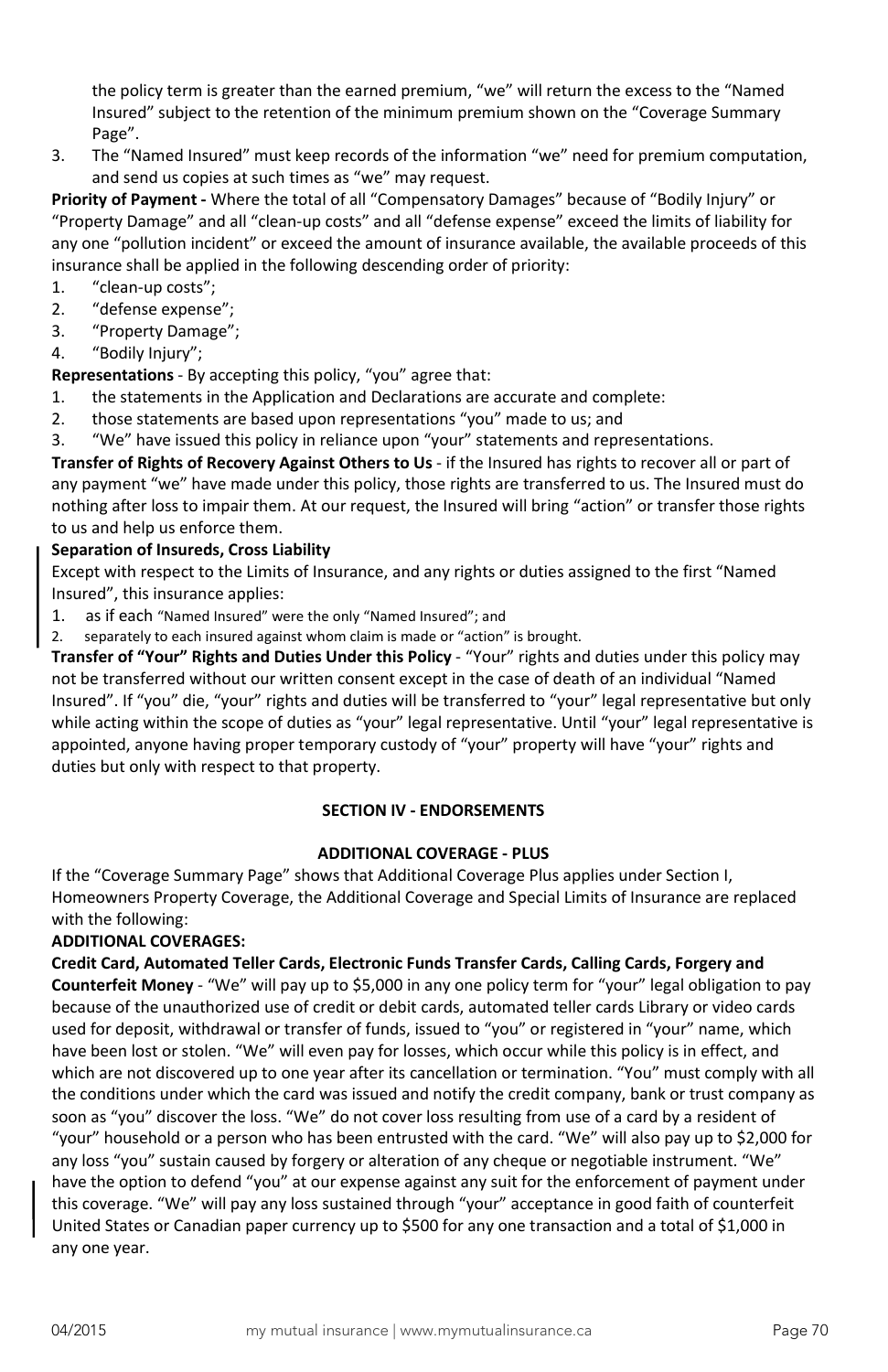"We" do not pay for any loss for any of the above arising out of "business" pursuits unless from the unauthorized use of a credit card or automated teller card issued or registered to "you" for which "you" are personally liable. "We" do not pay for any loss arising out of "your" dishonesty. "We" may make any investigation and settle any claim or suit that "we" decide is appropriate. Our obligation to defend any claim or suit ends when the amount "we" pay for the loss equals the limit of liability. No deductible applies to this coverage.

**Fire Department Charges** - "We" will pay up to \$3,000, or such other amount as may be specified on the "Coverage Summary Page", for "your" liability for fire department charges incurred when a municipal Fire Department is called to save or protect property insured under this Section of "your" policy or to protect "your" property or property of others adjacent to "your" "premises". No deductible applies to this coverage. "You" may not claim under this extension if the Fire Fighting Expenses are insured elsewhere in this policy.

**Food Spoilage** - Under Personal Property, "we" will pay for loss or damage to food contained in a home freezer at "your" Principal Residence "premises", resulting from a power failure, other interruption of electrical power or mechanical breakdown of the home freezer. "We" do not insure loss or damage:

- 1. Due to the deliberate manual disconnection of the electrical power supply to the freezer in which the food is kept; or
- 2. Due to "your" failure to take all reasonable steps to prevent further loss or damage to the insured property.

Settlement of loss will not include any expenses incurred in the acquisition of the food.

**Identity Theft** - "We" agree that coverage is extended to include reimbursement of cost "you" actually incur resulting from "Identity Fraud" as defined and limited herein. Applicable coverage is noted under the **Identity Theft Endorsement** in this section except as follows:

- 1. Coverage limit will now read: "We" insure up to \$25,000 in total during the term of this policy, and
- 2. Item 6. will now read: up to \$300 per day to a maximum of \$3,000, for each "Identity Fraud" occurrence.

**Lock Replacement** - "We" will pay up to \$2,000 for the replacement of locks on the principal residence building if the keys are stolen. No deductible applies to this coverage.

**Outdoor Trees, Shrubs, Plants, Lawns and Landscaping Material (This coverage does not apply to a Seasonal Residence)** - If "you" are a "homeowner", "you" may apply up to 5% in all of the amount of insurance on "your" "dwelling" to outdoor trees, shrubs, plants, lawns or landscaping material on "your" "premises". "We" will not pay more than \$1,500 for any one tree, shrub, plant, lawn or landscaping material, including debris removal expenses. "We" insure these items only against loss caused by fire, lightning, explosion, impact by aircraft or land vehicle, riot, vandalism and malicious acts, all as described and limited under "Insured Peril(s)".

"We" do not insure:

- 1. trees, shrubs, plants, lawns or landscaping material grown or used for commercial purposes;
- 2. trees, shrubs, plants, lawns or landscaping material located more than 61 meters (200 feet) from the "Dwelling" building.

**Pollution Damage - Insured "Premises"**: If a sudden and unintentional event occurs during the policy term resulting in pollution or contamination of property of the insured "premises", which is required to be reported to any provincial authority, "we" will pay up to \$5,000, in any one policy year, subject to the policy deductible, for costs to remove and restore property of the insured "premises".

**Property Protection Coverage** - "We" will pay for property that is damaged or used trying to protect "your" "dwelling", outbuildings, or personal property from a loss. For example, "we" will pay to recharge "your" or someone else's fire extinguisher if it was used to fight a fire on "your" "premises". "We" will not pay for property owned by a fire department. The amount "we" pay under this coverage is in addition to the amounts shown on the "Coverage Summary Page".

**Safety Deposit Box** - "We" will pay up to \$10,000 for loss or damage caused by any of the "Insured Peril(s)" to "Your" Personal Property while contained in a Bank (or Trust Company) Safety Deposit Box. **Tear Out (Applicable to "Dwelling" Building)** - If any walls, ceilings or other parts of insured buildings or structures must be torn apart before insured water damage from a plumbing, heating, air conditioning or sprinkler system or "Domestic Appliance" can be repaired, "we" will pay the cost of such repairs. The cost of tearing out and replacing property to repair damage related to outdoor swimming pools, hot tubs, spas or similar installations or public "water mains" , is not insured.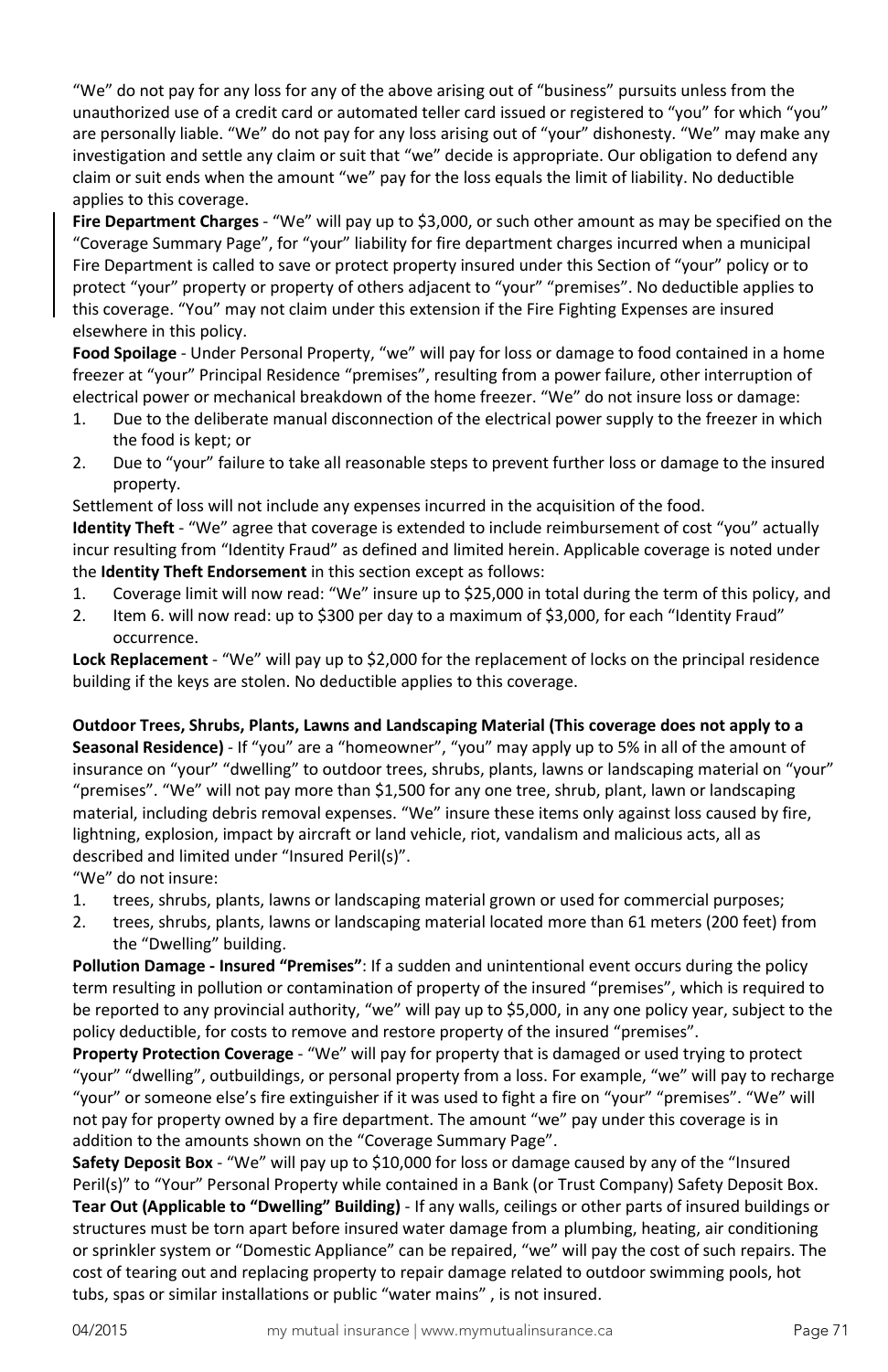**Temperature Change (Personal Property)** - "We" insure "your" personal property when damage is caused by a change of temperature that results from physical damage to "your" "dwelling" , unit or equipment by an "Insured Peril". This only applies to personal property in the "dwelling" or unit. **Liability – Section III** – the following limits for:

**Voluntary Medical Payments** are increased to \$7,500, and

**Voluntary Property Damage Payments** are increased to \$7,500.

#### **SPECIAL LIMITS OF INSURANCE**

For the following kinds of property, "we" will not pay more than the amounts stated. "We" insure:

| <b>Personal Property Type</b>                                                                                 | <b>Total Coverage</b><br><b>Limits Up To</b> |
|---------------------------------------------------------------------------------------------------------------|----------------------------------------------|
| jewelery, watches, gems, furs and garments trimmed with fur;                                                  | \$15,000                                     |
| numismatic property (such as coin collections and bank note collections);                                     | \$1,000                                      |
| manuscripts, stamps and philatelic property (such as stamp collections);                                      | \$5,000                                      |
| tapes, discs, records or other media, while in or on "Motor Vehicles" or vehicles,<br>watercraft or aircraft; | \$1,000                                      |
| silverware, meaning silverware, silver-plated ware, goldware, gold-plated ware and<br>pewterware;             | No Limit                                     |
| any one bicycle, including its equipment and accessories.                                                     | \$2.000                                      |

**The above-mentioned limits do not apply to loss or damage caused by any of the 'specified perils' listed in this part.**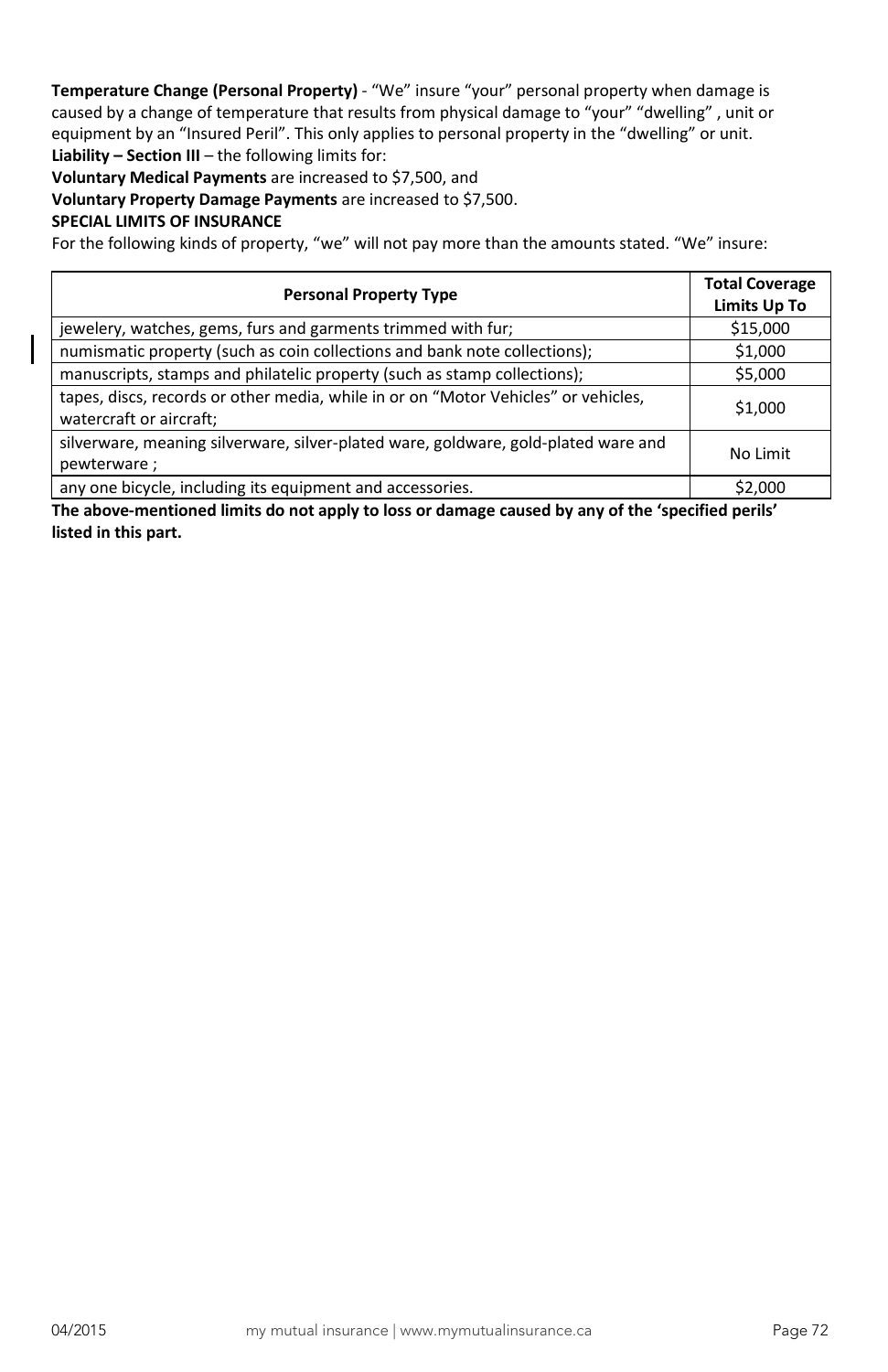# **"We" also insure:**

| Securities;                                                                                 | \$10,000            |
|---------------------------------------------------------------------------------------------|---------------------|
| money or bullion or cash cards;*                                                            | \$500               |
| watercraft, their equipment, furnishings, accessories and motors. These are                 |                     |
| insured only for 'Specified Perils' and theft or attempted theft. Loss or damage            | \$5,000             |
| by windstorm or hail is insured only if they were inside a fully enclosed building,         |                     |
| except for canoes and rowboats which are insured while in the open on "your"<br>"premises"; |                     |
|                                                                                             |                     |
| books, tools, and instruments pertaining to a "business", profession or                     | \$10,000            |
| occupation, but only while on "your" "premises". Other "business" property,                 |                     |
| including samples and goods held for sale, is not insured;                                  |                     |
| computer software including "Digital Assets". "We" do not insure the cost of                | \$10,000            |
| gathering information or "data";                                                            |                     |
| trading and collectible cards (including, but not limited to, sports cards), comic          | \$2500 / /\$200 any |
| books and sports memorabilia;                                                               | one item            |
| medi chairs, golf carts, "Personal Transporters, motorized lawn mowers, other               | \$10,000            |
| motorized gardening equipment and snow blowers, including attachments and                   |                     |
| accessories;                                                                                |                     |
| Spare Automobile parts and accessories not installed;                                       | \$1,000             |
| Cemetery property.                                                                          | \$5,000             |

**Cash Cards means cards designed to store a cash value by electronic means for use as a mode of payment, without a personal identification number and without direct access to a bank account or other account.** 

**This endorsement is subject to all terms of the policy.**

# **AGRI-SHIELD**

# **I. FARM PRODUCT (Blanket Cover)**

- **A. PROPERTY INSURED**  If the "Coverage Summary Page" shows F501 AGRI-SHIELD Farm Product, other than product associated with a special risk, "we" will provide a single amount of protection for:
	- 1. **Fertilizer and Chemicals** usual to a "farming" operation, owned and intended for the Insured's own use, is covered as provided under rider F206 and while such property is located within the territorial limits of Canada.
	- 2. **Fodder** owned by the Insured, (including prepared feed and supplements, silage and baled or stacked straw), is covered as provided under Fodder FEC coverage and while such property is located within the territorial limits of Canada.
	- 3. **Grain** (whole threshed grain or seed) usual to a "farming" operation, owned by the Insured, is covered as provided under rider FG2 and while such property is located within the territorial limits of Canada.
	- 4. **Produce** (milk, unfertilized eggs and anything that is an agricultural product of the soil, excluding seed, commercial fertilizers, herbicides, pesticides, tobacco, lumber and unharvested crops) usual to a "farming" operation, owned by the Insured, is covered as provided under Produce FEC coverage and while such property is located within the territorial limits of Canada.
- **B. LIMITS OF LIABILITY –**
	- 1. **Amount of Protection**  The amount of insurance shown on the "Coverage Summary Page" for F501 AGRI-SHIELD is the limit of the Insurer's liability for all loss or damage in respect of any one occurrence.
	- 2. **Deductible** "We" are responsible only for the amount by which the loss or damage caused by any of the "Insured Peril(s)" exceeds the amount of the deductible shown on the "Coverage Summary Page", in any one occurrence.
- **II. FARM PROPERTY (Blanket Cover)**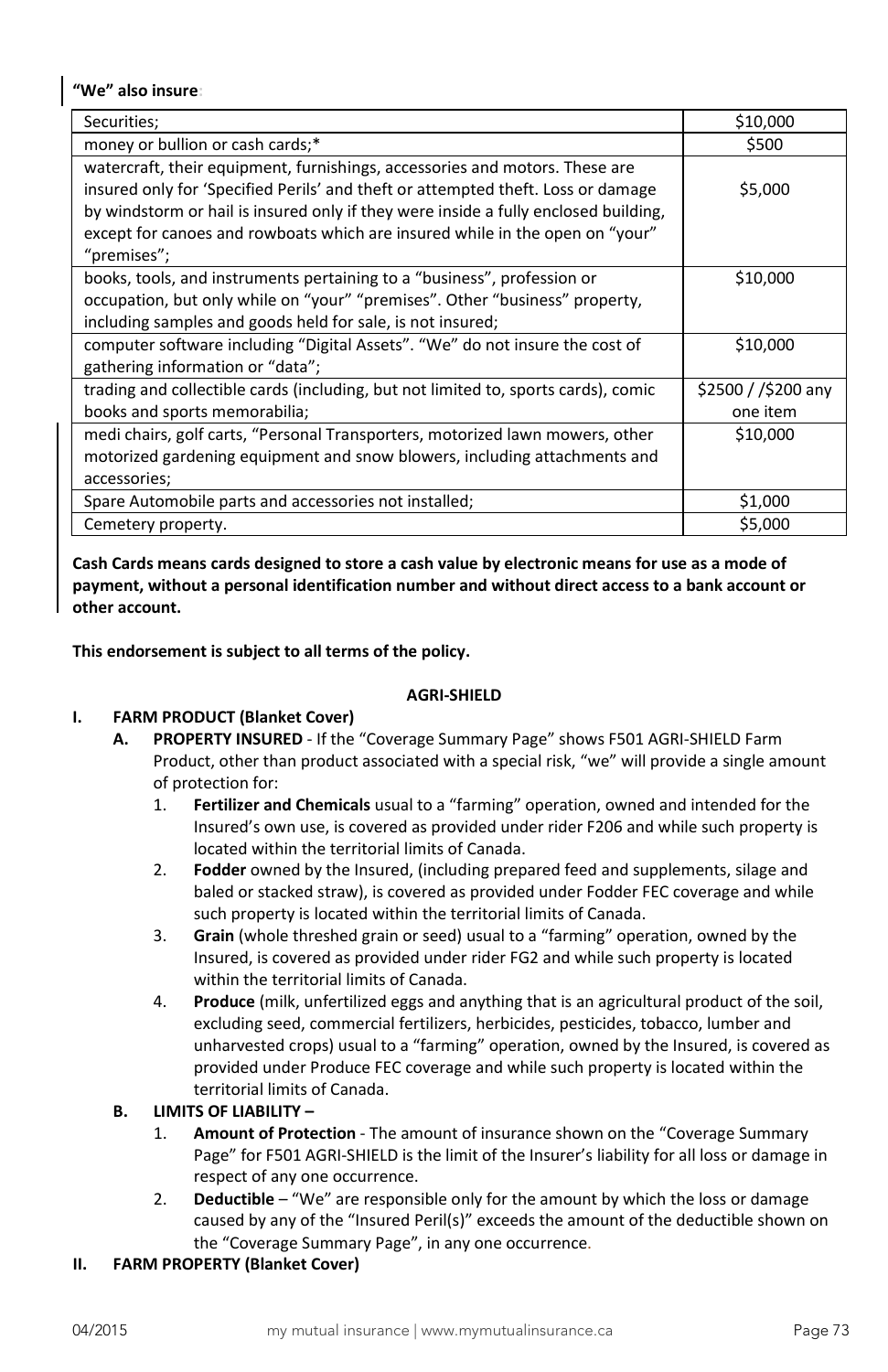- **A. PROPERTY INSURED** If the "Coverage Summary Page" shows F502 AGRI-SHIELD Farm Property, other than product associated with a special risk, "We" will provide a single amount of protection for:
	- 1. **Fire Fighting Expense**  "We" will pay for "your" liability for fire department charges incurred when a municipal Fire Department is called to save or protect property insured under "your" policy or to protect "your" property or property of others adjacent to "your" "premises". No deductible applies to this coverage.
	- 2. **Debris Removal**  "We" will pay for the cost of cleaning and removal of debris off the property insured under Section II – Farm Property Coverages, as a result of an "Insured Peril". Debris removal expenses shall not be considered in the determination of Actual Cash Value or Replacement Cost for the purpose of applying the Co-Insurance Clause. This coverage shall be considered excess to any coverage available elsewhere in this policy.
	- 3. **Farm Building Contents and Tack Equipment** usual to a "farming" operation, owned or used by the Insured and for which the Insured is legally liable, while such property is located within the territorial limits of Canada. Farm Building Contents and Tack are covered as defined under Section II Building and Contents, B 1. Blanket Cover and B 3. Property Not Insured. Farm Building Contents and Tack Equipment are covered as provided under the Farm Building and Contents FEC coverage.
	- 4. **Tools** usual to a "farming" operation owned or used by the Insured and for which the Insured is legally liable, is covered under Tool Floater Rider X535 while such property is located within the territorial limits of Canada.

# **B. LIMITS OF LIABILITY**

- 1. **Amount of Protection**  The amount of insurance shown on the "Coverage Summary Page" for F502 AGRI-SHIELD Farm Property is the limit of the Insurer's liability for all loss or damage in respect of any one occurrence.
- 2. **Deductible**  "We" are responsible only for the amount by which the loss or damage caused by any of the "Insured Peril(s)" exceeds the amount of the deductible shown on the "Coverage Summary Page", in any one occurrence.

# **ALL TERRAIN VEHICLE**

If the "Coverage Summary Page" shows that rider X516 applies, "we" insure the all terrain vehicle(s) described for this rider on the "Coverage Summary Page", including its permanently attached equipment **INSURED PERILS** - "You" are insured against all risks of direct physical loss or damage from any external cause, subject to the exclusions, limitations, terms, and conditions set out below.

## **LOSS OR DAMAGE NOT INSURED** - "We" do not insure:

- 1. loss or damage to any property illegally imported, acquired, kept, stored or transported;
- 2. loss or damage to any property lawfully seized or confiscated unless the property is destroyed to prevent the spread of fire;
- 3. loss or damage to electrical apparatus (including wiring) caused by electricity other than lightning. If fire ensues, "We" will pay for the damage caused by the fire.

"We" do not insure loss or damage caused directly or indirectly by or resulting from:

- 4. wear and tear, gradual deterioration, latent defect, inherent vice, mechanical breakdown, scratching, denting, chipping, corrosion, rust, dampness or drying of atmosphere, "fungi" or "spore(s)" , weathering, ice, freezing or extremes of temperature;
- 5. any work being done on the insured property. If fire or explosion ensues "we" will pay for the damage caused by the fire or explosion;
- 6. any nuclear incident as defined in the Nuclear Liability Act, nuclear explosion or contamination by radioactive material;
- 7. contamination or pollution or the release, discharge or dispersal of contaminants or "pollutants"
- 8. birds, moths, vermin (such as skunks and raccoons), rodents (such as squirrels and rats) or insects;
- 9. any process of refinishing, renovating, repairing, servicing or maintenance;
- 10. dishonesty of persons to whom the insured property is entrusted;
- 11. "Your" intentional or criminal acts;
- 12. war, invasion, act of foreign enemy, hostilities, civil war, rebellion, revolution, insurrection or military power;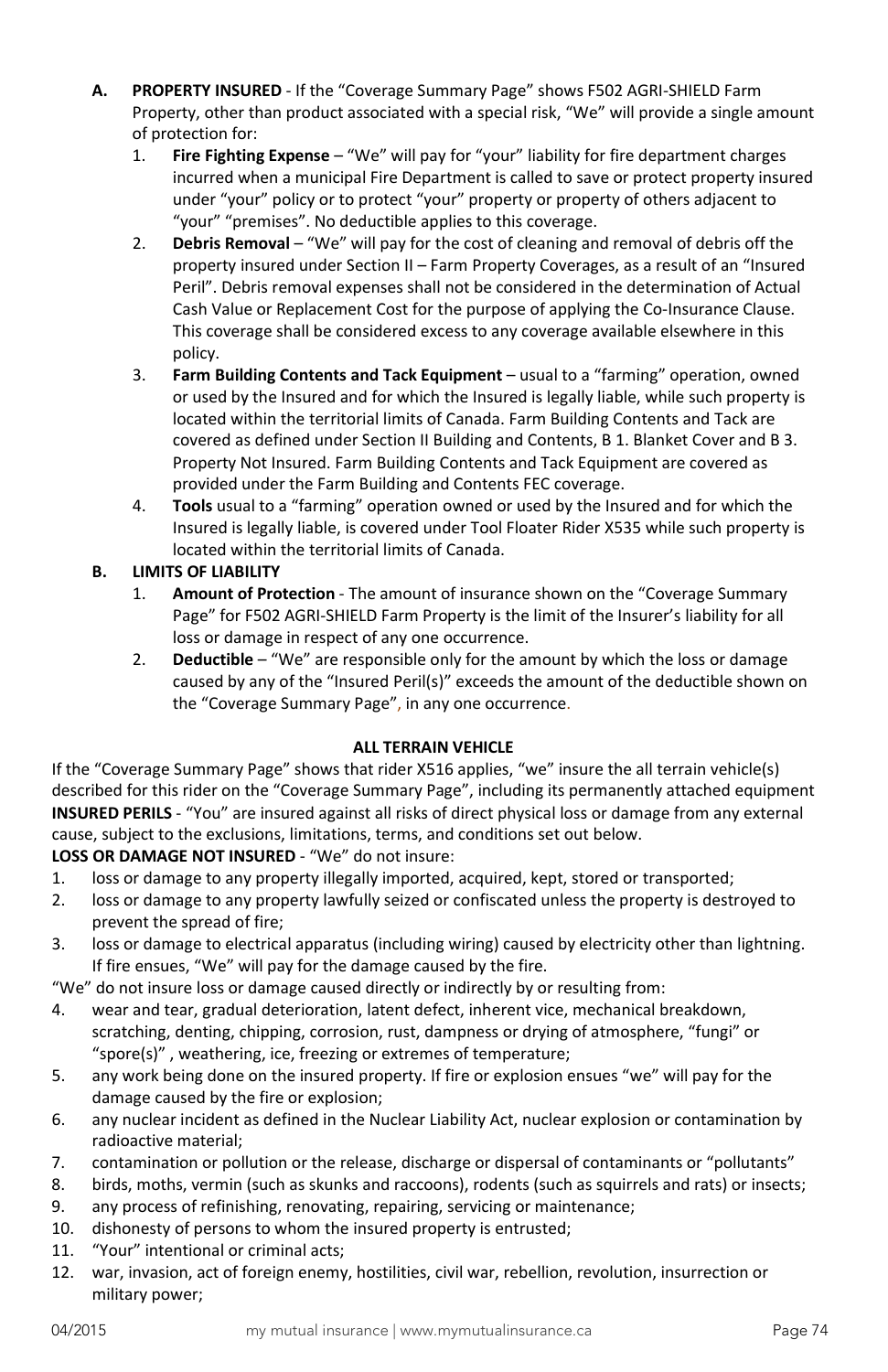13. loss or damage resulting from, contributed to or caused directly or indirectly by "data" problem. However, if loss or damage caused by "data" problem results in the occurrence of further loss of or damage to insured property that is directly caused by "Specified Perils", this exclusion shall not apply to such resulting loss or damage.

"Data" means representations of information or concepts in any form. "Data Problem" means:

- a. erasure, destruction, corruption, misappropriation, misinterpretation of "data";
- b. error in creating, amending, entering, deleting or using "data";
- c. inability to receive, transmit or use "data"; or
- d. damage to electronic "Data" processing equipment or any other related component system, process or device;
- 14. loss or damage resulting from, contributed to or caused directly or indirectly by "terrorism" or by any activity or decision of a government agency or other entity to prevent, respond to or terminate "terrorism" regardless of any other cause or event that contributes concurrently or in any sequence to the loss or damage.

**LIMITATIONS OF USE** - "We" do not insure any property while it is:

- 1. rented or leased to others,
- 2. used to carry "passengers" for compensation, or
- 3. being operated in any race or speed test,
- 4. not being operated in accordance with the All Terrain Vehicles Act (Sask) regulations.

**SUBSTITUTE ACQUISITION CLAUSE**: If "You" dispose of the insured property during the term of this policy, "We" agree to hold covered similar property acquired in replacement thereof for a period not exceeding 30 days from the date of acquisition and to an amount not exceeding the amount of insurance on the property disposed of or the invoice cost of the newly acquired property, whichever is less. "We" will adjust "your" premium on a pro rata basis from the date of the acquisition.

**TERRITORIAL LIMITS**: This insurance applies only to insured property within the limits of Canada and the Continental United States of America.

**BASIS OF CLAIM PAYMENT**: "We" will not pay for a greater proportion of any loss than the applicable amount of insurance bears to 100% of the Actual Cash Value of the insured property at the time of the loss. This clause applies separately to each item for which an amount of insurance is shown.

**DEDUCTIBLE –** "We" are responsible only for the amount by which the loss or damage caused by any of the "Insured Peril"(s)" exceeds the amount of the deductible shown on the "Coverage Summary Page", in any one occurrence.

#### **BOAT AND MOTOR COVERAGE**

If the "Coverage Summary Page" shows that rider X 511 applies, "We" insure:

- 1. the boat(s) described for this rider on the "Coverage Summary Page", including its permanently attached equipment (except outboard motors) as well as oars, anchors, seat cushions, auxiliary fuel tanks, tarpaulins, fire extinguishers and spare propellers all pertaining to the described boat(s);
- 2. the motor(s) described for this rider on the "Coverage Summary Page", including fuel containers and electric starting equipment or controls supplied as integral equipment by the manufacturer;
- 3. boat and/or motor accessories described for this rider on the "Coverage Summary Page" and not included in 1 or 2 above.

**INSURED PERILS** - "You" are insured against all risks of direct physical loss or damage from any external cause, subject to the exclusions, limitations, terms, and conditions set out below.

## **LOSS OR DAMAGE NOT INSURED** - "We" do not insure:

- 1. loss or damage to any property illegally imported, acquired, kept, stored or transported;
- 2. loss or damage to any property lawfully seized or confiscated unless the property is destroyed to prevent the spread of fire;
- 3. loss or damage to electrical apparatus (including wiring) caused by electricity other than lightning. If fire ensues, "we" will pay for the damage caused by the fire.

"We" do not insure loss or damage caused directly or indirectly by or resulting from: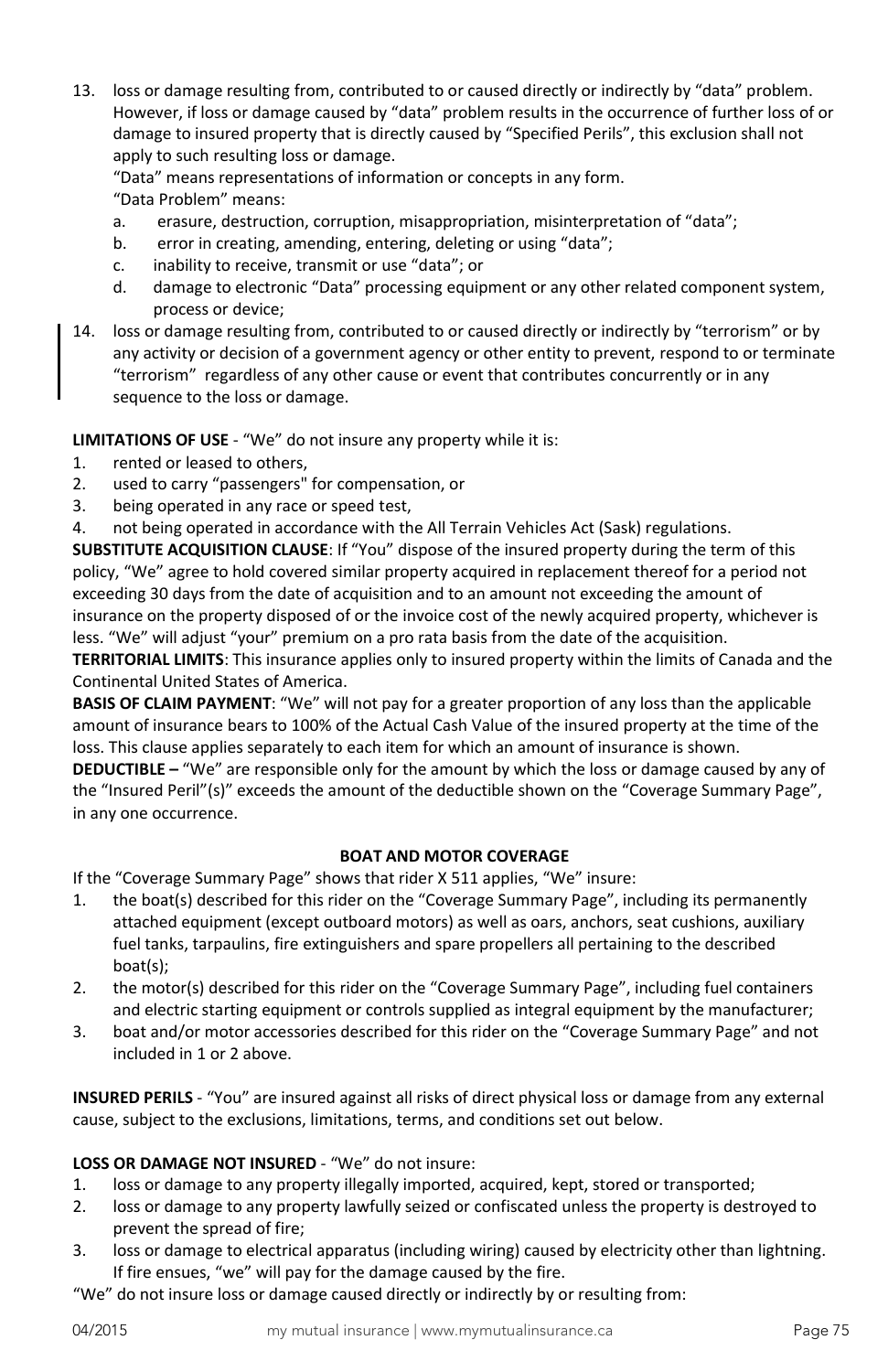- 4. wear and tear, gradual deterioration, latent defect, inherent vice, mechanical breakdown, corrosion, rust, dampness of atmosphere, freezing or extremes of temperature;
- 5. any work being done on the insured property. If fire or explosion ensues "we" will pay for the damage caused by the fire or explosion;
- 6. any nuclear incident as defined in the Nuclear Liability Act, nuclear explosion or contamination by radioactive material;
- 7. contamination or pollution or the release, discharge or dispersal of contaminants or "pollutant";
- 8. birds, moths, household pets, vermin (such as skunks and raccoons), rodents (such as squirrels and rats) or insects;
- 9. any process of refinishing, renovating, repairing, servicing or maintenance;
- 10. dishonesty of persons to whom the insured property is entrusted;
- 11. "Your" intentional or criminal acts;
- 12. war, invasion, act of foreign enemy, hostilities, civil war, rebellion, revolution, insurrection or military power;
- 13. loss or damage resulting from, contributed to or caused directly or indirectly by "data" problem. However, if loss or damage caused by "data" problem results in the occurrence of further loss of or damage to insured property that is directly caused by "Specified Perils", this exclusion shall not apply to such resulting loss or damage.

"Data" means representations of information or concepts in any form.

"Data Problem" means:

- a. erasure, destruction, corruption, misappropriation, misinterpretation of "data";
- b. error in creating, amending, entering, deleting or using "data";
- c. inability to receive, transmit or use "data"; or
- d. damage to electronic "data" processing equipment or any other related component system, process or device.
- 14. loss or damage resulting from, contributed to or caused directly or indirectly by "terrorism" or by any activity or decision of a government agency or other entity to prevent, respond to or terminate "terrorism" regardless of any other cause or event that contributes concurrently or in any sequence to the loss or damage.

**LIMITATIONS OF USE** - "We" do not insure any property while it is:

- 1. rented or leased to others;
- 2. used to carry passengers for compensation, or
- 3. being operated in any race or speed test, or
- 4. not being operated in accordance with the Canada Shipping Act regulations governing age and horsepower restrictions and operator competency requirements.

**SUBSTITUTE ACQUISTION CLAUSE:** If "you" dispose of the insured property during the term of this policy, "we" agree to hold covered similar property acquired in replacement thereof for a period not exceeding 30 days from the date of acquisition and to an amount not exceeding the amount of insurance on the property disposed of or the invoice cost of the newly acquired property, whichever is less. "We" will adjust "your" premium on a pro rata basis from the date of the acquisition.

**NEWLY ACQUIRED EQUPMENT**: If "You" acquire, as owner, any additional watercraft, outboard motors or miscellaneous equipment while this coverage is in effect, "We" will automatically insure it provided "You" tell us within 14 days of acquisition. Under this condition "We" will not pay more than 25% of the total limit of insurance provided by this coverage.

It is specifically understood and agreed, however, that this coverage will cease to cover such items if they are not reported to us within the said 14-day period.

Any loss or damage will not reduce the amounts of insurance provided by this coverage. If, following payment of a claim, "you" acquire any articles to replace those which were lost or damaged, "you" must tell us within 14 days of acquisition.

**TERRITORIAL LIMITS**: This insurance applies only to insured property within the limits of Canada and the Continental United States of America.

**BASIS OF CLAIM PAYMENT**: "We" will pay for insured loss or damage up to "your" financial interest in the property, but not exceeding the applicable amount(s) of insurance for any loss or damage arising out of one occurrence. "We" will pay on the basis of Replacement Cost provided that: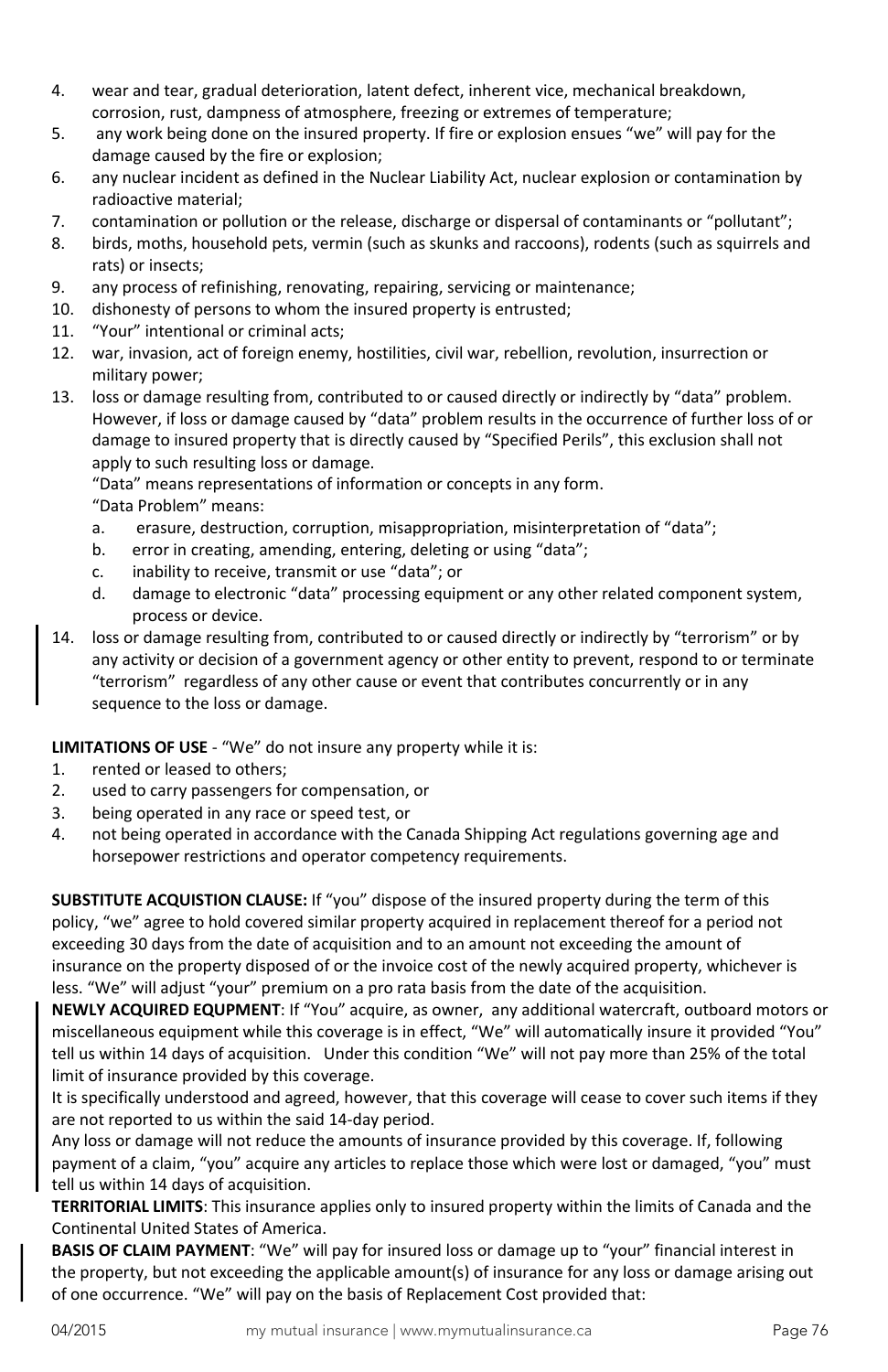- 1. repair or replacement is effected as soon as reasonably possible, but in no event more than one year after the date of loss;
- 2. the property at the time of loss was useable for its original purpose;
- 3. the property was in working condition immediately before the loss occurred;
- 4. the property was not more than five years old from the date "you" originally purchased it new at the beginning of the policy term.

Otherwise, "we" will pay the loss on the basis of Actual Cash Value of the damaged or destroyed property at the time of loss.

"Replacement Cost" means the cost, at the time of loss, of repairs or replacement (whichever is lower), with new property of similar kind and quality, without deduction for depreciation. In no event will "we" pay more than the actual purchase price, the manufacturer's suggested list price at the original date of purchase, or the actual replacement cost whichever is the lesser amount.

"Actual Cash Value" will take into account such things as the cost of replacement less any depreciation, and in determining depreciation "we" will consider the condition immediately before the damage, the resale value and the normal life expectancy.

**CO-INSURANCE CLAUSE:** "We" will not pay for a greater proportion of any loss than the applicable amount of insurance bears to 100% of the Actual Cash Value of the insured property at the time of the loss. If "Replacement Cost Coverage" applies, "we" will not pay for a greater proportion of the loss than the amount of insurance bears to the Replacement Cost of the insured property at the time of the loss. This clause applies separately to each item for which an amount of insurance is shown.

**DEDUCTIBLE** – "We" are responsible only for the amount by which the loss or damage caused by any of the "Insured Peril(s)" exceeds the amount of the deductible shown on the "Coverage Summary Page", in any one occurrence.

# **CONTINGENT BUILDING BYLAW COVERAGE**

If the "Coverage Summary Page" shows that Contingent Building Bylaw Coverage applies, and only as a result of an "Insured Peril", "we" agree to pay for any increase in the cost of demolishing, repairing, replacing, constructing or reconstructing the "dwelling" on the same site arising from the enforcement of the minimum requirements of any by-law, regulation, ordinance or law which regulates zoning or the demolition, repair or construction of damaged "dwelling(s)" and is in force at the time of such loss or damage.

"We" will not pay for losses caused by the enforcement of any by-law, regulation, ordinance or law which prohibits "you" from rebuilding or repairing on the same site.

## **EQUIPMENT BREAKDOWN ENDORSEMENT –FARM COVERAGE**

**INSURING AGREEMENT** - If the "Coverage Summary Page" shows that Rider F301 applies, "we" agree with "you" if there is a "breakdown" occurring during the Period of Coverage to the "Insured Equipment" as defined herein, while the "Insured Equipment" is at a location specified on the "Coverage Summary Page" and subject to all the terms, provisions and conditions (including Statutory Conditions) of the policy, except as they may be varied herein, and to the "Coverage Summary Page", Exclusions and Conditions applicable to this Endorsement, as follows:

- 1. to pay for loss:
	- a. to the "Insured Equipment" and
	- b. to other "Insured Property";
	- directly damaged by the "breakdown";
- 2. if Loss of Income/Extra Expense is covered by the policy to which this Endorsement is attached, to pay for the Loss of Income/Extra Expense which results solely from the "breakdown".

**EXCLUSIONS** - This Endorsement does not apply:

- 1. to loss caused by or resulting from nuclear reaction or radiation, or radioactive contamination, however caused;
- 2. to loss caused by or resulting from:
	- a. war, including undeclared or civil war;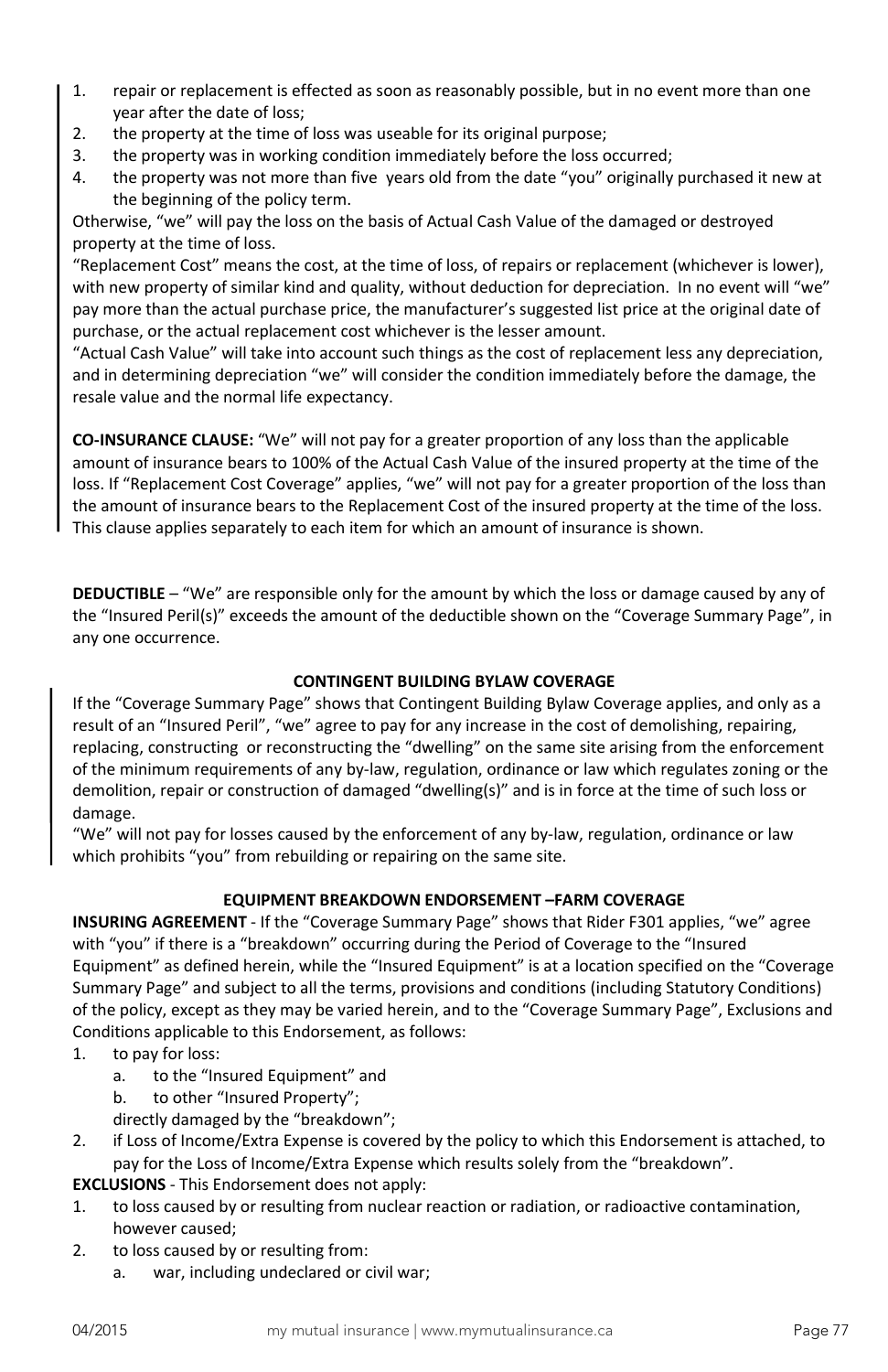- b. warlike action by a military force, including action in hindering or defending against an actual or expected attack, by any government, sovereign or other authority using military personnel or other agents;
- c. insurrection, rebellion, revolution, usurped power or action taken by governmental authority in hindering or defending against any of these; or
- d. riot, civil commotion, acts of sabotage, but unless associated with the foregoing, loss from a "breakdown" of "Insured Equipment" arising out of any strike, vandalism or malicious acts by others is covered.
- 3. to loss from a "breakdown" caused by or resulting from:
	- a. earth movement, including but not limited to earthquake, landslide, mud flow, subsidence, volcanic eruption, tidal wave or tsunami;
	- b. wind, including but not limited to cyclone, tornado or hurricane, or by hail;
	- c. fire, smoke or combustion explosion; or
	- d. water or other means used to extinguish a fire;
- 4. to loss caused by or resulting from:
	- a. fire, smoke or combustion explosion that occurs at the same time as a "Breakdown" or that ensues from a "breakdown". However, with respect to any "Insured Equipment" which is an electrical or electronic machine or apparatus, fire damage within the said machine or apparatus which occurs at the same time as a "breakdown" or that ensues from a "breakdown" is covered;
	- b. "Flood";
	- c. lightning, if coverage for that cause of loss is provided by any other insurance in effect at the time of the loss;
	- d. frost or freezing;
	- e. collapse of buildings, structures or a material part thereof;
	- f. impact of aircraft or spacecraft, including articles dropped therefrom, or land "vehicles"; or
	- g. damage to "Data" used with any electronic computer or electronic "Data" processing equipment;
- 5. to loss from the "breakdown" of any "Insured Equipment" located in a "dwelling" , except any Electronic Equipment that starts, stops, controls or monitors any "Insured Equipment" that is usual to the Farm operations;
- 6. to any increase in loss necessitated by any ordinance, law, regulation, rule or ruling regulating or restricting repair, replacement, alteration, use, operation, construction or installation, except as provided in **CONDITIONS**, **By-laws** ;
- 7. to loss caused by or resulting from pollution, contamination or damage by a "Hazardous Substance", however caused, except as provided in **CONDITIONS**, **Hazardous Substances**;
- 8. to loss from:
	- a. delay or interruption of "business" except as may be provided in Insuring Agreement item 2;
	- b. any other indirect result of a "breakdown" except as may be provided in Insuring Agreement item 2.
- 9. to loss caused by or resulting from escape of water resulting from a "breakdown" unless:
	- a. coverage is not provided by any other insurance in effect at the time of the loss, and
	- b. the water escapes from "Insured Equipment" that normally contains water or steam;
- 10. to loss caused by or resulting from the partial or total failure, malfunction or loss of use of any electronic equipment, computer system, information repository, microchip, integrated circuit or other similar device due to:
	- a. the erasure, destruction, corruption, misappropriation or misinterpretation of "data";
	- b. any error in creating, amending, entering, deleting or using "data";
	- c. the inability to receive, transmit or use "data"; or
	- d. the impact of any virus or the functioning or malfunctioning of the internet, intranet, local area networks, virtual private networks or similar facility, or of any internet address, website or similar facility;

however, loss that ensues solely from the "breakdown" of any other "Insured Equipment" is covered.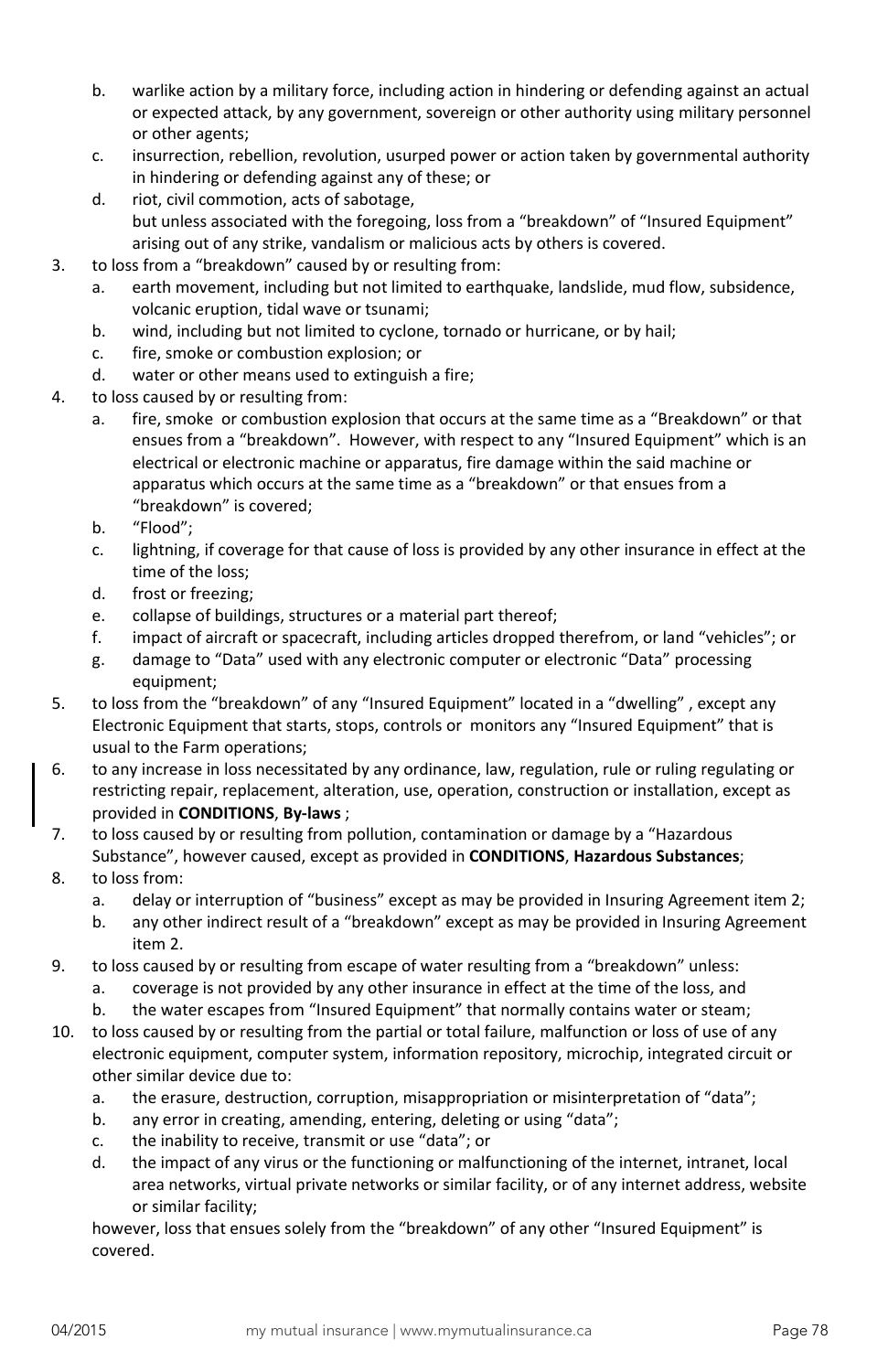# **CONDITIONS**

**Limit of Liability - Property Damage** - "We" accept total liability from any one "breakdown" under Insuring Agreement item a. provided that the Limit of Liability shall not exceed what is specified on the "Coverage Summary Page" as applicable to this Endorsement.

**Loss of Income/Extra Expense** - If the policy to which this Endorsement is attached insures against Loss of Income/Extra Expense, but not otherwise, this Rider also covers such Loss of Income/Extra Expense which results solely from a "breakdown" of "Insured Equipment" subject to all the terms, provisions and conditions of the Loss of Income/Extra Expense coverages forming a part of this policy, and subject to the following additional provisions:

- **1. Notice of "Breakdown" and Commencement of Liability** "You" shall immediately give notice of a "breakdown" to any office "we" operate from and that notice must be confirmed in writing. "We" only accept liability at (1) the time of the "breakdown" or (2) twenty-four hours before the notice of "breakdown" is received, whichever is later.
- **2. Limit of Insurance** Under Insuring Agreement item 2. "we" accept liability for Loss of Income/Extra Expense that shall be separate from and in addition to the Limit of Liability specified in the "Coverage Summary Page" applicable to this Rider. This liability, however, is not to exceed the limit of Loss of Income/Extra Expense specified for this coverage in the policy.

**Expediting Expenses** - If there is a "breakdown" of "Insured Equipment", "we" shall pay the reasonable extra cost to:

- 1. make temporary repairs;
- 2. expedite permanent repairs; or
- 3. expedite permanent replacement;

of the "Insured Equipment" or other "Insured Property" which is directly damaged by the "breakdown". **By-laws**

If the policy to which this Endorsement is attached insures By-Laws, but not otherwise, this Endorsement also covers such By-Laws, subject to the following provisions:

If prior to the time of a Breakdown of Insured Equipment there is in force a law, by-law, ordinance, regulation, rule or ruling regulating or restricting repair, alteration, use, operation, construction or installation of Insured Property, "we" shall be liable under this endorsement for:

- (i) the increase in cost of repair or replacement of both damaged and undamaged property (including any demolition and site clearing costs) which is necessary to meet the minimum requirements of the law, by-law, ordinance, regulation, rule or ruling;
- (ii) if Loss of Income/Extra Expense is provided by this endorsement, but not otherwise, the increase in Loss of Income/Extra Expense caused solely as a result of the law, by-law, ordinance, regulation, rule or ruling.

## **Professional Fees / Auditors Fees**

If the policy to which this Endorsement is attached covers Professional Fees or Auditors Fees, but not otherwise, this endorsement also covers such Professional or Auditors Fees subject to the limit specified for this coverage in the policy.

**"Hazardous Substances"** - If a "Hazardous Substance" is involved in or released by a "breakdown" of "Insured Equipment", "we" shall be liable to pay:

- 1. the increase in cost to repair, replace, clean up or dispose of, affected "Insured Property"; and
- 2. if Loss of Income/Extra Expense coverage is provided by this Rider, the increase in Loss of

Income/Extra Expense loss because of the presence of "Hazardous Substances";

however, in no event shall the Company be liable for loss in excess of \$100,000.

As used in this coverage, increase in cost or in loss is that cost or loss beyond that for which "we" would have been liable had no "Hazardous Substance" been present.

**Service Interruption** (Applies only if Loss of Income/Extra Expense is provided by this Endorsement) If there is a "breakdown" of equipment not owned or operated by "you", "we" shall only be liable for the Loss of Income/Extra Expense if the equipment is:

- 1. of a type described in the applicable definition of "Insured Equipment",
- 2. located on or within one thousand (1000) meters of "your" "premises",
- 3. owned by a public utility company and is
- 4. used to supply communication, refrigeration, electricity, air conditioning, heating, gas, water or steam services to "your" "premises".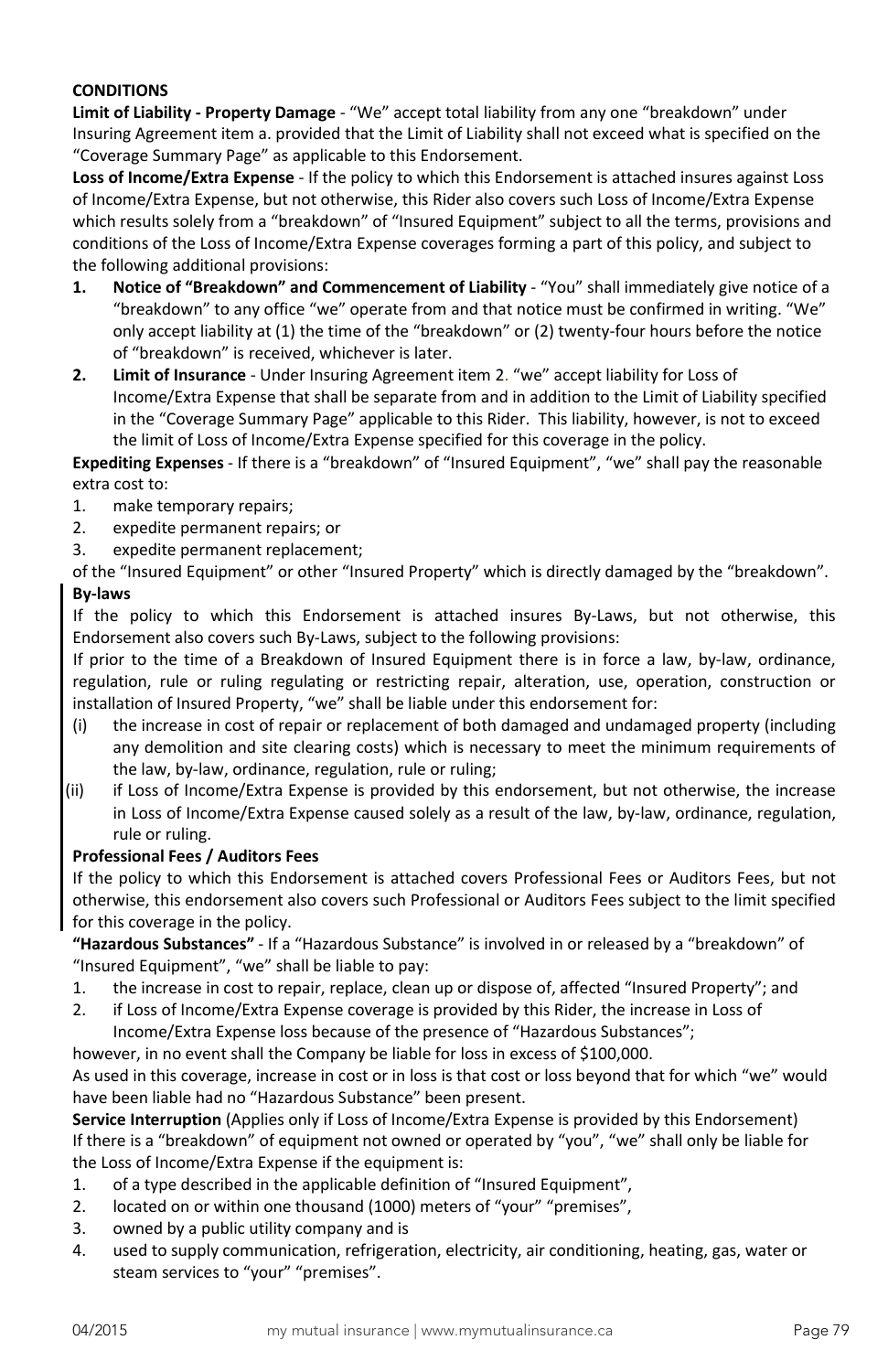**Livestock (Explosion Coverage)** - If the policy to which this Rider is attached insures against livestock then solely with respect to this coverage paragraph 1) and 2) of the Insuring Agreement shall apply, subject to the following provisions:

- 1. **Coverage** If there is an Explosion of any equipment described in paragraph 1. of the definition of "Insured Equipment", "we" shall be liable to pay for loss to livestock which is covered by the policy to which this Endorsement is attached directly damaged by the Explosion, but not otherwise.
- 2. **Explosion** Explosion means a sudden and accidental tearing asunder of the equipment, or a part thereof, caused by the pressure of water or steam therein, but cracking shall not constitute a sudden and accidental tearing asunder.
- 3. **Basis of Settlement** "We" agree under this coverage that Condition, Basis of Settlement is amended to include the following: Solely with respect to livestock the Basis of Settlement and/or Limit of Liability clause of the livestock coverage of the policy to which this Rider is attached shall apply.

In no event shall "we" be liable under this coverage for loss in excess of \$100,000. **"Data" Coverage** - If, as a result of a "breakdown" of "Insured Equipment", "data" is lost or damaged,

# "we" shall be liable for:

- 1. the cost of gathering or reproducing the "data"; and
- 2. the "business" Interruption/Extra Expense resulting from the loss or damage to the "data" only if "business" Interruption/Extra Expense is provided by this Endorsement,

however, in no event shall "we" be liable for loss in excess of \$25,000.

"We" shall not be liable for "data" which is lost or damaged as a result of programming errors of any kind including the inability of software to correctly read, recognize, save, process or interpret any date or time.

# **Basis of Settlement – Property Damage**

Under Insuring Agreement 1. a. "We" agree to pay for "Insured Property", which is damaged, as follows:

- 1. on "media", the cost of blank material;
- 2. on exposed film, records, manuscripts and drawings, the cost of blank material plus the cost of transcription;
- 3. on refrigeration units eight (8) years old or greater, Actual Cash Value shall apply;
- 4. on any heat exchanger that forms part of a forced air heating equipment that is five (5) years old or more from the date of purchase new, its Actual Cash Value shall apply;
- 5. on all other "Insured Property", the lesser of the cost at the time of the "breakdown": a. to repair; or

b. to replace with similar property of like kind, capacity, size, quality and function.

"We" shall not be liable:

- 1. for the cost of repairing or replacing any part or parts of a piece of equipment which is greater than the cost of repairing or replacing the entire piece of equipment;
- 2. for more than the cost to replace the property with other property of like kind, capacity, size, quality and function;
- 3. for more than the cost to replace the property at the same or adjacent site; nor
- 4. for loss or damage to property which is useless or obsolete to the Insured.

If the damaged property is not repaired or replaced within 12 months after the date of the "breakdown", the liability "we" accept will only be for the Actual Cash Value of the damaged property. "Actual Cash Value" is the cost of replacing the damaged property with property of similar kind, capacity, size, quality and function less depreciation however caused. In determining depreciation consideration will be given to such items as the age, condition, and normal life expectancy of the property.

**Deductible** - From the total amount of loss, damage and expense for which "we" are liable following any one "Breakdown" of "Insured Equipment" shall be subtracted:

- 1. on refrigeration units, one thousand dollars (\$1,000);
- 2. on all other "Insured Property", five hundred dollars (\$500) or the Deductible specified in the "Coverage Summary Page", whichever is greater.

If more than one Deductible is specified and is applicable to loss under this Rider from any "One Breakdown", only one Deductible shall be applied and that shall be the largest of the applicable Deductibles.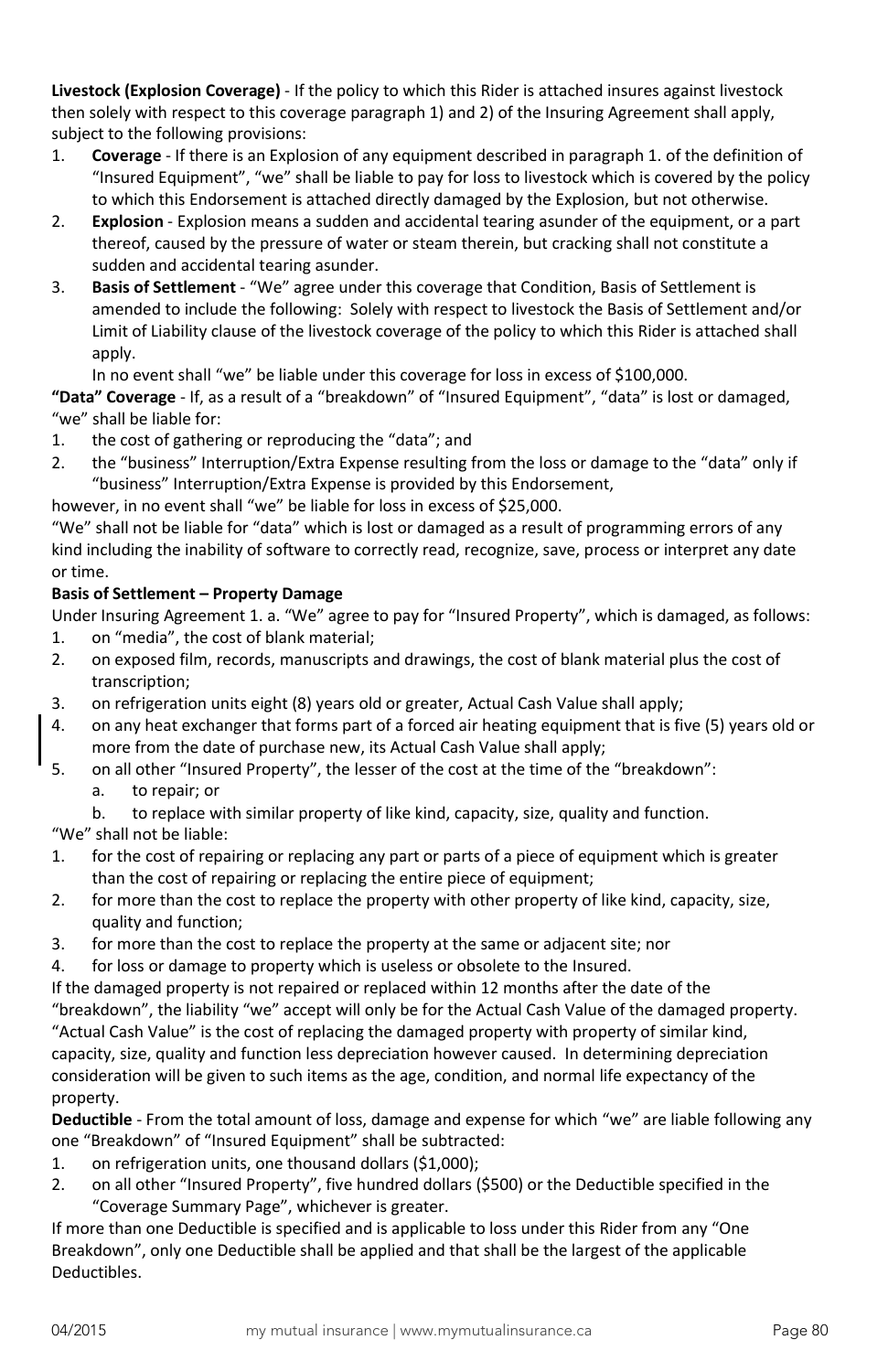**Inspection** - "We", or "our" reinsurers, shall have the right to make inspections of "Insured Equipment" at any reasonable time. Neither this right to make inspections nor making them is an undertaking to the Insured or others that the "Insured Equipment" is safe and not hazardous or injurious to health.

**Suspension** - Upon the discovery of "Insured Equipment" in or exposed to a dangerous condition "we", or "our" reinsurers, may immediately suspend the Insurance against loss from the "breakdown" of that equipment (which will include any insurance applying to the interest of any Mortgagee specified in the policy). Notice of suspension shall be given either at the Mailing Address specified in the "Coverage Summary Page", or at the location of the equipment. "We", or our reinsurers, agree to furnish a copy of the Suspension Notice to the Mortgagee. Once coverage has been suspended, it can only be reinstated by an endorsement issued to form part of this policy. The Insured shall be allowed a pro-rata refund of premium for that equipment for the period that coverage is suspended.

**Testing** - As respects any "Insured Equipment", "we" shall not be liable for loss from a "breakdown" while such "Insured Equipment" is undergoing any pressure test, an insulation breakdown test or is being dried out.

# **DEFINITIONS**

**Insured equipment** - shall mean any equipment owned, leased, operated or controlled by the Insured as described below:

- 1. any boiler, fired or unfired pressure vessel normally subject to vacuum or internal pressure other than static pressure of contents, any refrigerating or air conditioning vessels and piping or any other piping and its accessory equipment, but not including:
	- a. any boiler setting, any refractory or insulating material;
	- b. any part of a boiler or fired pressure vessel that does not contain steam or water; nor
	- c. any buried piping or vessel, any drainage piping, any sprinkler piping and its accessory equipment;
- 2. any mechanical or electrical equipment used for the generation, transmission or utilization of mechanical or electrical power, but not including:
	- a. any conveyor, crane, elevator or hoist, but not excluding any electrical equipment used with any such apparatus;
	- b. any "vehicles" or Insured Equipment mounted on a "vehicle", but not excluding Insured Equipment that is:
		- 1) mounted on wheels or a trailer in order to make it transportable;
		- 2) not used to drive or steer such wheels or trailer; and
		- 3) stationary and in use at the location specified in the "Coverage Summary Page" at the time of the "breakdown" will not be considered to be mounted on a "vehicle";
	- c. any electronic machine, device or instrument or fibre optic cable used for research, diagnosis, treatment, communication, word processing, "data" processing, duplicating, scanning or monitoring.

**Insured Property** - is property for which there is coverage under the Policy to which this Endorsement is attached which is also:

- 1. property "you" own; or
- 2. property of others that "you" have in "your" care, custody or control and for which "you" are legally liable;

however Insured Property shall not include live animals, except with respect to Condition **Livestock Explosion Coverage** of this Endorsement.

**Breakdown** - means a sudden and accidental failure of equipment resulting in physical damage to the equipment which requires the repair or replacement of the equipment or a part of the equipment. Breakdown does not mean:

- 1. depletion, deterioration, corrosion or erosion of material;
- 2. wear and tear;
- 3. vibration or misalignment;
- 4. the functioning of any safety device or protective device; nor
- 5. the failure of a structure or foundation supporting the equipment or a part of the equipment.

**One Breakdown** - If either the "breakdown" of "Insured Equipment" causes the "breakdown" of other "Insured Equipment" or a series of "breakdowns" occur at the same time as a result of the same cause, they will all be considered as One Breakdown.

**Hazardous Substance** - A hazardous substance is: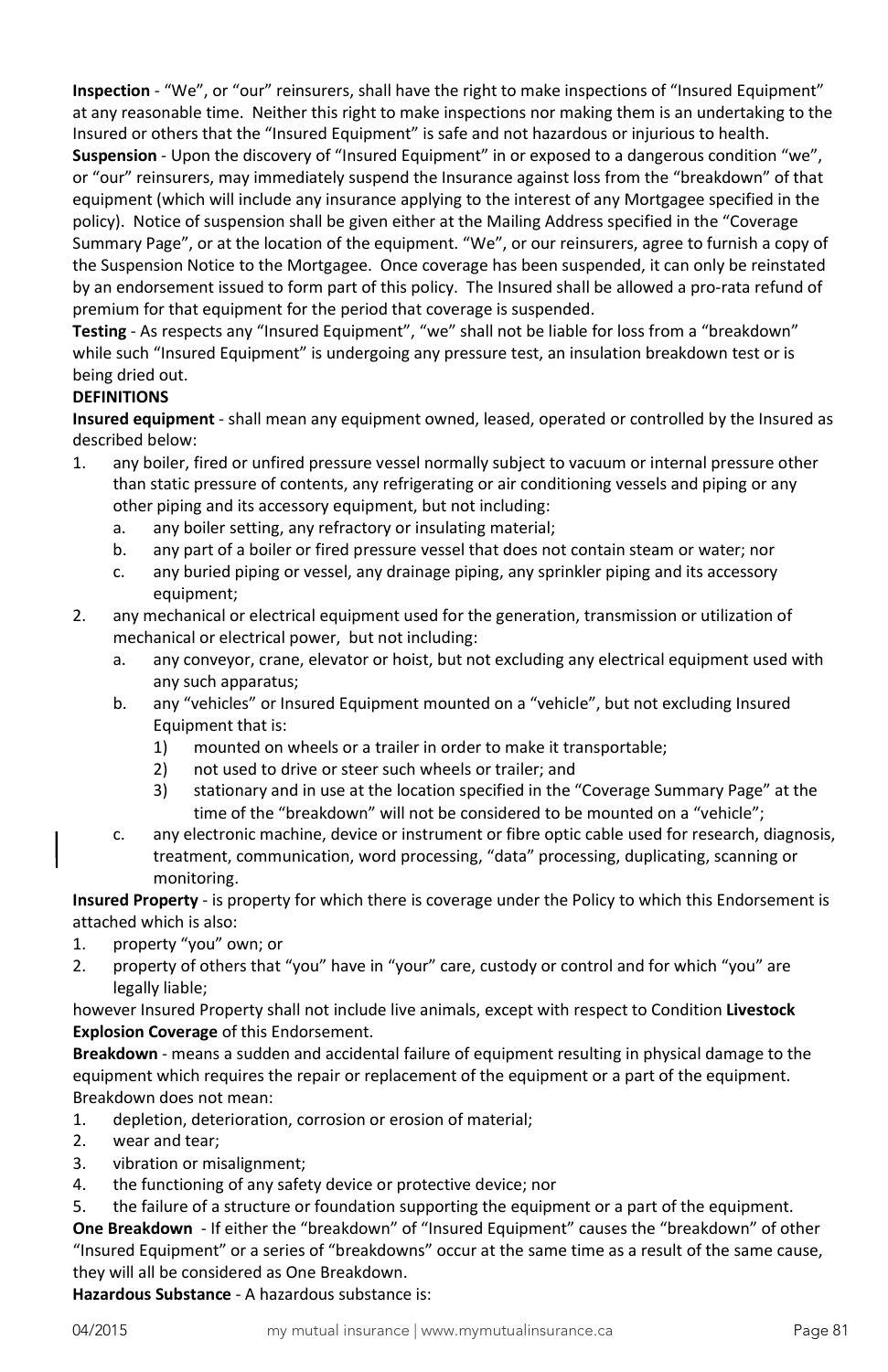- 1. any "Pollutant", contaminant or other substance declared by a governmental authority to be hazardous to health or the environment; or
- 2. any mould, yeast, fungus or mildew including any "Spore(s)" or toxins created or produced by or emanating from such mould, yeast, fungus or mildew, whether or not allergenic, pathogenic or toxigenic.

**"Data"** - means facts, concepts, information or software in a form useable for communications, interpretation or processing by electronic and electromechanical "data" processing or electronically controlled equipment.

**Media** - means material on which "data" is recorded, such as magnetic tapes, hard disks or floppy disks. **Vehicle** - means, as respects this endorsement only, any machine or apparatus that is used for transportation or moves under its own power. Vehicle includes, but is not limited to, car, truck, bus, trailer, train, aircraft, watercraft, forklift, bulldozer, tractor or harvester. However, any property that is stationary, permanently installed at a location listed in the "Coverage Summary Page" and that receives electrical power from an external power source will not be considered a Vehicle.

## **FINE ARTS COVERAGE**

If the "Coverage Summary Page" shows that rider X512 applies, "we" insure "your" Fine Arts described for this rider on the "Coverage Summary Page" against direct physical loss or damage, subject to the exclusions, limitations, terms and conditions set out below. "We" insure the described fine arts only while at the location(s) specified, unless otherwise stated on the "Coverage Summary Page". **DEFINITION**: Fine Arts, as described in this coverage, include paintings, etchings, picture, tapestries and other bona fide works of art (such as valuable rugs, statuary, marbles, bronzes, antique furniture, rare books, antique silver, manuscripts, porcelains, rare glass and bric-a-brac) of rarity, historical value or artistic merit.

## **LOSS OR DAMAGE NOT INSURED:** "We" do not insure:

- 1. loss or damage to property illegally imported, acquired, stored or kept;
- 2. loss or damage to property seized or confiscated unless such property is destroyed to prevent spread of fire;
- 3. breakage of glassware, statuary, marble, bric-a-brac, porcelains and other fragile articles unless caused by fire, earthquake, explosion, falling object striking the exterior of a building, "flood", impact by aircraft or land vehicle, lightning, riot, smoke, vandalism or malicious acts, windstorm or hail, or by accident to land, water or air conveyances, or by theft or attempted theft.

"We" do not insure loss or damage caused directly or indirectly by or resulting from:

- 1. wear and tear, deterioration, vermin, rodents, insects, birds or household pets;
- 2. "your" intentional or criminal acts;
- 3. any process or work being performed on the insured property;
- 4. war, invasion, act of foreign enemy, hostilities, civil war, rebellion, revolution, insurrection or military power;
- 5. contamination by radioactive material;
- 6. "terrorism" or by any activity or decision of a government agency or other entity to prevent, respond to or terminate "terrorism" regardless of any other cause or event that contributes concurrently or in any sequence to the loss or damage.

**PACKING/UNPACKING WARRANTY**: The insured property must be packed and unpacked by competent packers, otherwise "we" will not pay for damage which occurs during the period from commencement of the packing until the property is completely unpacked.

**NEWLY ACQUIRED ARTICLES**: If "you" acquire any additional fine arts during the term this coverage is in effect, "we" will automatically insure these provided "you" tell us within 30 days of acquisition. "We" will adjust "your" premium on a pro rata basis from the date of the acquisition. Under this extension, "we" will not pay more than 25% of the amount of insurance shown for this rider on the "Coverage Summary Page".

**STAMP, COIN, AND BANK NOTE COLLECTIONS**: "We" will pay for loss or damage to "your" collection in the proportion that the amount of insurance on "your" collection bears to its cash market value at the time of loss. "We" will not pay more than \$250 on any single article of "your" collection. A single article means any one stamp, coin or other individual article or pair, strip, block, series, sheet, cover, frame, card or the like. This condition does not apply to articles specifically described on the "Coverage Summary Page".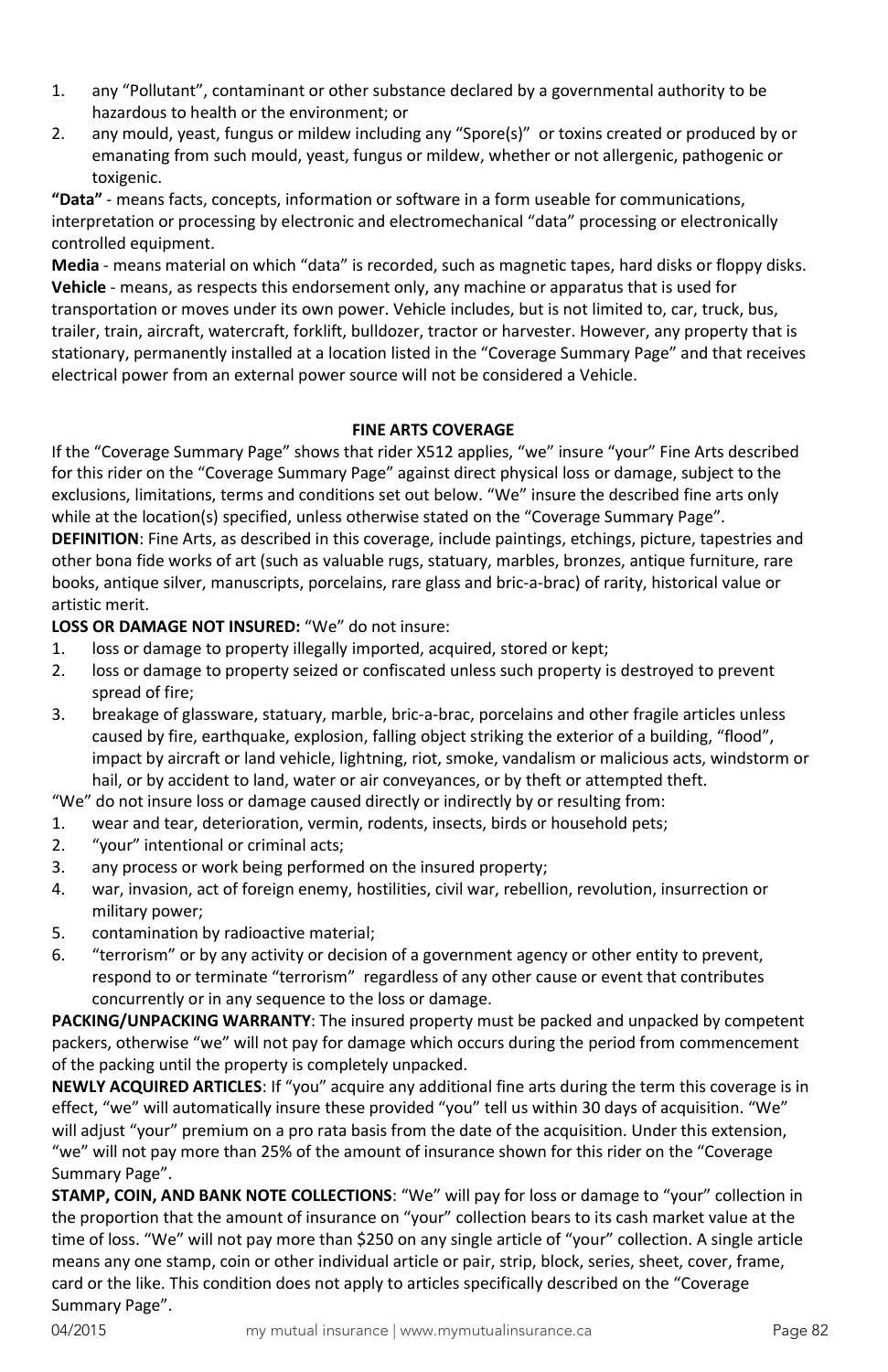**DEDUCTIBLE** – "We" are responsible only for the amount by which the loss or damage caused by any of the "Insured Peril(s)" exceeds the amount of the deductible shown on the "Coverage Summary Page", in any one occurrence.

#### **FIRE DEPARTMENT CHARGES**

"We" will pay up to \$2,000, or such other amount as may be specified on the "Coverage Summary Page", for "your" liability for fire department charges incurred when a municipal Fire Department is called to save or protect property insured under "your" policy or to protect "your" property or property of others adjacent to "your" "Premises". No deductible applies to this coverage. "You" may not claim under this extension if the Fire Fighting Expenses are insured elsewhere in this policy.

# **IDENTITY THEFT ENDORSEMENT**

**INSURING AGREEMENT** - If the Coverage Page shows that the Identity Theft Endorsement applies "We" agree that coverage is extended to include reimbursement of cost "You" actually incur resulting from "Identity Fraud" as defined and limited herein.

## **DEFINITIONS:**

**"You" and "Your"** in this wording have the same meaning as in the Definitions applicable to Section 1 of policy to which this endorsement attaches.

**"Identity Fraud"** means the act or acts of knowingly transferring or using, without lawful consent or authority, "Your" means of identity which constitutes a violation of any federal, provincial, territorial or municipal law.

**"Identity Fraud Occurrence"** means any act or series acts of "Identity Fraud" by a person or group which results in an insured loss during the policy period.

#### **All other definitions applicable to the policy to which this endorsement form is attached are applicable.**

**COVERAGE** - "We" insure up to the amount stated on the "Coverage Summary Page", in total during the term of this policy, the following reasonable costs and expenses incurred by an insured person, as a result of an "Identity Fraud" occurrence:

- 1. Reasonable costs associated with registered mail to businesses, law enforcement agencies, financial institutions, credit agencies and similar credit grantors.
- 2. Fees for the re-application of loans which had been declined as a result of incorrect or erroneous information;
- 3. The reasonable costs or expenses (including mileage, associated parking costs, taxi cab fees or public transit fees) incurred for notarizing affidavits for financial institutions, credit agencies, credit grantors or similar lenders.
- 4. The reasonable costs or expenses (including mileage, associated parking costs, taxi cab fees or public transit fees) incurred for notarizing affidavits for law enforcement agencies.
- 5. Long distance telephone expenses to discuss an actual "Identity Fraud" occurrence to businesses, law enforcement agencies, financial institutions, credit agencies and similar credit grantors
- 6. "Earnings" lost resulting from necessary time away from "your" employment for the purposes of completing affidavits and meeting with credit agencies, similar credit grantors, law enforcement departments, financial institutions, merchants and legal counsel, up to \$250 per day to a maximum of \$2,000, for each "Identity Fraud" occurrence or as stated on the "Coverage Summary Page".
- 7. Reasonable costs, fees or expenses associated with the replacing of Canadian or Provincial Government issued documents as a result of an "Identity Fraud" occurrence.
- 8. Reasonable legal fees incurred directly as a result of an "Identity Fraud" occurrence, with prior notice to us:
	- a. for the removal of any criminal or civil judgements wrongly entered against "you";
	- b. to challenge the information in "your" consumer credit report;
	- c. for the defence of lawsuits brought against "you" by businesses or their collection agencies.
- 9. "We" will reimburse "you" for the reasonable cost of obtaining up to two credit reports after an "Identity Fraud" occurrence has been reported to us, for a period of up to 12 months from the date of the reporting of the occurrence, but not limited by the expiry date of the policy.

## **LOSS OR DAMAGE NOT INSURED** - "We" do not insure:

- 1. "Your" fraudulent, dishonest, or criminal acts;
- 2. "Your" own use of "your" identity;
- 3. "Your" commercial or "business" pursuits;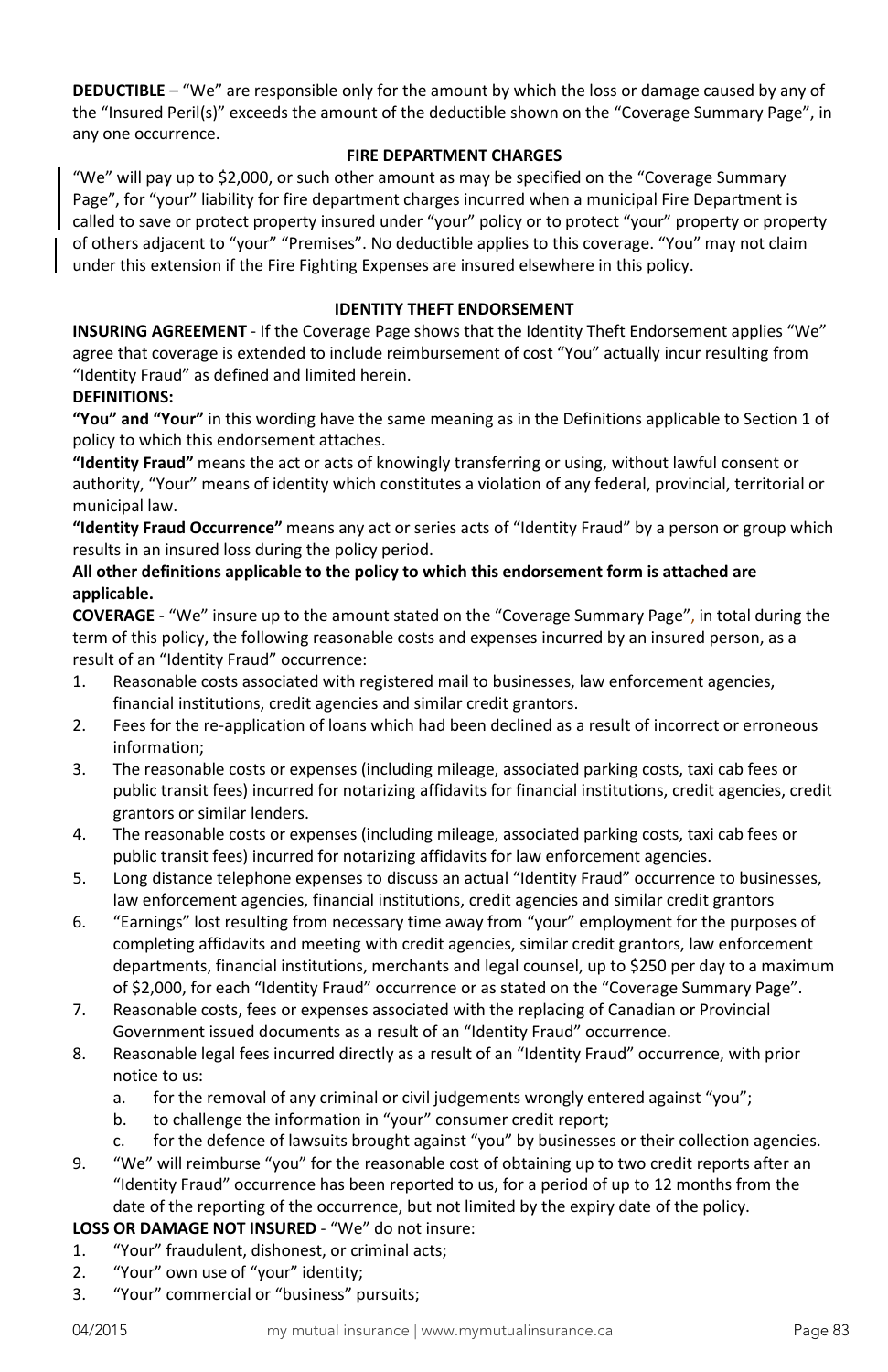- 4. "Your" intentional misuse of "your" identity;
- 5. fraudulent, dishonest, criminal or intentional misuse of "your" identity by any resident of "your" household;

Nor do "we" insure the following:

- 1. Any losses covered under the **Credit or Debit Cards, Automated Teller Cards, Library or Video Cards, Forgery and Counterfeit Money** coverage already available in the underlying policy;
- 2. Any losses covered by credit card insurance, bank insurance or other coverage available to "you". This endorsement will be secondary with other insurance being primary. This endorsement will only apply once the other insurance available to "you" has been exhausted.

**DEDUCTIBLE** - No deductible applies to this coverage.

**REQUIREMENTS AFTER LOSS** - In addition to the requirements outlined on the policy to which this endorsement attaches, "you" are required to contact "your" local law enforcement agency of the "Identity Fraud" occurrence.

Except as otherwise provided in this endorsement, all limits, terms, conditions, provisions, definitions, statutory and additional conditions to which this form is attached apply.

# **LARGE FARM PACKAGE – ADDITIONAL AGREEMENTS**

**COVERAGE** - If the "Coverage Summary Page" shows that Rider F261A applies, "we" provide the following insurance in return for payment of the premium:

- 1. **Fire Fighting Expenses** "We" will pay up to \$10,000 or the amount stated on the "Coverage Summary Page", in any one occurrence to cover expenses "you" incur to extinguish or contain a fire at "your" "premises". No deductible applies to this cover.
- 2. **Feed and Fodder**  "We" insure "your" Feed and Fodder (including ground feed, manufactured and compounded stock foods, hay, straw and silage) up to \$50,000, or the amount stated on the "Coverage Summary Page", against loss or damage caused directly by fire, lightning or explosion of natural, coal or manufactured gas. "We" do not insure loss or damage to property undergoing any process involving the application of heat, where this is the cause of the loss.
- 3. **Valuable Papers and Records**  "We" insure up to \$5,000 or the amount stated on the "Coverage Summary Page", against all risks of direct physical loss or damage to "your" valuable papers and records. This insurance is for the extra expense "you" necessarily incur for the cost of compiling "your" books of account, drawings, card index systems or other records including film, tape, disc, drum, cell or other magnetic recording or storage media for electronic "data" processing, when such records or valuable papers are damaged or destroyed.
- 4. **Exterior Signs** "We" insure up to \$5,000 or the amount stated on the "Coverage Summary Page", against all risks of direct physical loss or damage to exterior signs "you" own while they are on "your" "premises". "We" do not insure against loss or damage caused by:
	- a. faulty manufacture or installation or by the inherent nature of the insured property, or
	- b. any process of cleaning, moving, repairing or reconstruction.
- 5. **Semen and Semen Tanks** "We" insure up to \$5,000 or the amount stated on the "Coverage Summary Page", against direct physical loss or damage from any external cause to semen tanks and semen in tanks, owned by "you". "We" insure this property while it is:
	- a. at "your" "Premises" or held at any breeding or artificial insemination station on "your" behalf,
	- b. in transit to and from "your" "Premises" and such stations, or
	- c. in transit to and from "your" "Premises" and elsewhere for the purpose of recharging the liquid nitrogen.

"We" do not insure:

- a. any loss arising from the failure of the semen to fertilize, or
- b. loss or damage caused by neglect in failing to maintain the proper nitrogen charge.
- 6. **Grain** "We" insure "your" whole threshed grain and seed up to \$10,000 or the amount stated on the "Coverage Summary Page", against loss or damage caused directly by fire, lightning or explosion of coal, natural or manufactured gas. "We" do not insure loss or damage to property undergoing any process involving the application of heat, where this is the cause of the loss.
- 7. **Tools and Equipment (on "Premises")**  "We" insure up to \$5,000 or the amount stated on the "Coverage Summary Page", against all risks of direct physical loss or damage to tools and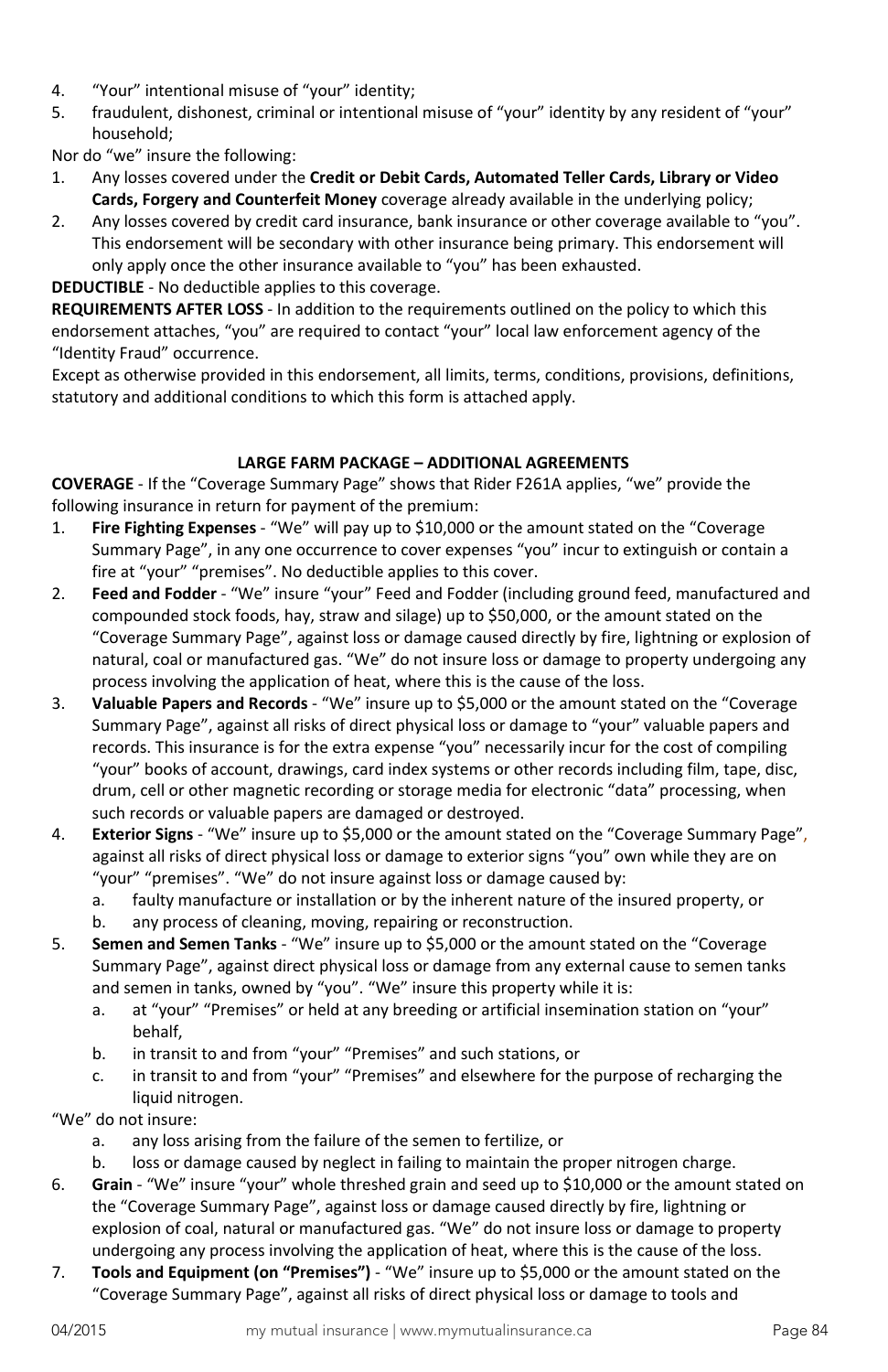equipment "you" own while they are on "your" "premises". "We" do not insure against loss or damage caused by:

- a. unexplained loss or mysterious disappearance, wear and tear, defect or mechanical breakdown;
- b. any process or work being performed on the tools or equipment, including any repairing, adjusting or servicing. Resulting fire damage would be covered.
- Tools insured are subject to a limit of \$1,500 on an individual item.
- 8. **Extra Expense** "We" insure up to \$10,000 or the amount stated on the "Coverage Summary Page", to cover the extra expense "you" necessarily incur to continue normal building services and operations, which are interrupted as a result of loss or damage by an "Insured Peril" to a building insured by this policy. Payment is limited to the reasonable period of time required to restore normal building service and operations.

**BASIS OF CLAIM PAYMENT** - Unless otherwise stated in this policy, "we" will pay for insured loss or damage arising out of any one occurrence up to whichever is the least of:

- 1. "your" financial interest in the property;
- 2. the Actual Cash Value of the loss or damage at the date of the occurrence;
- 3. the amount it would cost to repair or replace the property with materials of similar quality;
- 4. the applicable amount(s) of insurance shown in this policy.

This applies even if more than one person or organization has an insurable interest in the property insured. If "You" qualify for a tax credit, the loss payment will be reduced by that amount. Any loss or damage shall not reduce the amount of insurance provided by this policy. Any loss or damage shall not reduce the amount of insurance provided by the policy.

**Actual Cash Value**: The Actual Cash Value will take into account such things as the cost of replacement less any depreciation, and in determining depreciation; "we" will consider market value, the condition and resale value immediately before the damage and the normal life expectancy.

**Deductible: "We" are responsible only for the amount by which the loss or damage caused by any of the "Insured Peril(s)" exceeds the amount of the deductible shown on the "Coverage Summary Page" in any one occurrence.**

**Obsolescence:** "We" will not pay for increased costs that result when "you" cannot repair or replace "your" property because material or parts are unavailable, obsolete, or outmoded. "We" will pay only the cost that would have been required if material or parts were available. "We" will pay on the basis of the last known cost of material or parts.

**Insurance Under More Than One Policy**: If "you" have insurance on specifically described property, our policy will be considered excess insurance and "we" will not pay any loss or claim until the amount of such other insurance is used up. In all other cases, our policy will pay its rateable proportion of the loss or claim.

## **MISCELLANEOUS ARTICLES COVERAGE**

If the "Coverage Summary Page" shows that rider X513 applies, "we" insure "your" property or the property of others for which "you" may be liable, described for this rider on the "Coverage Summary Page", against direct physical loss or damage, subject to the exclusions, limitations, terms and conditions set out below.

**LOSS OR DAMAGE NOT INSURED:** "We" do not insure:

- 1. loss or damage to any property illegally imported, acquired, kept, stored or transported, or property seized or confiscated for breach of any law or by order of any public authority;
- 2. loss or damage to any musical instrument played for a fee unless "we" have given our written permission;
- 3. breakage of fragile or brittle articles;
- 4. loss or damage to sporting or hobby equipment where the loss is due to their use.
- 5. loss or damage to property away from "your" "premises" for the purpose of exhibition.

"We" do not insure loss or damage caused directly or indirectly by or resulting from:

- 5. wear and tear, defect or mechanical breakdown;
- 6. dampness of atmosphere, extremes of temperature, deterioration, contamination, vermin, insects, rodents, birds, household pets, rust, corrosion or "Fungi" or "Spore(s)" ;
- 7. any process or work being performed on the insured property;
- 8. "Your" intentional or criminal acts;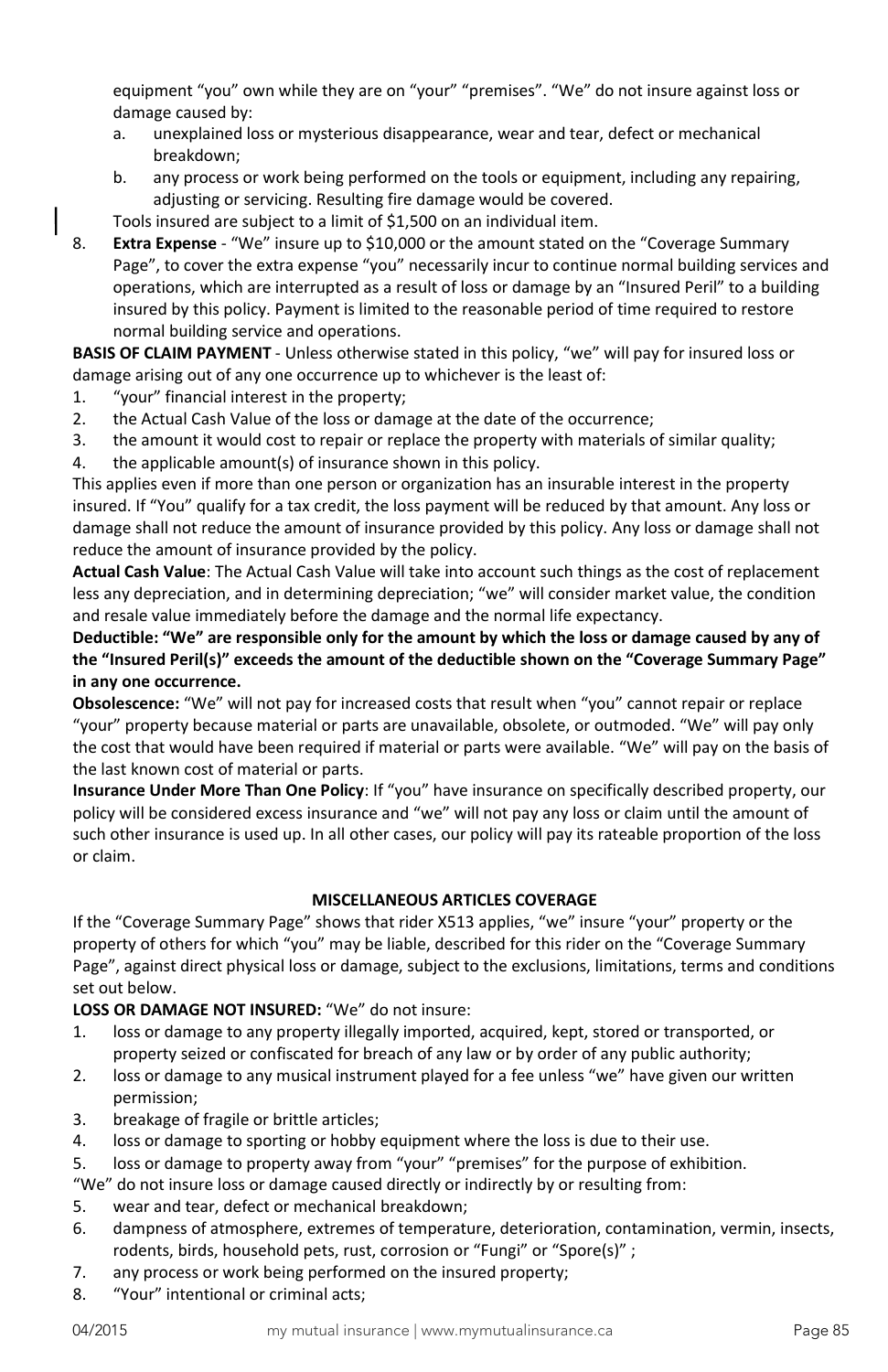- 9. any nuclear incident as defined in the Nuclear Liability Act, nuclear explosion or contamination by radioactive material;
- 10. war, invasion, act of a foreign enemy, hostilities, civil war, rebellion, revolution, insurrection or military power;
- 11. "terrorism" or by any activity or decision of a government agency or other entity to prevent, respond to or terminate "terrorism" regardless of any other cause or event that contributes concurrently or in any sequence to the loss or damage.

## **SPECIAL CONDITIONS**

**Newly Acquired Articles**: If "you" acquire any additional articles of the type for which an amount of insurance is shown, "we" will automatically insure these under this coverage provided "you" notify us within 30 days. "We" will not pay more than \$5,000 under this extension. "We" will adjust "your" premium on a pro rata basis from the date of the acquisition.

**Territorial Limit:** This insurance applies to insured property anywhere in the world, but only while "your" principal residence is maintained within the Province of Saskatchewan.

**Replacement Cost Coverage** - "We" agree to pay any loss insured by this coverage on the basis of replacement cost subject to the policy limits, provided that:

- 1. the property at the time of loss was usable for its original purpose and is not obsolete;
- 2. "you" have repaired or replaced the property promptly. Otherwise the basis of claim payment in the policy will apply as if this coverage had not been in effect;
- 3. the "Coverage Summary Page" does not indicate that "Actual Cash Value" has been applied to the item.

Replacement Cost Coverage will not apply to the following:

- 1. antiques, fine arts, paintings, statuary and similar articles which, by their inherent nature, cannot be replaced with a similar article;
- 2. fur garments or garments trimmed with fur or bridal gowns that are 5 years of age from the date they were originally purchased new;
- 3. motorized lawn mowers and other motorized gardening equipment.

**DEDUCTIBLE**: "We" are responsible only for the amount by which the loss or damage caused by any of the "Insured Peril(s)" exceeds the amount of the deductible shown on the "Coverage Summary Page" in any one occurrence.

## **MOBILE HOME TRANSIT COVERAGE**

If the "Coverage Summary Page" shows that rider X537 applies, the insurance on the Mobile Home described on the "Coverage Summary Page" and the insurance, if any, on "your" personal property contained in the Mobile Home, is extended to provide the coverage set out below while the Mobile Home is in transit for a single trip within the Province of Saskatchewan. This coverage applies from the time the Mobile Home is connected to a power unit at the site from which it is to be moved until it is disconnected from the power unit at its destination.

**INSURED PERILS** - During the period of time that this coverage applies, "we" insure against direct loss or damage caused by the following perils as described and limited:

- 1. Fire, lightning, and explosion;
- 2. Collapse of bridges, culverts, docks, wharves, landing sheds, depots, stations or platforms;
- 3. Falling objects striking the exterior of the Mobile Home;
- 4. Impact by aircraft or land vehicles;
- 5. Riot;
- 6. Smoke;
- 7. Stranding, sinking, burning, collision, upset or derailing of any vehicle moving the mobile home;
- 8. Collision of the mobile home with another object or upset or overturn of the mobile home;
- 9. Vandalism or Malicious Acts;
- 10. Windstorm or Hail. This peril does not include any dent damage to the outer metal covering of the mobile home, unless the metal is punctured (pierced to make an opening in the metal covering).

**DEDUCTIBLE** - "We" are responsible only for the amount by which the loss or damage insured by this rider exceeds the greater of \$1,000 or the deductible amount shown on the "Coverage Summary Page" as applying to the mobile home, in any one occurrence.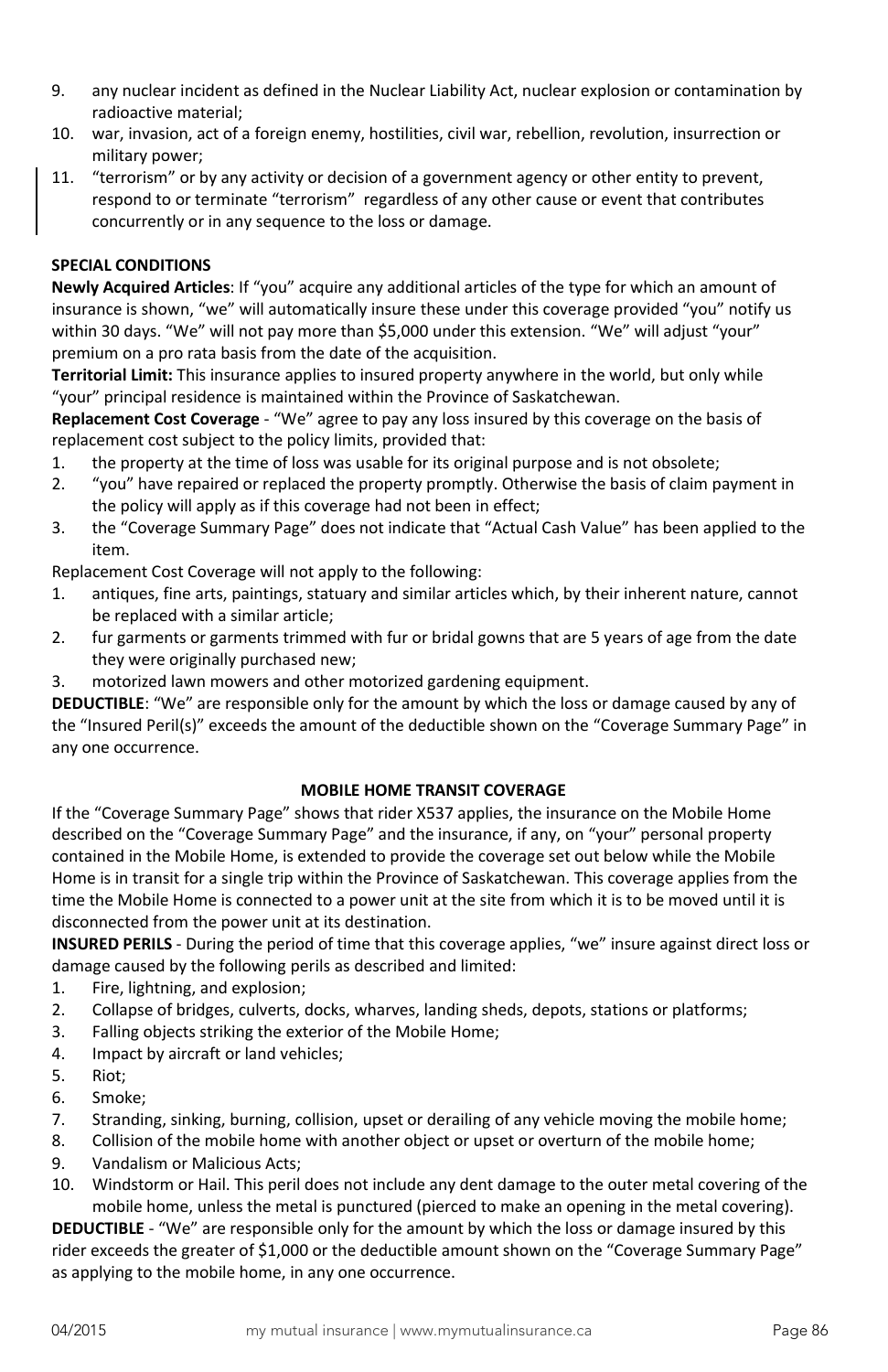Except as otherwise provided by this rider, all terms, conditions, limitations and exclusions applying to the insured property remain in effect.

# **SEWER BACK-UP ENDORSEMENT – T326**

If the "Coverage Summary Page" shows that T326 applies, "we" provide the following insurance in return for payment of the premium:

"We" insure against direct loss or damage to insured property caused by the backing up, or escape of water from a sewer, sump, or septic tank.

This peril does not include damage:

- 1. caused directly or indirectly by continuous or repeated "seepage" or "leakage";
- 2. to the system or appliance caused by rust, corrosion or deterioration;
- 3. resulting from escape of water from a sump pit not equipped with an operable sump pump;
- 4. to public "water mains" or outdoor plumbing systems and equipment attached, including but not limited to swimming pools, hot tubs, spas and similar installations;
- 5. occurring while the building or unit is under construction or "vacant" even if "we" have given permission for construction or "vacancy".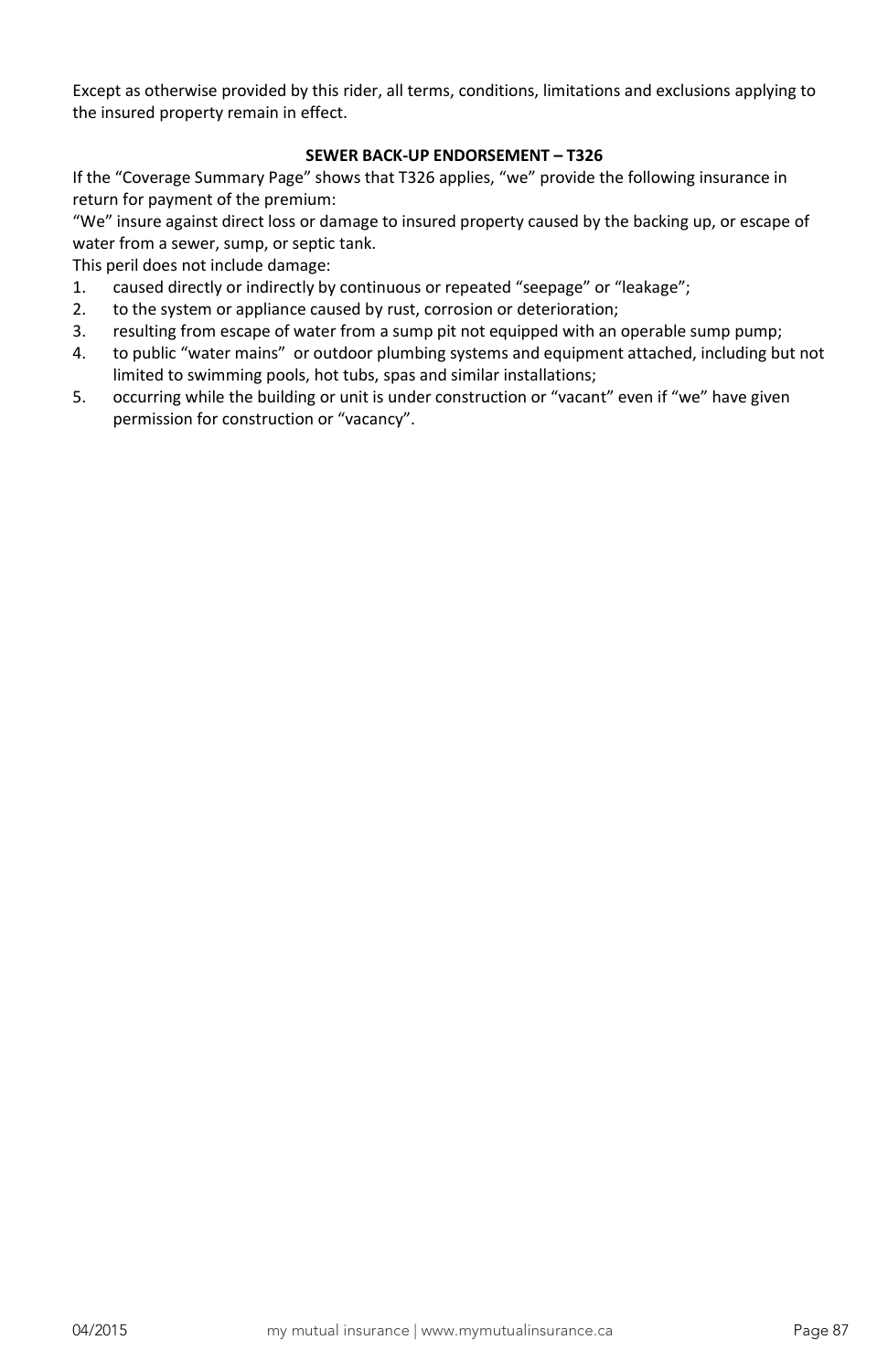## **SECTION V – CONDITIONS**

## **STATUTORY CONDITIONS**

#### **Misrepresentation**

**1** If any person applying for insurance falsely describes the property to the prejudice of the insurer, or misrepresents or fraudulently omits to communicate any circumstance which is material to be made known to the insurer in order to enable it to judge of the risk to be undertaken, the contract shall be void as to any property in relation to which the misrepresentation or omission is material.

## **Property of others**

**2** Unless otherwise specifically stated in the contract, the insurer is not liable for loss or damage to property owned by any person other than the insured, unless the interest of the insured therein is stated in the contract.

#### **Change of interest**

**3** The insurer shall be liable for loss or damage occurring after an authorized assignment pursuant to the *Bankruptcy and Insolvency Act* (Canada) or change of title by succession, by operation of law, or by death.

#### **Material change**

**4** Any change material to the risk and within the control and knowledge of the insured shall avoid the contract as to the part affected thereby, unless the change is promptly notified in writing to the insurer or its local agent; and the insurer when so notified may return the unearned portion, if any, of the premium paid and cancel the contract, or may notify the insured in writing that, if he desires the contract to continue in force, he must, within 15 days of the receipt of the notice, pay to the insurer an additional premium; and in default of such payment the contract shall no longer be in force and the insurer shall return the unearned portion, if any, of the premium paid.

#### **Termination of contract**

- **5** (1) This contract may be terminated:
	- (a) by the insurer giving to the insured 15 days' notice of termination by registered mail, or five days' written notice of termination personally delivered;
	- (b) by the insured at any time on request.
	- (2) Where this contract is terminated by the insurer:
		- (a) the insurer shall refund the excess of premium actually paid by the insured over the *pro rata* premium for the expired time, but in no event, shall the *pro rata* premium for the expired time be deemed to be less than any minimum retained premium specified; and
		- (b) the refund shall accompany the notice unless the premium is subject to adjustment or termination as to amount, in which case the refund shall be made as soon as practicable.
	- (3) Where this contract is terminated by the insured, the insurer shall refund as soon as practicable the excess of premium actually paid by the insured over the short rate premium for the expired time, but in no event shall the short rate premium for the expired time be deemed to be less than any minimum retained premium specified.
	- (4) The refund may be made by money, postal or express company money order, or by cheque payable at par.
	- (5) The 15 days mentioned in clause (a) of subcondition (1) of this condition commences to run on the day following the receipt of the registered letter at the post office to which it is addressed.

#### **Requirements after loss**

- **6** (1) Upon the occurrence of any loss of or damage to the insured property, the insured shall, if such loss or damage is covered by the contract, in addition to observing the requirements of conditions 9, 10 and 11:
	- (a) forthwith give notice thereof in writing to the insurer;
	- (b) deliver as soon as practicable to the insurer a proof of loss verified by statutory declaration:
		- (i.) giving a complete inventory of the destroyed and damaged property and showing in detail quantities, costs, actual cash value and particulars of amount of loss claimed;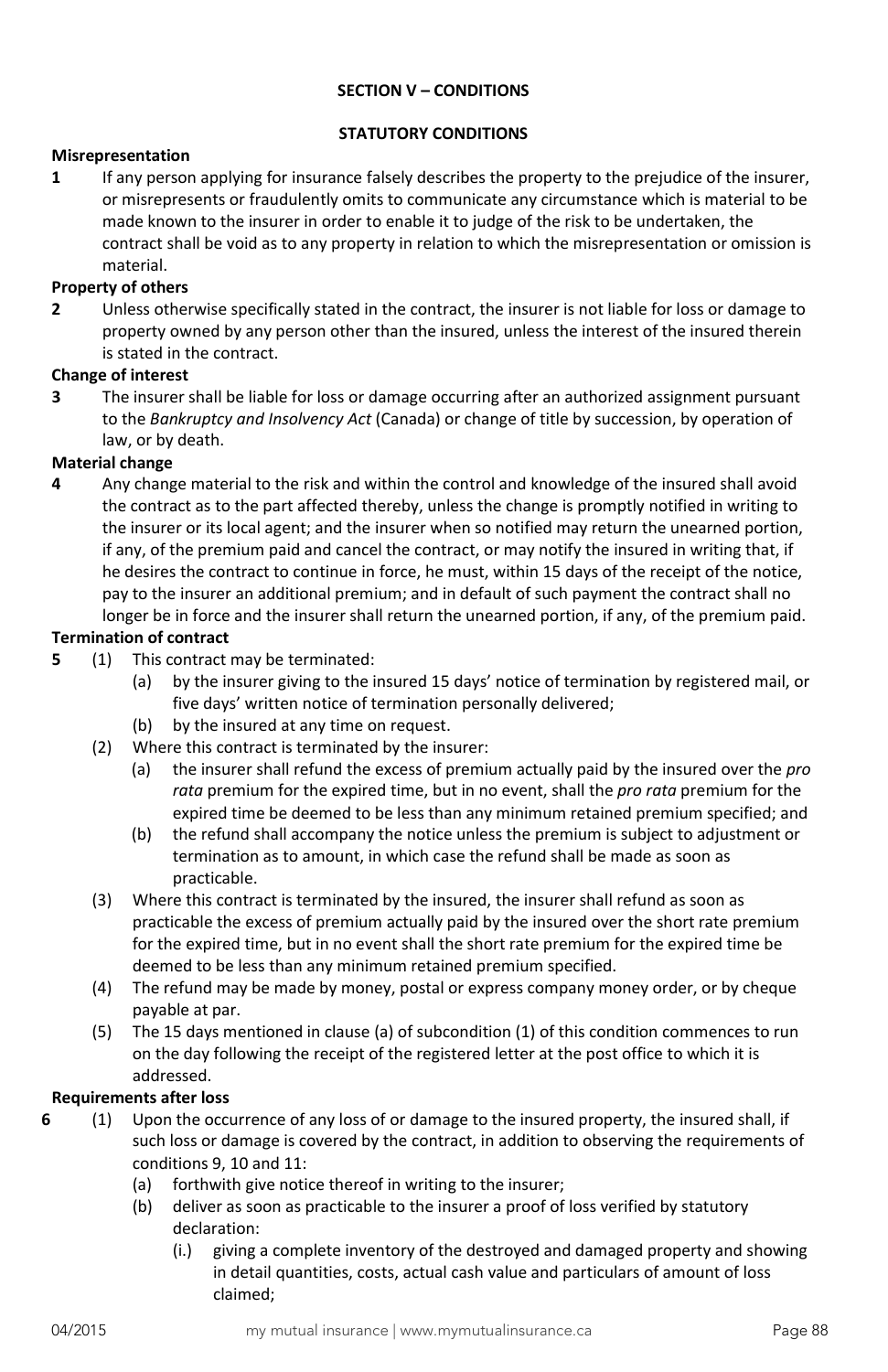- (ii.) stating when and how the loss occurred, and if caused by fire or explosion due to ignition, how the fire or explosion originated, so far as the insured knows or believes;
- (iii.) stating that the loss did not occur through any willful act or neglect or the procurement, means or connivance of the insured;
- (iv.) showing the amount of other insurances and the names of other insurers;
- (v.) showing the interest of the insured and of all others in the property with particulars of all liens, encumbrances and other charges upon the property;
- (vi.) showing any changes in title, use, occupation, location, possession or exposures of the property since the issue of the contract;
- (vii.) showing the place where the property insured was at the time of the loss;
- (c) if required give a complete inventory of undamaged property and showing in detail quantities, cost, actual cash value;
- (d) if required and if practicable, produce books of account, warehouse receipts and stock lists, and furnish invoices and other vouchers verified by statutory declaration, and furnish a copy of the written portion of any other contract.
- (2) The evidence furnished under clauses (c) and (d) of subparagraph (1) of this condition shall not be considered proofs of loss within the meaning of conditions 12 and 13.

## **Fraud**

**7** Any fraud or willfully false statement in a statutory declaration in relation to any of the above particulars, shall vitiate the claim of the person making the declaration.

## **Who may give notice and proof**

**8** Notice of loss may be given, and proof of loss may be made, by the agent of the insured named in the contract in case of absence or inability of the insured to give the notice or make the proof, and absence or inability being satisfactorily accounted for, or in the like case, or if the insured refuses to do so, by a person to whom any part of the insurance money is payable.

#### **Salvage**

- **9** (1) The insured, in the event of any loss or damage to any property insured under the contract, shall take all reasonable steps to prevent further damage to any such property so damaged and to prevent damage to other property insured hereunder including, if necessary, its removal to prevent damage or further damage thereto.
	- (2) The insurer shall contribute *pro rata* towards any reasonable and proper expenses in connection with steps taken by the insured and required under subparagraph 1 of this condition according to the respective interests of the parties.

#### **Entry, control, abandonment**

**10** After any loss or damage to insured property, the insurer shall have an immediate right of access and entry by accredited agents sufficient to enable them to survey and examine the property, and to make an estimate of the loss or damage, and, after the insured has secured the property, a further right of access and entry sufficient to enable them to make appraisement or particular estimate of the loss or damage, but the insurer shall not be entitled to the control or possession of the insured property, and without the consent of the insurer there can be no abandonment to it of insured property.

## **Appraisal**

**11** In the event of disagreement as to the value of the property insured, the property saved or the amount of the loss, those questions shall be determined by appraisal as provided under *The Saskatchewan Insurance Act* before there can be any recovery under this contract whether the right to recover on the contract is disputed or not, and independently of all other questions. There shall be no right to an appraisal until a specific demand therefor is made in writing and until after proof of loss has been delivered.

#### **When loss payable**

**12** The loss shall be payable within 60 days after completion of the proof of loss, unless the contract provides for a shorter period.

#### **Replacement**

**13** (1) The insurer, instead of making payment, may repair, rebuild, or replace the property damaged or lost, giving written notice of its intention so to do within 30 days after receipt of the proofs of loss.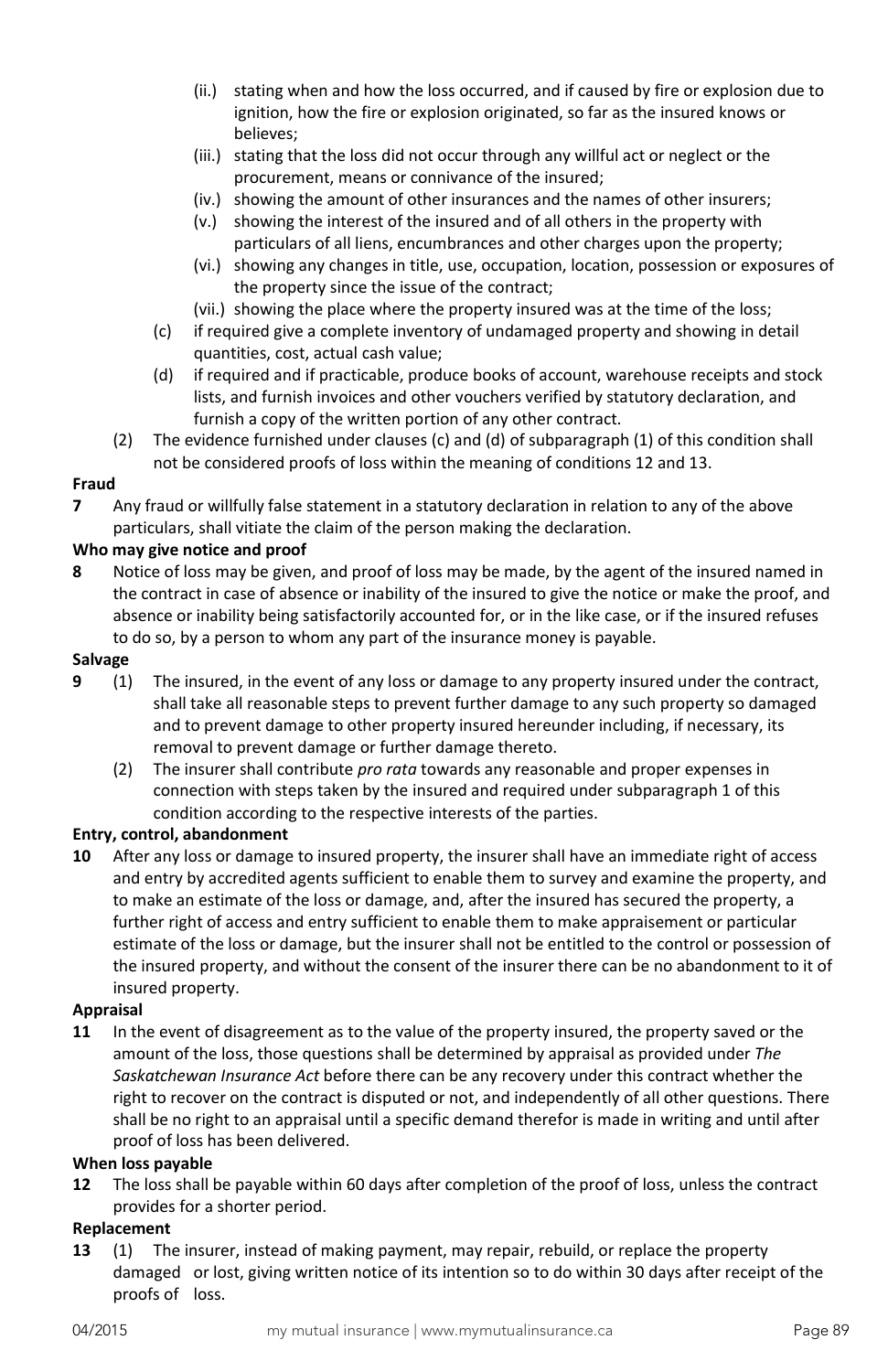- (2) In that event the insurer shall commence to so repair, rebuild, or replace the property within
- 45 days after receipt of the proofs of loss, and shall thereafter proceed with all due diligence to
- the completion thereof.

# **Action**

# **14 Repealed \*\***

# **Notice**

**15** Any written notice to the insurer may be delivered at, or sent by registered mail to, the chief agency or head office of the insurer in the province; and written notice may be given to the insured named in the contract by letter personally delivered to him or by registered mail addressed to him at his latest post office address as notified to the insurer; and in this condition, the expression "registered" means registered in or outside Canada.

The following General Exclusions and General Conditions shall apply to all fire, fire and extended and multi-peril riders and endorsements attached to this policy, except as these exclusions or conditions may be modified or supplemented by the riders and/or endorsements attached to this policy.

#### **GENERAL EXCLUSIONS**

This policy does not cover:

- 1. loss, destruction or damage caused by riot, civil commotion, war, invasion, act of foreign enemy, hostilities (whether war be declared or not), civil war, rebellion, revolution, insurrection or military power;
- 2. loss, destruction, or damage caused directly or indirectly, in whole or in part, by "Terrorism" or by any activity or decision of a government agency or other entity to prevent, respond to or terminate "Terrorism" regardless of any other cause or event that contributes concurrently or in any sequence to the loss or damage
- 3. loss, destruction or damage caused by contamination by radioactive material;
- 4. loss, directly or indirectly, proximately or remotely, arising in consequence of or contributed to by the enforcement of any bylaw, regulation, ordinance or law regulating zoning or the demolition, repair or construction of buildings or structures, which bylaw, regulation, ordinance or law makes it impossible to repair or reinstate the property as it was immediately prior to the loss.
- 5. buildings and/or structures, and their contents, used in whole or in part for the cultivation, harvesting, processing, manufacture, distribution or sale of marijuana or any product derived from, or containing, marijuana or any other substance falling within the Schedules of the Controlled Drugs and Substances Act, whether or not the insured is aware of such use of the property;

## **GENERAL CONDITIONS**

- 1. Subject to general conditions 2 below, the company shall not be liable:
	- a. for more than the portion of any loss, destruction or damage covered by this policy which the applicable limit under this policy bears to the total amount of insurance coverage against the peril of fire, irrespective of whether or not such other insurance provides insurance in respect to the perils covered by this policy, whether by endorsement thereto or otherwise;
	- b. where such other insurance does not insure against loss, destruction or damage by fire, for more than the excess (if any) of any loss or damage over the applicable limit of any other insurance which would attach if the insurance under this policy had not been effected.

## **OTHER INSURANCE**

2. If the insured has at the inception date of this policy any other insurance on the property covered by this policy which is not disclosed to the company, or effects any other insurance thereon after the inception date of this policy without the written consent of the company this policy shall be void.

## **REINSTATEMENT**

3. Unless notice is given to the insurer to the contrary, any reduction in the amount insured under any item of this policy due to the payment of any loss or losses shall upon such payment automatically be reinstated for the balance of the term of said Policy, and additional premium on a pro rata basis, shall on demand become payable therefor.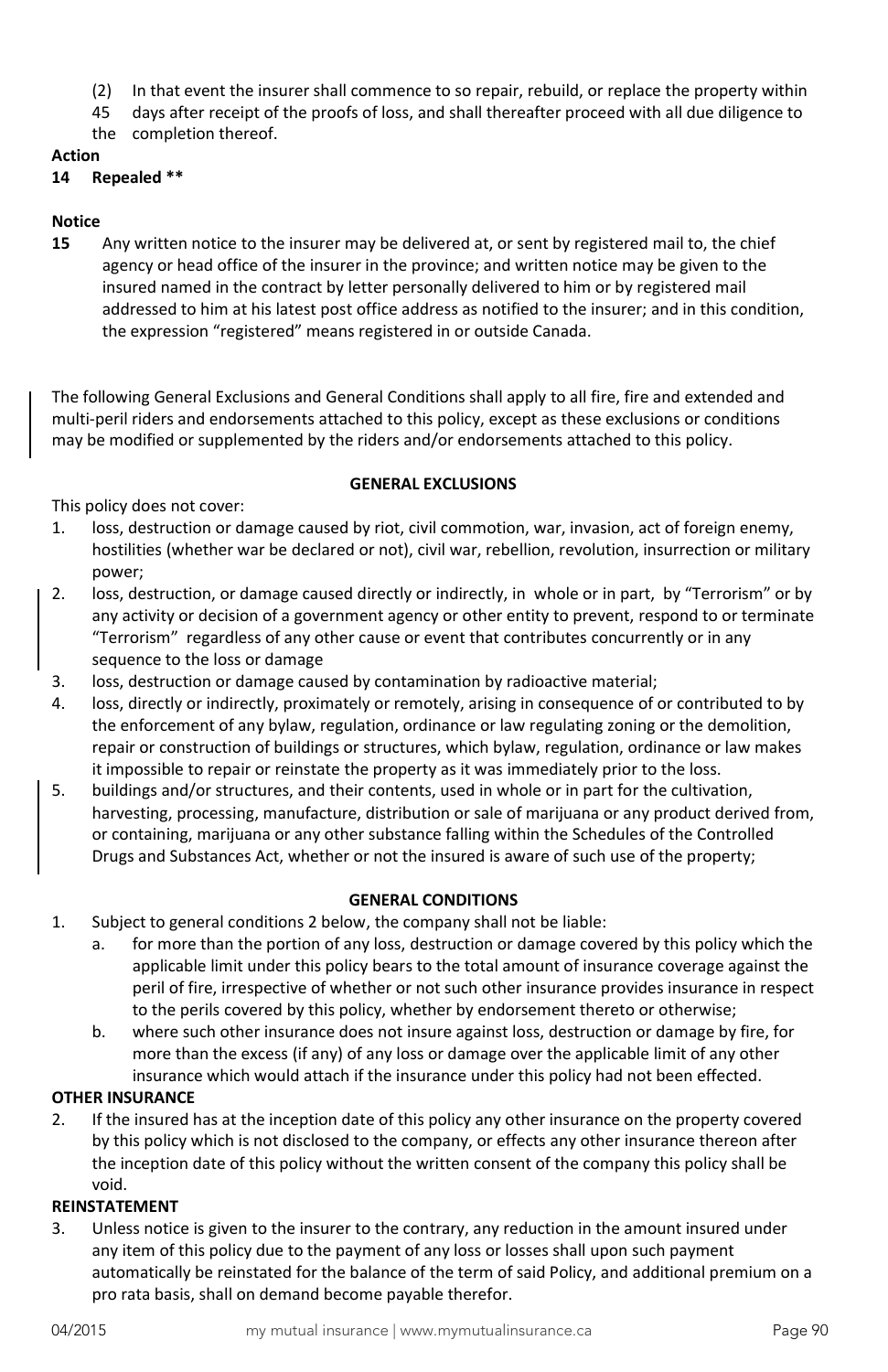## **DEDUCTIBLE CLAUSE**

4. The company is liable only for the amount by which the loss or damage caused by any of the perils insured against under this policy exceeds the amount of deductible in any one occurrence.

#### **NOTICE TO AUTHORITIES**

5. Where the loss is due to malicious mischief, burglary, robbery, theft, or attempt thereat, or is suspected to be so due, the insured shall give immediate notice thereof to the police or other authorities having jurisdiction.

#### **NO BENEFIT TO BAILEE**

6. It is warranted by the insured that this insurance shall in no wise inure directly or indirectly to the benefit of any carrier or other bailee.

#### **PAIR AND SET**

7. In the case of loss of or damage to any article or articles, whether scheduled or unscheduled, which are a part of a set, the measure of loss of or damage to such article or articles shall be a reasonable and fair proportion of the total value of the pair or set, but in no event shall such loss or damage be construed to mean total loss of the set.

#### **PARTS**

8. In the case of loss of or damage to any part of the insured property whether scheduled or unscheduled consisting when complete for use of several parts, the company is not liable for more than the insured value of the part lost or damage, including the cost of installation.

#### **"YOUR" DUTY AFTER LOSS**.

9. It is "Your" duty in the event that any property insured by this policy is lost to take all reasonable steps to recover such property. "We" will contribute pro rata towards any reasonable and proper expenses in connection with such efforts according to the respective interests of the parties.

## **TRANSFER OF RIGHTS OF RECOVERY AGAINST OTHERS TO US**

10. "Your" rights to recover any part of "Your" loss, for which "We" have made or agreed to make payment under this policy, are transferred to us. "You" must not impair those rights and must help us enforce them. When the net amount recovered after deducting the costs of recovery is not enough to provide a complete indemnity for the loss or damage suffered, that amount will be divided between "You" and us in the proportion in which the loss or damage has been borne by "You" and us.

#### **AUTOMOTIVE FUELS**.

11. Any fuels used for automotive purposes must be stored in accordance with government regulations.

# **NON WAIVER**.

12. "We" shall not be deemed to have waived any term or condition of this policy in whole or in part, unless our waiver is clearly stated and in writing, and is signed by a person authorized to do so. In addition, neither "We" nor "You" may be lawfully considered to have waived any term or condition of this policy by any act relating to the appraisal of the amount of a claim, the delivery or completion of proof, or the investigation of or adjustment of any claim under this policy.

#### **EXAMINATION OF INSURED**

13. In the event of a claim under this policy, "You" must submit to examination under oath, at our request, and "produce" for examination at such reasonable place and time as designated by us or our representative, all documents in "Your" possession or control that relate to the matters in

question, and "You" must permit extracts and copies of such documents to be made.

#### **VALUATION AND REPLACEMENT**

15. Unless otherwise provided, the company is not liable beyond the actual cash value of the property at the time any loss or damage occurs and the loss or damage shall be ascertained or estimated according to such actual cash value with proper deduction for depreciation, however caused and shall in no event exceed what it would then cost to repair or replace the same with material of like kind and quality.

#### **SUBROGATION**

16. The company, upon making any payment or assuming liability therefor under this policy, shall be subrogated to all rights of recovery of the insured against any person, and may bring action in the name of the insured to enforce such rights. Where the net amount recovered after deducting the costs of recovery is not sufficient to provide a complete indemnity for the loss or damage suffered,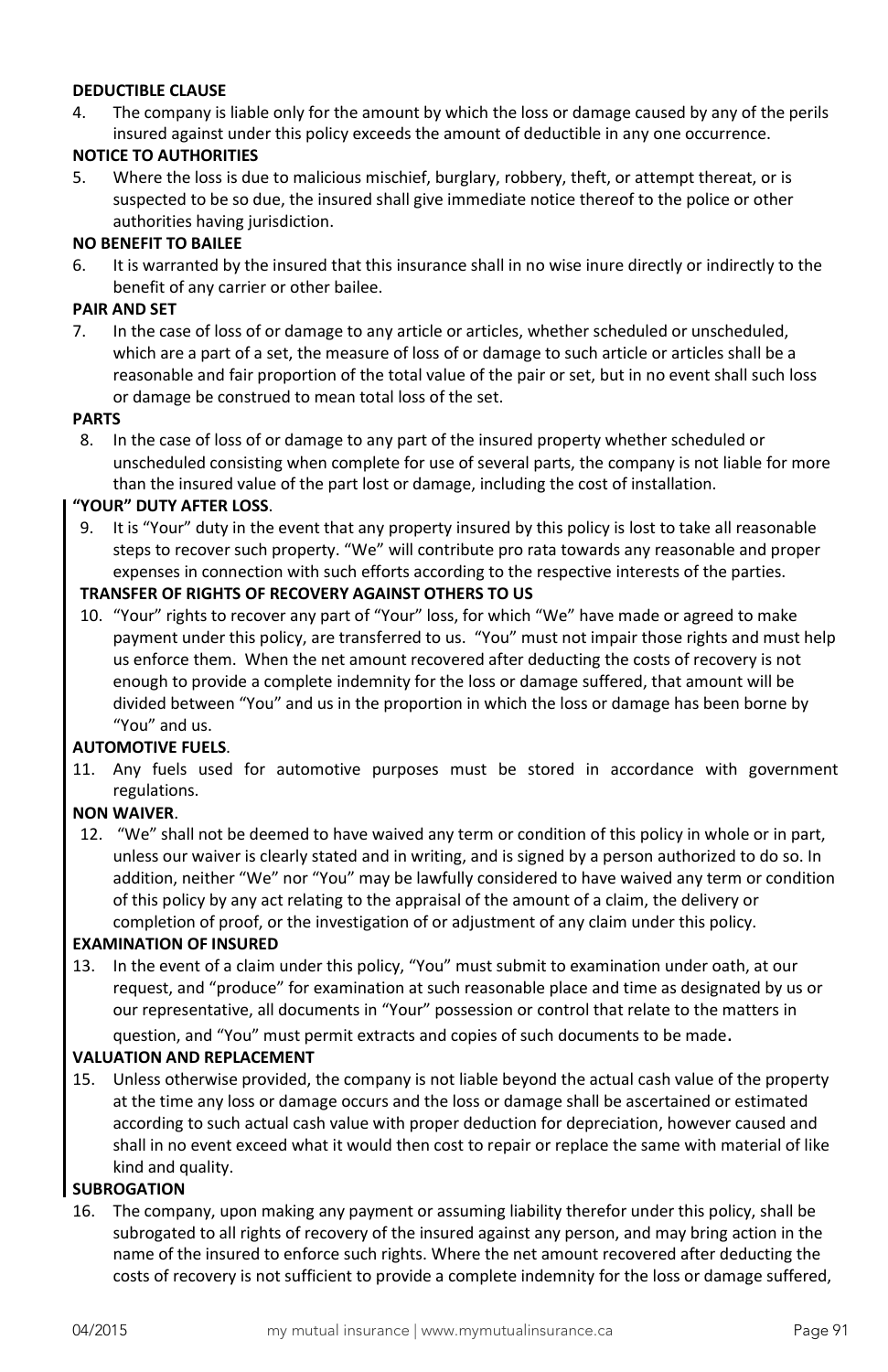that amount shall be divided between the company and the insured in the proportions in which the loss or damage has been borne by them respectively.

# **CANADIAN CURRENCY**

17. All limits of insurance, premiums and other amounts as expressed in this Policy are in Canadian currency.

## **CO-OPERATION**

- 18. "You" are required to:
	- a. help us obtain witnesses, information and evidence about the loss or damage and co-operate with us in the investigation of any claim or in any legal action if "we" ask "you";
	- b. immediately send us everything received in writing concerning the claim including legal documents.

THIS POLICY IS MADE AND ACCEPTED SUBJECT TO THE FOREGOING STIPULATIONS AND CONDITIONS WHICH ARE HEREBY SPECIALLY REFERRED TO AND MADE A PART OF THIS POLICY, together with such other provisions, agreements, or conditions as may be endorsed hereon or added hereto. No term or condition of this policy shall be deemed to be waived by the company in whole or in part unless the waiver is clearly expressed in writing, signed by a person authorized for that purpose by the insurer. Neither the insurer nor the insured shall be deemed to have waived any term or condition of this policy by any act relating to the appraisal of the amount of loss to the delivery and completion of proofs, or to the investigation or adjustment of any claim under the policy.

## \*\* *The Limitations Act* S.S. 2004, c.L-16.1 May 1, 2005

## **Basic limitation period**

**5** Unless otherwise provided in this Act, no proceedings shall be commenced with respect to a claim after two years from the day on which the claim is discovered.

# **Discovery of claim**

- **6** (1) Unless otherwise provided in this Act and subject to subsection (2), a claim is discovered on the day on which the claimant first knew or in the circumstances ought to have known:
	- (a) that the injury, loss or damage had occurred;
	- (b) that the injury, loss or damage appeared to have been caused by or contributed to by an act or omission that is subject of the claim;
	- (c) that the act or omission that is the subject of the claim appeared to be that of the person against whom the claim is made; and
	- (d) that, having regard to the nature of the injury, loss or damage, a proceeding would be an appropriate means to seek to remedy it.
	- (2) A claimant is presumed to have known of the matters mentioned in clauses  $(1)(a)$  to  $(d)$  on the day on which the act or omission on which the claim is based took place, unless the contrary is proved.

## **Ultimate limitation periods**

- **7** (1) Subject to subsections (2) to (4), with respect to any claim to which a limitation period applies, no proceeding shall be commenced after 15 years from the day on which the act or omission on which the claim is based took place.
	- 1) With respect to any claim against a purchaser of property for value acting in good faith to which a limitation period applies, no proceeding shall be commenced with respect to conversion of the property after two years from the day on which the property was converted, whether or not the limitation period has expired.
	- 2) With respect to a claim based on a judgment or order for the payment of money, no proceeding shall be commenced after 10 years from the date of the judgment or order.
	- 3) With respect to a claim based on an act or omission that causes or contributes to the death of an individual, no proceeding shall be commenced after two years from the earlier of:
		- a) the day on which the death of the individual is discovered; and
		- b) the day on which, by a decision of a court of competent jurisdiction, the individual is presumed to have died.